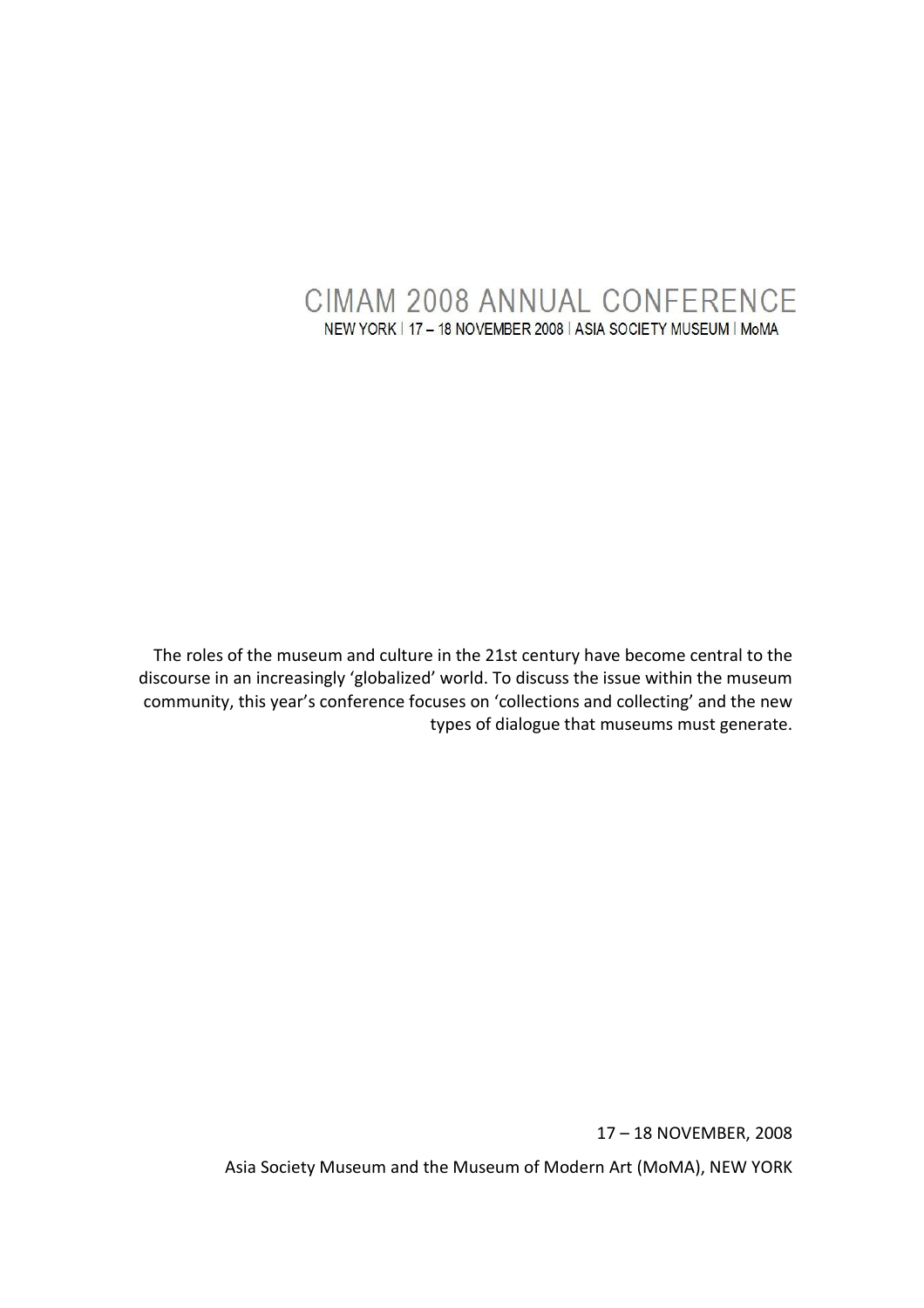CIMAM 2008 Annual Conference 'THE SHAPE OF MEMORY: THE MUSEUM AND ITS COLLECTIONS' 17 – 18 November, 2008 – Asia Society Museum and the Museum of Modern Art (MoMA), New York. A two-day conference examining the roles of the museum and culture in the 21st century (published on the occasion of the 2008 CIMAM Annual Meeting, 17 – 18 November, 2008 – Asia Society Museum and the Museum of Modern Art [MoMA], New York); edited by Cathy Douglas with the collaboration of Pilar Cortada; sessions transcribed by Mireia Bartels.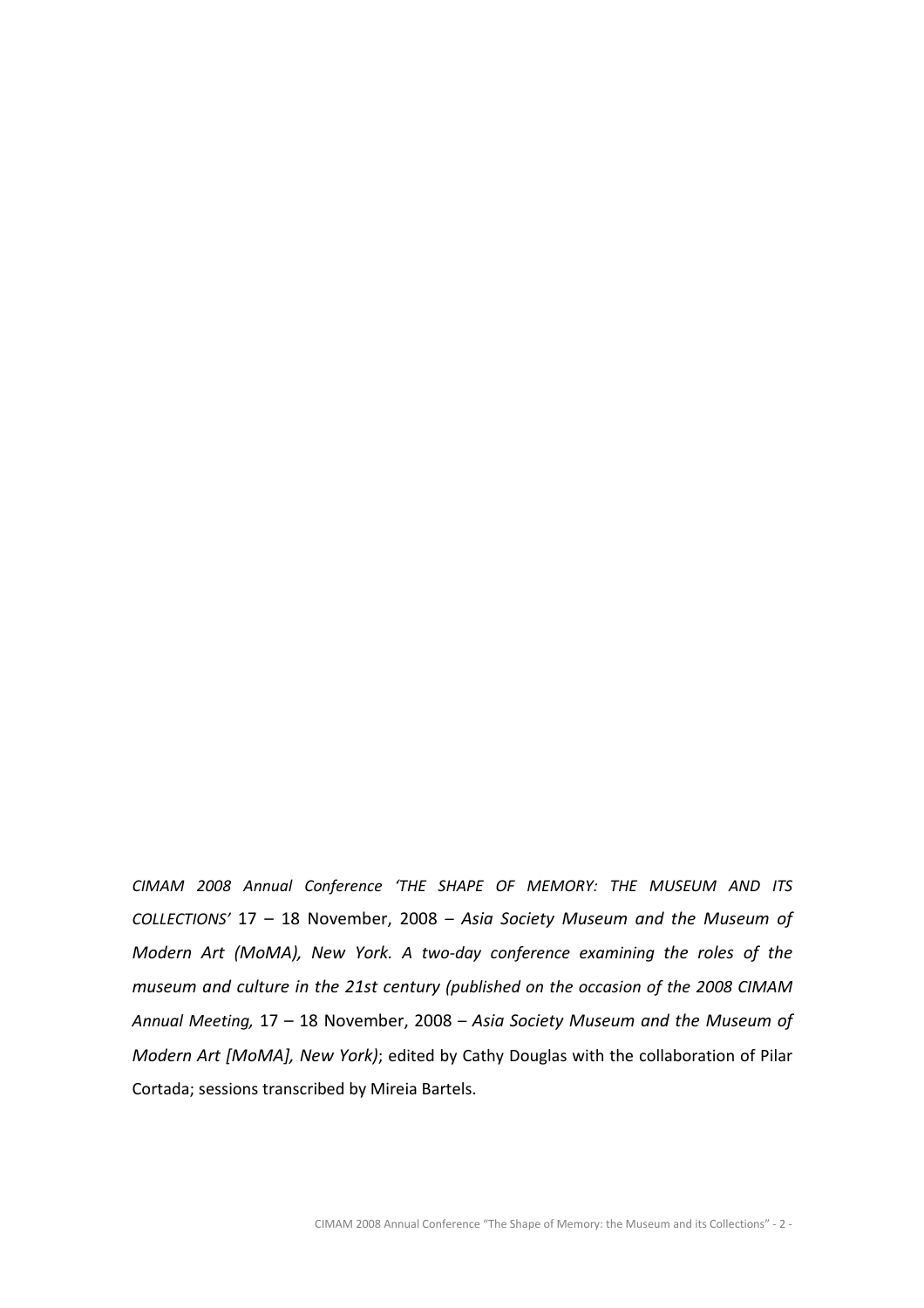| I |
|---|
|---|

| <b>Welcoming remarks and introduction</b>                                                  |    |
|--------------------------------------------------------------------------------------------|----|
| Manuel J. Borja-Villel, president of CIMAM, director MNCARS, Madrid                        | 5  |
|                                                                                            |    |
| <b>Conference overview</b>                                                                 |    |
| Melissa Chiu, director, Asia Society Museum, New York Glenn D. Lowry, director, the Museum |    |
| of Modern Art, New York                                                                    | 8  |
| <b>SESSION 1</b>                                                                           |    |
| <b>COLLECTING: GENERATING KNOWLEDGE AND RESEARCH INTRODUCTION</b>                          |    |
| Introduction                                                                               |    |
| Sabine Breitwieser, curator                                                                | 18 |
| <b>Speaker</b>                                                                             |    |
| Benjamin Buchloh, Andrew W. Mellon Professor of Modern Art, Department of History of Art   |    |
| and Architecture, Harvard University                                                       | 21 |
| Respondent                                                                                 |    |
| Mari Carmen Ramirez, curator of Latin American art at the Museum of Fine Arts,             |    |
| Houston                                                                                    | 37 |
| <b>Open discussion</b>                                                                     |    |
| Benjamin Buchloh and Mari Carmen Ramirez                                                   | 45 |
|                                                                                            |    |
| <b>SESSION 2</b>                                                                           |    |
| ARE WE PROPRIETORS OR CUSTODIANS?                                                          |    |
| Introduction                                                                               |    |
| Zdenka Badovinac, director, Moderna Galerija, Ljubljana                                    | 49 |
| <b>Speaker</b>                                                                             |    |
| Ned Rifkin, former Hirshhorn director and Smithsonian undersecretary for art               | 50 |
| Respondent                                                                                 |    |
| Andrea Fraser, artist and associate professor at UCLA, Los Angeles, CA                     | 62 |
| <b>Open discussion</b>                                                                     |    |
| Ned Rifkin and Andrea Fraser                                                               | 67 |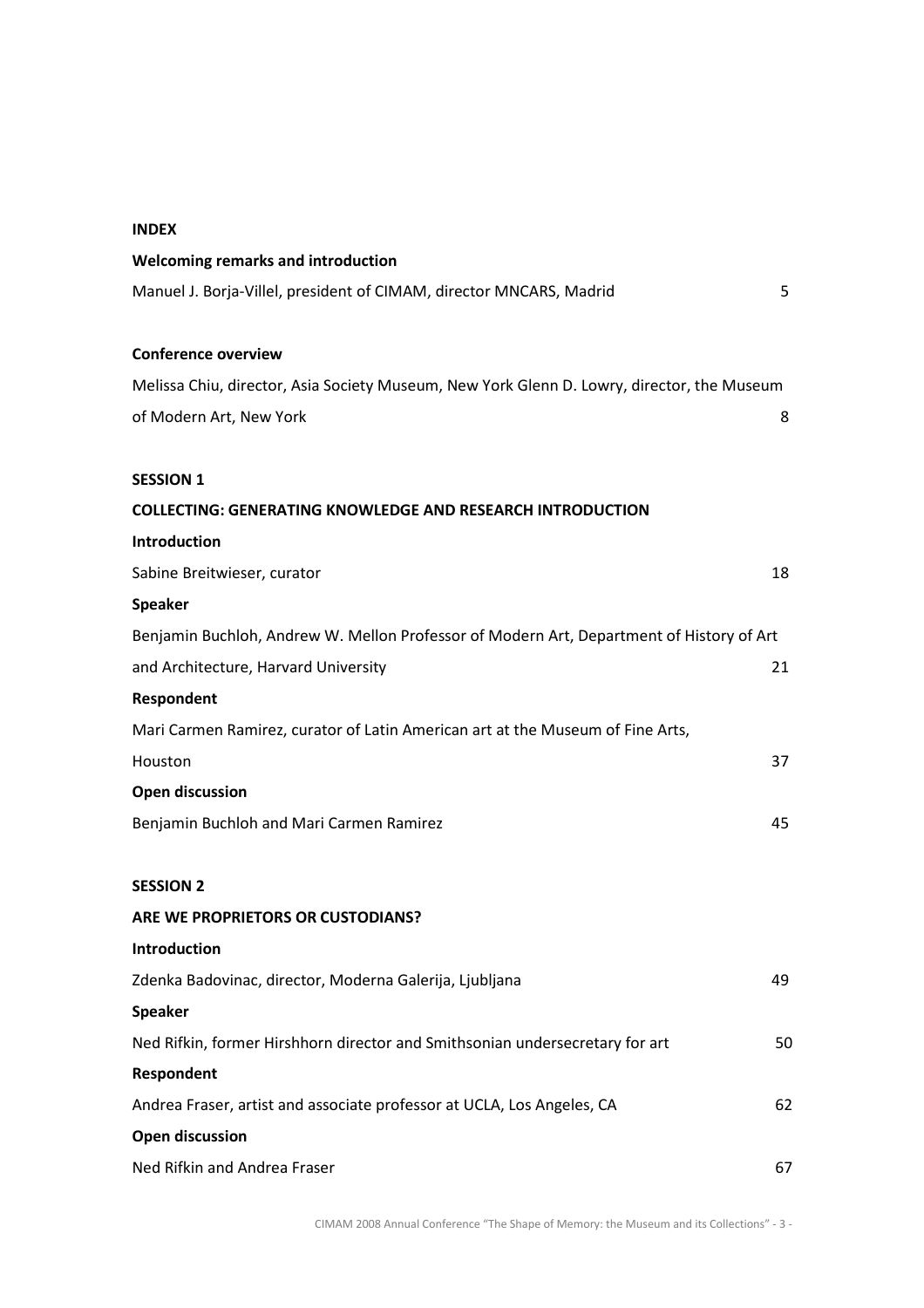# SESSION 3

| <b>TRANSMITTING: DISPLAY FORMS</b>                                                               |     |
|--------------------------------------------------------------------------------------------------|-----|
| Introduction                                                                                     |     |
| Christine van Assche, chief curator new media department, Centre Pompidou, Musée national        |     |
| d'art modern, Paris                                                                              | 73  |
| <b>Speaker</b>                                                                                   |     |
| Françoise Vergès, lecturer at the Centre for Cultural Studies, Goldsmiths College, University of |     |
| London                                                                                           | 74  |
| Respondent                                                                                       |     |
| Christophe Cherix, Curator, Department of Prints and Illustrated Books, the Museum of            |     |
| Modern Art                                                                                       | 82  |
| <b>Open discussion</b>                                                                           |     |
| Françoise Vergès and Christophe Cherix                                                           | 85  |
|                                                                                                  |     |
| <b>SESSION 4</b>                                                                                 |     |
| <b>EDUCATION: HOW TO EXPLAIN</b>                                                                 |     |
| Introduction                                                                                     |     |
| Melissa Chiu, director, Asia Society Museum, New York                                            | 96  |
| <b>Speaker</b>                                                                                   |     |
| Homi K. Bhabha, literary theorist, Anne F. Rothenberg Professor of the Humanities,               |     |
| Department of English, Director of the Humanities Center at Harvard                              | 97  |
| Respondent                                                                                       |     |
| Gustavo Buntinx, 'chofer' of Micromuseo Lima (Peru)                                              | 112 |
|                                                                                                  |     |
| <b>CONCLUSIONS AND CLOSING REMARKS</b>                                                           |     |
| Kathy Halbreich, Zdenka Badovinac, Melissa Chiu, Sabine Breitwieser, Christine Van Assche,       |     |

**Lars Nittve and Kasper König 120** and the United States of the United States 120

--------------------------------------------------------------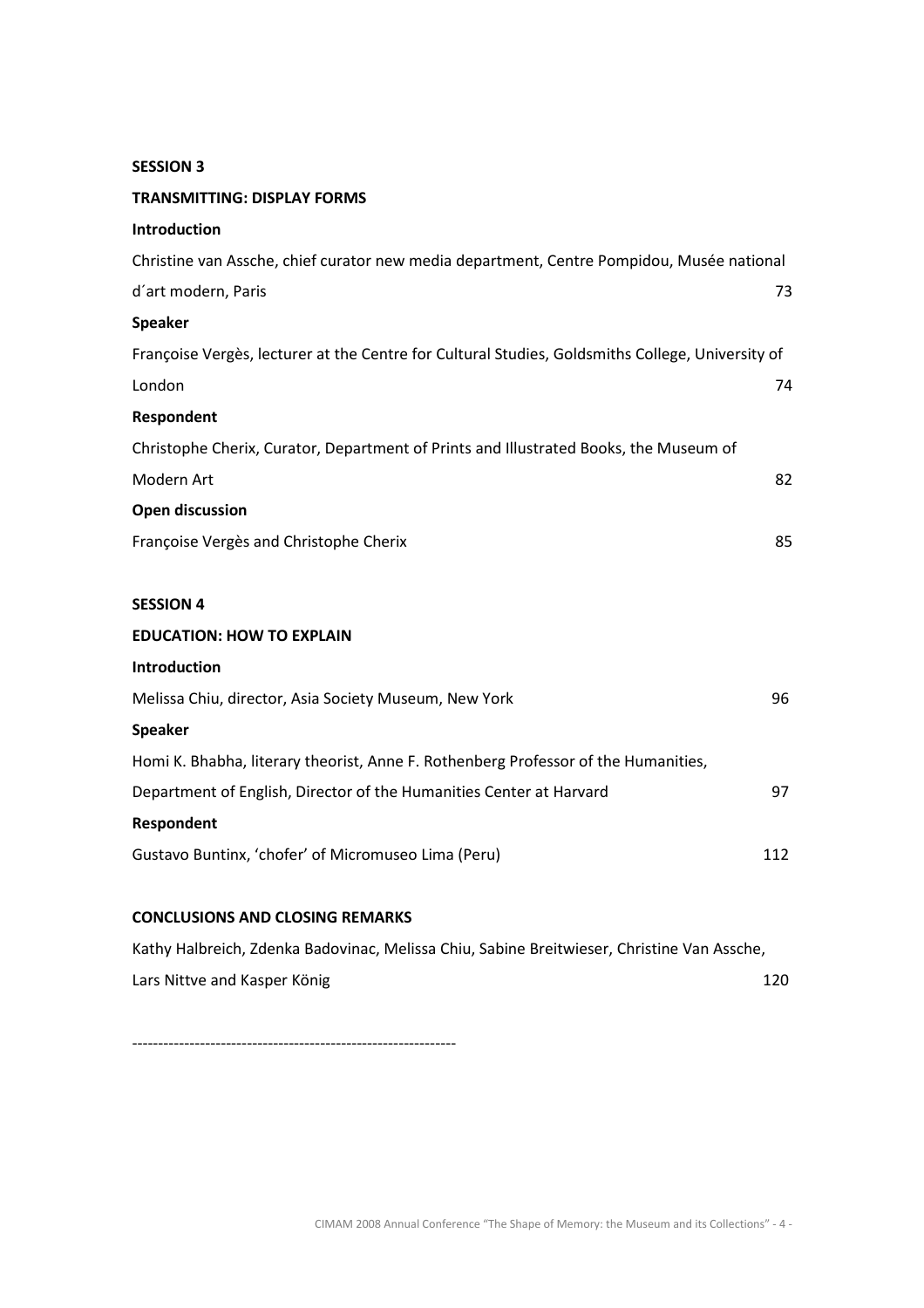### WELCOMING REMARKS AND INTRODUCTION

## Manuel J. Borja-Villel

# Manuel J. Borja-Villel (MBV). Good morning.

You know it's a pleasure to have you here. I think we're heading for a very successful meeting. I am always very optimistic. I see Benjamin coming down, and he knows I'm very optimistic – which doesn't mean he's pessimistic!

If I worked in a management company and I had to choose a letter for this meeting, I would certainly choose the third letter of the alphabet, 'C'. 'C' for CIMAM. CIMAM, as the members of the group know, but not everybody else does, is a professional organization. We meet once every year and our aim is to create a platform to discuss issues, professional issues, but especially to create a platform where we can confront each other's ideas. We should not forget that we grow not only by seeing the world, but also by the way the world sees us. So it's important that we work together, and that once a year we can sit together, discuss issues and hopefully create some kind of framework, some kind of best-practice ideas.

We should not forget that we live in a period when museums, like everybody else in society, have a tendency to abuse each other. And I think it's very important in this sort of period to have the kind of organization that somehow establishes limits to this kind of abuse, or at least a framework for good practice.

Secondly, 'C' would be for centrality and for culture. As many historians and economists say, culture today is central. We live in an age, as Toni Negri or Paolo Virno would say, where the general intellect, where information, communication, art and culture as the true paradoxical form of this communication, are central. And they are central not only in the traditional way we know, in terms of the benefits or economic elements that any museum carries with it, like transport, like insurance, tourism, etc. We are central because today information and communication are central.

And thirdly, 'C' would be for crisis. Yesterday we were at a dinner and the word 'crisis' was coming up all the time. It looks as if we are at the beginning of a recession, of a big crisis, and, needless to say, we are all scared. We don't know what will happen in the next years, but since we are here and one of our two hosts is MoMA. I would not like to forget that MoMA, the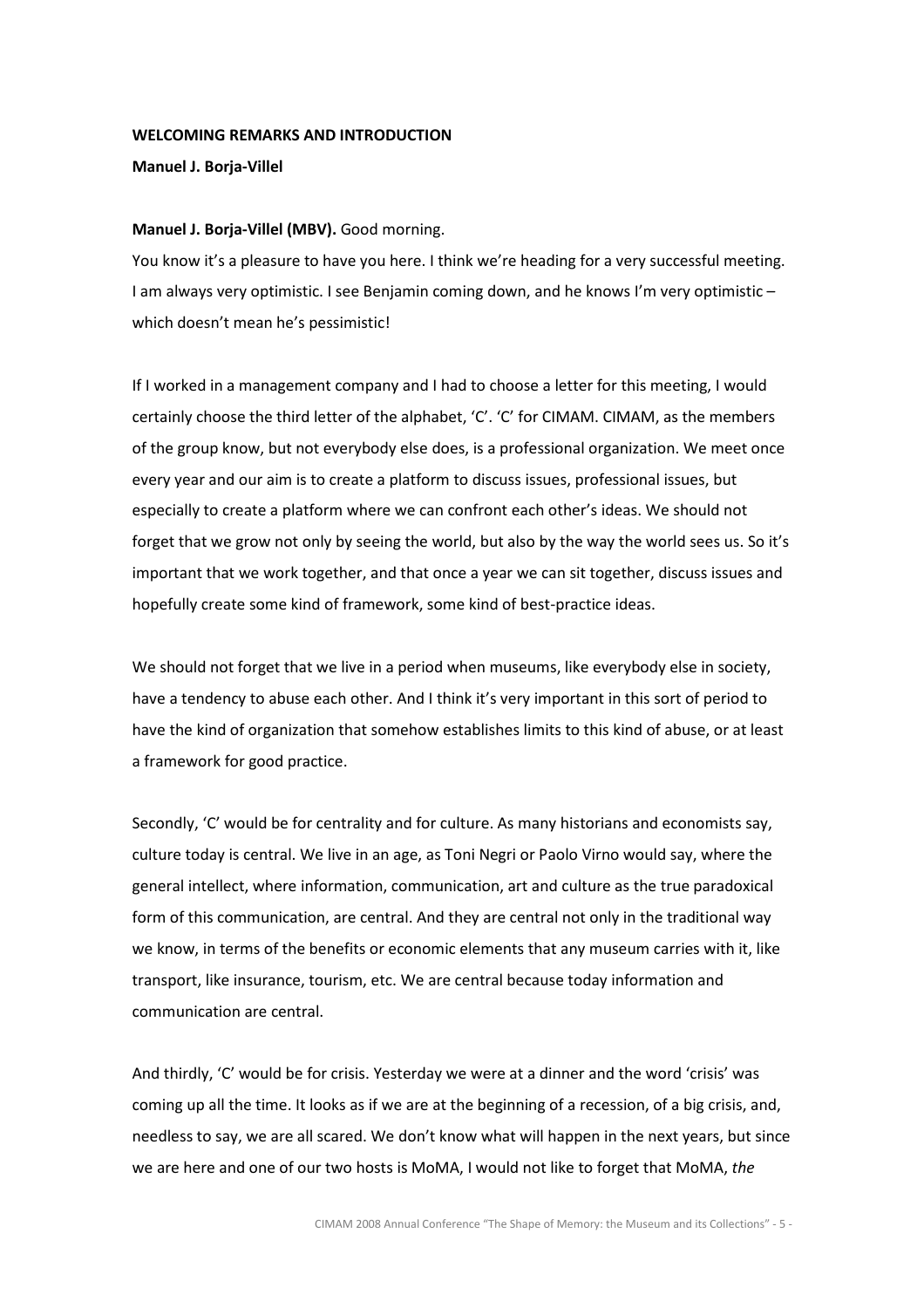Museum of Modern Art, the museum that used to embody the promises of modernity, was founded in 1929, the year of the Great Crash, the moment of a major crisis. So maybe it's time also to remember the words of Pier Paolo Pasolini, who used to say that in times of crisis, in a moment like probably today, when an age is ending and a new period is coming – maybe better or maybe worse than the one we live in  $-$  it is good to grow not outwards but within, to go back to the basics. And I think that somehow this is what we need to do today. And somehow, those are the issues that we are dealing with today: How we collect, why we create, how we write our memories – that is the key element, one of the issues that will be addressed today. Secondly, if we collect, are we custodians or are we proprietors? Is private property really applicable to something that belongs to everybody or not? How do we treat countries like those in Latin America and Africa, where we take their works and write their histories in their name? How do we behave in relation to them? Thirdly, how do we display, how do we structure, these new forms of knowledge? And then, fourthly, education. May its transmission be another of the fallacies of modernism? How do we give access to the public? I think those are the key issues today, and those are the issues we are going to address in these two days' discussions.

Because we are talking about access, about being open, this time the format of the conference will be different from other years. Other years maybe we had too many talking heads and too few discussions, so the idea is that you will not ask the speakers any questions – sorry, it's a matter of timing – but we will have workshops for discussion in the afternoon. There are six workshops, with a moderator in each one, and the idea is to discuss the issues brought up by the speaker and respondent in the morning.

Hopefully, at the end of the two days there will be a general discussion, and hopefully we will have reached some conclusions that will be publicized, placed on the web, that will help us create some kind of code of ethics.

This is all I have to say, except when we finish the speeches, look at the number on your badge, which is the number that you have been assigned for the discussion workshops. This is very important, if we really want to proceed properly.

Finally, I would like to thank the hosts of this meeting, MoMA and Asia Society, with their two directors, Glenn Lowry and Melissa Chiu, who will introduce the conference after me, and P.S.1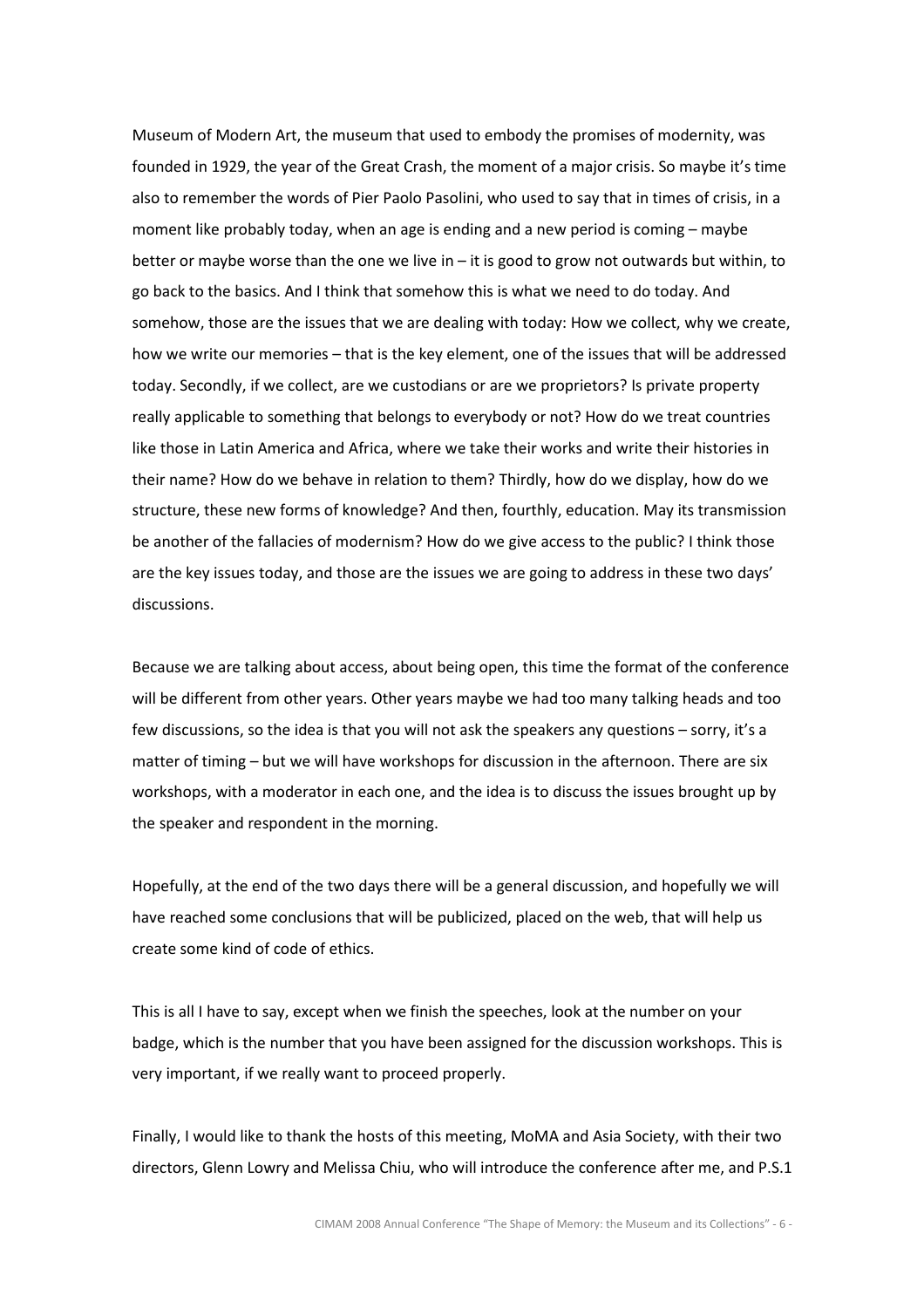with Alana Heiss. And of course all the collectors, patrons and contributors who have made the conference possible. The list is a long one and we were supposed to list all the names, because I was afraid that Benjamin wouldn't make it, but since I see he's here, I will just let you read it. It's in your bag.

Finally, special thanks to Sabine Breitwieser and Hendrik Driessen, the Secretary and the Treasurer of CIMAM; they are the ones who do the work. And especially Jay Levinson from MoMA, who has taken lots of responsibilities for this meeting. And, of course, our newly named executive director, Pilar Cortada, who must be outside or somewhere, putting everything in order for us.

Thank you very much. Thank you for coming. And I hope that everything is as good as we expect. Thank you.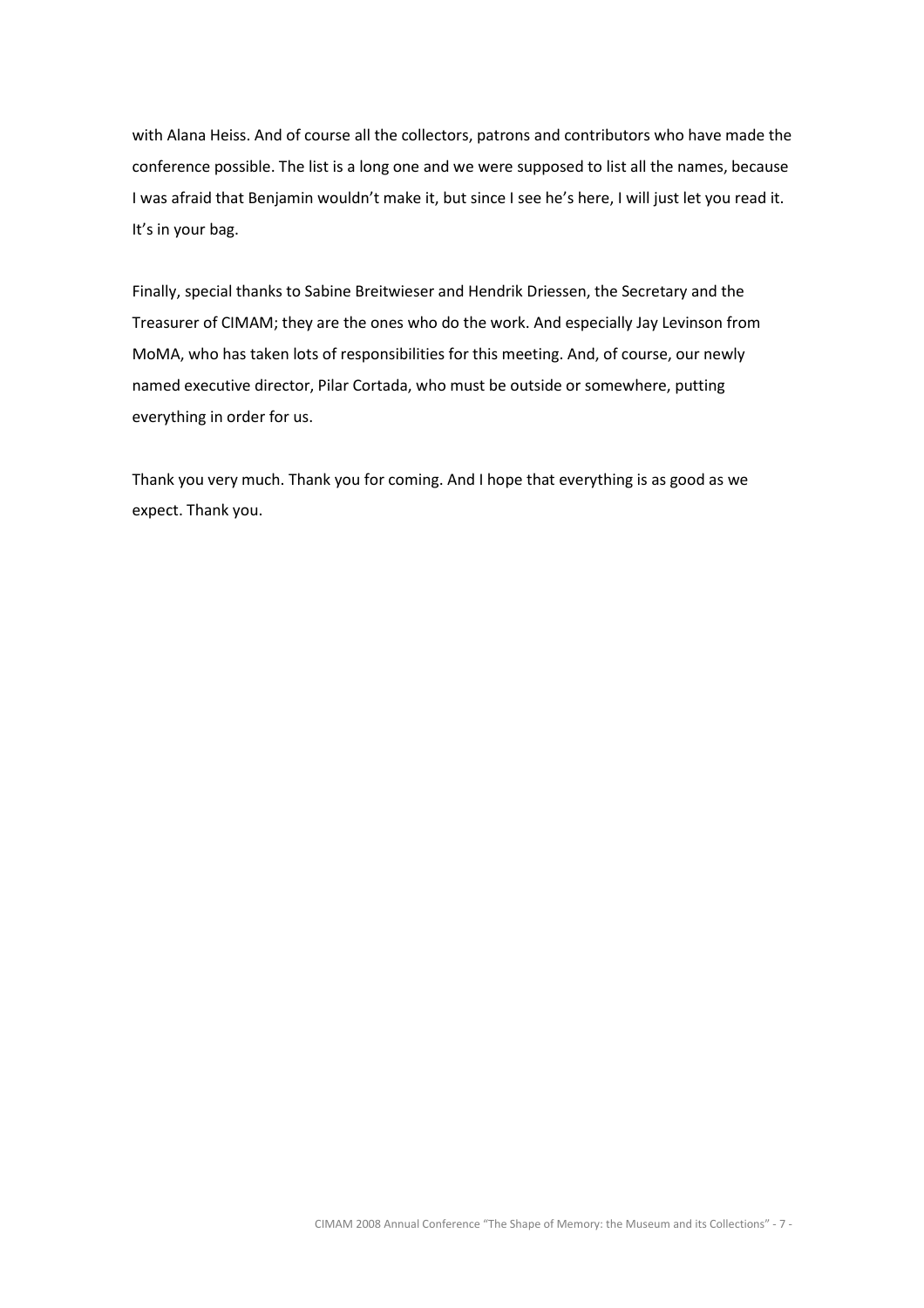#### CONFERENCE OVERVIEW

### Melissa Chiu and Glenn D. Lowry

Melissa Chiu (MC). Manuel, thank you for introducing the program. It's an absolute honor to have all of you here at Asia Society today. I'm joined of course by Glenn Lowry. Instead of a formal address on the part of both of us, we thought that we would have a conversation about the current state of play, and perhaps even future trends, from the perspective of both our institutions – what we see happening right now, and some predictions.

I think the real importance of CIMAM is that we can all discuss things as individuals, and the role that we might play within our museums and institutions. But also, most importantly for CIMAM, it's how we might work collectively to have an impact on ideas of education, collecting practices, and perhaps most importantly, forming attitudes to material culture.

For modern and contemporary art museums there are a number of issues that have come into play in recent years. From the perspective of my institution – one that focuses on Asia, covering anywhere from the Pacific Islands through to Iran, with nearly thirty countries and two-thirds of the world's population – we see a new kind of canon formation, the emergence of a field that is contemporary Asian art. I am pleased that we have a number of colleagues in the audience today who have played a significant role in working hard to establish it. This is one of the main issues we're grappling with today.

If we had had this conversation just a couple of months ago, we might have also been talking about the encroachment on or intertwining with museums by the market, but the financial crisis has changed this dynamic – for better or worse. This has had an enormous impact on Asian art, with the establishment of a market which distorted the understanding of some art, but we also saw a surge of interest in art that museums clearly benefitted from. All this, of course, had an impact on the work that we all do. With much of the market speculation gone we might treat this as an opportunity; after all, innovation has often come about through necessity. So I hope that in the conversations we have in our discussion workshops, we will be able to see how we can actually use this time to look at innovative ways to present modern and contemporary art and build our collections.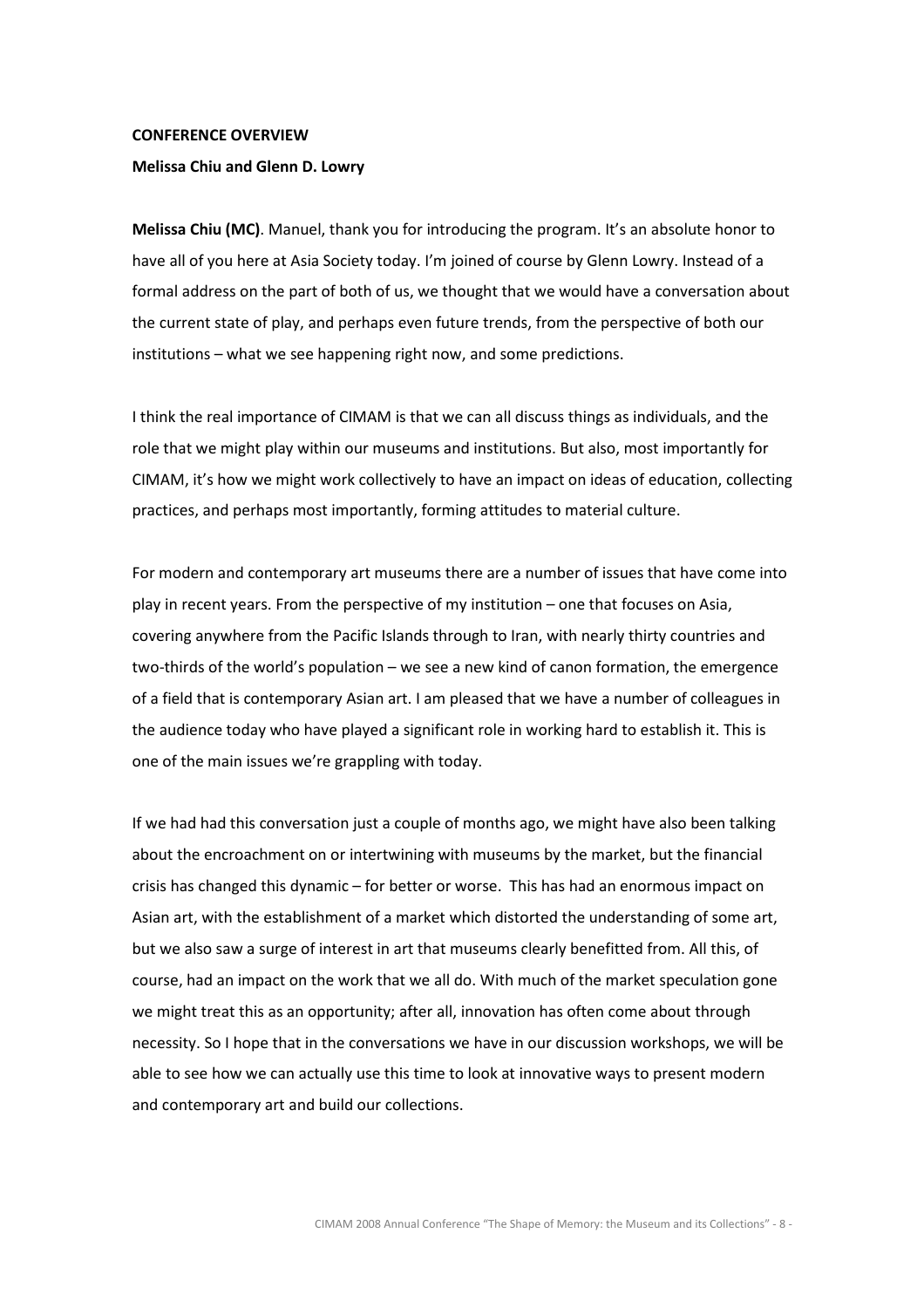We saw the establishment of the Museum of Modern Art and many private collections during the Great Depression. So now I'm going to turn over to Glenn, perhaps to say a few words on the current state of play – where we think we are today – and then we'll move on to a discussion of what we think the future holds for us.

Glenn D. Lowry (GL). Thank you so much, Melissa. It's a great pleasure not only to be sharing the podium with you, but also to be a co-host with Asia Society. I want to acknowledge Jay Levinson, who runs the Museum of Modern Art's International Program, for all of his efforts to make this a successful meeting.

I think this is a fascinating moment – and not because there is crisis in the larger economy, in forces far greater than anything we understand or know about, but because there are forces that create opportunities for moments of pause. And what I have seen, from our perspective, is it that we have just gone through roughly a decade when everybody was in fifth gear, moving at almost warp speed trying to catch up with events around the world, and the result of that has been a kind of ragged approach to a broad systemic thinking about what constitutes the field of modern and contemporary art at large, and what sort of strategies are available to think about this intelligently.

For any of our institutions, the answer clearly has to lie in the fact that the world is so interconnected, and the amount of art being produced so vast, that no matter how large our curatorial staff may be, no matter how much access we may have to the most advanced research, it is virtually impossible to stay on top of what is taking place. And that compels rethinking both what we do, and how and why we do it.

To my mind, the issue is that we need to find ways of generating knowledge and engaging in fine-grained research so that we can move from broad generalities to carefully resolved observations. We need to be able, for instance, to recognize that when we are talking about Asia, it is not a homogeneous territory. The distinctions between Chinese and Japanese, Japanese and Indian, Indian and South Korean, South Korean and Vietnamese cultures, for example, are so significant that if we want to look intelligently at what's taking place in these parts of the world, and then find modes of engagement, we will only be able to do this by creating lasting partnerships with institutions in those regions, especially universities.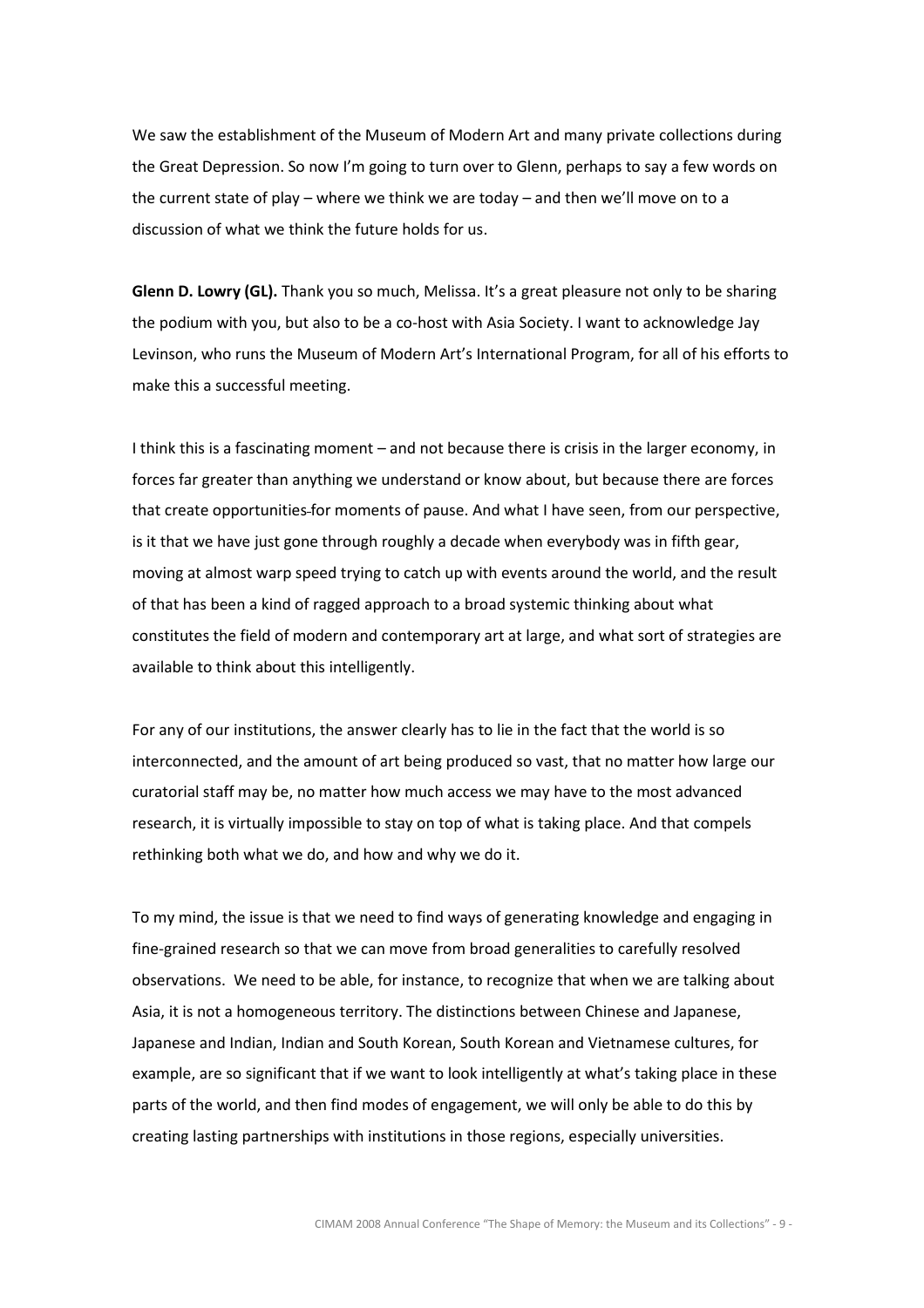This moment affords us the opportunity to step back and not rush into all sorts of areas that are not particularly well understood, and where the impact of collecting, exhibiting and displaying works of art that we don't necessarily fully appreciate yet can be modified by building the knowledge base. This is true whether one is in China or in New York, Paris or Istanbul, Tokyo or Bombay – it doesn't matter where one is. The moment one commits to a broad international perspective and recognizes that that commitment inevitably inflects and alters both what one collects and how one displays a collection, then the seriousness of that endeavor implies long-term, and I think ultimately fundamental, changes in the way our institutions construct themselves and operate.

So, what I think is so central to this conference, and the reason we are so delighted to be associated with Asia Society and CIMAM, is that there is such an opportunity right now to turn the dials differently, to come up with ideas to experiment with, to look at what is valid and enduring, and what we currently do, collectively, and also to ask how we can grow that, alter that, enhance that, at a time of diminished resources. I think that diminished resources become the key element. This is not about the art market imploding – that is probably a good thing for all of us in a very particular kind of way, at least those of us who are still able to collect. But I mean diminished resources that will affect our ability just to keep the doors open and the lights on in many of our institutions, because we are now going to be faced with really hard choices, and therefore if we are committed to enlarging our perspective, enhancing the texture of our collections, altering what we display, it is coming at a price; it is no longer simply an environment where you can do almost anything you want.

And I think that's good, because it forces us to look at what we are currently doing that we shouldn't be doing or don't need to be doing, in order to embrace and accommodate new directions, so that would be my opening gambit.

MC. I thought I would spend a few moments talking about the development of modern and contemporary Asian art as one of the newest fields in our understanding of a more international art history. If you look at the history of my own organization—we were founded in 1956 by John D. Rockefeller the Third to promote a better understanding of Asia here in the States. Over a decade ago, we were one of the first to turn our attention to Asian contemporary art, and we started with a series of discussions that evolved into a series of exhibitions. Some of those exhibitions were the very first presentations to U.S. audiences [of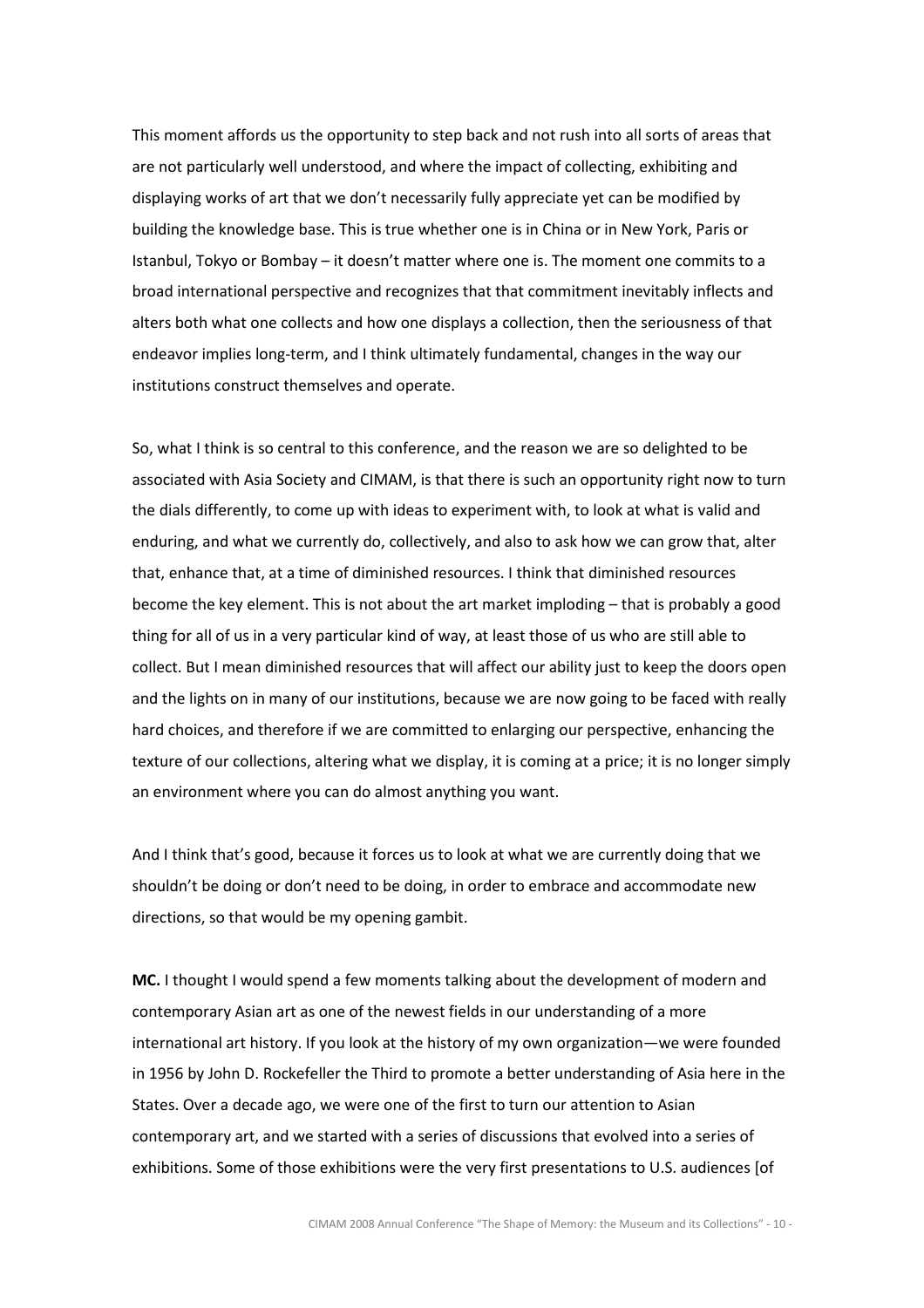Asian art], to some extent defining the field, such as 'Inside Out: New Chinese Art' (1998) and 'Edge of Desire: Recent Art in India' (2005). I think we're at a point now when the large-scale introductory survey exhibitions have reached a critical mass and there is a tendency to dismiss this kind of survey exhibition, but I do think that they have an important role to play in introducing audiences to broad trends and an understanding of a certain body of knowledge, and even the context from which artists come.

So we are now seeing a kind of second or third wave of those kinds of shows here in the United States, but also the presentation of individual artists' work. This is the next step in terms of understanding the finer points of how an artist's work evolves over the years—his or her responses to certain changes in the world. Our exhibition last year of Zhang Huan's work, which looked at his evolution over the last fifteen years as one of the younger representatives of the avant-garde or experimental art generation, was an important moment. In a way it was recognition of historical depth in the field of Asian contemporary art: that there is now the potential to develop exhibitions of artists who have a body of work that affords a certain degree of critical evaluation. There are of course many earlier precursors who are wellrespected in the region but awaiting wider international appreciation.

Apart from looking at specific exhibition genres, if you want to call them that, we also need to be mindful of the issue of curatorial knowledge or expertise. Here in the United States, when I was first appointed to Asia Society seven years ago, in 2001, I was the first ever curator of Asian and Asian-American contemporary art in an American museum. So, it gives you a sense of, in terms of the museum field, the consideration of Asia in the contemporary art world as being fairly a new phenomenon. In academia it is an even more recent interest. It is the museums who have really taken a leading role in producing the scholarship on Asian contemporary art. For a long time, much of the discussion of Asian contemporary art happened outside Asia (with the exception of Japan and Australia) but now we are also seeing more of it occur in the region. Museums in Japan and China, and even Hong Kong, have begun to take responsibility for developing scholarship through exhibitions and collections and the establishment of art archives. In the 1980s we saw a huge museum-building boom in Japan. Now we are seeing the same happen in China. The Chinese government just recently announced that they have plans to build over a thousand new museums in the next decade. That's not counting the private museums, many of them run by corporations, as was once quite common in Korea. Many new collections are being formed by individuals; in fact some of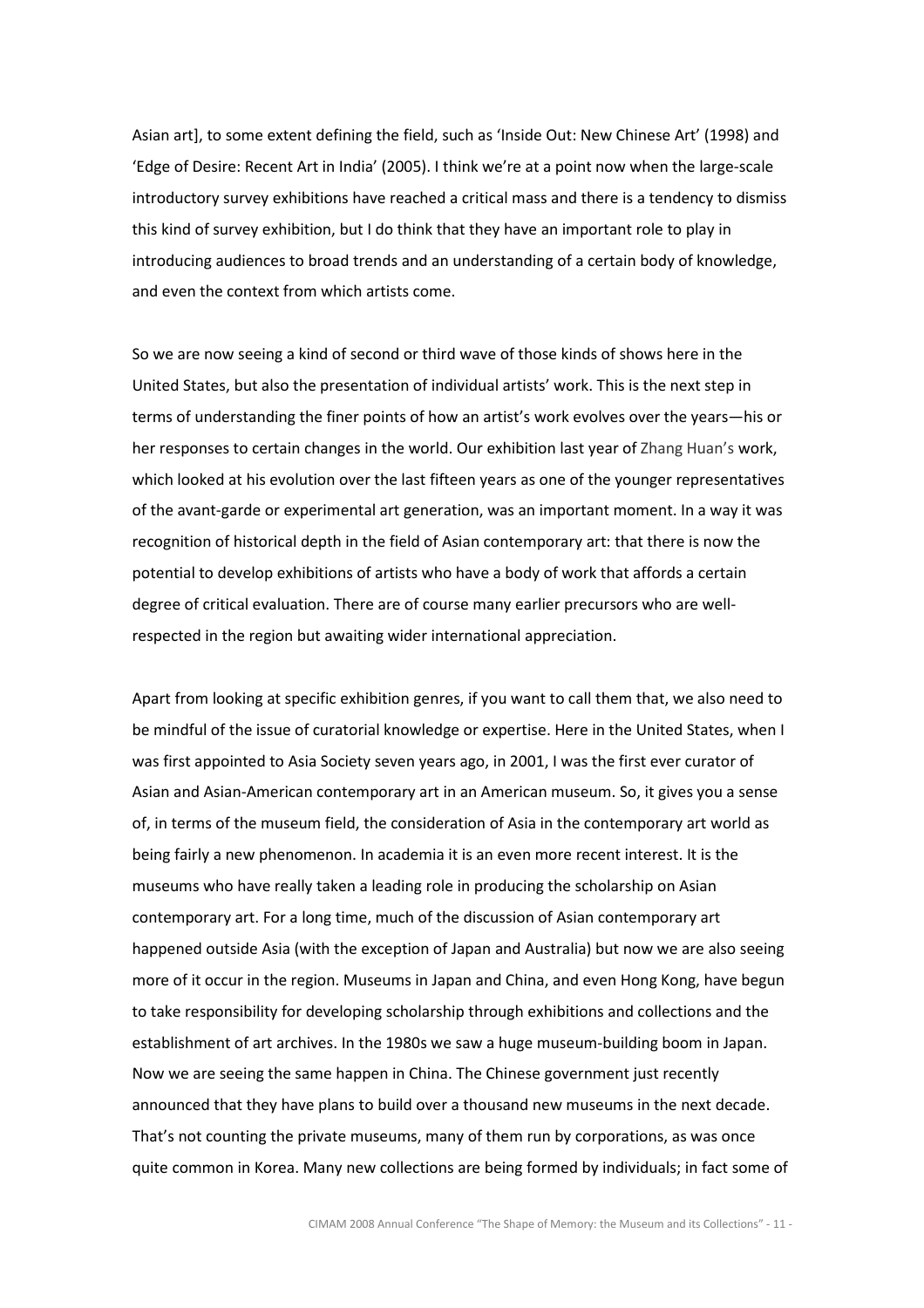the most important collections of Asian contemporary art are held in private hands. This is one of the other challenges for museums dealing with this field of enquiry: How do we begin to collect in a new area, and who takes responsibility for it? I know a number of major encyclopedic institutions who are looking at this very issue.

This gives you a kind of overview of where we're coming from, and where we are heading if we use the example of a new field that may be described as only coming into being in the past 20 years. We are also seeing a greater interconnectedness within the region of the Asia-Pacific region. Biennales have played an important role in that, promoting a sense of intraregional connections in a way that we did not see before. Just in September, Glenn, you attended a number of these. There were seven biennales in Asia, not counting the art fairs, forming a parallel to the European Grand Tour. That was the first time that this had really ever happened.

**GL.** I think the interesting thing that comes out of that is the reality that if there is no centre  $$ and it's certainly true today that you can't point to a centre in the art world – it also means there is no periphery. The moment that periphery dissolves as a condition, it creates all sorts of interesting connections and opportunities, but also it compels us to react differently to both looking at our collecting art and thinking about how to engage. And it's not as if all of our institutions can suddenly morph into being perfect reflections of the current condition: that isn't going to happen. Nor would it be interesting if it happened, but I do think that this dissolution of the periphery creates really important opportunities for a deeper intellectual engagement with what's taking place all over the world.

And I think that when I look at what is broadly happening in Asia, trying to think of analogies, one of the analogies that comes to mind – and again, it's a very Eurocentric point of departure, although I don't think you have to end up with a very Eurocentric conclusion – is how a number of museums, at least in this country, have started to think about, or have been thinking about, Latin America. Latin America is a much easier region to deal with. You are only dealing with two basic languages, you are dealing with a common religion; even if it's not a completely shared colonial and postcolonial attitude, it is a far more homogeneous region than Asia. So maybe it's not a perfect analogy, but what I do think is clear is that it is impossible today, if you're interested in modern art and contemporary art and you are in an institution in North America, not to be fully and deeply aware of what's taking place all over Latin America,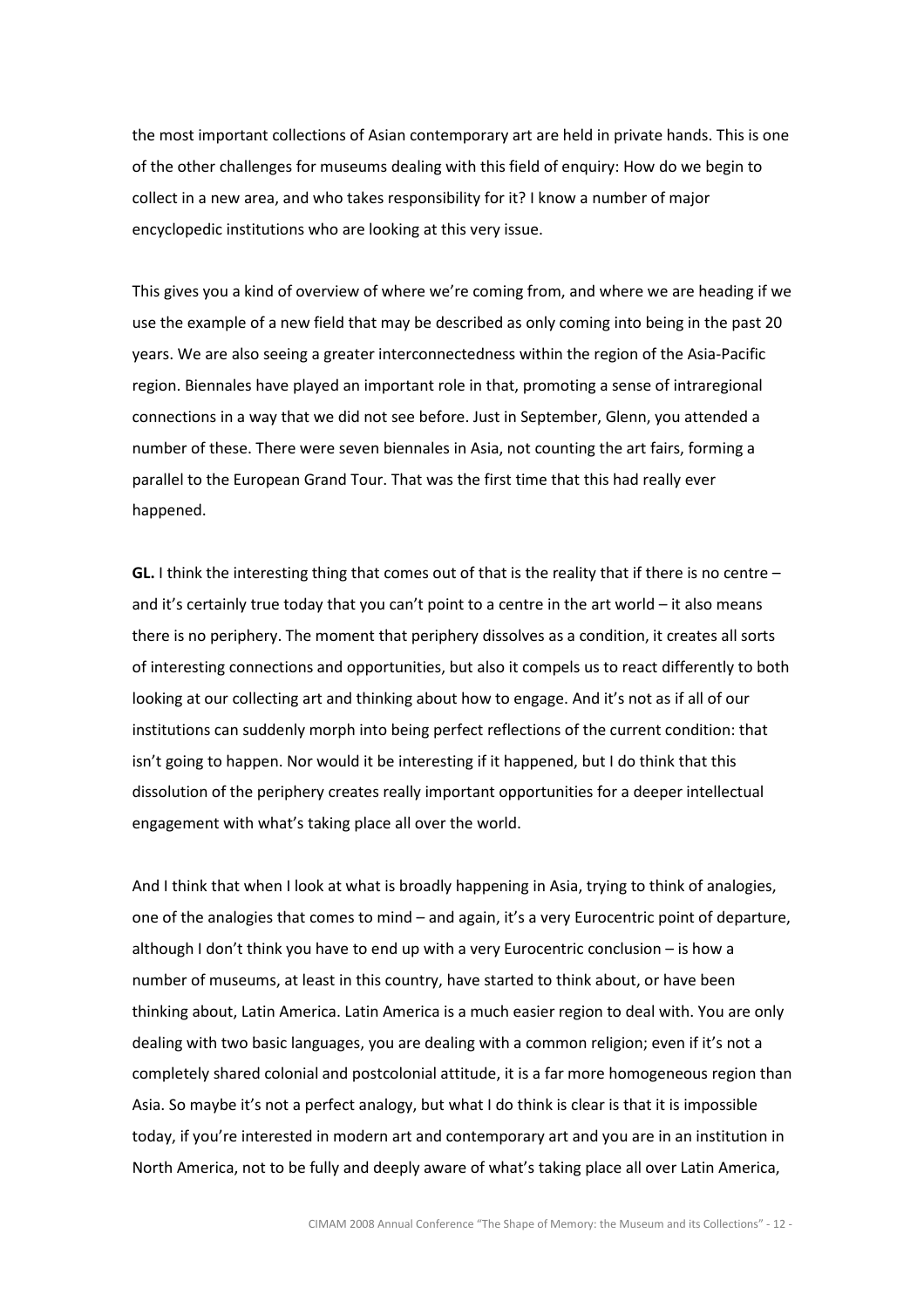and to be thinking about how to generate either exhibitions or collections or programs that respond to the richness and intensity of what's happening there. You can look at longstanding programs, like those of the Museum of Modern Art, that are connected literally to the founding of the museum. The second one-man-exhibition that the museum gave in 1931 was to Diego Rivera, right after Henri Matisse, so from its inception the museum made a commitment to Latin America, and over the years has built its collections and sought trustees who would support that, and eventually we were able to create a curatorial position whose focus was Latin America. Or in more recent and very significant developments, such as the Museum of Fine Arts in Houston, where Mari Carmen Ramirez, whom we will be hearing from shortly, has played such an important role. In between those two poles are dozens of other lesser or greater initiatives. The point I want to make is that in the end the only way to build that knowledge and learn from cultures that are so rich and so interesting, and I think now, so central to our own thinking, is to shape curatorial initiatives – and without a curatorial initiative, without a commitment to allocate resources, even at the expense of pre-existing resources, it will always be superficial. And what interests me are two twinned ideas.

The first is to go deep  $-$  it's not worth it if you're only going to scratch the surface  $-$  and then to be irrevocable. It only makes sense, if you're prepared to make commitments that are sustainable and irrevocable; that is, a fundamental altering of the DNA structure of at least the intellectual mindset of an institution. That is why for me this moment of pause is so important. I think you don't do that lightly, you actually do it after extensive conversation, research and investigation, and I think what you've done at Asia Society, just to shine a spotlight, is not unlike what Julián has done at El Museo del Barrio, and many others of you in this room have done in your own institutions, which is to get very fine-grained, to show that even in an environment as competitive as New York, there are artists from Asia or from Latin America who can stand on their own and sustain the same kind of intense scrutiny and still be very clearly significant to any understanding of what is taking place in terms of contemporary art. I think these programs get built piece by piece. It seems to me that our challenge collectively is to ask ourselves what are the appropriate relationships for our own institutions.

But it is unlikely that any institution can be truly global in its connections across every front, so the question is; what are the appropriate linkages for our own institutions that allow us to be, and in fact ensure that we are, engaged with the world in an interesting way?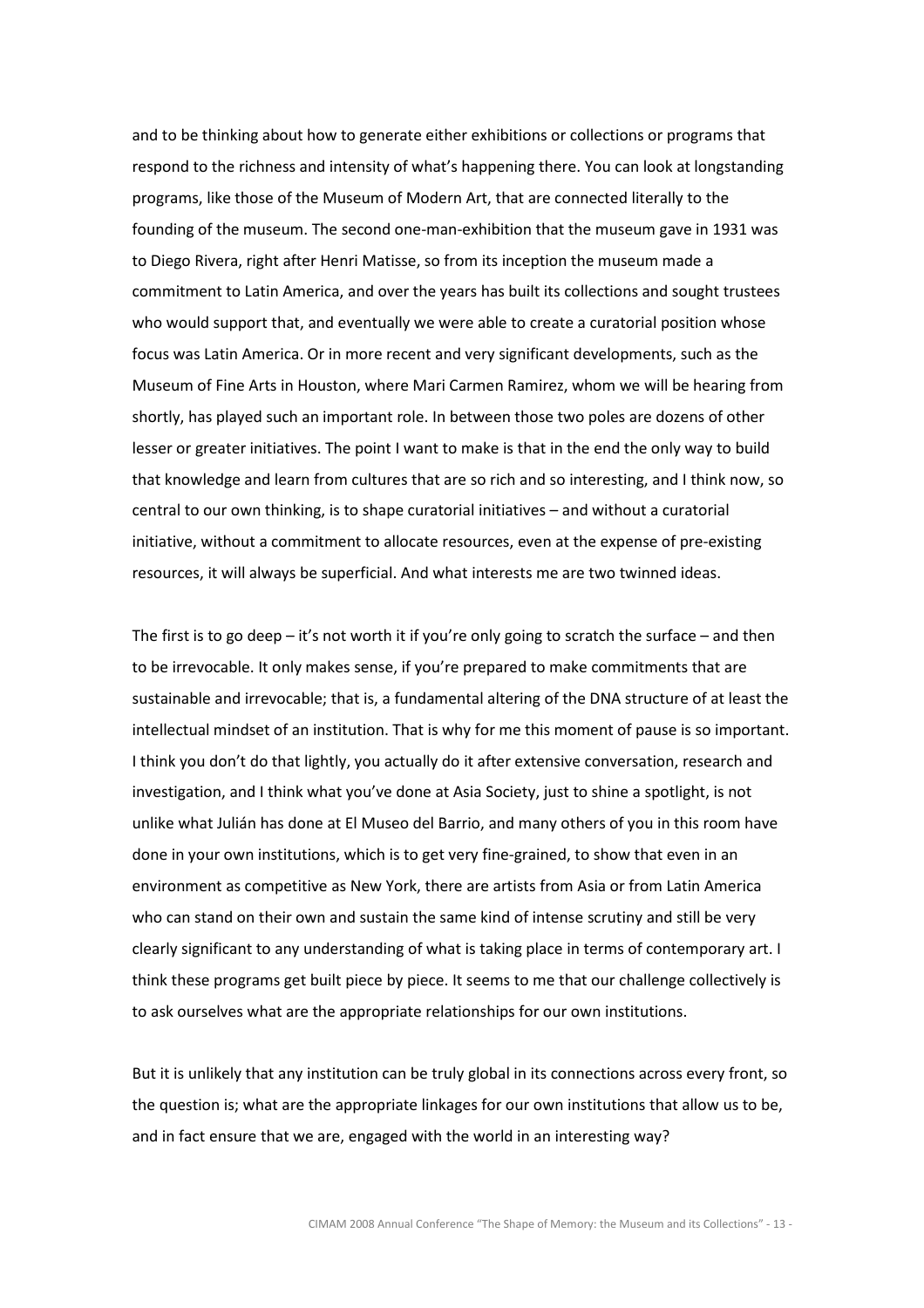MC. Your point about curatorial expertise is one of the most important for museums today. One of the common questions, especially of larger encyclopedic museums, is how do we begin to curate in a new field, especially when the curatorial specialization or museum internal organization is at odds with the reality of a more globalized world? In some larger institutions we have, on the one hand, traditional Asian art curators, and on the other, curators of Western contemporary art. How do they actually come together to curate shows or make acquisitions when their training and approach to art is often very different? This has been one of the key questions for a lot of larger institutions.

Curatorial collaboration has been one of the ways that a lot of institutions have gotten around this, either internally or externally (by bringing in experts in the field). In some ways we feel a little bit more comfortable with this in the traditional disciplines because there is a sense of specialization. This is a move away from curators parachuting into certain countries and curating a show in six months or a year.

The idea that has gotten more traction has been to collaborate with a curator within that country, or beyond, who has a greater sensitivity to the local issues. It is important for us to understand the specificities of art from different places. In fact, I was at the International Art Critics' Association conference delivering a paper just last weekend in Barcelona, and the overall title was 'Global Memory and Economic Power'. They had asked me to talk about India and China, yet those two countries have very different histories and visual cultures. I think the tendency, because of the economies of these two places, is always to pair them together because they are seen as part of the emerging BRIC economies (Brazil, Russia, India and China). But the idea of really looking carefully at curatorial collaboration can bring about more useful, more sensitive, essentially more lasting, presentations of art from these places.

GL. What's interesting is that there is clearly no formula, no way through the range of issues that all of us have to contend with, but I'd be really interested if Melissa would talk a little bit about how you go about developing an exhibition program. I mean, your field, your perspective here is almost three hundred and sixty degrees, if not quite. What are you looking for when you do your programming?

MC. Our exhibition program is designed around looking at Asia from its traditions to its most experimental and current art practices. Sometimes they intersect, and at other times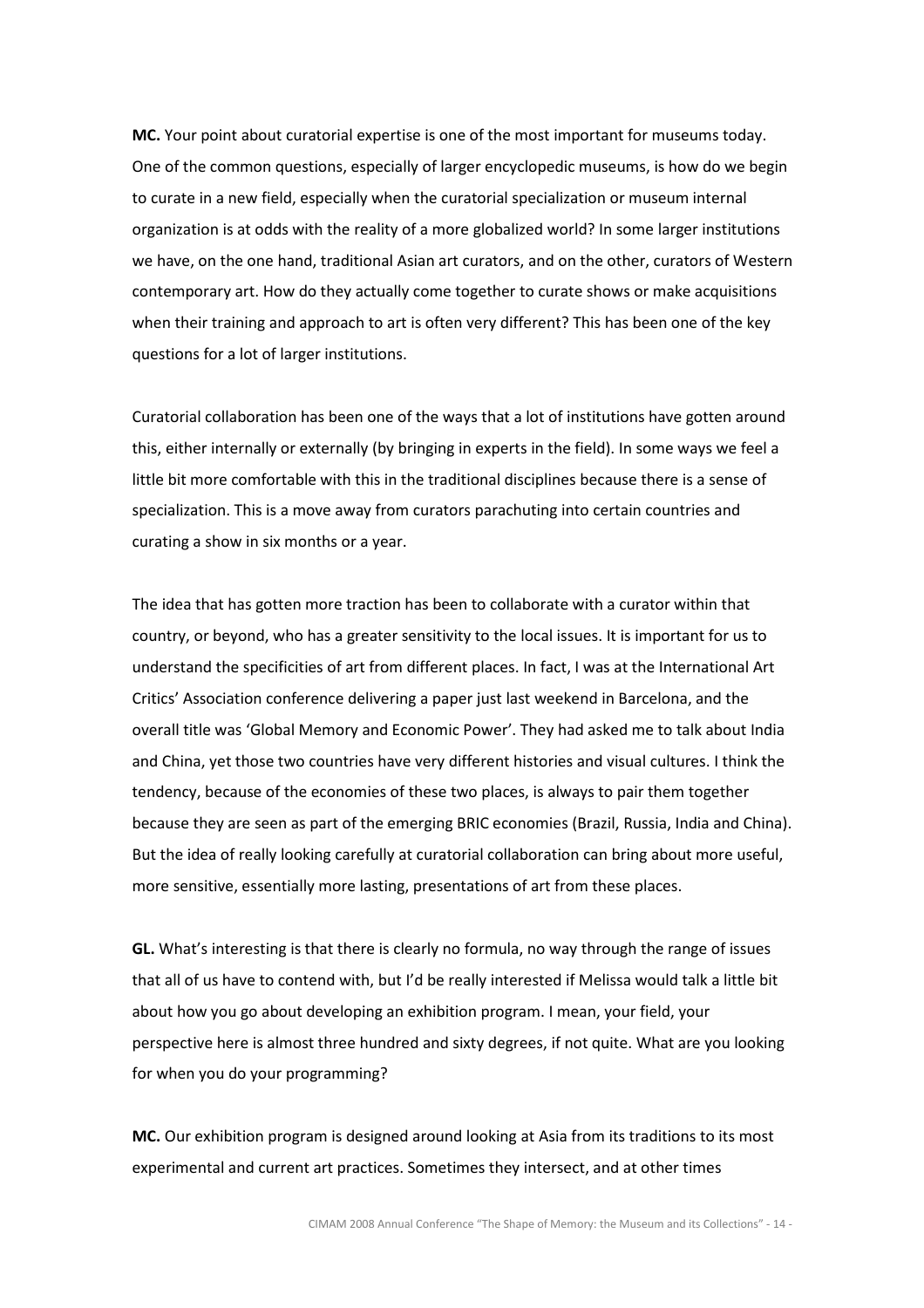contemporary art is a complete departure from tradition. In addition we have the issue of trying to balance representation of different countries. For us we are at a point where we have presented a lot of major contemporary art surveys already, so we are looking now to develop a more diverse program, between smaller individual studies, where we commission anything from artists for single projects through to larger historical studies. For the larger-scale scholarly shows, we're actually in the process of looking back at important historical junctures that have informed the work of artists today. The exhibition upstairs, Art and China's Revolution, is an example of that. In fact it is looking at the prelude, or the period just prior to, the experimental movement that began in 1979 when China opened up.

The idea for this exhibition, which I co-curated with Zheng Shengtian, came to me when I was talking to a number of the Chinese contemporary artists over the years. Many said to me, time and time again, that if you wanted to understand their work you had to go back to the Cultural Revolution. So I began research about five years ago on this exhibition, which was the first ever show on the subject. Most of the works had not been shown since the Cultural Revolution and had never been seen before in the United States.

In some ways this is a good summation for the approach we're taking to develop this new field of enquiry, asking the question; how do we better understand contemporary art practices today? This is also an acknowledgment that when we began to show Asian artists few museums would have considered them, yet now it is rather common to include artists from the region in international shows. We're looking at where the gaps are in people's knowledge or understanding of Asian art, especially here in the United States.

GL. I think that leads to two related but interesting points. The first is, there is a tendency to look at this contemporary efflorescence around the world as if it were de novo and without precedent, especially in the long, rich, complicated tradition of modern art, which exists in almost every one of these countries that we have suddenly decided to think about.

I'm struck by the fact that at the Museum of Modern Art we did a couple of years ago an exhibition that looked at a number of artists from what can be loosely described as the Islamic world, who have become, if not well known, certainly interesting to a larger audience today. And one of our curators looked back into our own collection to see whether or not we had in fact earlier ever collected or exhibited artists from Iran, Egypt, or any of the other countries in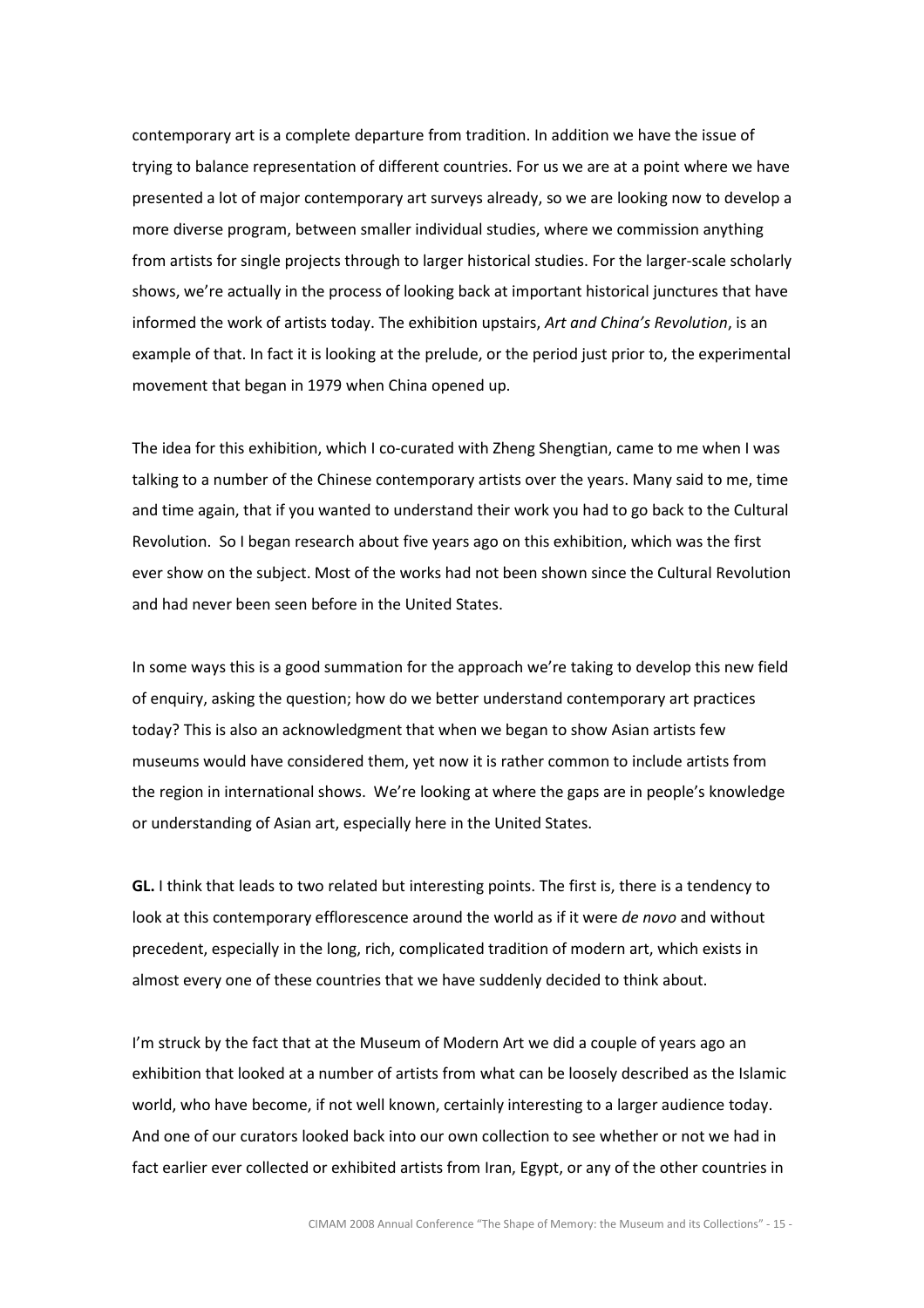this region, and of course we had been collecting previously, but we'd never found a way of connecting that work into the overall framework of the museum. I think that becomes a very important challenge, but at the same time I think there is an even greater challenge, which is for those institutions that are encyclopedic, or that at least endeavor to be universal in their approach, to realize that the idea that somehow the Asian or Latin American or African collections stop dead at some point between colonialism and post-colonialism is an utter fiction.

Every one of these countries has living traditions, and those living traditions are more or less connected, but never in a clean and simple way, to what was there before. And I think there are real opportunities to enrich the way in which art collections generally – it doesn't matter whether one is in Europe or North America or Latin America or anywhere else – are seen, by not necessarily creating these arbitrary breaks that somehow move the contemporary world to another zone, as if what was taking place within a culture ceased to be local and suddenly became universal or global. I think there's an awful lot of work that needs to be done in this area, to revisit the way in which we think about the kind of formation and sustaining of cultures.

MC. So, Glenn, I have a question for you, because many of my colleagues are asking what the Museum of Modern Art's next step will be, especially after the '17 Ways of Looking' show addressing art from the Islamic world that you just mentioned. How would you describe your approach?

GL. I would say that we are deeply committed  $-$  and that is why I say these things sometimes take time – deeply committed to developing the knowledge base that's resonant within the institution; to look carefully, in a sustained way, at – initially at least – a limited set of regions where we think there is a lot of resonance within the museum, where there are antecedents or deep-seated reasons, to engage. I'll give you two simple examples, because they reflect the poles. The most obvious, of course, is Latin America, where we now have, through the efforts of Patty Cisneros, a Latin American and Caribbean fund, which is a dedicated fund to ensure that we have the resources to collect; even if we are collecting Latin American art elsewhere within the museum, we have a dedicated stream that shines a spotlight on our ability to continue collecting. We have an endowed curatorial position, and we are in the process of developing a series of relationships with universities that have a shared interest in Latin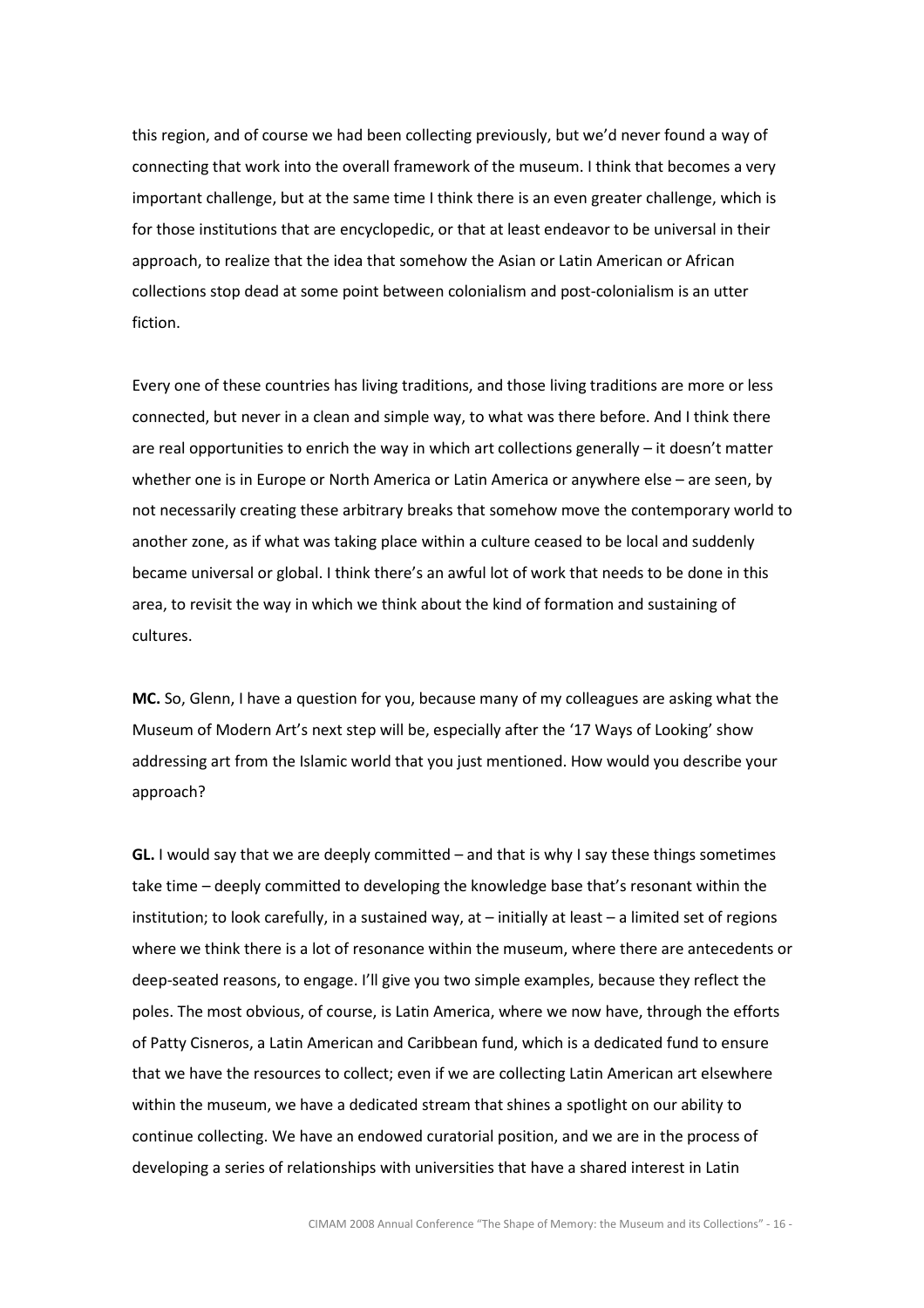America, in Latin American art. If you think of this as a kind of reasonably developed strand, a less developed strand might be Japan, where we have over the years sporadically collected across all media. It is very clear, when you step back and ask among the various countries in Asia which one seems to have the most connection with what we are doing and have done, Japan tends to emerge strongly in this respect; whether it's in architecture, film, painting, it doesn't matter, there are so many tentacles that reach out. And where, through our international program, we've been able to direct enough resources, curators from the museum have been traveling together, as well as individually, to Japan, not simply with the goal of going and meeting an artist or seeing an exhibition, but with the goal of beginning what I hope will be the basis of a very long-term set of relationships with curators and universities in Japan that will allow us to create the kind of network of relationships that we've developed in our Latin American program, so that ultimately Japan and Japanese art will be deeply and fully thought of as integral to our program, not peripheral. Do I see that manifesting itself in twelve months? No. Do I see it manifesting itself in maybe thirty-six months, seventy-two months? Yes I do.

And we are still very much – and maybe that is a peculiar problem of the Museum of Modern Art – first and foremost a collecting institution, and our responsibility lies in the collection. How the collection gets displayed becomes a generational question, so that as long as critical works of art are resident within the frame of the institution, it means there will always be the possibility for another generation to change, in small or very large ways, the understanding of what we have done.

You can go from Japan-to other regions, but I pick those two, because Latin America and Japan are kind of poles in terms of where we are. I think that eventually, if we are successful in our efforts it will show up in exhibitions, and it shows up ultimately in the way that the permanent collection – what we call the permanent collection – is displayed and in the plurality of approaches we can generate. I don't think there is any one approach that any of us should adopt. I think we should all adopt very different approaches, and each of those approaches, ultimately, inflects and enriches the larger picture.

MC. It's obvious that each institution has their own strengths, and for us here at Asia Society, we have been showing Asian contemporary art now for over a decade, but it was only last year that we embarked on a new collecting initiative, and the rationale behind that was that we had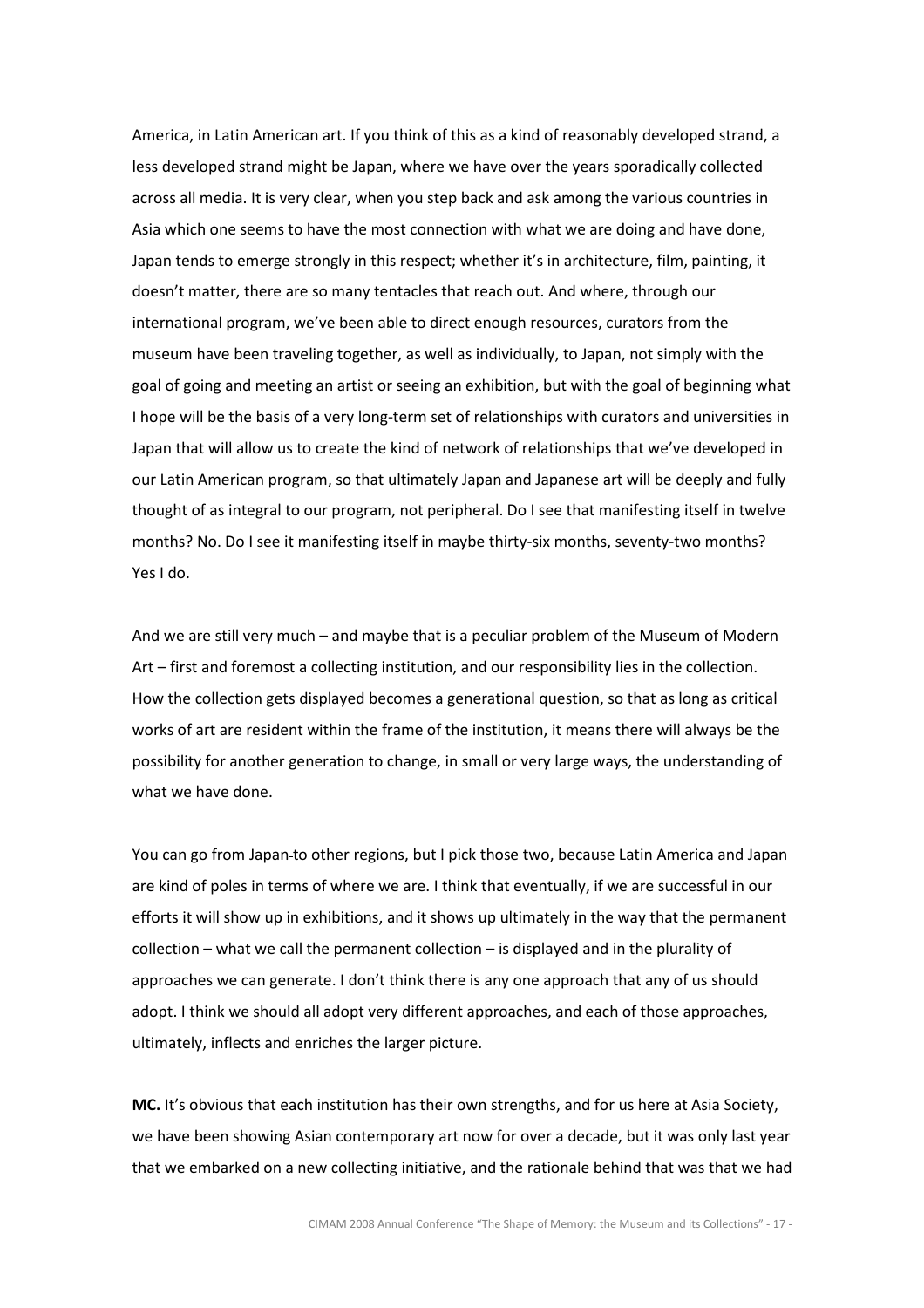a depth of curatorial expertise here in terms of knowledge of the art scenes in Asia and relationships with Asian artists, so it made complete sense for us to start to collect. There are also still great bodies of work out there that have not been collected. We devised a strategy with an initial focus on new media, video and photography, identifying it as one of the strengths of Asian artists today. In fact, if you look closely, it is Asian artists who are truly innovators in this area. It also lends itself well to being able to integrate these collection works into our exhibition program, which in 2010 will expand to Hong Kong and Houston with new museum facilities. So for us, with our centers in the US and Asia, we've begun a museum program that enables us to share our collections, and also our touring exhibition program.

So that's just one example of how our institutions are working towards integrating a greater sense of internationalism and responding to the changing environment. Glenn, did you have anything else to add before we close?

GL. No, other than it's always a pleasure to share the stage with you.

MC. Thank you. Before we leave the stage, I want to thank a number of people who all have worked very hard to make this conference happen. Of course Manuel, for bringing us all here to New York. Pilar, thank you very much for your efforts. It's been a pleasure to work with you and your team. And also from Asia Society, I wanted to acknowledge Hannah Pritchard and Marion Kocot and her colleagues; thank you very much for allowing today to happen. So, please join me in thanking Glenn and Manuel for today, and we look forward to further discussions with all of you over the next two days. Thank you.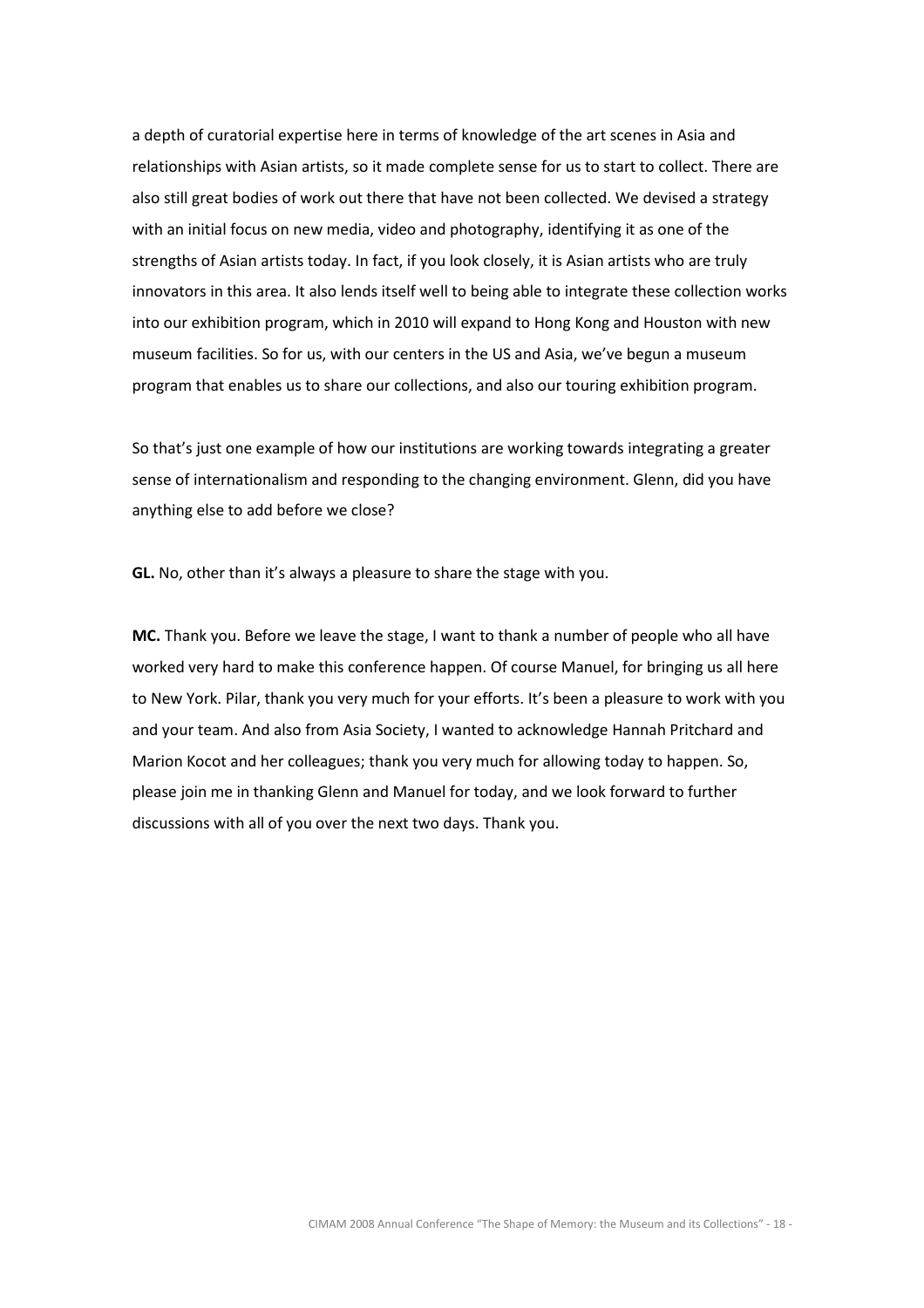# SESSION 1 COLLECTING: GENERATING KNOWLEDGE AND RESEARCH INTRODUCTION **INTRODUCTION** Sabine Breitwieser

Sabine Breitwieser (SB). Thank you very much, Glenn and Melissa, for that interesting conversation.

The first keynote 'Collecting: generating knowledge and research' brings us to the very heart of the museum, to its raison d'être and its function as a reservoir for memory and education. Somehow this session deepens what we already started to discuss in our conference last year in Vienna, with the session 'The museum as part of the public sphere', and then the last session, covering the whole ground of research, education, production and dissemination of knowledge. And today, again, we would like to envision the current challenges – the world has changed, as we all know – to the institution of the museum, and also the radical changes it has undergone in the past years and will undergo now or in the near future. So what is the role of the contemporary art museum, and indeed what roles and functions can it fulfill?

It's a great pleasure to welcome and introduce Benjamin Buchloh, our keynote speaker today. His title is 'According to what? On the questions of criteria in contemporary art'. Professor Buchloh has been Andrew W. Mellon Professor of Modern Art at Harvard University's Faculty of Art and Science since 2005. Before, from 1994, he was Professor of 20th-Century and Contemporary Art at Barnard College, Columbia University, and he also held the department chair from 1997 to 2000.

He is also a co-editor of the very influential journal October, and earlier, he was the editor of Interfunktion, a very important German journal. He had of course previously taught at a number of institutions, including the Staatliche Kunstakademie in Düsseldorf, the Nova Scotia College of Art and Design, the California Institute of Art and Design, the New York State University and Massachusetts Institute of Technology. And what was also, I think, extremely influential was his work from 1991 to 1993, as director of critical and curatorial studies in the Whitney Independent Studies Program at the Whitney Museum of American Art in New York.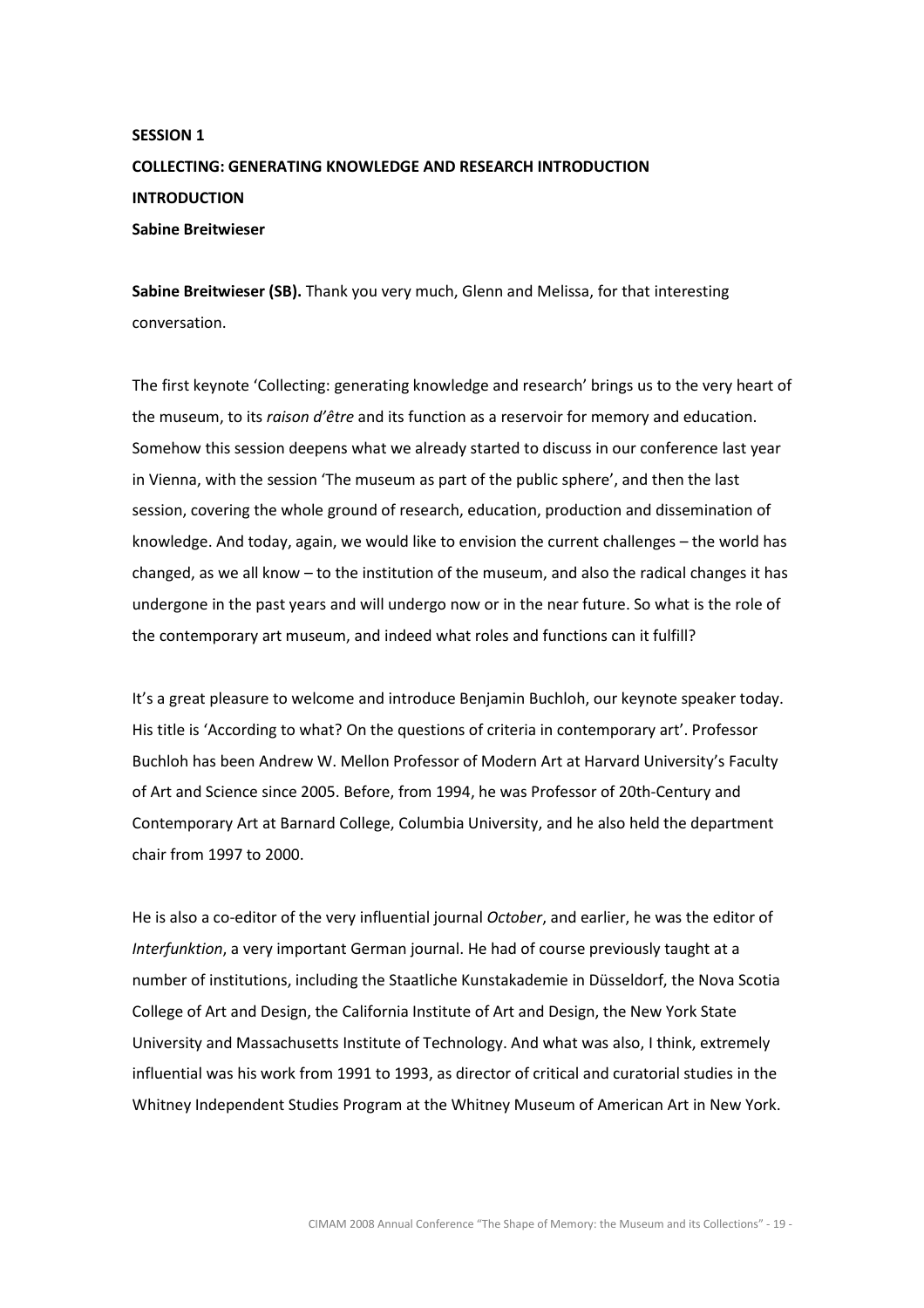Professor Buchloh is recognized internationally as one of today's most important contributors to the study of post-1945 art. He holds a Master's in German literature awarded by the Freie Universität in Berlin, and a PhD in Art History from the City University here in New York. He has written extensively on contemporary art for journals and exhibition catalogues, and he is also the publisher of a number of very, very important books on artists, in the Nova Scotia Series of publications, such as Michael Asher, Daniel Buren, Simone Forti, Dan Graham and Martha Rosler, among others.

He is also the author of books and essays on artists such as Gerhard Richter, James Coleman, David Lamelas, Lawrence Weiner, Joseph Beuys, Yves Klein, Ellsworth Kelly and Andy Warhol, just to name a few, and some of his essays – just a selection, unfortunately – were published in his monograph Neo Avant-garde and Culture Industry in 2000 by MIT. We are hoping the next volume will come out in the near future.

Last year, Benjamin Buchloh was also awarded the first Golden Lion for Art Criticism and History of the Biennale di Venezia, which I think was really great.

And now I introduce his respondent. I am very happy to welcome here also Mari Carmen Ramirez, the Wortham curator of Latin American Art and director of the International Center for Arts of the Americas at the Museum of Fine Arts in Houston, Texas. Mari Carmen has a really – I think this is well known – explicit geographical focus, so this will be an important element in her response. Before her current appointment, for about twelve years until 2001, Dr. Ramirez was a curator of Latin American Art at the Blanton Museum at the University of Texas in Austin, and the International Center for Arts of the Americas. I think it's kind of interesting; founded when Ramirez joined the MFAH, and built on the existing commitment to Latin American art, this museum has existed since 1927, and the center is the only one of its kind in the world, as both a curatorial department and a resource center within the museum. It's emphasized the formation of a new collection and research culminating in major exhibitions, lectures and symposia. The focus of these collections is modern and contemporary art, in all media, by artists from Mexico, Central and South America, but also the Caribbean, as well as by US-based Latino artists, and the center provides specialized resources and professional experience for students studying or working in this field. Mari Carmen is also a renowned curator and scholar, and has published extensively. In 2005 she received the Award for Curatorial Excellence from the Center for Curatorial Studies at Bard College.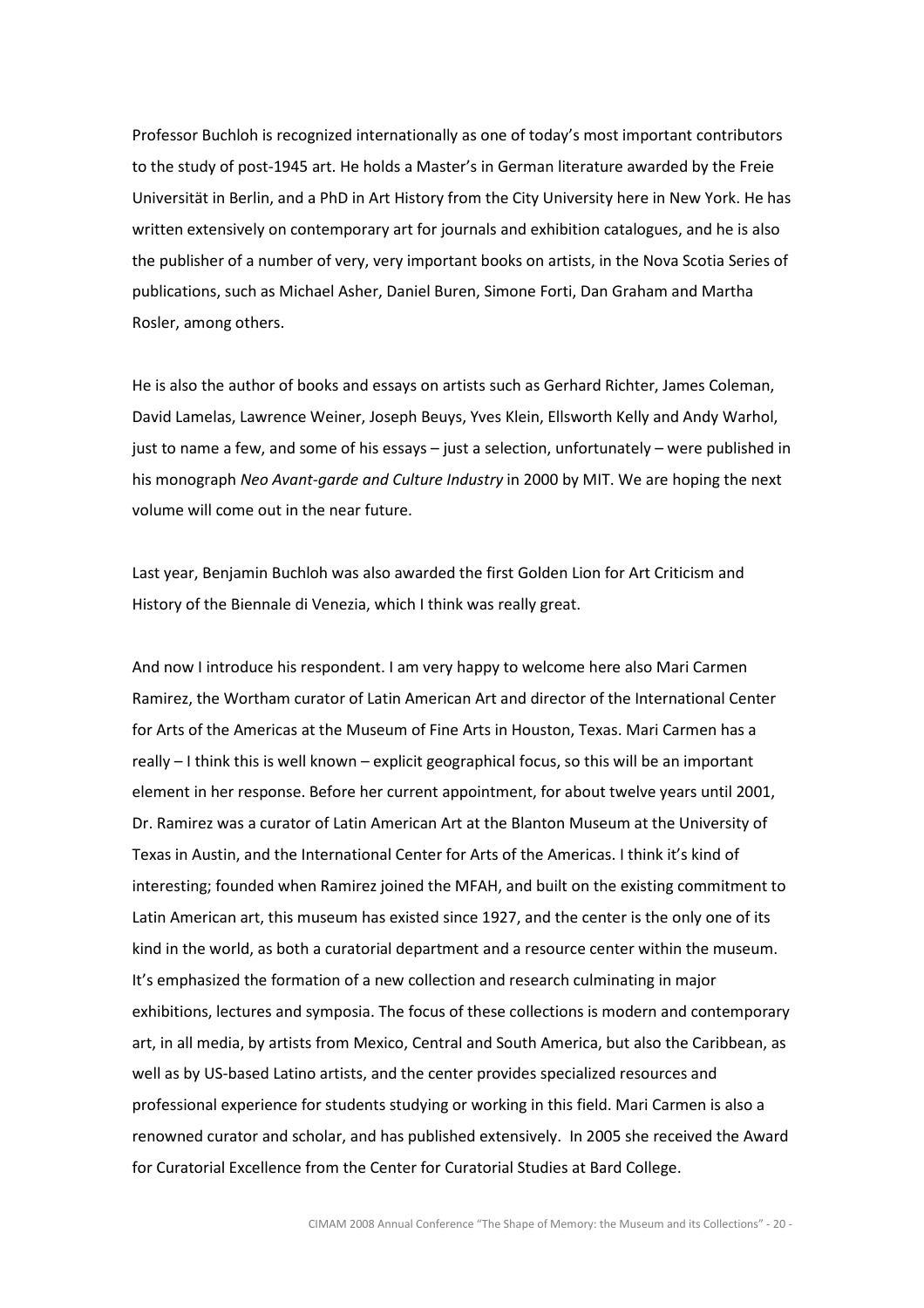Many of you may have seen her exhibition 'Heterotopias' at the Reina Sofia Museum in Madrid in 2000, and a version of this show 'Inverted Utopias, Avant-garde Art in Latin America' was later shown in Houston. She co-authored with Teresa Papanikolas and Gabriela Rangel the book Collecting Latin American Art for the 21st Century, published by the Museum of Fine Arts in Houston, which explores in particular the shifting profile in Latin American collections, and I think it's a very interesting book.

So please welcome our speaker Benjamin Buchloh.

## SPEAKER

#### Benjamin Buchloh

Benjamin Buchloh (BB). Thank you, Sabine, for the more than generous introduction. Just let me correct one thing: the Simone Forti book was done by Kasper König, not by myself.

I really would like to thank both Manuel Borja-Villel and Sabine for inviting me to give an introduction or a talk to this rather illustrious audience of the museum world, with which I am not really deeply connected, other than being a regular visitor. One of my bright graduate students said, 'Why on earth would they invite you to give a speech? Are you the resident complainer?', and I said, 'I guess that must be one definition of my function.'

I would also like to thank Pilar Cortada for her fantastic help with all of this. And of course Mari Carmen Ramirez, for taking the time to read and respond to the paper. She and I don't know each other, which is possibly a good position for a respondent to be in, so there will be a surprise for me as well. I know of her – [to Mari Carmen] 'And I've met you once' – but it's not as if we are mentally connected.

But I do want to say one thing, in more than a public acknowledgement of friendship. I consider the work of both Manuel Borja-Villel as the director of the Museum in Barcelona – that has now changed, he is at the Reina Sofía – and of Sabine Breitwieser as the director of the Generali Foundation are exemplary counter-models to what I am complaining about. I really have to say this, because both the collections and the installation of the collections, as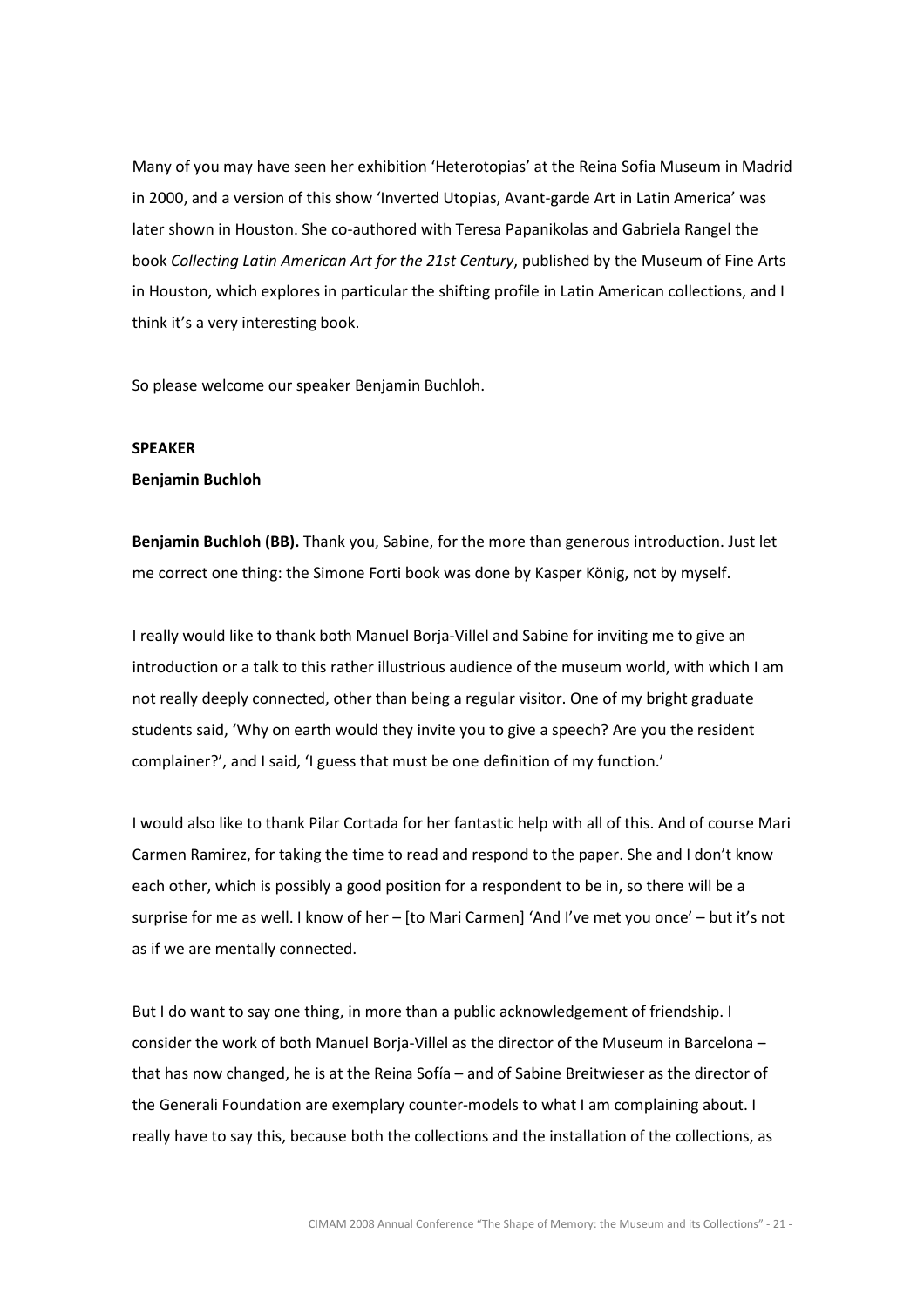often as I've seen them, to me were absolutely astonishing examples of what collecting and displaying could mean in the present.

I remember last being in Barcelona in March of this year, and it was the most amazing installation that I've seen in a very long time. And I think it was probably Manuel's last installation of a group of relatively small, possibly minor works – since clearly it's very difficult to find a major Miró, or a major Calder at this moment in time – that he must have found or acquired over the last ten years – I don't know the history of the collection. And they were installed and combined with a number of unknown, or relatively unknown, works in the most exciting and engaging textual construction that I've seen in any museum for a very long time. And I really do want to emphasize that I believe deeply in the possibility of collecting and displaying art, even though my paper seems to say otherwise, and the same is true for the collection that Sabine has formed at the Generali Foundation since she has been there.

[Slide] So this is my first image of an artist whom I will briefly discuss. Here he is, Marcel Broodthaers, in 1972 with the director of the museum with whom he was showing his first major exhibition, The Eagle from the Oligocene to the Present. Now Jürgen Harten makes him hold up a placard and a bottle of beer, a rather casual performance by the artist and the museum director in tandem, in 1972 in Düsseldorf.

The title of my talk is: 'The Museum of Modern Art – formerly of the Public Sphere, now that of Spectacle?'

Each generation of critics and historians at some point inevitably will have to make comparisons between the historical features of a presumed cultural ascendance − that of their generation − and of a presumed decline − that of the following generation− of the times that they have experienced and observed. I guess it is in that role that I report today on my perception of how the social roles and functions of the museum have changed in the past thirty years or so. I am fully aware that this report is tinged with a seemingly inevitable tone of mourning, if not complaint. That would have to be almost inevitably the case, since rare are the historical processes − and their historians − that would inspire such optimism and enthusiasm that the developments just passed in recent history could be reported on with triumph and satisfaction. It is much more common to witness decline and deterioration from these retrospective positions of a generational chasm. And so it will be with my report, and I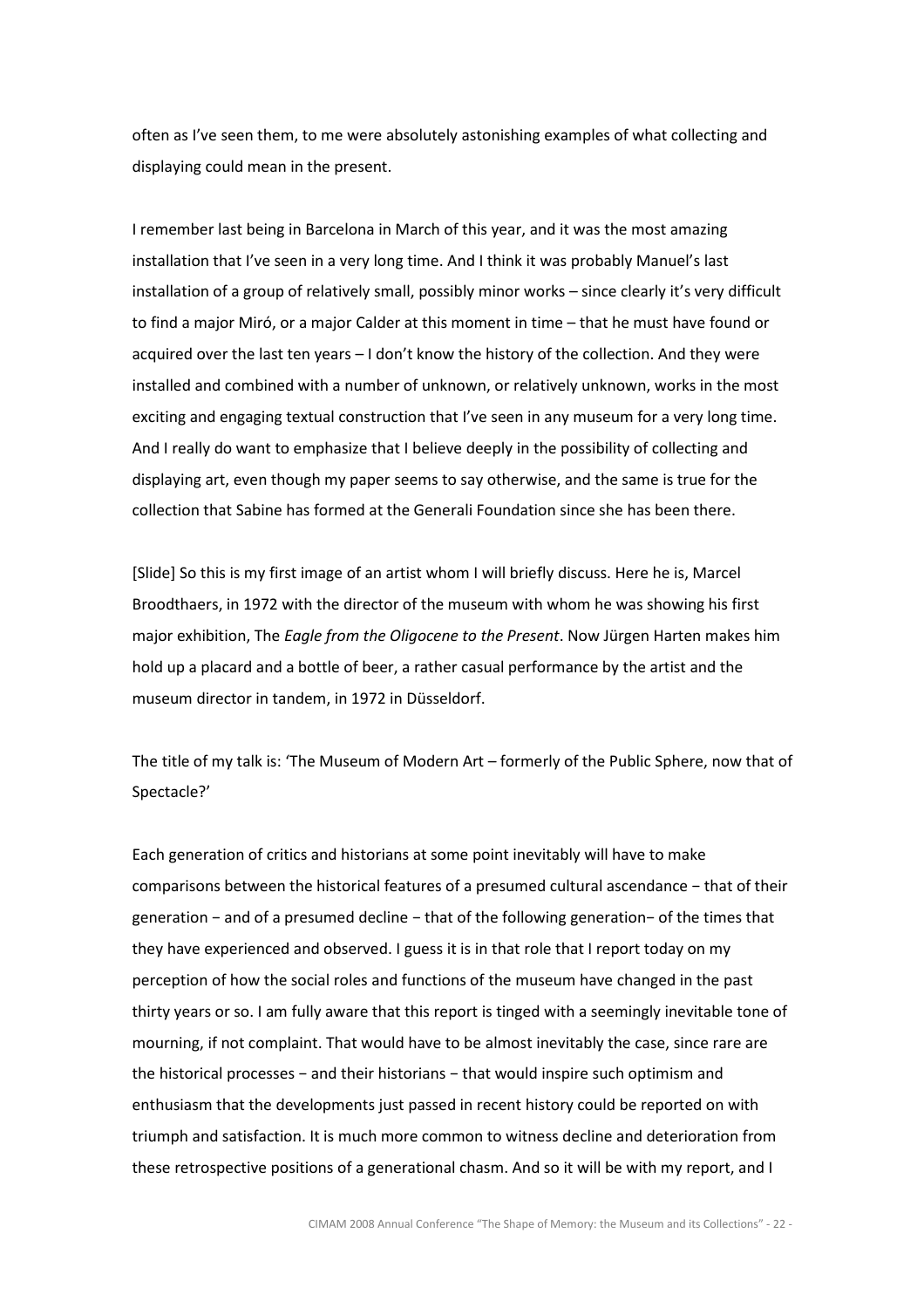would therefore ask you to take the acidity of the account with a certain modicum of amusement, rather than taking offense at its acerbity, should it appear unjustified to you and your considerably more optimistic reading of the current situation of the culture of the contemporary art museum.

In my by now rather lengthy attempt to clarify some of the arguments advanced by the work of the late Marcel Broodthaers from the late 1960s to the mid 1970s, I have always sensed, and increasingly so over the past five years in particular, that his work had a profoundly prognostic, if not oracular, quality that made it so deeply enigmatic, not to say illegible, to audiences on both sides of the Atlantic at the time of its initial presentation.

[Slide] This is a museum installation in 1968 in Brussels, the foundation of his own private museum.

What was oracular about it was first of all the fact that one could never identify clearly what type of relationship Broodthaers had ultimately articulated with regard to the museum: was it a radical critique of the power of museum institutions to transfigure artistic and discursive practices into assimilated cultural objects − and we can say most certainly that that had indeed been one of Broodthaers' primary concerns in the wake of 1968?

Or was it exactly the opposite: the slowly growing insight, and melancholic realization, that the culture of the bourgeois art museum, as the Western world had formed it and sustained it over barely two hundred years, was coming to a threshold at which it would be reconfigured to an extent that would make all previous functions practically untenable? This was most clearly articulated in Broodthaers' continued critique of the museum of contemporary art as a 'site of production'.

It was hard, of course, to imagine that an artist could be formulating simultaneously a critical and a conservative project with regard to the museum, but with hindsight it appears that that might have been precisely the motivational structure behind Broodthaers' perpetual meditation on the state of the museum.

[Slide] I'm showing you one of the museum plaques that he did in 1968 or 1969.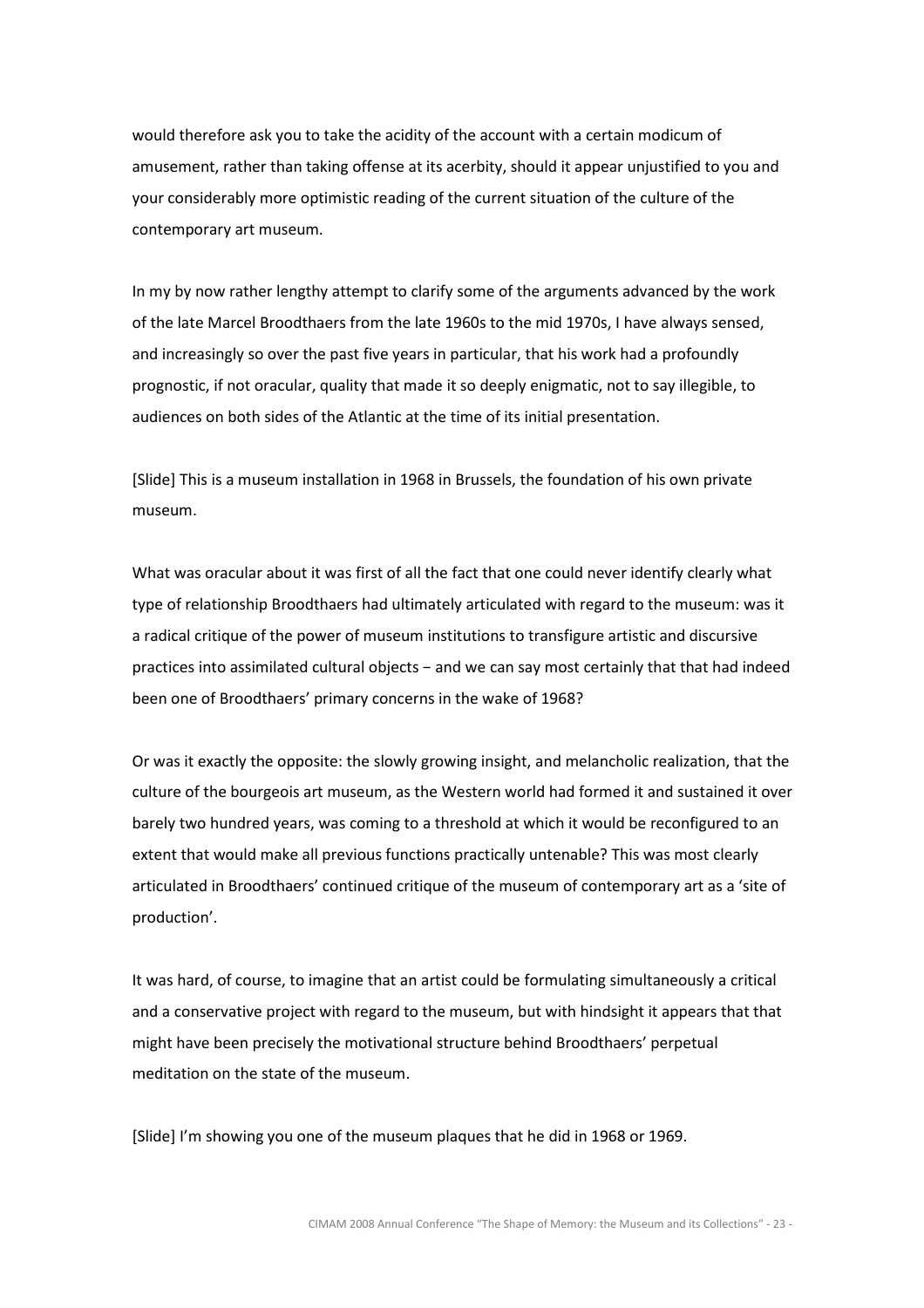What are the changes, then, that the institution of the museum has undergone since the late 1960s, the moment when Broodthaers first formulated his critical interventions with his string of works called Museum Fictions, projects that were soon thereafter expanded by artists such as Daniel Buren in Europe and by Michael Asher in the United States and that have since then been generally identified as practices of institutional critique?

My first hypothesis would be that the museum of the late sixties was still widely perceived as an institution of 'the bourgeois public sphere', and that Broodthaers was in fact the first artist to recognize that that condition was rapidly vanishing.

[Slide] This is the last of the Museum Fictions that he installed in Paris under the title L'Angelus de Daumier. The work itself is called La Salle Blanche, which is a recapitulation or repetition of the original 1968 foundation of his museum.

Broodthaers was the first to recognize that that condition was rapidly vanishing. He recognized earlier than anybody that the bourgeois museum as an institution of the public sphere would soon be replaced by heretofore unheard-of assignments of various roles that the museum would have to play in the future.

Based somewhat loosely on the fundamental definitions of the theoretician of the public sphere Jürgen Habermas, I would suggest the following features as basic to a definition of the museum as an institution of the bourgeois public sphere in analogy to the university, for example, or other public educational institutions:

First, the museum was defined as an institutional space where the competences of visual cultural production and reception were established in an ongoing cumulative system of artistic objects gathered in collections for comparative purposes. After all, once artistic practice had acquired the status and a claim to autonomy from feudal or religious dependence, it was precisely in the museum where artists found the laws and the levels of achievement that were meant to be maintained and transferred from one generation to the next. The art of the museums, as it has been called, was primarily a pedagogical system in which the highest and seemingly most valid definitions of what aesthetic experience had meant and could achieve at any particular moment in time were visibly upheld and maintained. It is for these reasons that artists at the centre of the formation of Modernism, such as Edouard Manet, continually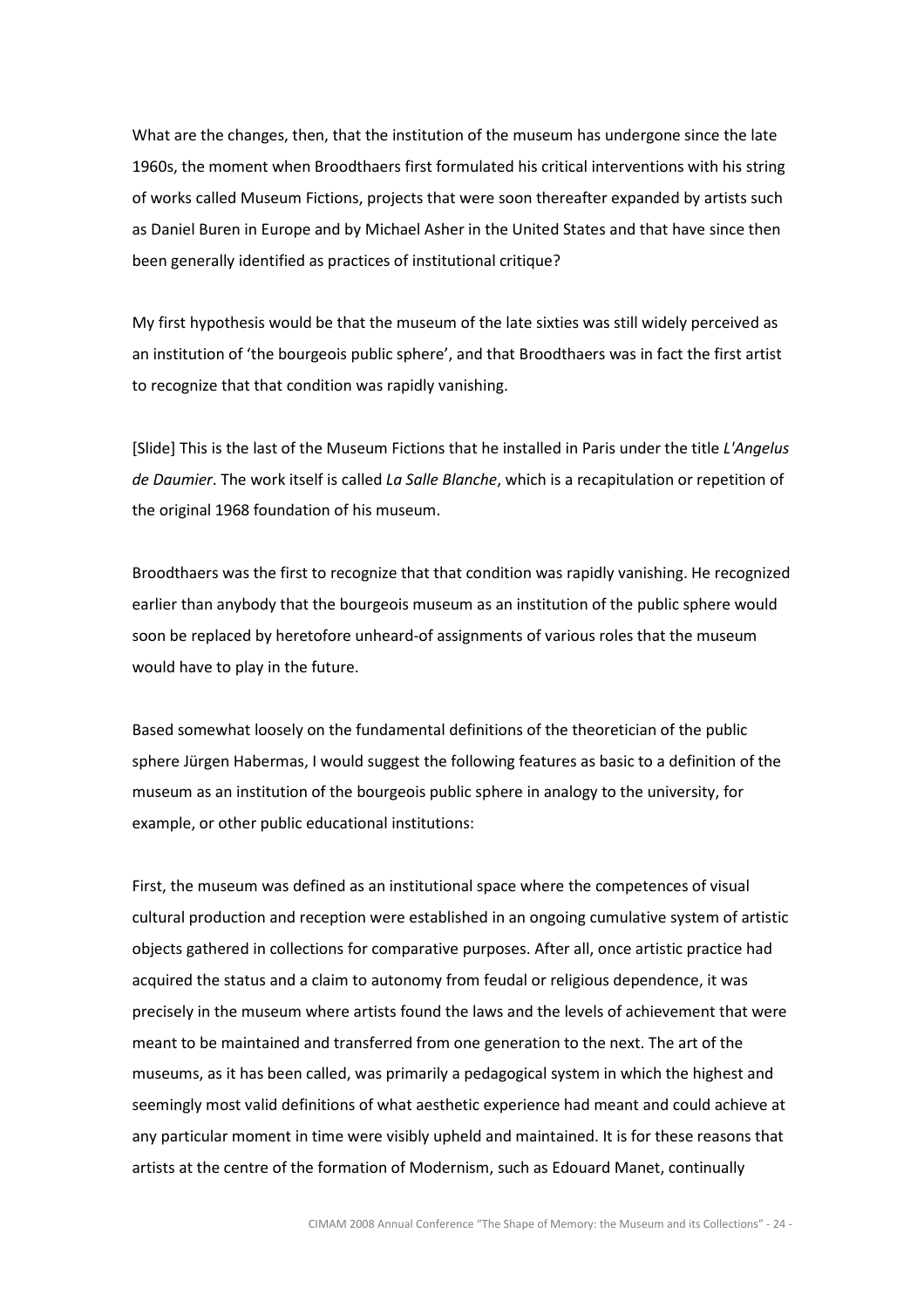referred to the museum as the site of their education, more so than the academy itself. They also considered it increasingly as the locus of their ambitions and aspirations, both to match the standards of aesthetic achievement in other historical moments evident in the museum, and to aspire to be at some point themselves admitted into the seemingly timeless hall of artistic fame.

So we are arguing in fact that the museum served pedagogical purposes first of all for each artistic generation, to internalize standards and levels of native competence and artistic, if not epistemic, complexity. And the museum's function was also to provide the social, discursive and architectural spaces in which the mnemonic functions of artistic production itself could unfold in the most adequate manner to generate collective cultural meaning.

It offered spaces of contemplative experience, disturbed neither by roaming crowds, endlessly searching for entertainment, nor by architectural ambition, meddling in the aesthetic process itself in order to position the architect at every turn before, or above, the work of art itself. Which are, of course, some of the conditions that the spectacularization of the museum has brought about, and I will address that soon enough.

The second and ultimately more important pedagogical function that the bourgeois arts museum had performed for two hundred years was the aesthetic education of its audiences. That education was meant to look simultaneously backward to the past and forward to the future, since the aesthetic object was known to give lessons in historical memory and in utopian thought simultaneously. And in order to achieve this immensely important and complex pedagogical task, the museum had to become an institution that operated, like other institutions of education, in relative autonomy, not to say in total independence of all forms of ideological interest, and political and economic instrumentalization. In fact, precisely the disinteredness of the aesthetic object itself could only be adequately protected by a type of museum that guarded that very same condition as a primary point of departure for its own practices and politics.

Paradoxically, however – and here yet another fundamental difference from the museum of the present opens up – the definition of disinterestedness and autonomy was intricately linked to rather intensive and extensive forms of differentiation, skills, and linguistic and visual competence. And here lies one of the many fundamental contradictions that the museum has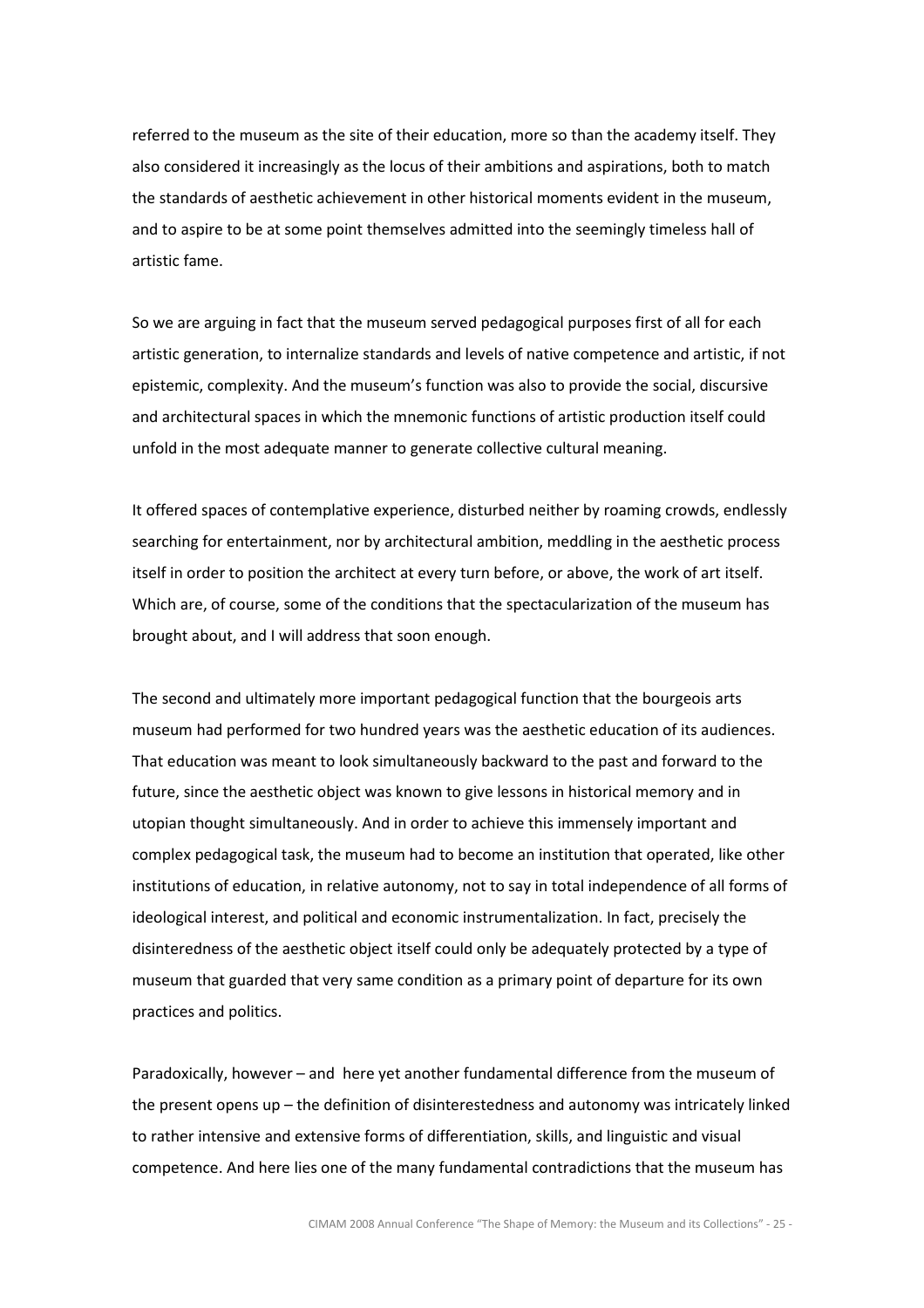encountered over the past hundred years, at rapidly accelerating intensity: since the project of de-skilling in artistic practices, begun with Duchamp and expanded by Dadaism, brought about a total devaluation of the desire for preservation and collection. What should the museum collect when the work of art acquires the features of the mass- cultural object, no longer just imitating them, but actually acquiring all of their features, eventually becoming congruent with the mass cultural object itself? One example: the failure to collect and display Fluxus artists, and their fundamentally uncollectible work in the museum, would be a more recent proof of this argument, even though the relevance of their practices is less contested than ever. Of course I should add in a very grateful footnote that I've just heard that the greatest existing Fluxus collection, by Gil Silverman, may enter the museum space in New York, which would be a fantastic moment to prove my point wrong and to see how it will be displayed.

But the project of de-skilling was only part of the problem, and in fact a minor one by comparison to things yet to come. If artists had initiated a process of radical deskilling as a project of democratic demystification of the aesthetic object, precisely culminating in our post-Duchampian moment in the work of Fluxus and Andy Warhol, they still had at the core of their project a cultural agenda that assumed the necessity of enlightenment and communication as integral to artistic practices themselves.

But at the same time, a rather different project of de-skilling emerged, one that was not at all initiated by an artistic desire for radical egalitarian forms of experience, but by a massive technological and economical onslaught formed in the early 1980's. I It would change the conditions of experience in ways whose consequences are only slowly becoming transparent in the full degree of their devastation of all previously held assumptions about what culture could achieve and what its communicative forms might have to become.

I am speaking, of course, of the technological revolution of the digital and electronic age that has suddenly relegated all artistic practices that had at some point presented themselves to be in the forefront of cognitive, perceptual or theoretical representations of temporal and spatial conditions of experience as quaint, not to say outright irrelevant.

This is of course the crux of the pedagogical questions that all museums now face: the fundamental structures of aesthetic experience, its institutional and discursive spaces just as much as its morphologies and materials have been changed by that technology in the past ten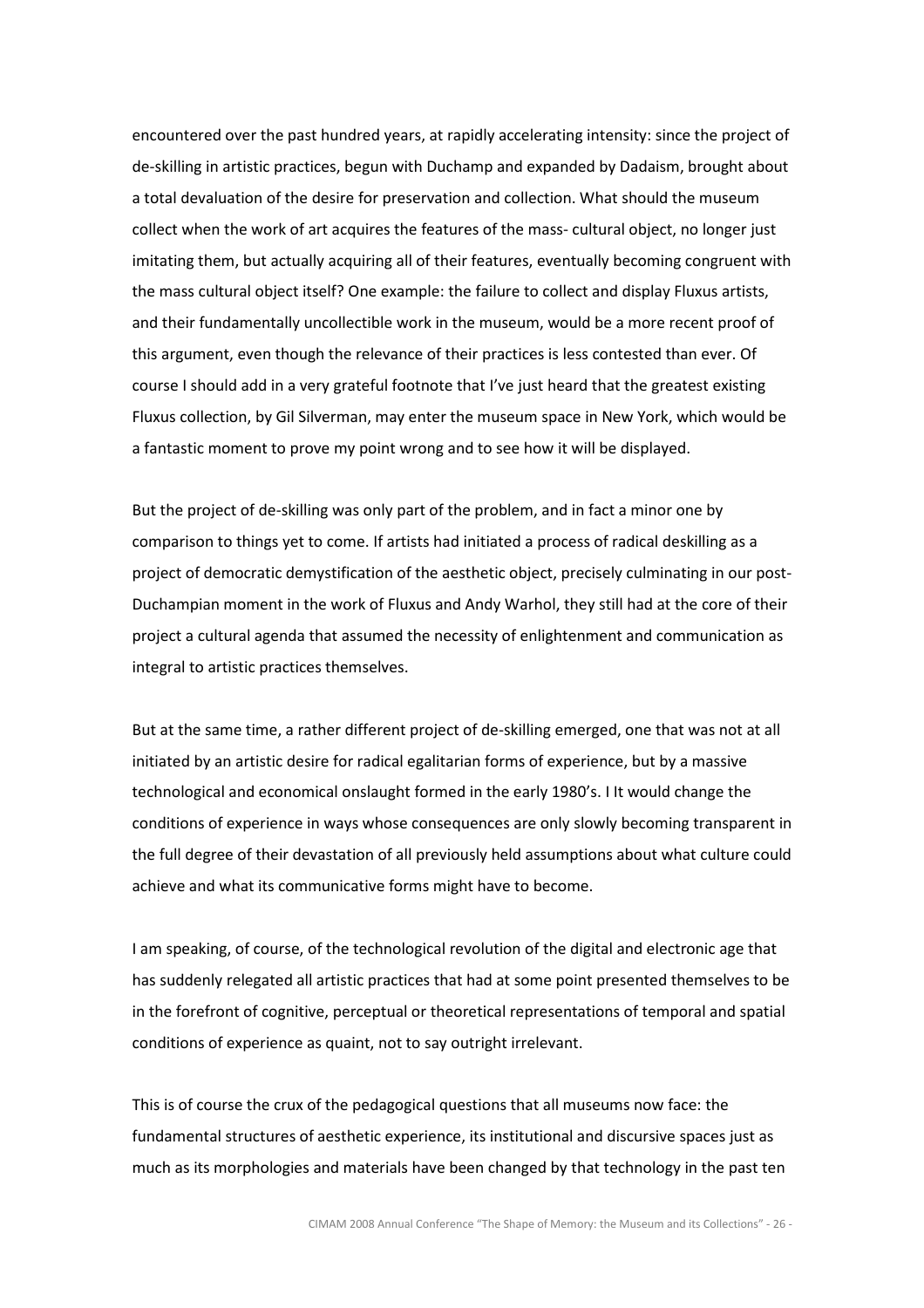years in a heretofore unthinkable intensity and totality. While most of the causes are very well known to us, very rarely, at least to my knowledge, has the interplay between them been studied or even articulated. Allow me to sketch out a few of those intersections in the following. The simplest of all observations is the recognition that the work of art's communicative powers have totally lost out in terms of its spatial and temporal capacities to an electronic and digital technology that seemingly relegates all artistic activities, including those that until recently perceived themselves to be in the forefront of efforts to fuse art and technology, such as the video and filmmakers, to a position of quaint obsolescence.

What appears on the horizon now is a particular dialectic whose intensity is only just becoming visible: imbued with heretofore unimaginable technologically and commercially mediated communicative powers, the social collectivity simply feels that artistic visual culture has run its historical course. Artistic production, or so it seems, at least, is no longer in the position to offer us enlightenment, information or entertainment, if we assume that these are the fundamental quests with which visual culture has been approached in the post-war period.

Or, and at present this is almost the more plausible scenario, whose profiles have already emerged, visual culture, precisely under the enormous impact and pressure exerted on it by advanced technological forms of media culture, acquires the status of an intensely rarefied experience. In response to the universal domination of the technological image, artistic production acquires highly assimilating and compensatory functions, and works of art – most of all, their creators – now acquire the status of an absolute singularity and exceptional being.

In a complementary economic formation, they have of course also acquired singular powers within the cultural context in which, until very recently at least, vast amounts of surplus value could be and had to be invested. This powerful attraction to the aesthetic object does not originate in economic speculation alone, even though that was of course the driving force in the ever-accelerating art markets, but in the intensifying desire to attain a residual and symbolic connectivity to the very forces of subjectivity that the realm of the aesthetic now provides. Artistic production has thus become the sole dimension of subjective experience that the expansion of visual technologies has not yet systematically erased. As such, detached from all social and subjective relations of formation, it has become the quintessentially fetish production of the decade.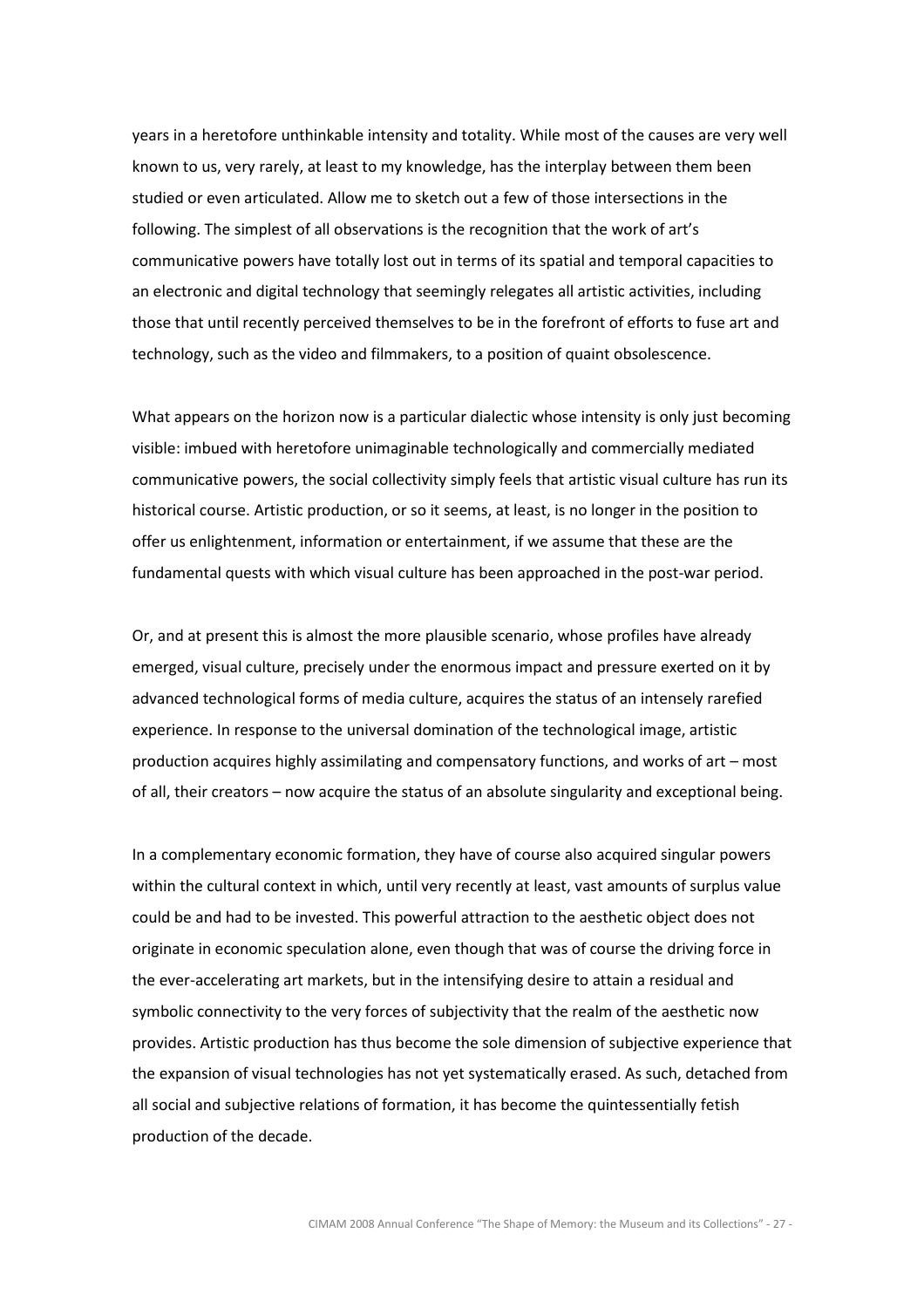In the late sixties and seventies, critical and political art was largely sustained by liberal guilt and self-consciousness. It was fostered by a sense that a democratic society simply had to keep open as many dimensions of dissent, deviance, transgression and contradictions as possible. Thus, at that time, critical artistic practices, works such as those of Hans Haacke or Martha Rosler, for example, could acquire and sustain a fairly central position in the perception of the public.

By contrast, I would argue that in the present a totally different set of motivations brings audiences and publics back into the museum institution. The horror of a totally rationalized and technologically controlled world, against which the museum and exhibition culture can seemingly provide the last refuge and buttress, is undoubtedly one of these motivations, regardless of whether its innate laws and standards have been obliterated under the impact of these demands. And of course there is clearly another dimension that has emerged in the past few years that has contributed immensely to a new form of viewing by museum audiences: given the extraordinary developments of accelerated investment and speculation in the exchange value of the work of art, the museum is the sole site where an audience can contemplate these magnetic and miraculous forces and transformative economic powers of art. It is here that we can contemplate them without being subjected to the social controls that normally restrict access to these objects of speculation and investment: the pure fetish object appears here in the museum in a state of contemplative preservation, so to speak, not in its manifest subjections to the wild agitation of the market in the auction house or gallery, where it is surrounded by various forces of control and power that prevent access or even visibility and guarantee the object's operational intensity as active fetish.

And here we can already explore another of the major transformations that have occurred in the change of the museum as an institution of the public sphere into an institution of spectacle: the architectural display system itself. Let me address just a few examples to clarify my argument: one could construct a first, admittedly simplified, lineage of museum architecture in the postwar period, and it would become fairly compelling to recognize the transformations that have taken place within the display systems and their institutional frameworks during that time.

My lineage jumps through three intervals of twenty years. It would begin with Frank Lloyd Wright's Guggenheim Museum, in 1957, and it would pass through Piano / Rogers' Beaubourg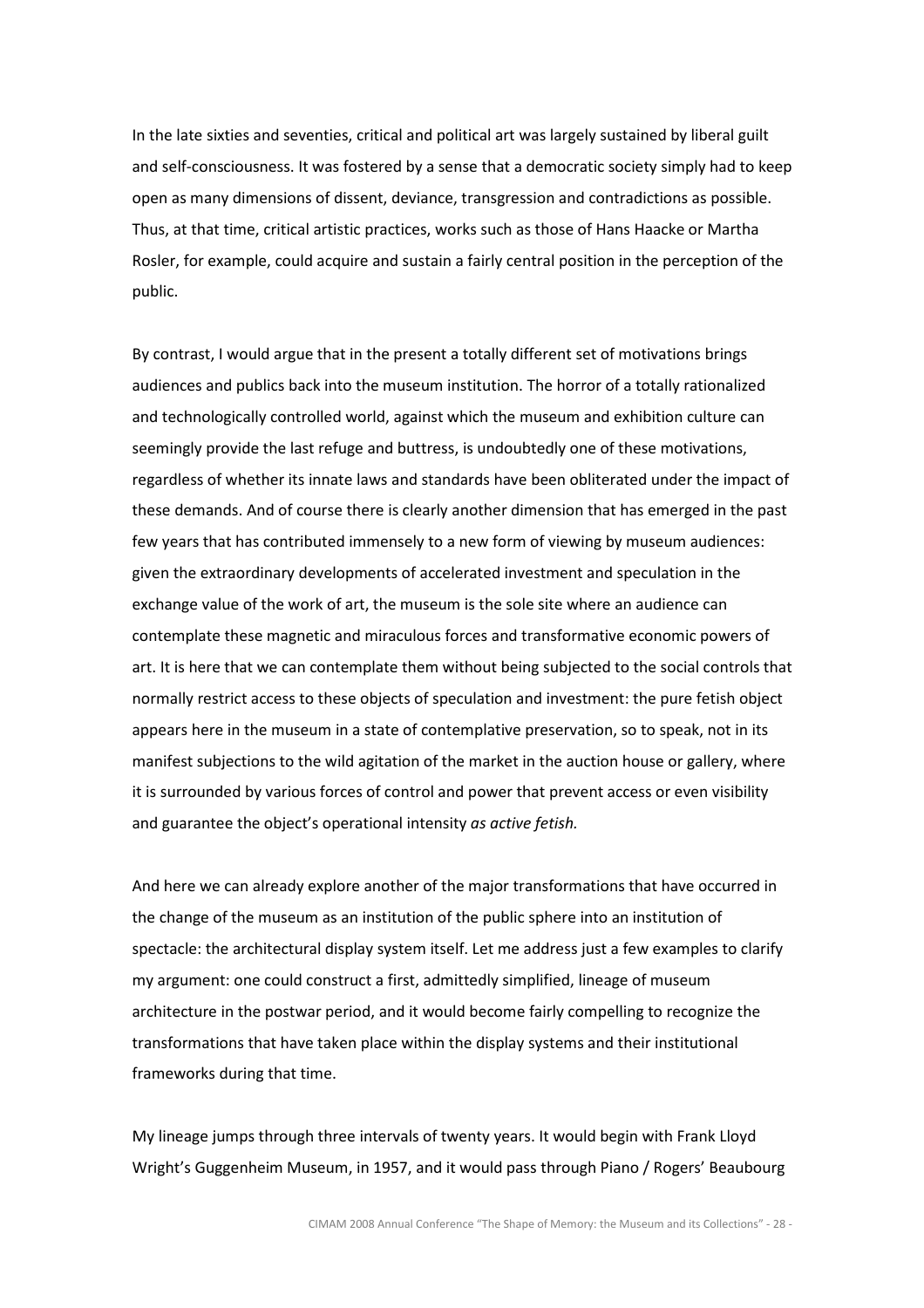Museum in Paris, in 1977, and end with Frank Gehry's Bilbao Museum in 1997. What could we learn from just glancing at this comparative lineage, even in its crudest and fastest form as I will present it? We could learn first of all that the battle between architect and artist, begun by Frank Lloyd Wright, had different motivations in each of the decades under consideration. Frank Lloyd Wright's open hostility to the pictorial arts, for which the museum was supposedly built, had a foundation in his own radical utopian thinking. It paralleled the legacies of the artistic avant-gardes of the 1920's, from the Soviet Union to the Dutch De Stijl. Frank Lloyd Wright wanted to create architectural spaces in which the interaction between the subject and the object, the subject and the social group, would be intensified for the sake of a new type of simultaneous collective reception, spatial and perceptual cognitive experiences – a core concern of almost all painterly and architectural projects of the 1920's. In other words, Wright's hostility to pictorial production wanted to expand abstraction's own radical project, exceeded on its own terms. His defiance of abstract painting was ultimately engaged in a dialogic relationship with the utopian avant-garde claims that in fact they themselves were part of it, and extended them into the museum institution itself (very similar, in this regard to the degree to which El Lissitzky's and Alexander Dorner's conception of the Abstract Cabinet in Hannover in 1928 enacted the project of avant-garde painting and sculpture within the display conventions of museum architecture itself).

The Beaubourg, designed by Renzo Piano and Richard Rogers exactly twenty years later, and critically analyzed by Jean Baudrillard in his essay 'The Beaubourg Effect', was widely and rightly perceived as a new breaking point in museum architecture in the age of an emerging politics of cultural mass-consumption. Clearly in many ways a consequence of the proto revolutionary moment of 1968, Beaubourg deserves as much of our attention as does the Guggenheim New York. After all, Piano/Roger's architecture redefined audience behavior and the relationship between avant-garde culture and architecture in an equally fundamental, but also a fundamentally different way, from Wright's epochal building. On the one hand, Beaubourg was clearly conceived with an underlying desire for a new type of mass education: its architecture, the centrality and extraordinary success of its library and public information services, clearly attest to that even today. Its architecture was what used to be called une architecture parlante: it spoke of the desire to open up the museum's doors to a new generation of spectators, and its primary signal system − through the forms of technologies and transparencies, through the morphologies of the engine and the ocean liner − signaled a new access to culture through amusement and consumption. Yet at the same time it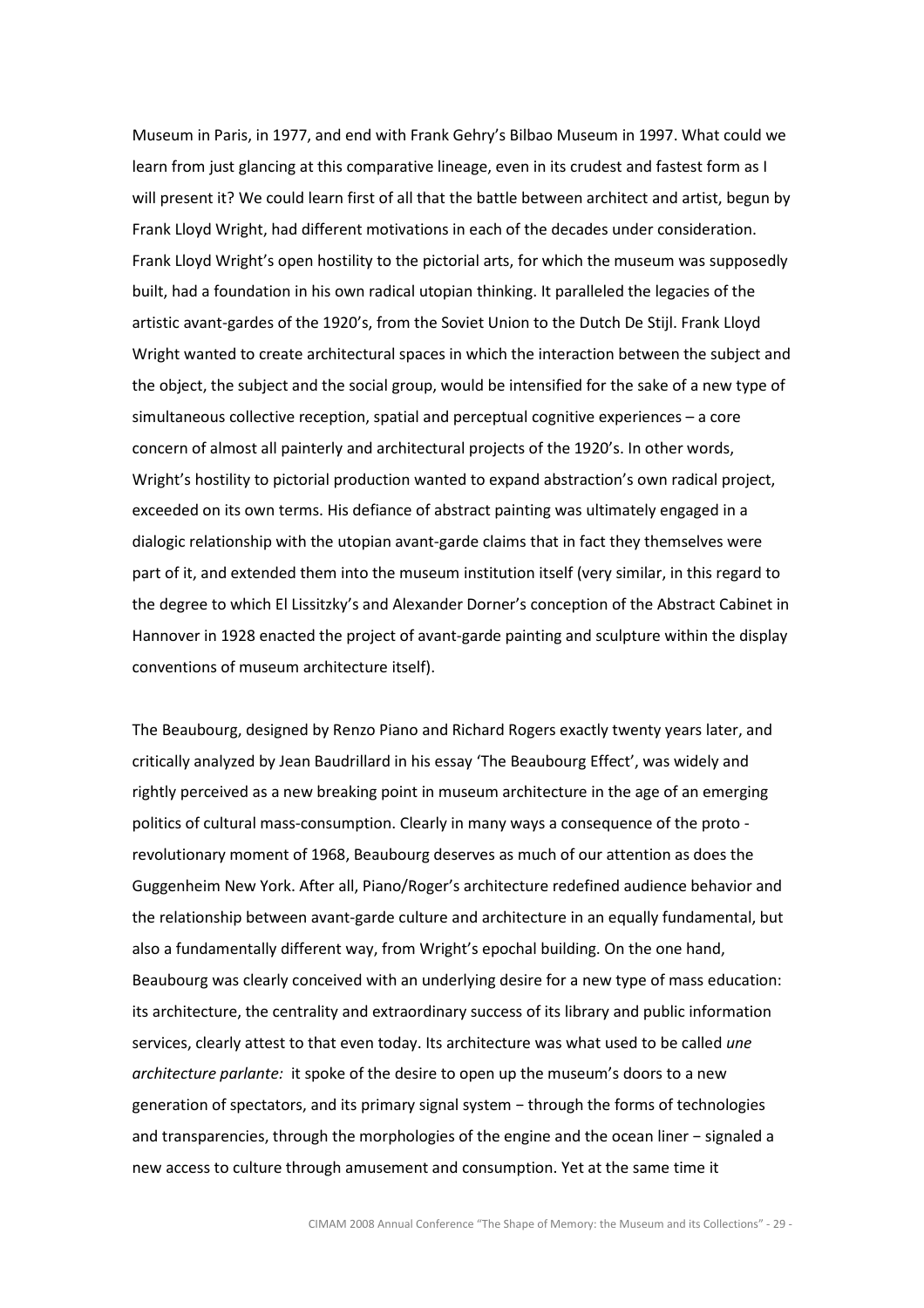maintained a sense of the subject's share in and responsibility for participation in the communicative acts of cultural experience.

Again, twenty years later, the third, and most recent, almost contemporary example, would be of course Frank Gehry's notorious Bilbao Museum in 1997. All the changes that one could identify as the essential structural transformations of the museum in its transition from an institution of the bourgeois public sphere to an institution of spectacle culture are profiled here in a manner that delivers almost a textbook rehearsal of my arguments.

First of all the choice of 'site'. Few people, if any, in the international art world had heard of, certainly cared for, the Capital of the Basques before 1997. A more or less dilapidated port city, it was discovered and designated by Thomas Krens, the global manager of culture, or rather, the first corporate executive of the museum as a site of Global Corporate Culture, to become the location of an experiment in the first steps of that project of cultural globalization. Undoubtedly, for the city managers themselves, this was a hazardous deal that might just as well have imploded, but miraculously, it performed and delivered exactly what Krens had promised, and much more.

What it delivered was first of all, architecture. Architecture of a new kind, however, fundamentally different from both Wright and Piano/Roger's, in as much as Gehry's architecture was no longer even ambivalent − as Piano/Roger's still had been − about the question of the functions of the museum architecture. We could say without too much polemical hyperbole that Gehry's architecture was conceived from the start as an architecture of spectacle, whose primary function was not the accommodation, preservation and display of works of art, but to position his architecture in the very place that in Gehry's mind art had occupied until his arrival: the ostentatious architectural gestures of the 'great creator', the histrionics and the seduction of it all, attest to that more than we would even like to admit.

Gehry's signal system − after all, it is not an architecture of tectonics, of spatial functions, but an architecture of signs – succeeded as planned: the shining path to contemporaneity could no longer bypass that building. As a result, the international art milieu, the self-styled art world, would have to follow the path to Bilbao at least once, bringing with it all the media and magazine attention that the city of Bilbao had been longing for so desperately and which it would now amply receive in the form of an ever-expanding industry of art tourism.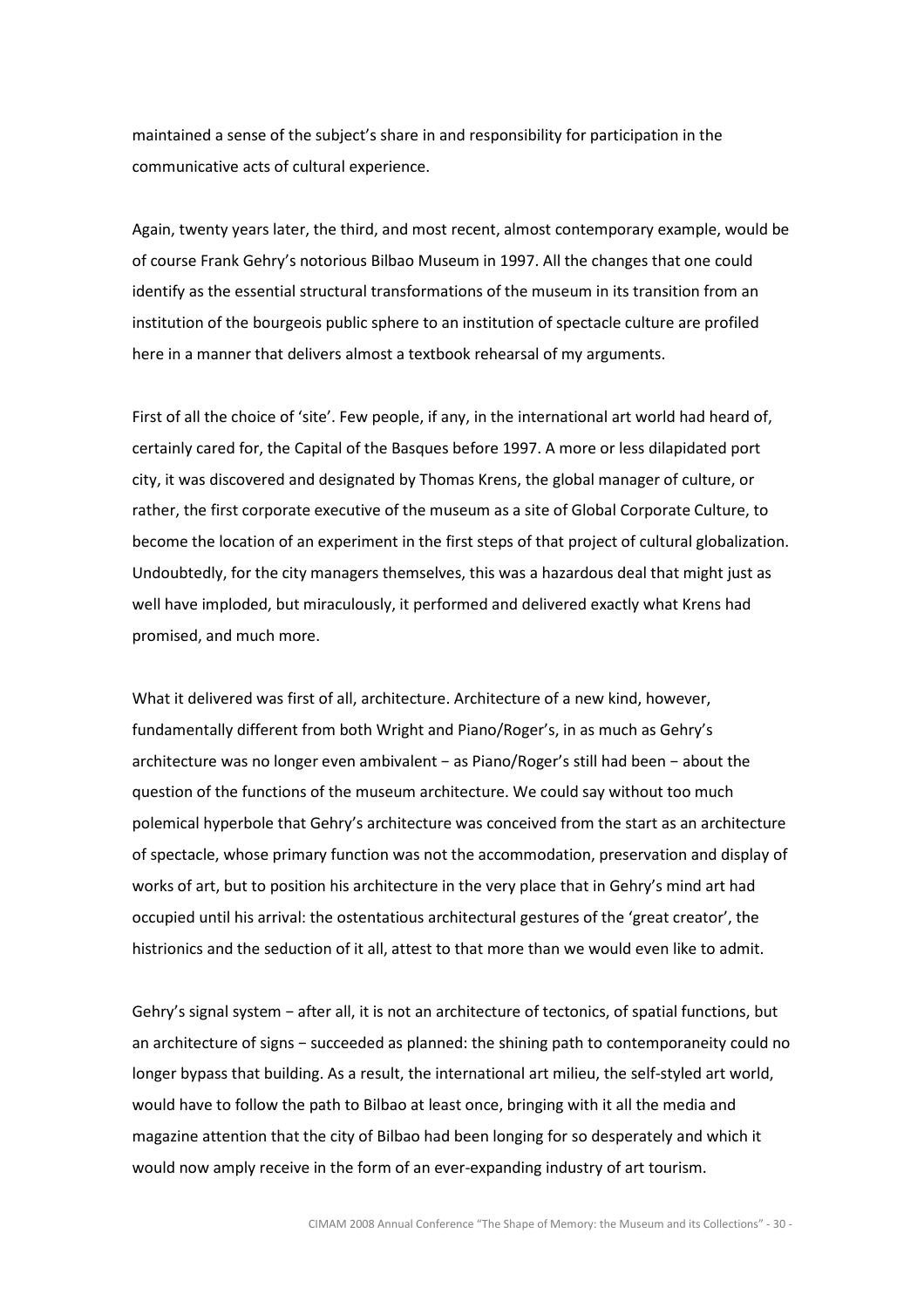That it was Thomas Krens who engineered this first venture of the museum as a pure spectacle site integral to an international and increasingly globalized art world circuit is certainly no accident. After all, Krens had been the major domo of the Guggenheim New York for a number of years before he ventured into his global expansion program, and certainly the Guggenheim had told him what miracles architecture could perform, if properly employed. After all, Wright's Guggenheim had turned out to be more important for most visitors than any object or exhibition that they could study inside the building itself. The Guggenheim had become the first landmark of museum architecture which functioned as an apparatus that could generate international art tourism. In analogue to the increasingly intensified competition within the art world at large, that type of architecture could create situations and events around works of art that would mobilize larger audiences than ever before. By contrast, the 'mere' existence of works of art, slumbering in the great collections of museums, could hardly find any viewers at all any more − who would go to Montpellier, for example, to see the miraculous collection of Alfred Bruyas in its then sleepy and dusty castle of a dilapidated museum from the nineteenth century, if they could go to Bilbao to see Gehry's building? But of course, ironically, in the meantime Montpellier has followed suit.

What we have witnessed as a consequence of the transformation of the museum's public functions is, of course, an equally dramatic transformation of curatorial principles. I would argue that, starting in the late 1970's and accelerating most dramatically since the late 1980's, curatorial criteria for the politics of both exhibitions and acquisitions have been subjected to precisely the same principles and pressures of spectacle that have engendered the fundamental changes in the architectural and spatial organization of the museum institution itself.

In ever-intensifying competition with the proto-totalitarian powers of media culture and the ideological state apparatuses of total consumption, museum exhibitions and collections have increasingly assimilated their exhibition and acquisition parameters to those prescribed in the world of product propaganda, tourism and the mass media.

In acquisitions, the German museums of the early 20th century housed some of the best international art of the continent until the arrival of Nazi fascism, and the subsequent destruction of international Modernism at the hands of the ideologues who wanted to enforce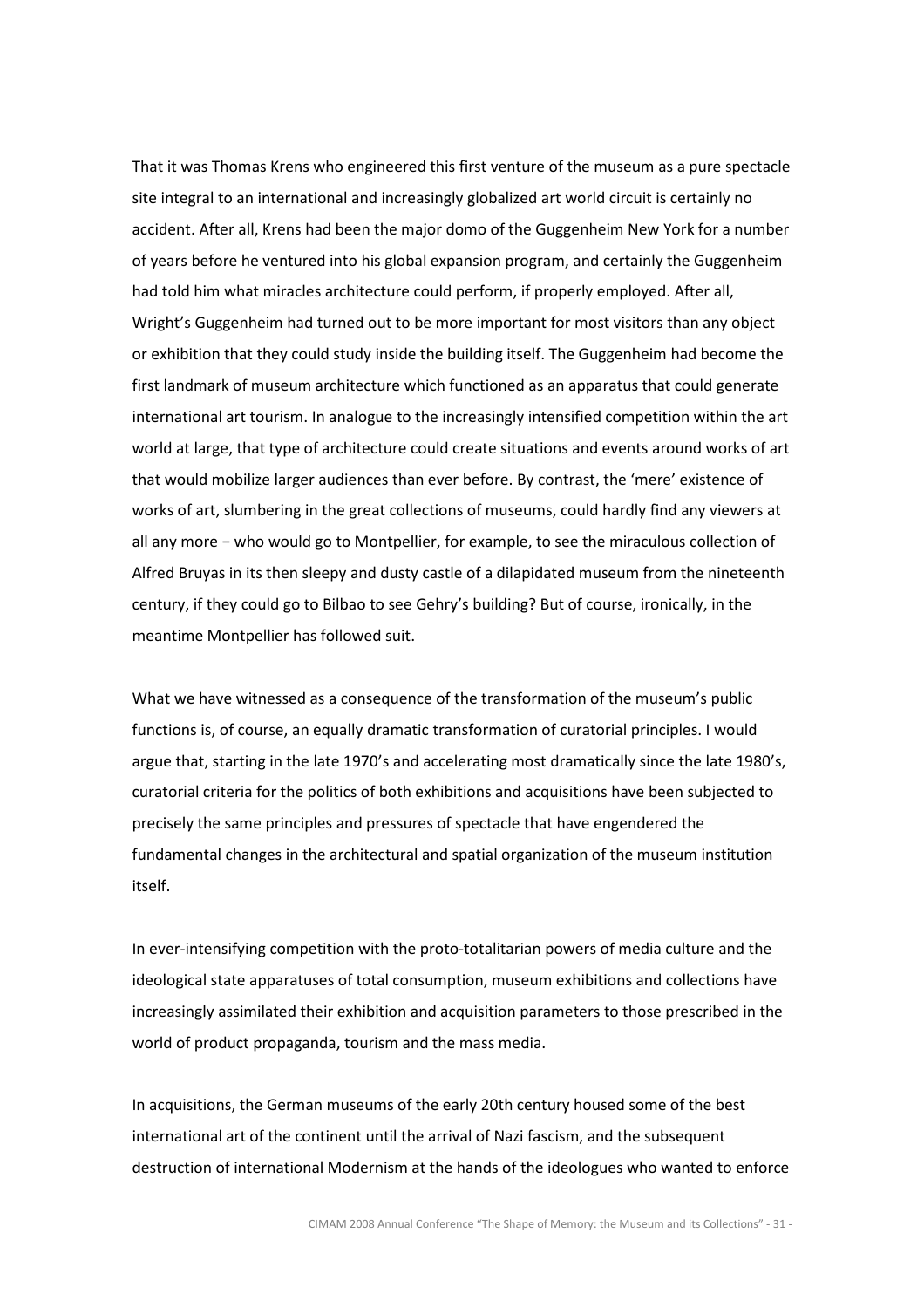a return to local, regional and national cultural idiom. But this type of internationalism of the early Modern Art museum in the hands of German critics and curators such as Julius Meier Graefe, of Paul Westheim, or Wilhelm von Uhde, was one of scholarship, critical and scholarly discernment and competence. It was not one of cultural tourism primarily concerned with the increase and intensification of spectatorial quantities. Now, by contrast, the internationalism of the art world has become this peculiar two-tier system that I have mentioned already (in fact, there may be many more differentiated tiers than I recognize right now). First of all, there is the social group of those who are actually shareholders in the art world as an international, now global, investment system. And to the same degree that this segment of the art world is actually economically engaged with the production and distribution of high-level investment in art objects of all kinds, so has the art world become professionalized and specialized. That is, competence and forms of highly specialized knowledge are still operative within the systems of representation we call culture, but they serve purposes that are rather different from the concept of the disinterested aesthetic experience that was been at the core of modernist thought and its insistence on aesthetic autonomy.

Let me, by contrast, be specific and argue the following: as a result of the perpetual overproduction of the market, and the endless supply for speculation and investment that it has provided over the past twenty years, and as a result of the enormous pressure on the museum to fulfill its last remaining role, to provide the imaginary gold standard of historical authenticity and longevity, enormous arrays of objects have become available for curators under pressure to supplicate their respective trustees and the forces of dealers knocking at the institution's doors. And hence, in the absence of criteria for selection, since only a commitment to a certain historical principle allows for the formation of criteria, all objects become more or less equivalent.

The pressures of the globalization of the art market and the need to comply with these pressures in fact make it impossible for curators, so it seems, to wait and see, to distinguish and discriminate, to discern more carefully what the object of their discursive constructions could be. But more importantly even, in the absence of any cultural agenda based on a sociopolitical perspective or elementary pedagogical message, what would be the discursive construction of the present-day collection?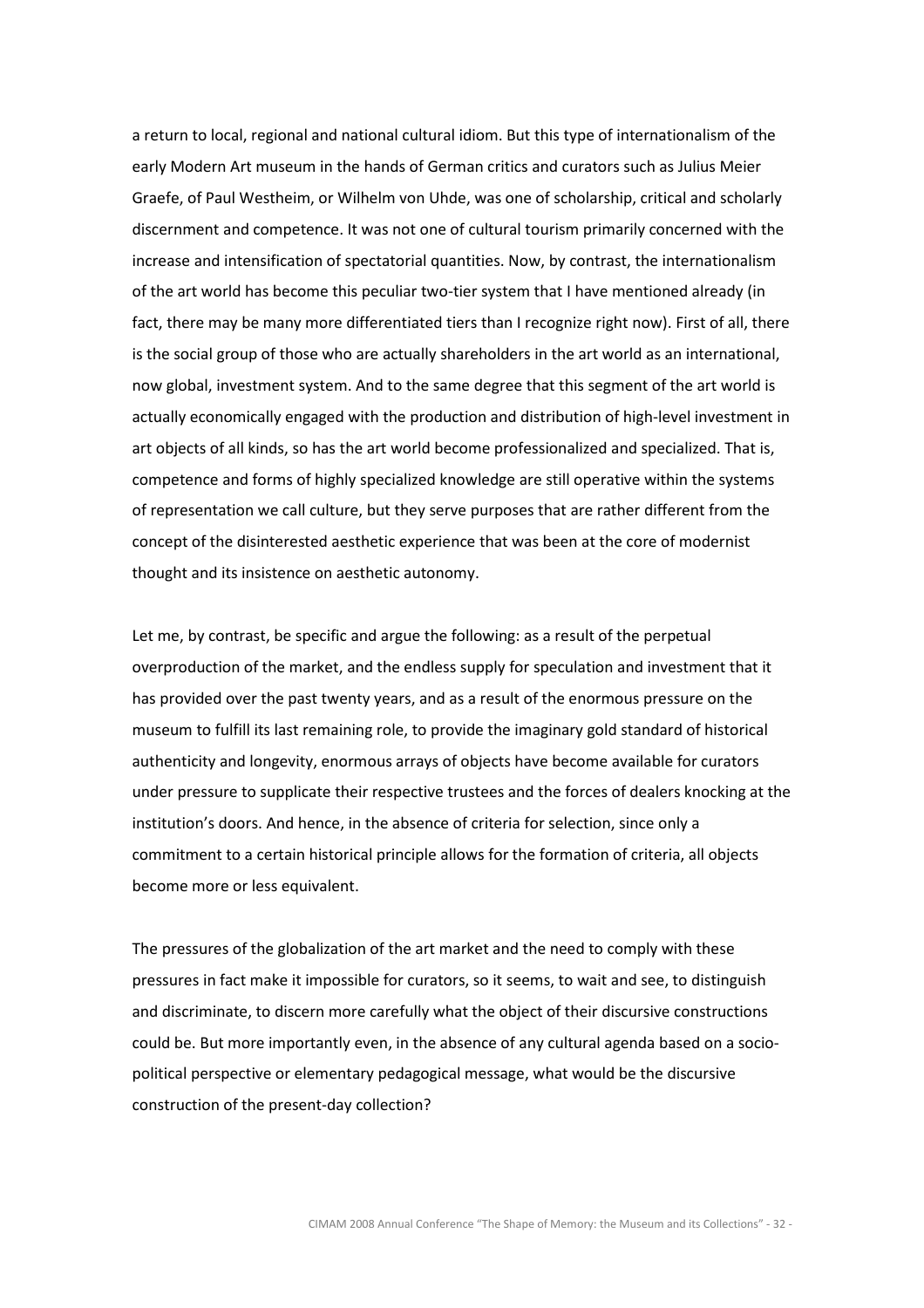Doesn't the very impulse to collect presume a certain desire to reconstruct a lost complexity or a hopeful completeness? Isn't this part of the utopian dimension inherent in every collection deserving of its name, that it attempts to reconstruct a moment whose differentiation and difficulty appears to the present as a lost facet of a different type of experience, a different moment in humanity, dramatically different from our present one, to be recaptured in the redemptive or even fictitious cohesion of the collection?

So from the scholarly perspective one would imagine that it should be among a museum's first ambitions to collect precisely those objects of an initial artist's discursive departure, i.e. the early and difficult works within any artistic trajectory where the rupture of the established conventions is first formulated, when the artistic breakthrough is induced with all the palpable aggression and anxiety these departures come to signal in epochal artistic endeavors.

By contrast, what we get to see more often than not in collections today is precisely the opposite: the standardization of practices, when the work has acquired recognition and the solidity of international recognizability, when it has acquired a certain size, dimension, scale, that it could not afford in its initial stages, and become an almost branded artistic identity.

With this yet another important pedagogical dimension of the museum as an institution of the public sphere has, under the impact of the museum's spectacularization – and here I am looking at an aesthetic function – diminished even more than the first, if not disappeared altogether, from contemporary museum culture.

Aesthetic experience taught the subject modes of historical self-critique at the most radical level. The bourgeois definition of the aesthetic understood that it was not the primary task of artistic production to affirm established ethical, moral, political and aesthetic codes and conventions. Rather, avant-garde practices were defined as, and expected to be, challenging and critical: in other words, artistic production found its place in the public institution of the museum precisely to challenge the conventions of bourgeois identity on all levels and as radically as possible.

 It is, of course, attributable to that radicality that museums often failed altogether to acquire the most important works at an appropriate moment – think of the French reception of Mondrian, for example. Unless directed by courageous and committed curators and directors,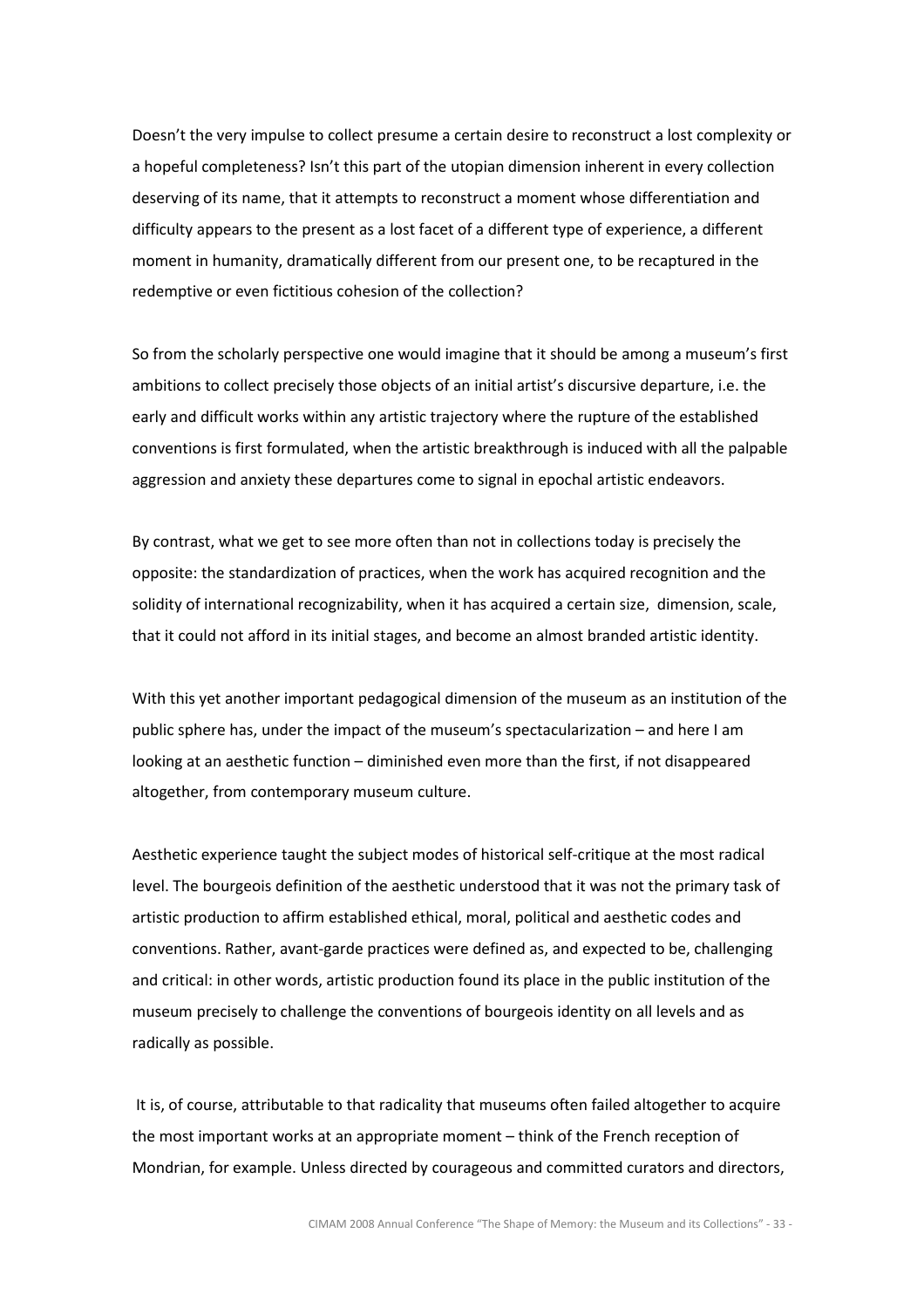they perceived quite clearly – the museums, that is – or quite unconsciously that contemporary artistic practices performed a public negation of the very identity and power structure they represented. Artistic avant-garde practices negated the credibility of the very bourgeois identity represented in the institution of the museum, as integral to bourgeois public experience, in the same way as artistic practices had previously performed, albeit in clandestine and allegorical fashions, a critique of the feudal representations or religious functions of art.

One example from recent museum pedagogy that should make us pause – and since a curator of the Museum of Modern Art told me about it, I guess it is an authentic statement – apparently in a recent exhibition called 'What is painting?', the museum installed devices or personnel to observe the attention span that spectators maintained or failed to sustain in front of each painting in the exhibition.

This advanced process of quantification, while certainly in line with the laws of quantification in every aspect of everyday life, has the tantalizing qualities of the *novum*, if not the scandal of it. First of all, what is measured here, and for what purpose? Is the fact that a spectator might spend more time in front of the elaborately represented and histrionic narrative of a junk current painting an index of that artist's real contribution to contemporary aesthetic experience and education? And what are the consequences of the testing system? Will artists whose work received only short viewing attention, like Robert Rayman, be relegated to the storage rooms, excluded from future exhibitions altogether? And lastly and most importantly, is it not the function of the modern art museum to analyze the oddities of perceptual habits and conventions rather than affirm the ruling conventions? So if spectators with attention deficit disorders, which will be most likely the case for most of them, enter the museum, is the museum now going to corroborate that behavioral pattern, or counteract it?

Let me sum up my arguments: we have come to understand that all artistic production is innately mythical, inevitably and necessarily so. This is the primary reason for an everintensifying anti-aesthetic impulse in the 20th century, since myth and subject formation in the 20th century have become increasingly and mutually exclusive. Duchamp's famous quip that photography was only valid as long as it could dismantle and displace painting is pertinent here. He continued that once photography had achieved its goal, photography itself would hopefully be displaced and dismantled by something else. This is a wonderful articulation of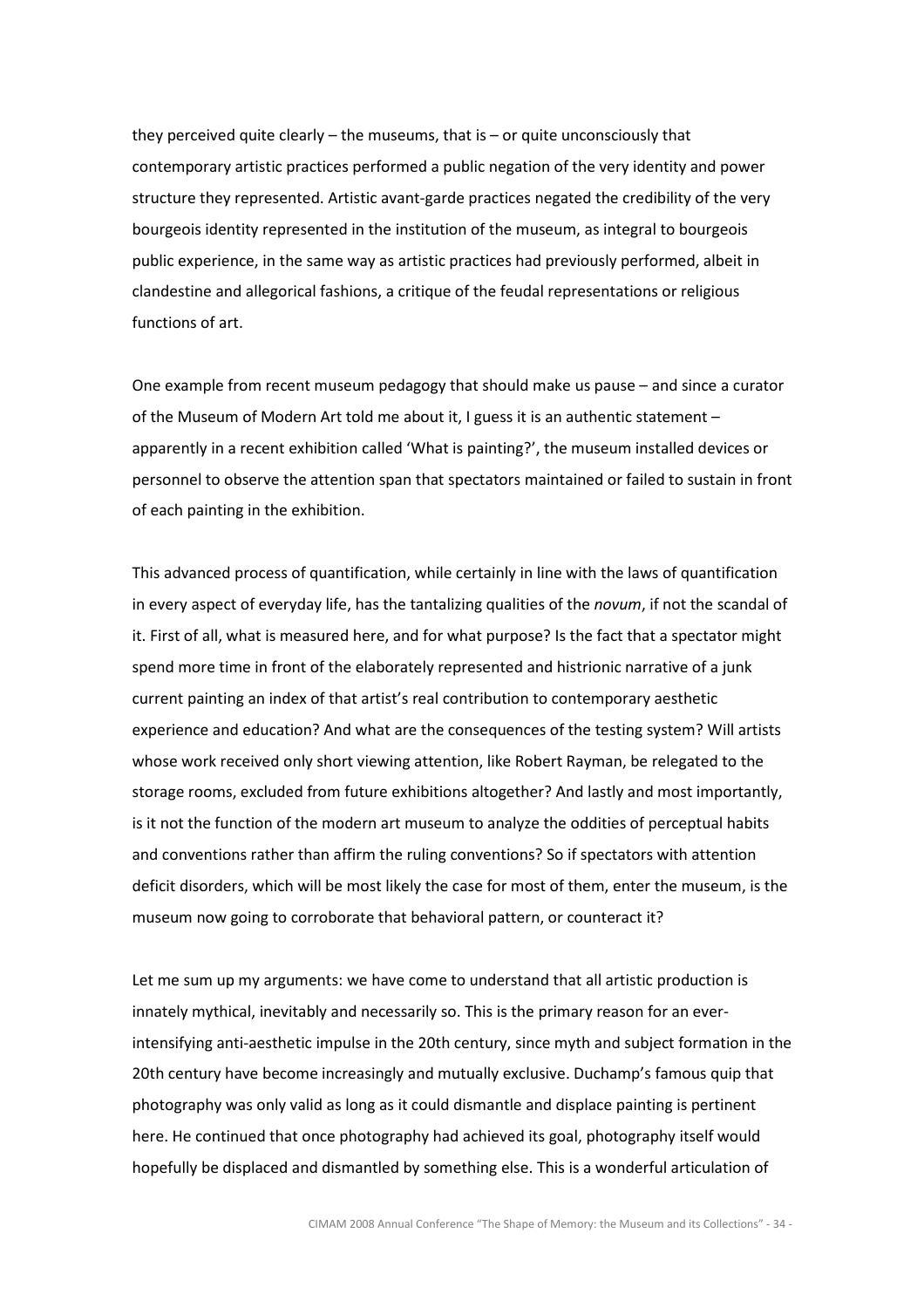that dialectical process of artistic myth formation and anti-aesthetic counterformation that I am trying to hint at.

Under the impact of an enormous expansion of the desire to counteract the proto-totalitarian technological order, criteria of artistic production have been eroded at a breathtaking pace. We are now facing an artistic overproduction probably unknown to any previous culture. This overproduction, as we have tried to argue, originates in a variety of constellations: one of them being the false promise that everybody is or could be an artist, another in despair of counteracting the technological order, a third the desperation with which the market, the museums, and the collectors have engaged in this va banque game of history, trying to redeem and rescue whatever might be redeemable of these old obsolete forms of cultural production and transform them into an enormous investment and speculation gamble.

I will not develop a moral argument against an economical reality, but I will sketch out an aesthetic critique against certain forms of self-deception. And it runs as follows:

If all acts of artistic production are mythical, false promises so to speak, and therefore in need of the counter-mythical impulse of the anti-aesthetic, that condition points to the necessity of judgment. But judgment, is of course, the one force that has been eliminated from the process of accumulating culture altogether in the past twenty years. And that is the last aspect where we can study the dismantling of the museum as an institution of the public sphere: in its initial definition, it depended on a tripartite division of knowledge and competences: the artist, the curator/collector and the critical competence of the historian and critic.

As an inevitable result of the abolition of skills and criteria, and of the transformation of culture into a compensatory production of fetishes that protect us from advanced forms of media technology, the criteria of judgment and the professional articulation of them have lost their entire grip.

This is clearly not only affecting the critic and historian, but to a much more destructive degree, the curator. Therefore it appears increasingly as though it had been decided that the curator of the museum institution will no longer need any other criteria than those provided by the rapid consensus formed around economic investment in, and the reception of, works of art.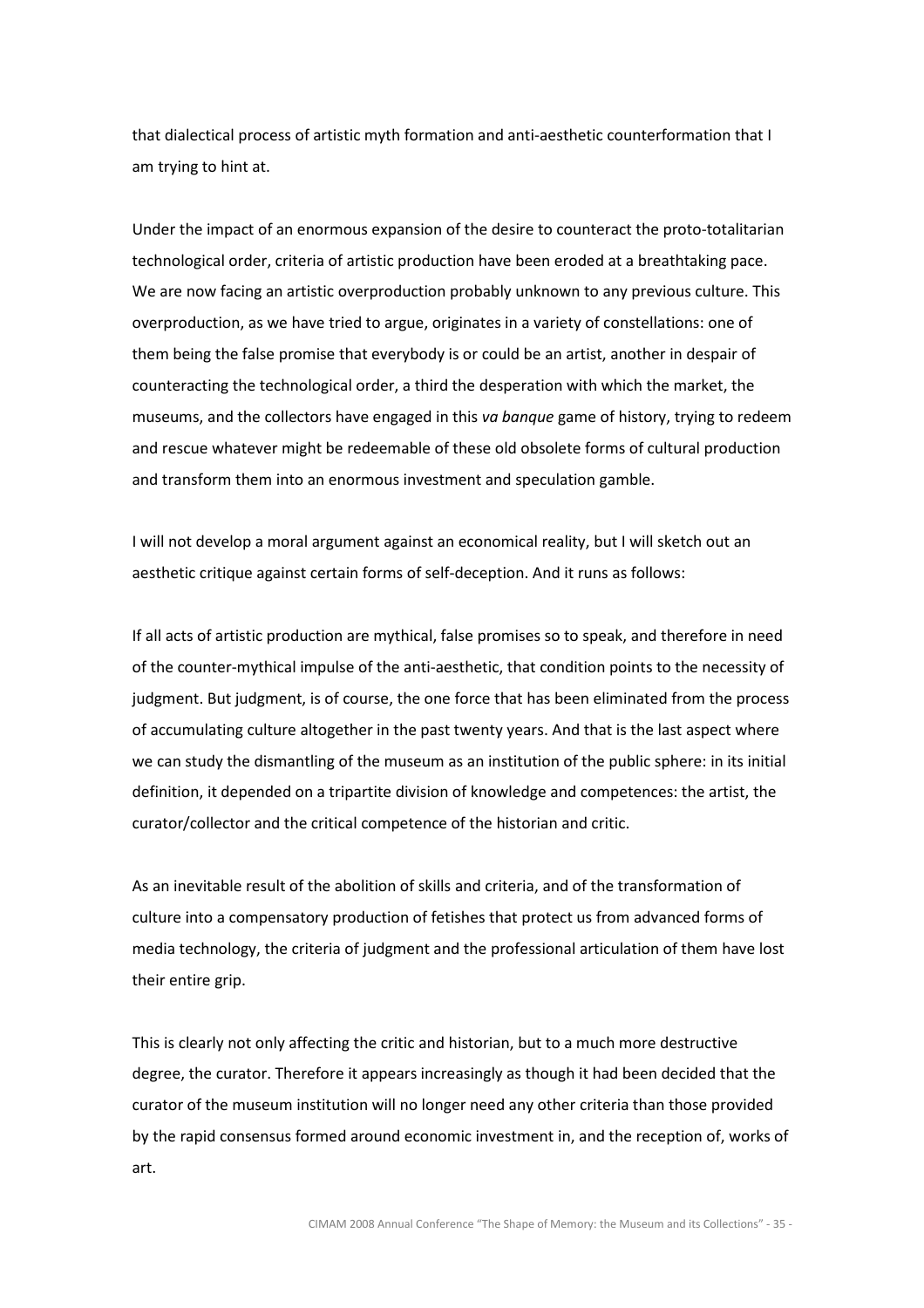And this is perhaps where real critique could be formulated. One function of the work of art within the bourgeois public sphere was precisely to contest and challenge the validity of that model of bourgeois subject formation. The subject confronted with a work of art is confronted with its own demise, its own undoing, its systematic deconstruction, and the bourgeois public sphere and the museum, its curators and independent historians and critics, provided the discursive and mnemonic order to allow this continuous act of challenging the subject, as was the case with the social constructions of artists as symbolic subjects themselves. It was particularly symbolic independent of the system of the total instrumentalization and economic productivity that guaranteed the success of the works as communicative acts in public space to envisage different subject formations and social relations.

Once these conditions are abolished, artistic practice can no longer claim to construct this dialectical challenge to existing forms of subject formation or social relations. It becomes merely affirmative, as it is now integral and subservient to an ever-expanding apparatus of compensatory consumption. In other words, it contributes to, rather than contradicts and counteracts, the most violent forms of destruction that we are facing in the cultural field: the annihilation of the criteria that define a subject as subject.

Why then, I would ask, does the museum not set its proper historical agenda and criteria anymore? Why does it not confront contemporary audiences with precisely the opposite of those audiences' expectations, frustrating their demands for a monolithic culture of universally accessible objects, of rapid acquisition and consumption? Why does the museum not have the courage any more to enforce and enhance the spectators' experience of the intrinsic difficulties that protect the complexity and slowness of perception that constitute a work of art and define its history? And why does the museum not demand and encourage linguistic competence from its audiences, rather than comply with their tyrannical tantrums, insisting on instant and perpetual gratification? Were those not previously some of the fundamental pedagogical functions of the museum? Did it not precisely thus provide forms of countermemory and of knowledge that are totally neglected, obscured, phased out, in the present, because they had to be censored in favor of an increasing assimilation of the museum to the monolithic apparatus of the cultural industrial complex?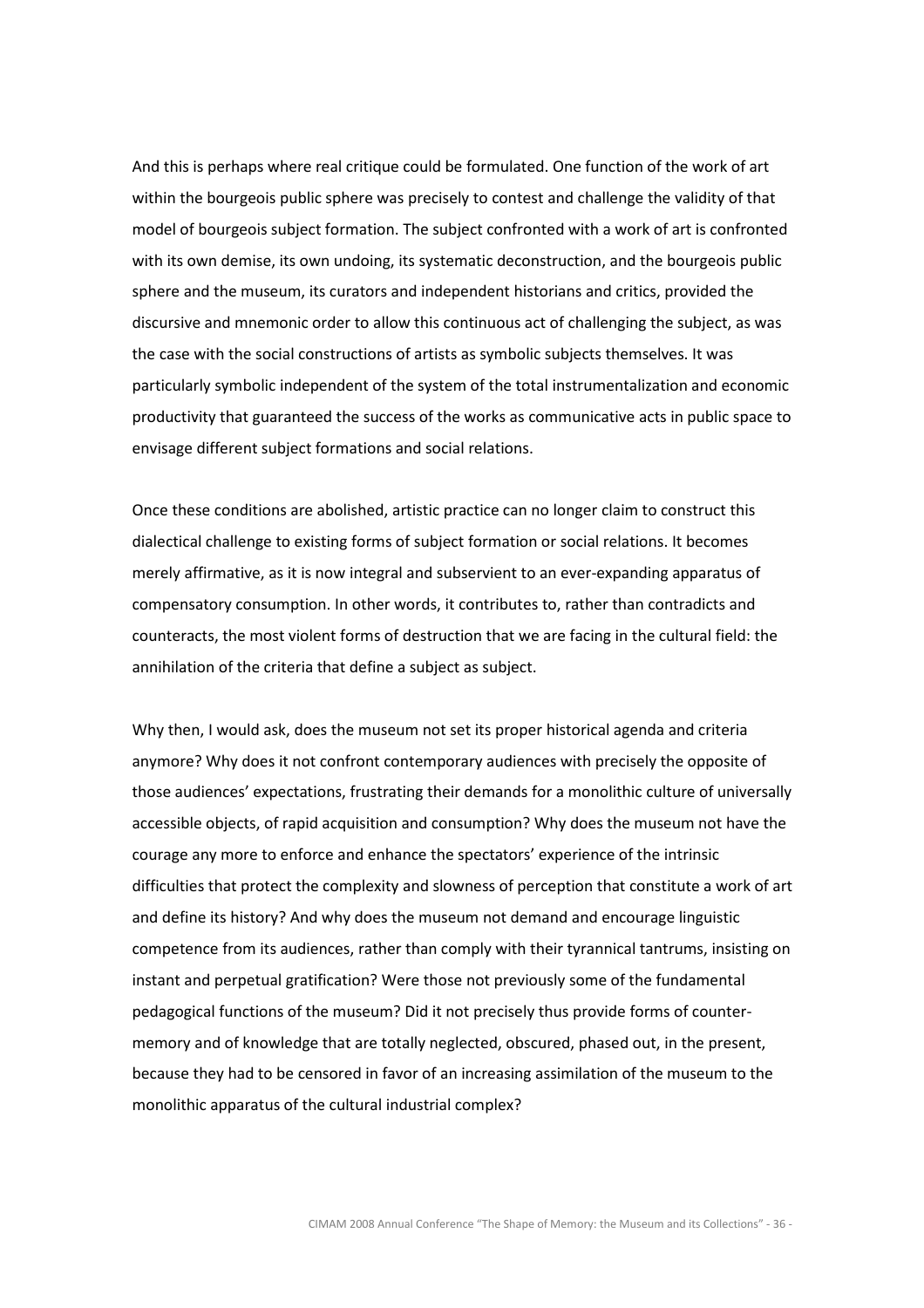Rather than yielding to an ever-intensifying assimilation in order to garner the colonizing support of the core of the fashion and consumption industries as its sole substance – because artistic production is the most glamorous provider of mythical subjectivity – isn't one of the productive forces that the museum should have held onto precisely the definition of itself as a space of resistance and opposition to the ever-expanding violence of collective desublimation? Thank you.

## RESPONDENT

#### Mari Carmen Ramirez

Mari Carmen Ramirez (MCR). Those of us who are deeply involved with museums of modern and contemporary art or who value the utopian legacy of the  $20<sup>th</sup>$ -century avant-garde would find it hard to disagree with Buchloh's dark assessment of what can be described as the sellout of these presumably iconoclastic institutions to a somber axiology of values: those of vested interests and sheer spectacle. Without doubt, such a sell-out has brought about a surrendering of these museums' intellectual mission in favor of massive audience- or marketdriven programs. Indeed, in this regard, the mourning tone of Buchloh's text touches upon very timely concerns that I am sure are shared by many in this room, including those inclined to reject the apodictic tone of his arguments. This is, to be sure, a positive assurance that certainly collides with the negativity of his reading of our times.

In the short time allotted for this response, I would like to critically engage only a few of the many enticing points raised by Buchloh's trenchant analysis of the current state of museums of modern and contemporary art. In doing so, I will be speaking from an overtly different position: one that shies away from abstract generalizations in favor of what I will refer to as a theoretically informed pragmatism. That is, a point of view shaped by an ongoing straddling often two realities: the detached milieu of academia and the hands-on arena of museum practice. This type of pragmatism – which I credit for having informed my curatorial practice from the very beginning – is also grounded in a multicultural perspective nurtured by the constant back and forth between individuals and institutions in the so-called First and Third worlds. It is from this malleable vantage point that I am hoping to either contest or expand upon some of Buchloh's intellectual scrutiny and sweeping assumptions through which the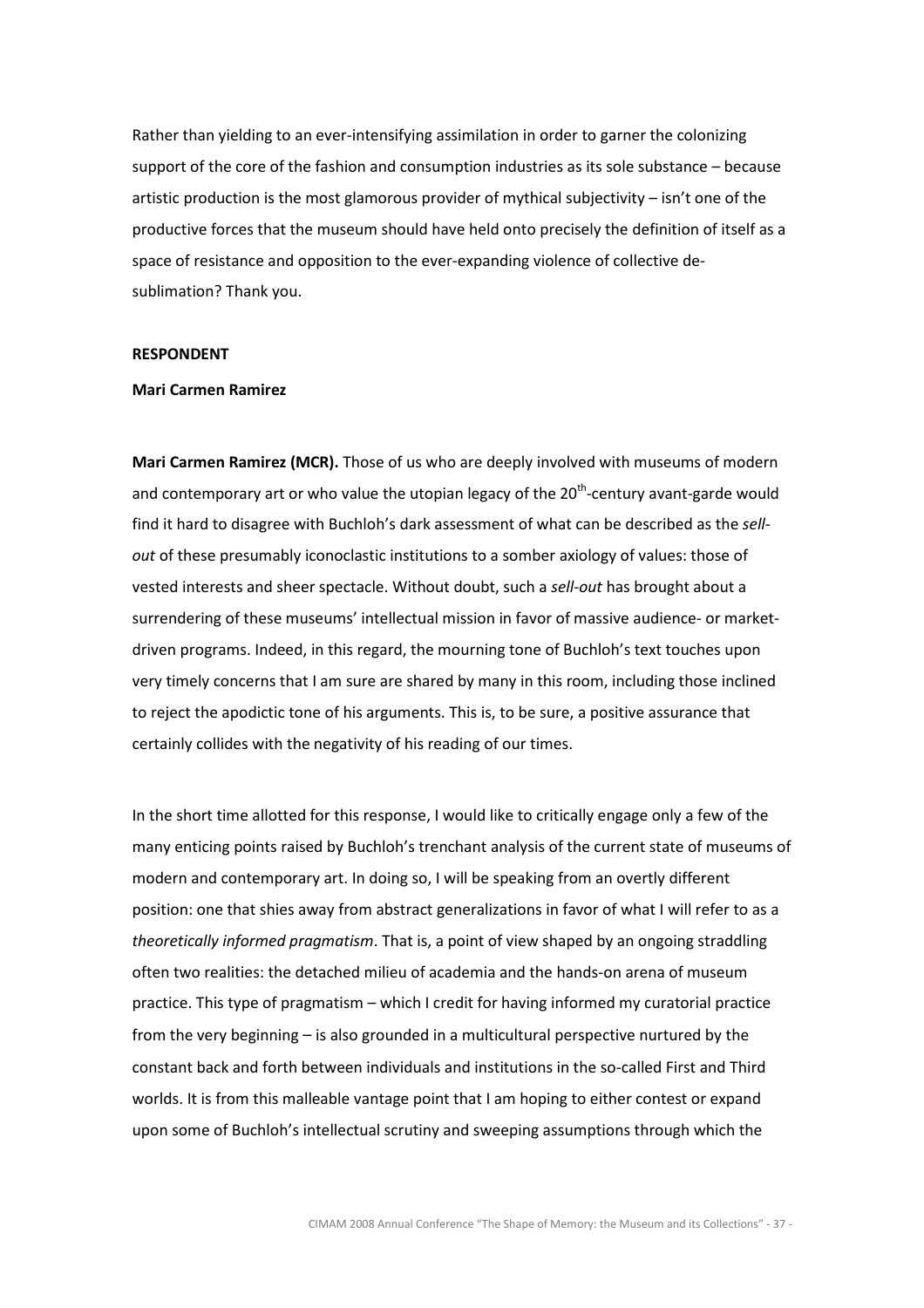encompassing idea of the museum of modern and contemporary art emerges as both homogeneous and ungraspable.

Let me begin by addressing a couple of theoretical points. The first involves the very model of the museum of modern and contemporary art that serves as the starting point for Buchloh's argument. As I understand it from his presentation, this is a model that Western societies inherited from the Enlightenment tradition which was duly contested and redefined by the historic avant-garde movements of the  $20<sup>th</sup>$  century. Such a model not only privileges the museum's pedagogical function but charges it with preserving and transmitting standards of quality for artists. As we all know, museums of modern and contemporary art are quite complex institutions. For this reason, to privilege pedagogy above the myriad functions that they are called to play in our societies implies upholding a rather restrictive parameter that raises elitist specters of the not so distant past. I refer specifically to the *canonic* museum, a paradigm that served as both the focus and locus of resistance for artists since the 1960s. Indeed, Buchloh's characterization of the enlightened museum of modern and contemporary art as a vehicle for establishing and projecting quality the latter presumed to be an absolute value — invokes notions of supremacy as well as the passive reception of audiences and viewers. It stresses, ultimately, a hard-core elitism that contradicts the self-critical impulse at the heart of avant-garde practices, on the one hand, and on the other hand, its desire to connect with everyday people and reality. It is precisely this sacralizing function that resulted from the unwilling distortion or nostalgic imposition of the Modernist ethos that has been the target of attack by artists, critics, and minorities over the last thirty years. Such a contradiction at the heart of Buchloh's argument leads me to raise the following questions: shouldn't the function of museums of modern and contemporary art be to question, directly or indirectly – if not desacralize – inherited social or artistic platitudes? Have we not learned anything from at least two generations of artists whose work has revolved around the institutional critique of this kind of museum? Is the urgency to stop the sell-out so desperate that we have no choice but to restore the very ruins of the museum that was already deemed obsolete some three decades ago? I sincerely hope that this will not be the case and that I may be misreading or (perhaps worse) over-reading Buchloh's hypothetical position.

Instead of places for the *passive* transmission of legitimized knowledge, wouldn't it be more useful theoretically to posit the notion of the museum of modern and contemporary art as a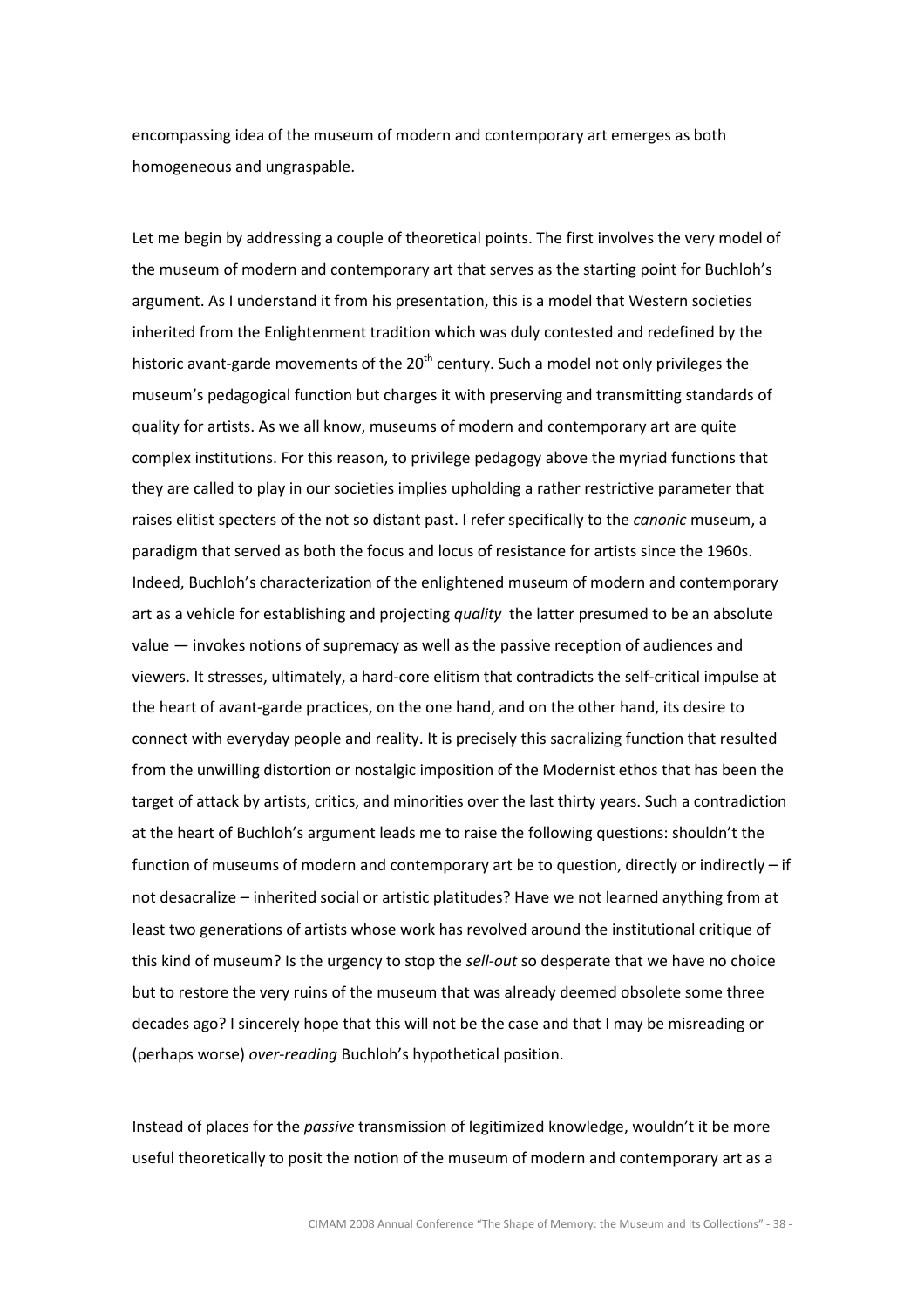fulcrum? One where collections and collection-based programs and practices serve as the starting points for enabling a serious dialogue not only about art but, more importantly, about the social context in which these institutions and practices are inscribed? In my view, the museum of modern and contemporary art thus emerges as an autonomous experimental site for the *dynamic production* of new relationships between art, artists and their audiences. In this notion of the museum, experimentation with the limits of human creativity and perception would reveal that the true nature of the museum's didactic mission lies not only in the transmission of prestigious knowledge but in an open, broad engagement with the sociopolitical reality that surrounds it. (By the way, a perspective usually empowered by Marxist thinking.) This implies a true dialectic between the museum and the social body that sustains it; one that is extremely necessary for these institutions to engage themselves with democratic societies. Overlooking the need for this lifelike exchange can only lead museums of modern and contemporary art to lose contact with reality.

Even more problematic for me is the universalizing bias of Buchloh's characterization of the modern art museum. This prejudice leads him to presume that all museums of modern and contemporary art follow the same enlightened paradigm grounded in the critical legacy of the Central European avant-garde. Those of us who work both inside and outside the hegemonic centers know (all too well) that this is not a common field we share. Indeed, I suspect that outside Central Europe and mainstream United States, one would be hard-pressed to identify the type of museum invoked in Buchloh's lecture. So how can we speak in such over-arching terms, when the examples are not only infinite but vastly different from each other? To cite but one case, the one closest to my practice: in developing societies like those represented by Latin America – where modernity, even today, is still an incomplete project – the enlightened avant-garde museum has neither achieved autonomous status nor fully consolidated itself. In many of our countries it is even non-existent. Does this imply that our societies have not produced models of their own to compensate for this deficiency and should therefore stay out of the key issues of Buchloh's statement? Are we to assume that their practices have been exclusively restricted to the blind adoption of the Eurocentric model here addressed? Of course not! I even dare to predict that it is in these emergent regions – the Far Western countries – where alternative versions to the current crisis affecting central museums of modern and contemporary art are being brought to the fore. The unconventional contexts in which the non-centrality of these institutions operate have indeed produced examples to interact with specific milieus and arenas. I will thus argue for the need to focus the current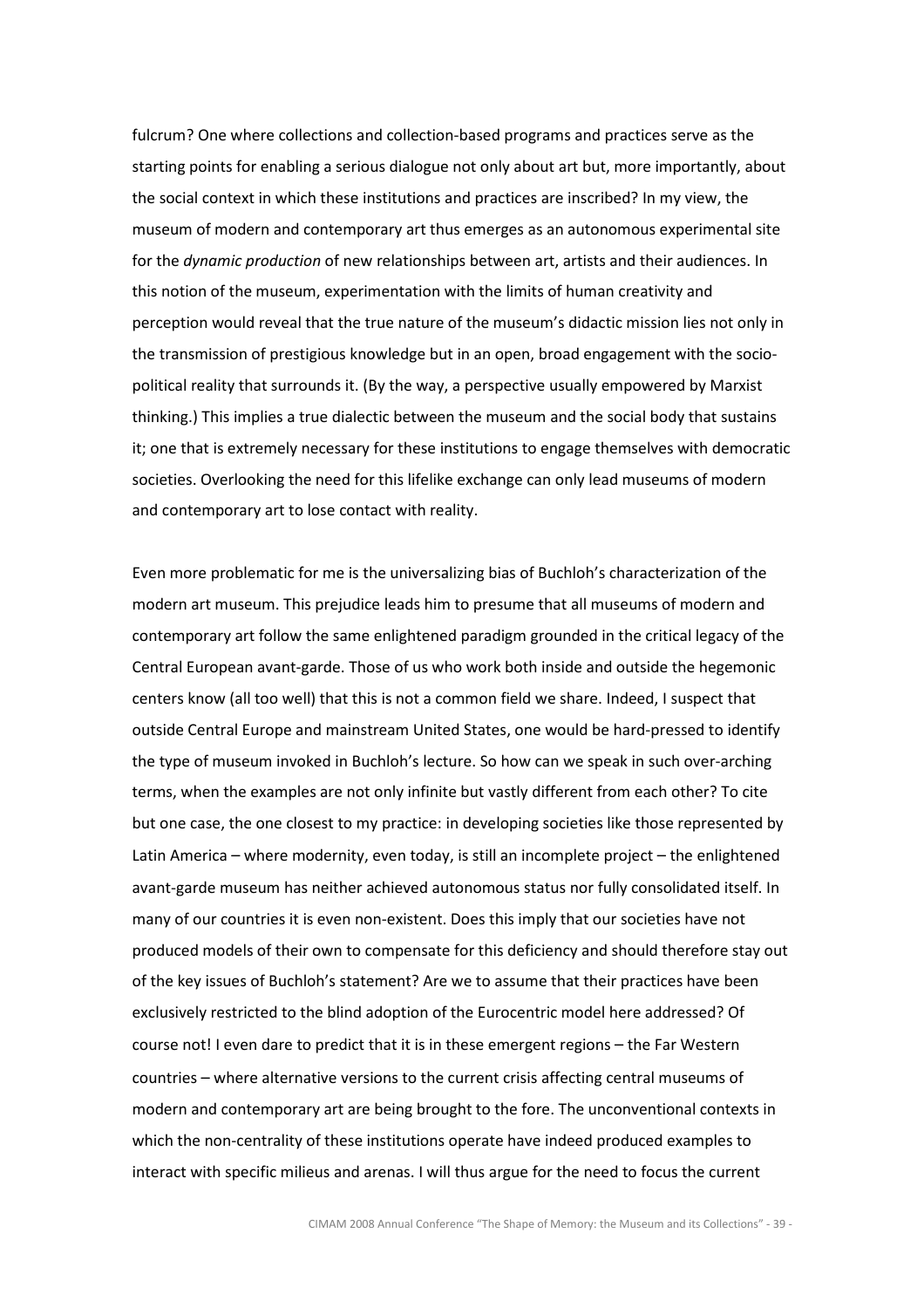state of museums of modern and contemporary art with concrete and differentiated analysis of their specificity vis-à-vis their various contexts. My professional straddling tells me that this type of investigation should not be undertaken as a mere academic exercise, but as a rather urgent task. Particularly if we take into account the swift pace at which museums of modern and contemporary art in central countries are being challenged to respond to drastic demographic changes; transformations that are indelibly altering their societies, making the model under consideration – where it still exists – even more obsolete if not completely dysfunctional.

Furthermore, Buchloh argues that, in order to fulfill its mission, the modern and contemporary art museum must remain completely free of all forms of political or economic instrumentalization. The way his argument goes is that in recent years the failure to maintain such autonomy has led to the museum's relinquishing of its pedagogical role in favor of void, senseless, mass-oriented spectacle. There is an undeniable pitfall in this line of thinking. It is a well-known fact that, as institutions inextricably linked to the rise of the capitalism system, museums of modern and contemporary art – perhaps even more than history or natural history museums – operated from their inception as vehicles of either the vested interests of national states or the longing for distinction and privileges of private elites. The incisive work of Pierre Bourdieu – among many others – has demonstrated how these bourgeois institutions serve to preserve and project elite interests, while in the process replicating class divisions and status. And they do so precisely by invoking abstract standards of quality and old-fashioned taste as well as a hermeneutical notion of education. This is particularly true in dominant societies like the United States where, to the best of my knowledge, modern and contemporary art by no means imply shared social values, but activities closer to private cults or ancillaries to elite privileges. Therefore, if the link between museums and elite interests has been an intrinsic factor of these institutions from the very beginning, why should it be different today as suggested by Buchloh's assessment? Moreover, we must not overlook the fact that in the United States, in particular, the marriage between capitalism and art has not only been a deep-seated factor of the development of museums, but also an undeniable key to their success. In a society where the responsibility for culture has been delegated to private initiative and not to the state, this so-called 'outrageous partnership' not only allowed museums to survive; it has also given their constituencies a stake in both the well-being and feasible future of these institutions while facilitating – in the best cases – their democratization. Despite the distortions that this model may have undergone in recent years,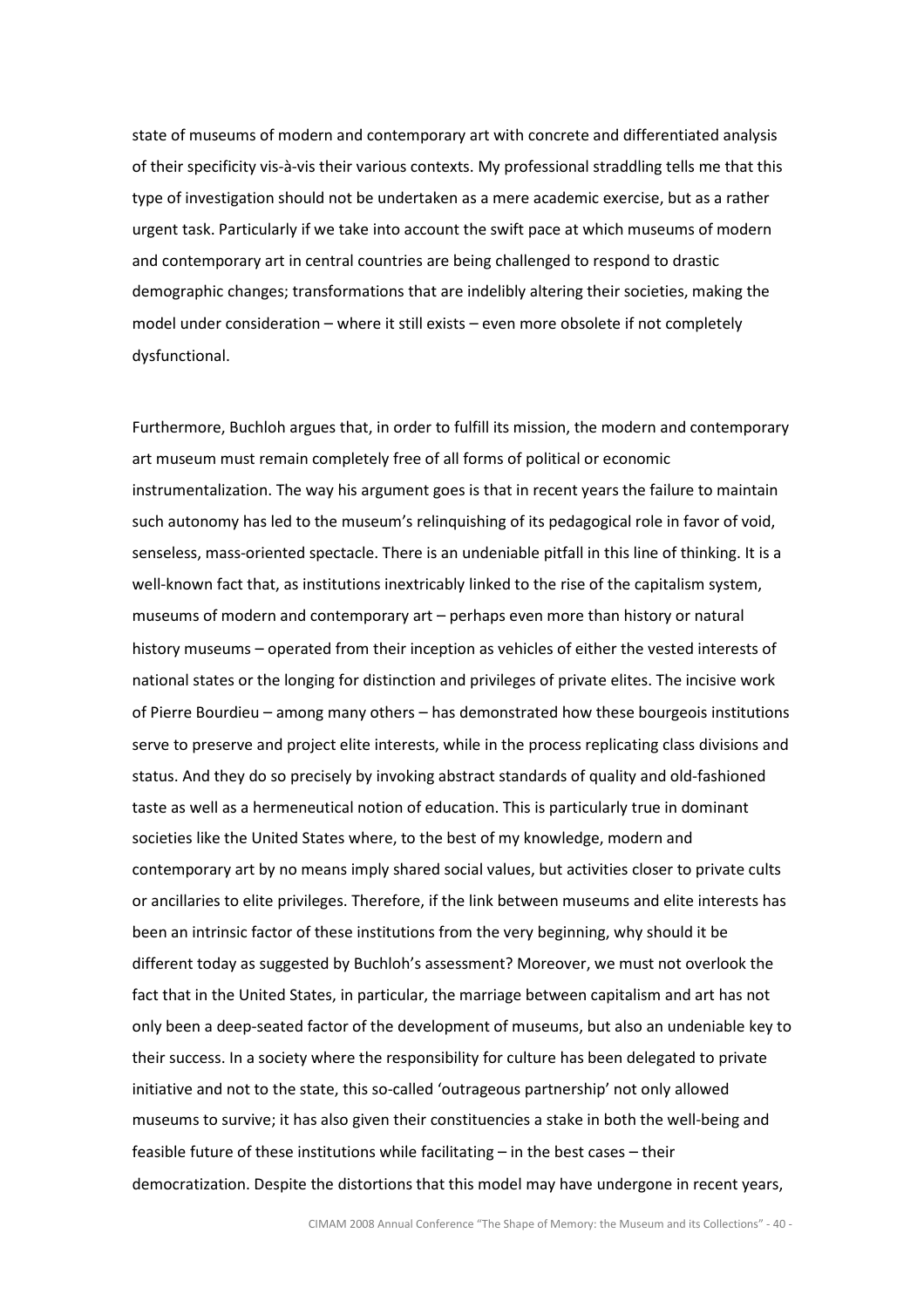there is ample proof that it has somehow worked. Therefore, the problem is not whether or not museums should relate to economic interests, but the degree to which they are able to maintain a fine balance that allows their social responsibility and intellectual integrity to continue to evolve unrestricted by these bold conditions. To do so, however, implies embracing rather than rejecting the creative potential that can arise from the enlightened partnership between economic investment and art. Whether we like it or not, in the present context – i.e. late capitalism – any other attitude will only prove to be delusional or preposterous.

Undoubtedly, it may prove more fruitful to look elsewhere for the reasons behind the fundamental transformations that have occurred in museums of modern and contemporary art in the last three decades. Inextricably related to the issue of instrumentalization, for instance, are the transformations suffered by the public sphere over that period of time, as well as the relationship of the present-day modern art museum to this metamorphosed, evolving context. Jürgen Habermas used this term in the sixties to refer to the transition from feudal to bourgeois society. However, after more than three decades of free-reigning neoliberalism, today's public sphere is a complex web of corporate and private economic interests (duly filtered by media dominance) that far exceeds the parameters of the Habermasian model. Hence, rather than invoking this concept as a valid framework of action, it may be more adequate to point out the resulting paradox of the *privatization of the public sphere*. I mean the ongoing increase in economic and marketing functions of this presumably disinterested space that not only brought about its obsolescence, but at the same time compromised the social role of the institutions that had morally benefited from it. The signs of this redefined space of action are everywhere. They include the ubiquity of art markets as the primary legitimizing agents for art in contemporary society; the proliferation of art fairs not only as the operative but even as the pseudo-intellectual centers of the art world; and, more importantly, the rise and consolidation of the *institution* of the private collector. I use this term to refer not only to the individuals who collect art on a selective or a massive scale but to the dedicated spaces, retinues of professionals and services that have accompanied this trend. The ascendancy of this parallel institution has forced museums of modern and contemporary art to compete with this sector for art works as well as funding in a way that thirty years ago would have been unthinkable. All of these factors, in turn, have contributed to the substantial erosion and displacement of the once uncontested authority of the museum of modern and contemporary art.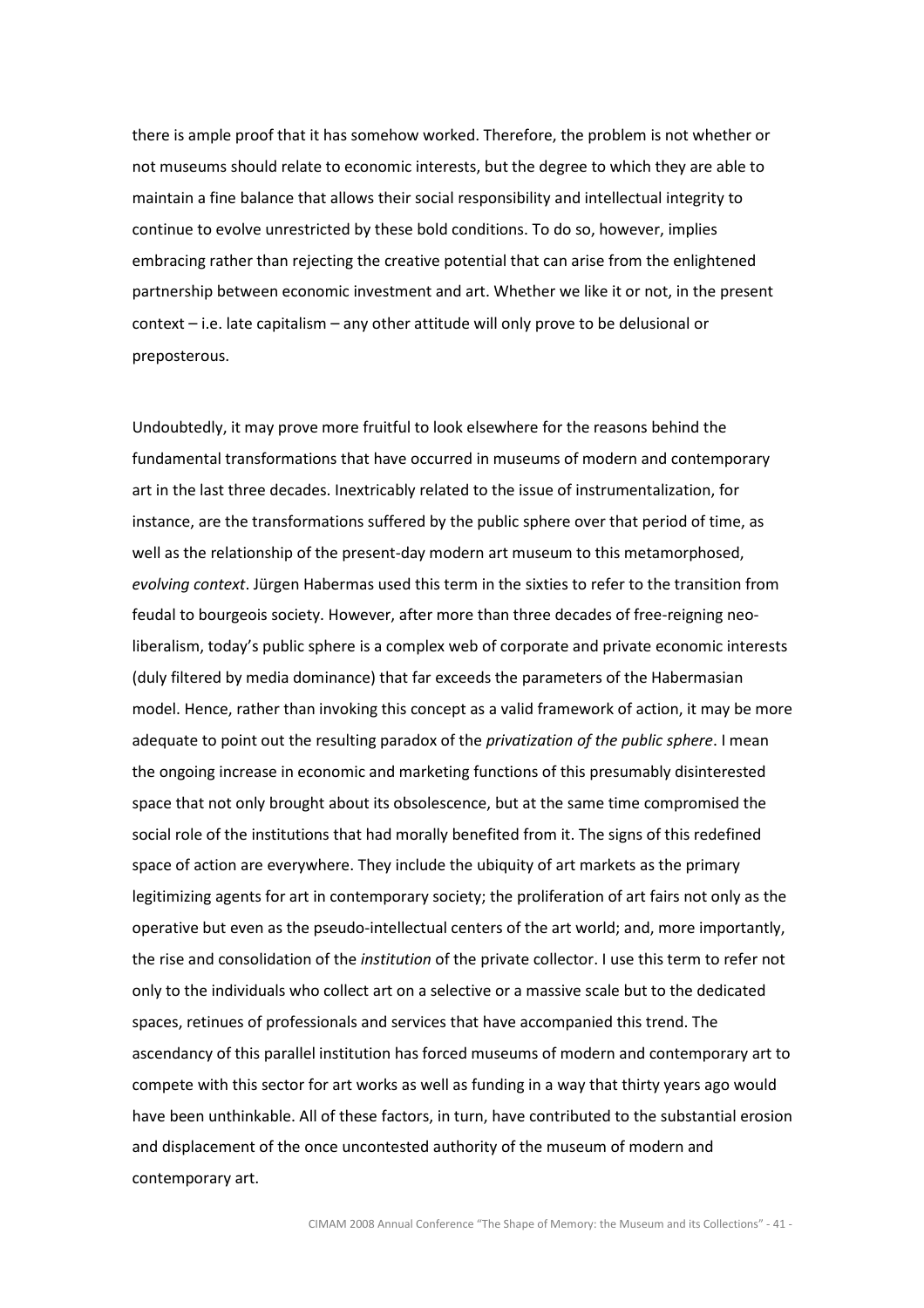Rather than stay true to their original mission and adamantly resist these trends, museums of modern and contemporary art have responded by recasting themselves to compete on equal footing with the new forces at play. Therefore, complementing the privatization of the museum's public sphere of action is the biggest trend towards expansion in the history of these institutions. Expansion here does not refer exclusively to growth in square footage or in collections, but to major increases in both human and financial resources and the infrastructure needed to operate in the newly privatized environment. Ironically, the supersized museum of central countries has come to resemble Uroboros: a serpent biting its own tail. That is, the institution constantly needs to nurture itself in a vicious circle before its primary goals are duly met. The impact of these combined factors has not only significantly compromised the public role of museums of modern and contemporary art but (more importantly, and once again, to challenge Buchloh's vision), it has led to the decharacterization of their collecting purpose and educational mission as well as the museological practices that they enable. At the level of collections, for instance, the concept of the *trophy* artist and/or work has replaced the incisive search for relevant artistic values and experimental practices which defined the gist of the museum of modern and contemporary art. In this scenario the notion that a museum can venture into previously unexplored artistic territory or engage with artists who lack legitimization is dubious if not outlandish. The implications of the trophy mentality, however, go beyond issues of market or competitive edge. The shining trophy is the updated embodiment of the 'auratic' work; it reintroduces the academic notion of the masterpiece, thereby reinforcing it. As we know, nothing can be more opposed to the nature of contemporary artistic practices which are characterized, on the one hand, by their inherent reproducibility in the form of photography, video, and other technological means, and on the other hand, by artists' rejection of the art object in favor of relational processes.

The role of the curator – both in terms of his/her authority and the ability to anticipate changes and stay ahead of his/her practice – has also been deeply affected by these developments. Buchloh is indeed right when he observes that, in this scenario, the museum curator [and I quote] 'no longer needs any other criteria than those provided by the rapid consensus formed around economic investment and reception in works of art.' In fact, many curators working for these institutions have adapted by living in what Bourdieu would call 'a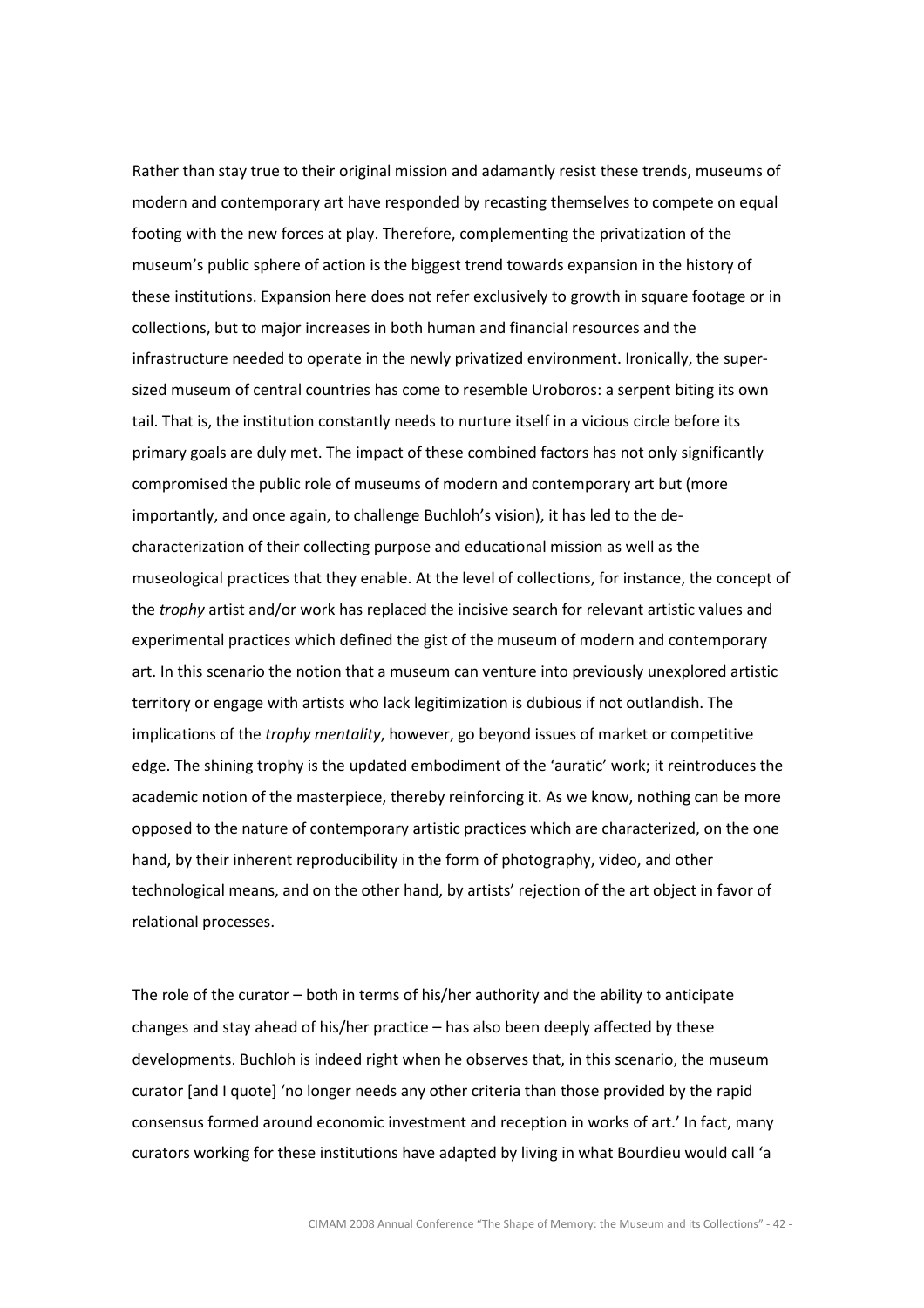state of dual consciousness.' This split condition implies, on the one hand, 'a practical view that leads them to get as much as they can – sometimes cynically – of the possibilities at hand; on the other hand, a theoretical perception which is both gullibly moralizing and selfindulgent, tending, ultimately, towards denial.'

Buchloh blames the shift brought about by the digital revolution for many of the key transformations affecting museums in the last few decades. I also beg to differ from him on this point of his argument. The ghost of technology has not only haunted modern art since the onset of the Industrial Revolution, but it has been a powerful incentive to artists seeking to expand the scope and range of visual perception. Yet some of the best works of twentiethcentury art resulted from artists' self-preservation instincts and their critical resistance to this potentially dehumanizing phenomenon, an issue raised by the influential Spanish critic José Ortega y Gasset as early as 1925. If this attitude held true in the past, why should it be different today? Have we not seen enough examples in our practice so far to prove that technology will always be a tool and not an end for contemporary artists?

To summarize my argument so far: if there is a critical issue affecting the institution of the museum of modern and contemporary art in central countries today, it is not the threat of technology or the abdication of the museum space to the architect's ego, as Buchloh forcefully argues, but the intellectual bankruptcy of these institutions. Stuck in twentieth-century models, these museums have not been able to stand outside the white cube in order to take stock of broad shifts in current artistic and cultural practices around them. As a result, they have not been able to recast themselves to address the looming issues affecting artists and constituencies in the 21<sup>st</sup> century. Crises, however, offer opportunities for new beginnings, and the present crisis is no exception.

Without doubt, in addition to the impact of the external conditions described earlier, a great many of the problems affecting museums of modern and contemporary art today are internal. That is, they arise from a complacent implementation of received museological standards and practices that never questions their relevance to present-day realities. Therefore, one asset that can assist these museums in lifting themselves out of the present conundrum is the adoption of a broadly-based notion of research. By this term, I do not mean the search for materials that precedes the organization of any exhibition or that serves as the basis for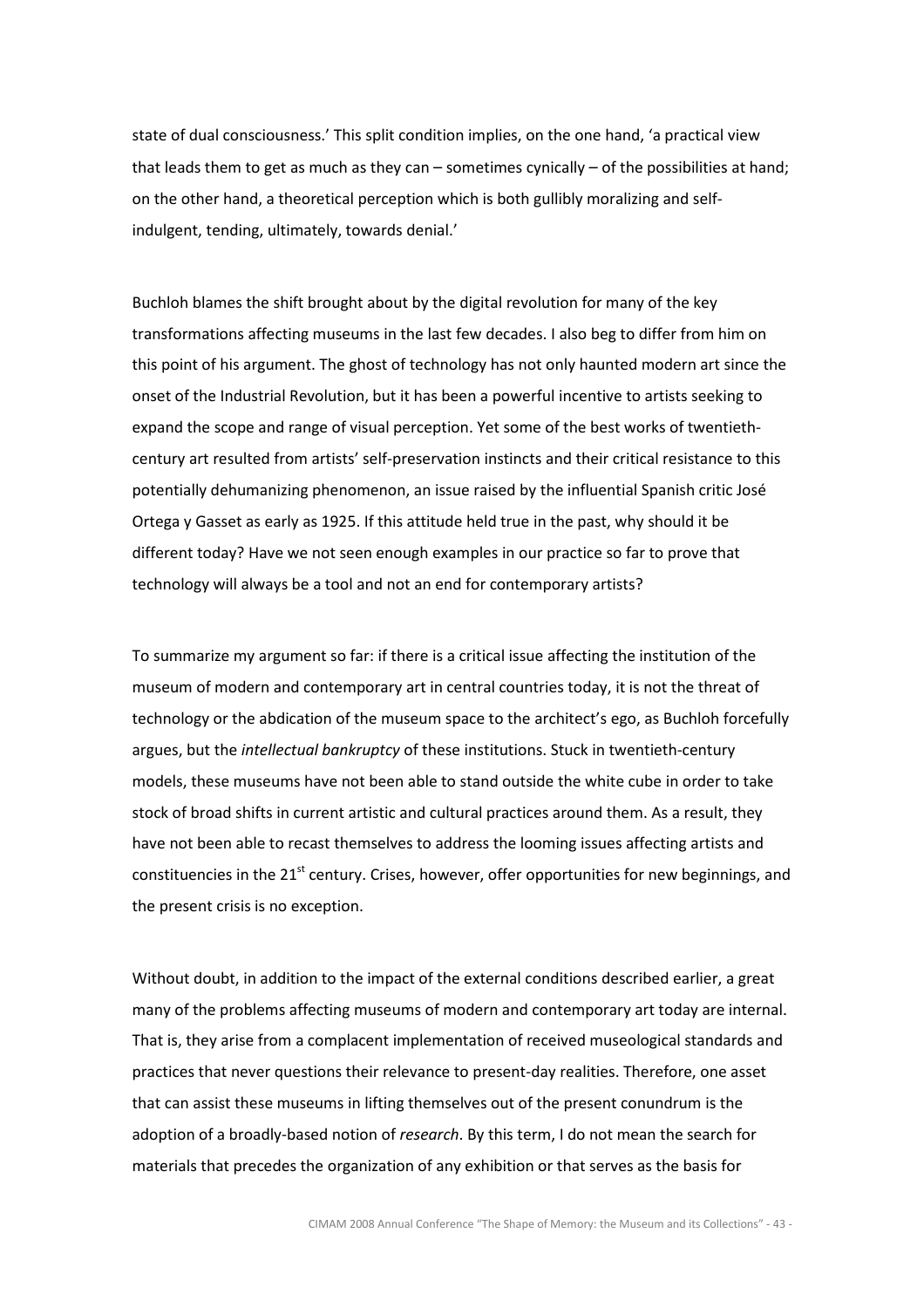collection-building. I refer instead to an openly self-critical and inquisitive attitude towards the objects and practices that constitute the museum of modern and contemporary art's field of action. That is, a self-reflective attitude that would allow these museums to showcase collections not as capital assets or trophies but as active platforms for the production of new knowledge about art and its relationship to the outside world. This attitude implies not only identifying artists and movements that lie beyond official history, but also focusing on issues of curatorial and museological practice – such as the display of the collections and their interpretation – that could lead to a more transparent understanding of what a museum of modern and contemporary art is and how it works. This involves using collections not as illustrations of previously elaborated art-historical frameworks but as material tools to produce new frameworks of interpretation. A museum capable of reflecting upon itself may be the only vehicle for understanding the paradoxes that engulf our present epoch.

Finally, to conclude this response: At the beginning of his text, Buchloh invokes Broodthaer's oracular capacity to foresee the end of the avant-garde model of the museum of modern and contemporary art. Undoubtedly, we agree with him. From today's perspective, such a museum irretrievably died. Its demise occurred not only by reason of the attacks leveled against it by artists, critics, and cultural activists in the last decades of the 20<sup>th</sup> century, but by virtue of its own complicity with a self-indulgent system that suffocated it.

As socially responsive institutions, museums of modern and contemporary art necessarily reflect the contradictions of their societies and their time. Contradiction, I repeat, should be a point of departure for any dialectical approach. The very survival of these institutions calls for them to adapt to the changing exigencies – sometimes paradoxical moves – of the redefined public sphere. Since the 1960s, art museums have indeed proven that they can nimbly adapt to the changes demanded by the new socio-political conditions. Hence, despite the host of negative factors that have accompanied their transformation, we must recognize that the modern art institutions of today are not those of the past. There is evidence that museums have opened up and democratized in a more inclusive and responsive manner to the needs of artists as well as those of diversified audiences, including minorities. This point, I should note, is ostensibly overlooked by Buchloh's hegemonic, unyielding perspective. Even their newly adopted corporate structure is a far cry from the culture of patrician privilege that dominated the majority of these institutions until very recently. Buchloh's perception of the modern art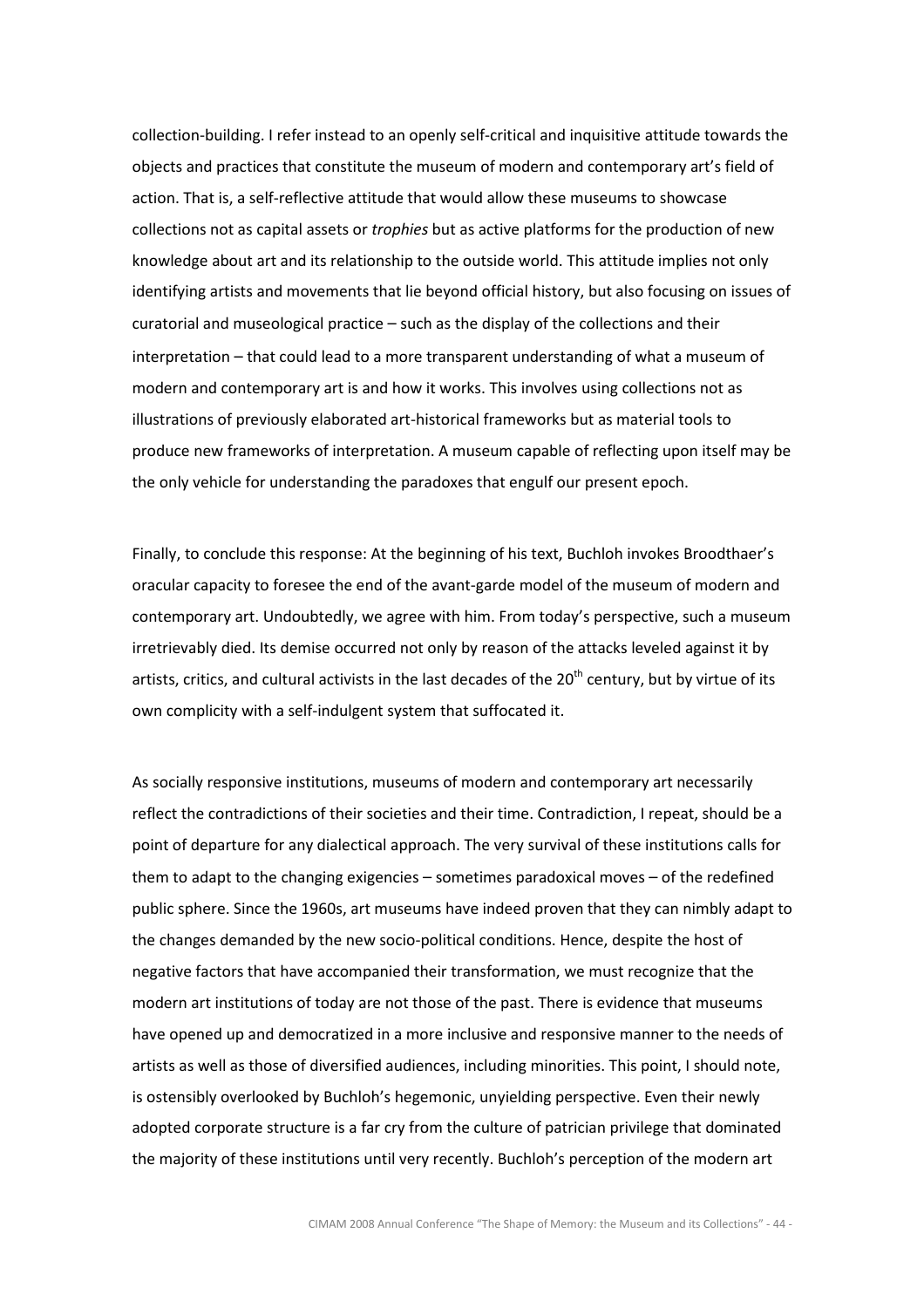museum is thus laced with either nostalgic longing or existential angst. What is at stake implies, instead, an encompassing if not visionary re-imagining of the potential of these institutions in order to  $-$  believe it or not  $-$  transform themselves into *active agents* of the twenty-first century's panorama of challenge and paradox.

## OPEN DISCUSSION

# Benjamin Buchloh and Mari Carmen Ramirez

Sabine Breitwieser (SB). Thank you both. Thank you very much, Benjamin and Mari Carmen. We are running late, but of course we have to give Benjamin the chance to respond as well, since we have here a situation of rather different positions, one reflecting the museum within the social, economic and political conditions, to make it brief, of a system of spectacularization in our society, and the other about the museum lacking self-reflection, of internal practices, which applies directly to us. I would say that is something we really can change, and demand that the museum become more of a social agent. We'll give it ten minutes.

Benjamin Buchloh (BB). Thanks, Mari Carmen, for the vital and, in many ways, pertinent response. It has made me think about what I said very productively, and there are many aspects on which we probably agree more than you may realize. I do think that I described the transformation of the museum institution in terms very similar to yours, but with different evaluations, I suppose. But we both seem to agree that we are looking at a dramatically different public sphere, if public it is. I think that's where the difference may occur between us. Would we be equally willing to advocate those changes being introduced in other public institutions of education, such as the universities or the courts, which are also part of the public sphere? Would we equally advocate giving control over the university, or over the court system, to the corporate world, as you seem to be advocating for the museum institution as an absolutely necessary and inevitable historical development? What you fail to address, to my mind – which is not an accusation, but a very necessary and complicated task – is the question: what type of culture are we actually identifying with, if that culture, by your definition, with which I agree, is corporate culture, when the state, that is the government, has by definition abdicated its commitment to constructing institutions within which culture is produced and received?

That is the fundamental question, I think, where we differ: that you take it for granted that the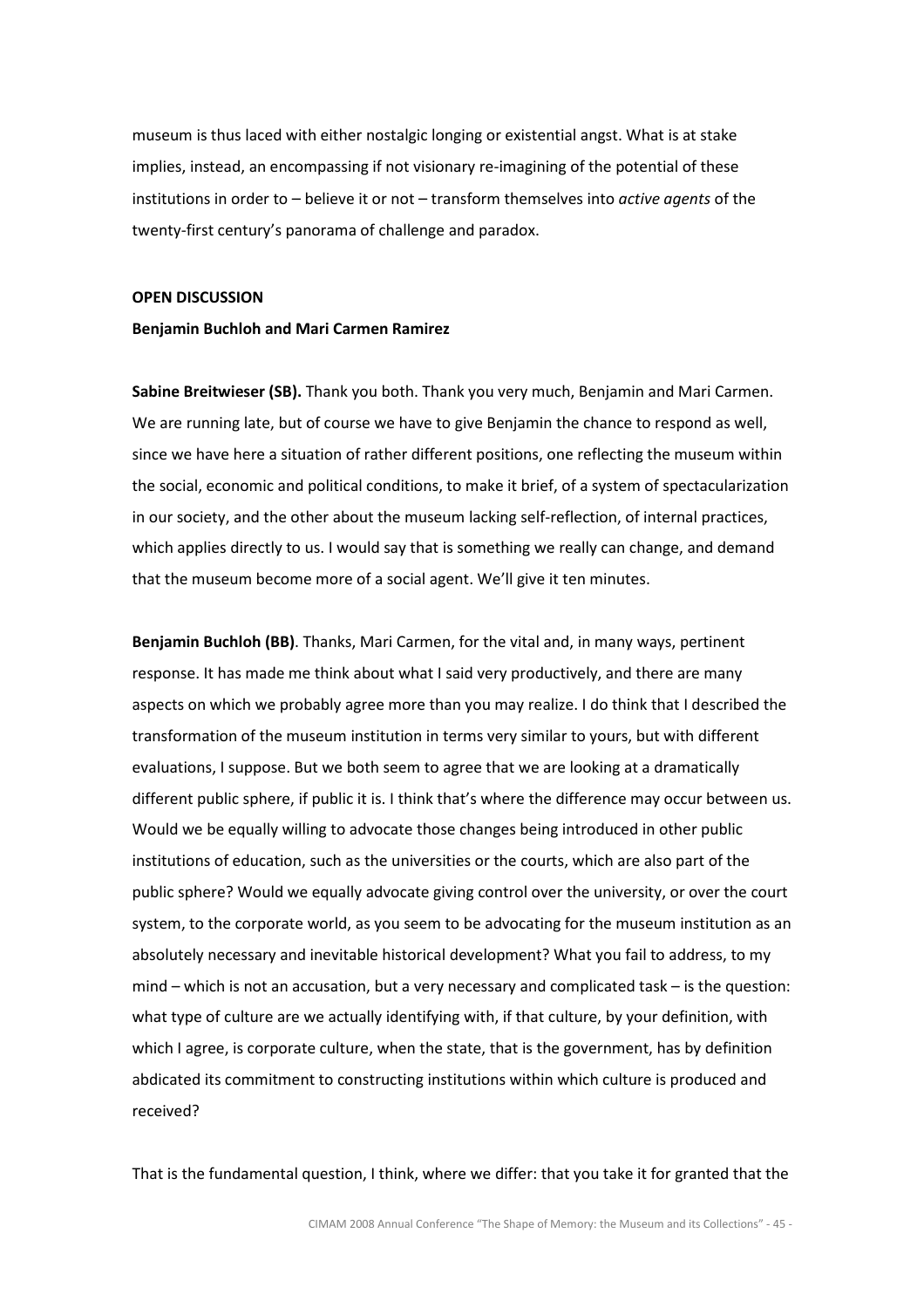corporatization of public life is a historical given that cannot be challenged, and that the fact that institutions have been increasingly or completely given over to this corporatization is an absolutely uncontestable necessity, where I would say it is historically an extremely problematic condition – as we see in Europe, where the museum institutions, until very recently at least, were publicly funded institutions that increasingly also received corporate support, but the fundamental structure of the European museum was, importantly, an institution for which the state had financial responsibility.

So, as I say, if we make that comparison, I totally agree with your analysis on all points, and it was brilliant and very helpful for me to hear it so clearly stated, but the fundamental difference in our arguments is that you seem to think that the transformation of the museum in those terms is an inevitable historical necessity we have to live and work with, whereas I would say I still take a moment to question its inevitability and justifiability, especially in comparison with what would happen if we gave all institutions in the public sphere over to a similar historical transformation. I hope that makes some sense.

Mari Carmen Ramirez (MCR). I think, in the end, we are not so distant from one another. First of all, I don't think this change is inevitable. I'm not endorsing corporate culture; I am dealing with it from a pragmatic point of view, and I think that's the difference. And also you have to bear in mind that my field of action has been the United States, not Europe, and perhaps we're coming at this from two very different points of view. Obviously, where the state actually had dominion of the public sphere, then it makes more sense to say that mustn't happen. However, in the United States, the tradition has always been... I mean, there is actually no state involvement in culture, there isn't even a Ministry of Culture in this country, so culture has been traditionally relegated to the private initiative, and now perhaps to the corporate initiative. Although I think that the corporate world is not so involved in the kinds of museums I was referring to as private individuals are. And my point is that there is something productive that can come out of that. I think, at its best, the American model of having the private sector vested in the interest of these institutions has produced, and has the potential to produce, very democratic institutions. It has that potential because the constituents of society ultimately have a stake in those institutions, and that stake is given to them by this participation. I am not saying that that has not led to distortions, I am not saying that perhaps that is the ideal model, but I think it is one that can yield many interesting possibilities in the future, as long as museums do not abdicate their responsibility. And I think it is the museums,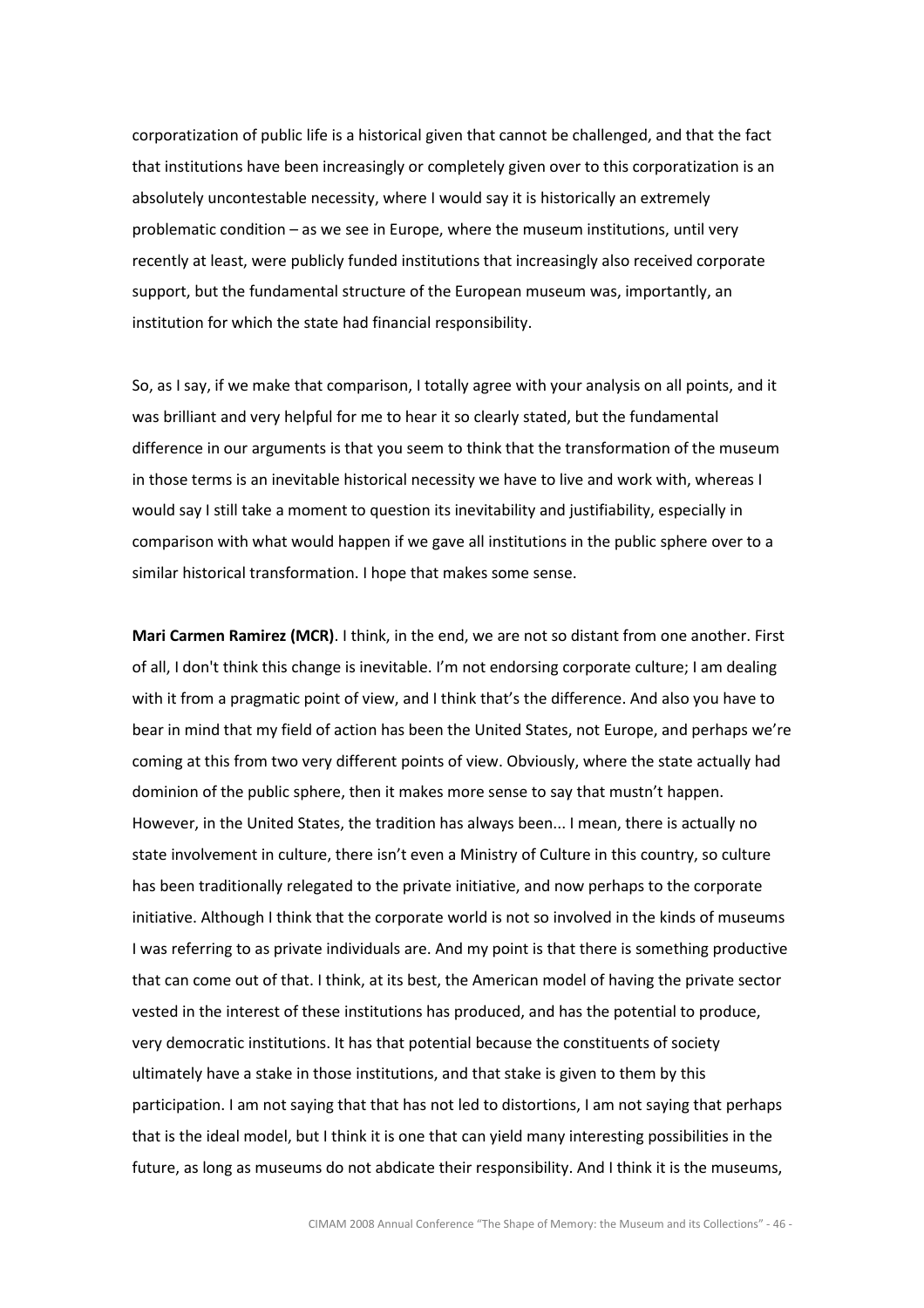the professionals, the curators, who have to fight to maintain that fine line, that fine balance that will ensure that they can proceed with their intellectual missions and preserve their integrity. I think what has happened, to a large extent, is that the professional sphere has abdicated from that.

One last point is that I really don't agree with you that universities have been exempt from this. At least in the United States, and I have been in the university world for many years, universities function the same as corporations. I think it's exactly the same phenomenon at the level of universities. And that would be a completely separate discussion, but it is there, already. And that's why in my particular case an institution like the International Center for the Arts of the Americas could never exist in a university. It is just not feasible for a university to host that kind of specialized research centre, in the present conditions of corporatized university and academic life.

BB. That seems to me rather a shocking statement. I think I will have to contradict that, at least on the level of my experience. Certainly on the level of curriculum design, if that is in any way comparable to curatorial activities, which it probably is, I don't think there is anybody in any university who would voluntarily agree, or have to admit, that there is any interference of manifest interests: certainly not in the field of the humanities, that I am aware of. I don't know how it would work in the hard sciences, where one would yield to corporate control or demands in terms of defining one's curricular planning, so I think your statement there once again seems to anticipate conditions that I can hardly imagine happening, even though they are clearly on the horizon.

But there is another fundamental question I wanted to ask you, out of real interest: how would you envisage... since where we also differ is on the missionary power of artistic production. I don't share that belief you have. How would you envisage a museum, for example, in a Latin American country to be different in its functions and purposes and public operations from a museum in the so-called Western world, in the egocentric model? How do you think a museum in a country like Mexico could possibly transform its structural organization in order to address the audiences that you claim are primarily the target of such a progressive museum policy, outside elitism, outside the bourgeois criteria you cited?

MCR. I think Mexico is a very special case, because Mexico, as a result of the Mexican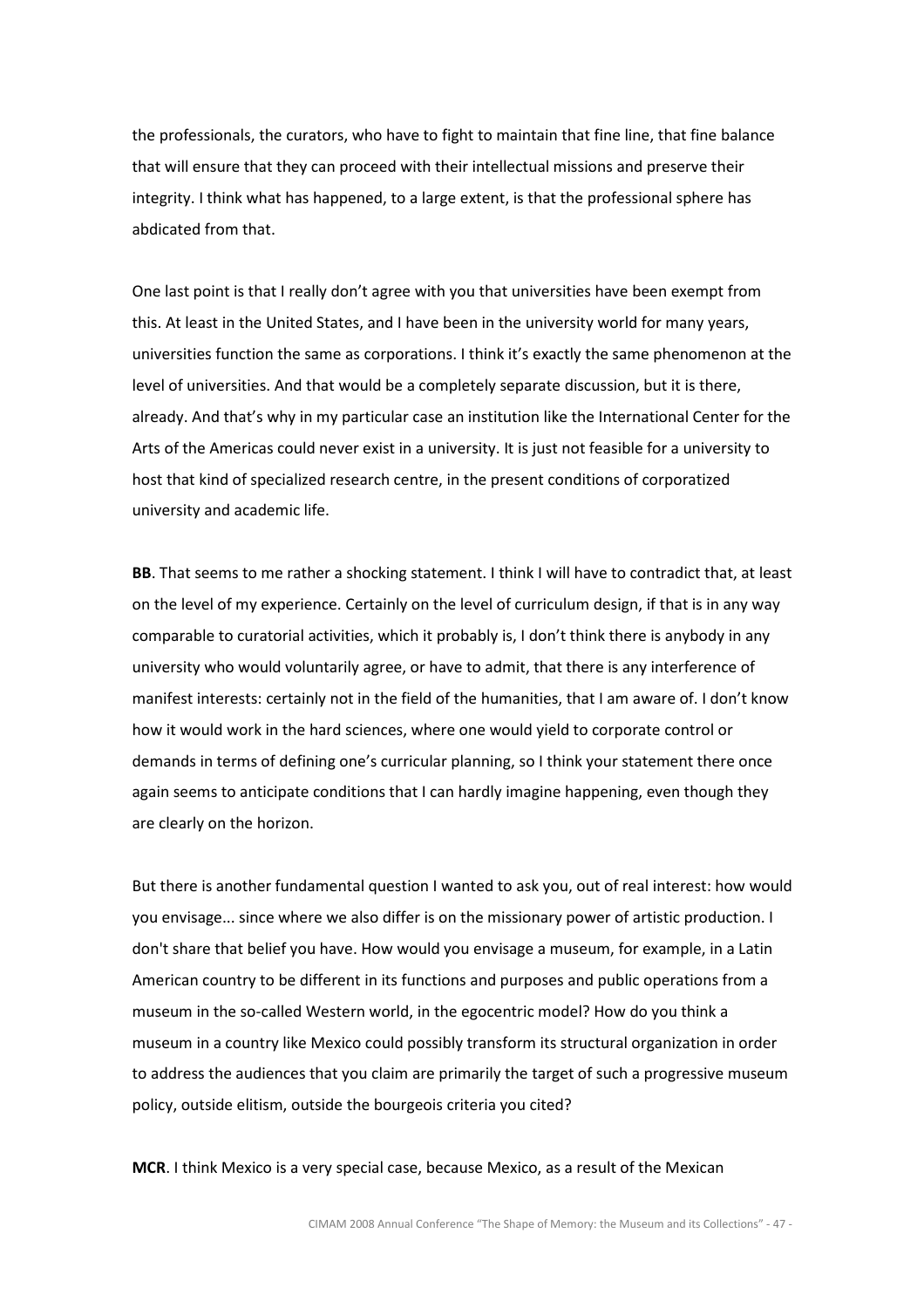Revolution, has a very different museum tradition. If there is a country in this hemisphere where you find massive audiences in all these institutions, it is Mexico, because art is taught at school level, and pupils are taught to value museums. The problem with these museums is that they all enforce the old focus on national patrimony; they are all focused on Mexican art and Mexican culture. The negative part of it is the way the state builds up the identities of these groups and keeps them contained within a particular national discourse. But at the same time, it offers very interesting ways in which the museum engages audiences at the very mass level that do not involve consumerism, because, obviously, the museums are state-run, so that's not an issue. Of course there are all sorts of other issues, like the precarious state of these institutions, the lack of funding, etc. But on any given day, even if the exhibitions in a particular museum are not very interesting, you will find masses of people there, visiting the museum. So I think that those museums, and I know of many specific examples in Mexico, are in the process of working with that relationship with the audience really to question aspects of the social model in which they are inscribed, so that the exhibitions bring out topics that don't necessarily have to do with art, but have to do with the relationship of that art to certain social structures or models, and in that way they are reaching out to audiences to change their perceptions about some of these inherited models. In another case, at the Carrillo Gil Museum they have done exhibitions where they have taken the collection, which is a very well-known one, and exposed the history of that collection and the reasons why all these works came to be there – because of the taste of the patron, because of political changes – and so they gave the audience all this information for them to understand the process behind the museum. So the museum is not presenting itself as the authority in this, but it's exposing its inner workings to the public. That is just one example.

SB. Thanks again. There's a lot to discuss in the workshop. What is rather interesting also, you've probably heard about it, in Austria, the federal museums that were privatized are now demanding more public funding too, like the banks are receiving right now in Austria. So we are turning backwards, whatever happens; it is a sort of new-new-new liberalism. Thanks a lot for the discussion. Thanks.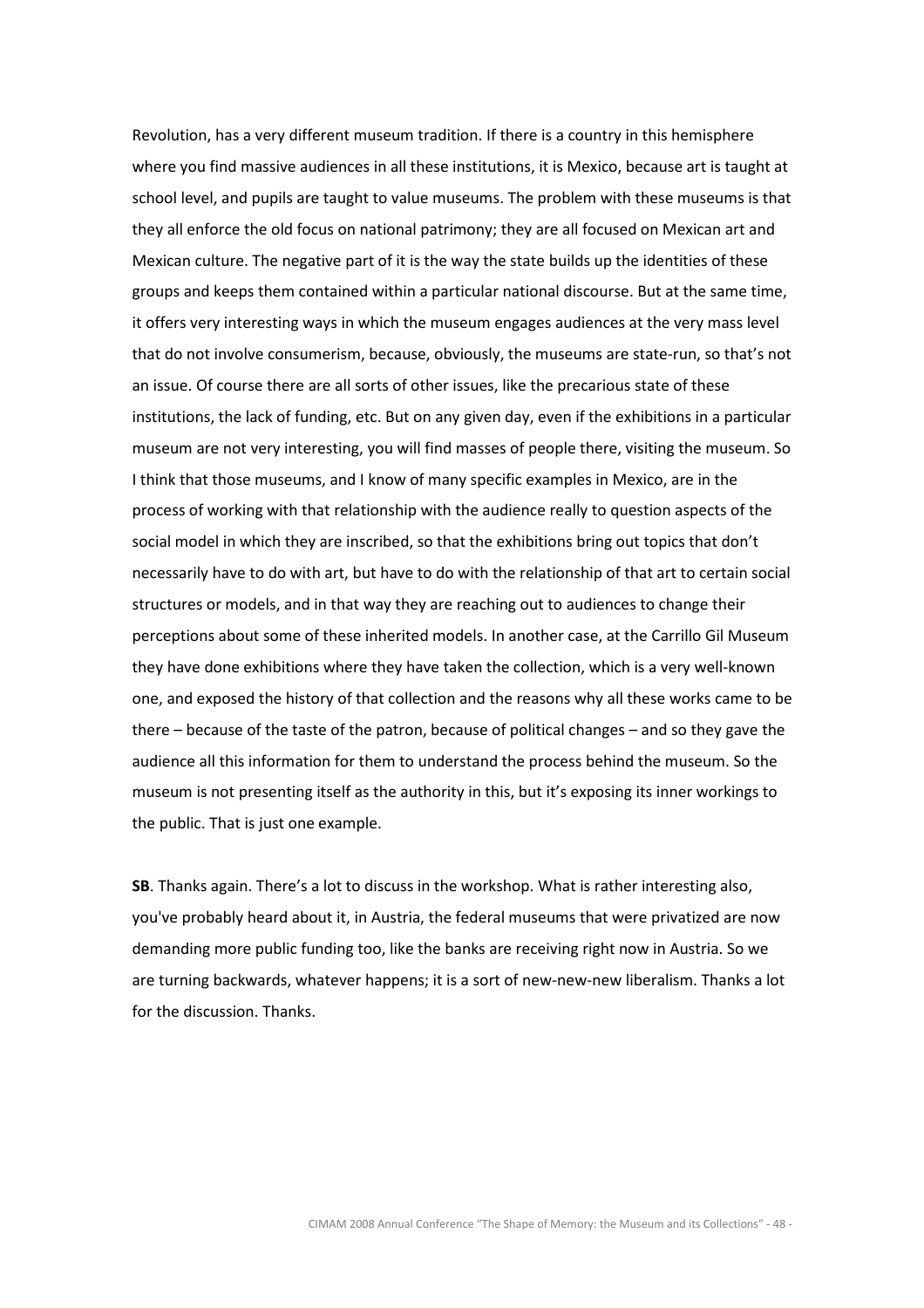# SESSION 2 ARE WE PROPRIETORS OR CUSTODIANS? INTRODUCTION Zdenka Badovinac

Sabine Breitwieser (SB). We are really late starting session two, 'Are we proprietors or custodians?', something we continually ask ourselves. This will be Ned Rifkin, introduced by Zdenka Badovinac, and Andrea Fraser will be the respondent, so please, Zdenka, go on.

**Zdenka Badovinac (ZB)**. Thank you, Sabine. I hope that after the very intense and interesting morning session, we will continue with the same energy and spirit. I hope you all really enjoyed the morning, not just me. So, as Sabine announced the second session has the title 'Are we proprietors or custodians?', and the speaker is Ned Rifkin. My task is to introduce him, to introduce his CV.

Rifkin lives outside New York City and writes. Over a career in the visual arts, he has been Assistant Professor of Art, University of Texas (Arlington), Curator and Assistant Director, the New Museum of Contemporary Art (New York), Curator of Contemporary Art, Corcoran Gallery of Art (Washington, DC), Chief Curator, Hirshhorn Museum and Sculpture Garden (Washington, DC), Director, High Museum of Art (Atlanta, Georgia), Director, the Menil Foundation and Collection (Houston, Texas), Director, Hirshhorn Museum and Sculpture Garden (Washington, DC), Under Secretary for Art, Smithsonian Institution (Washington, DC). A lot, huh?

In addition, Rifkin has served on numerous committees, juries, advisory boards, and has lectured internationally. He authored several exhibition catalogues and books on subjects ranging from contemporary art to post-war cinema. He is currently working on a book that involves a personal family saga. Rifkin is the father of three sons and has a five-year-old grandson. It's a complex CV.

The respondent, Andrea Fraser… Fraser's work has been identified with performance, video, context art and institutional critique. Major projects include installations for the Berkeley Art Museum (1992); the Kunstverein Munich (1993); the Venice Biennale (Austrian Pavilion, 1993);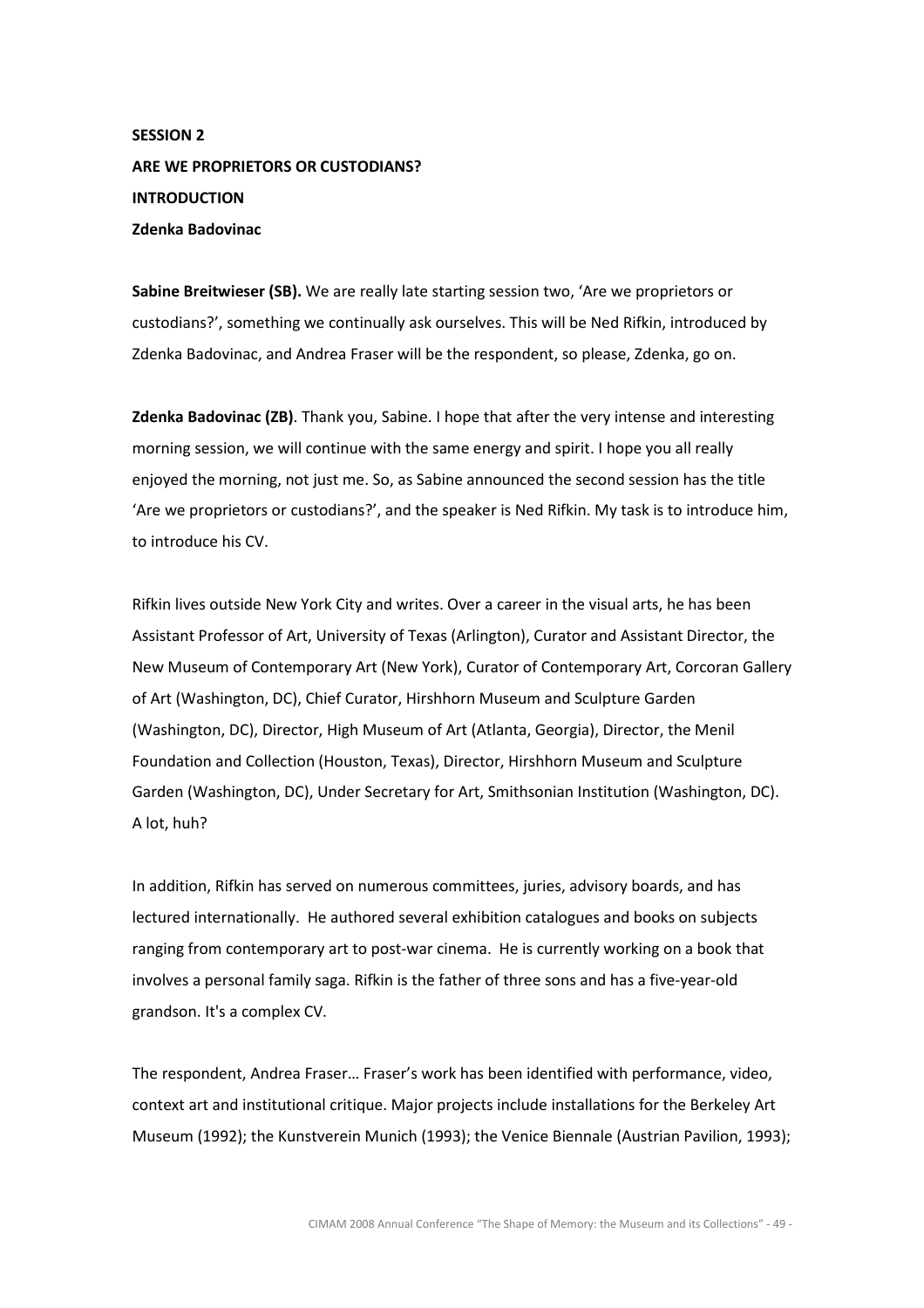the Whitney Biennial (1993); the Generali Foundation, Vienna (1995); the Kunsthalle Bern (1998); the Sprengel Museum Hannover (1998); and the Bienal de São Paulo (1998).

She has created performances for the New Museum of Contemporary Art, New York (1986); the Philadelphia Museum of Art (1989); the Wadsworth Atheneum, Hartford (1991); inSITE, San Diego/Tijuana (1997); and the MICA Foundation, New York (2001). She has also performed solo work at the Whitechapel, London; the Dia Art Foundation, New York; the Museum of Modern Art, Vienna; and the Museum of Contemporary Art, Los Angeles, among other venues.

Her essays and performance scripts have appeared in Art in America, Afterimage, October, Texte zur Kunst, Social Text, Critical Quarterly, Documents, Artforum and Grey Room. Museum Highlights: The Writings of Andrea Fraser, was released by MIT Press in 2005.

Fraser was a founding member of the feminist performance group The V-Girls (1986-1996); the project-based artist initiative Parasite (1997-1998); and the cooperative art gallery Orchard (2005-2008). She was also co-organizer of Services, a 'working-group exhibition' that toured to seven venues in Europe and the United States between 1994 and 2001.

She is Associate Professor in the Department of Art of the University of California, Los Angeles. She is also on a faculty of the Whitney Independent Study Program in New York. So we have really very important people with us. So please, Ned Rifkin, take the floor.

## SPEAKER

# Ned Rifkin

Ned Rifkin (NR). Let me first… Can you hear me all right? That's a shame, really, because…

I want to thank, as everyone before me has, the organizers of this conference – and particularly for taking somebody on the bench into the game here. As you just learned, after twenty, almost thirty, years I have taken a sabbatical from directing and working in art museums, and have been reflecting quite a bit on what's happening in the world of art museums and of art.

I also want to mention that I think it's a terrific idea to have an artist, not only as a respondent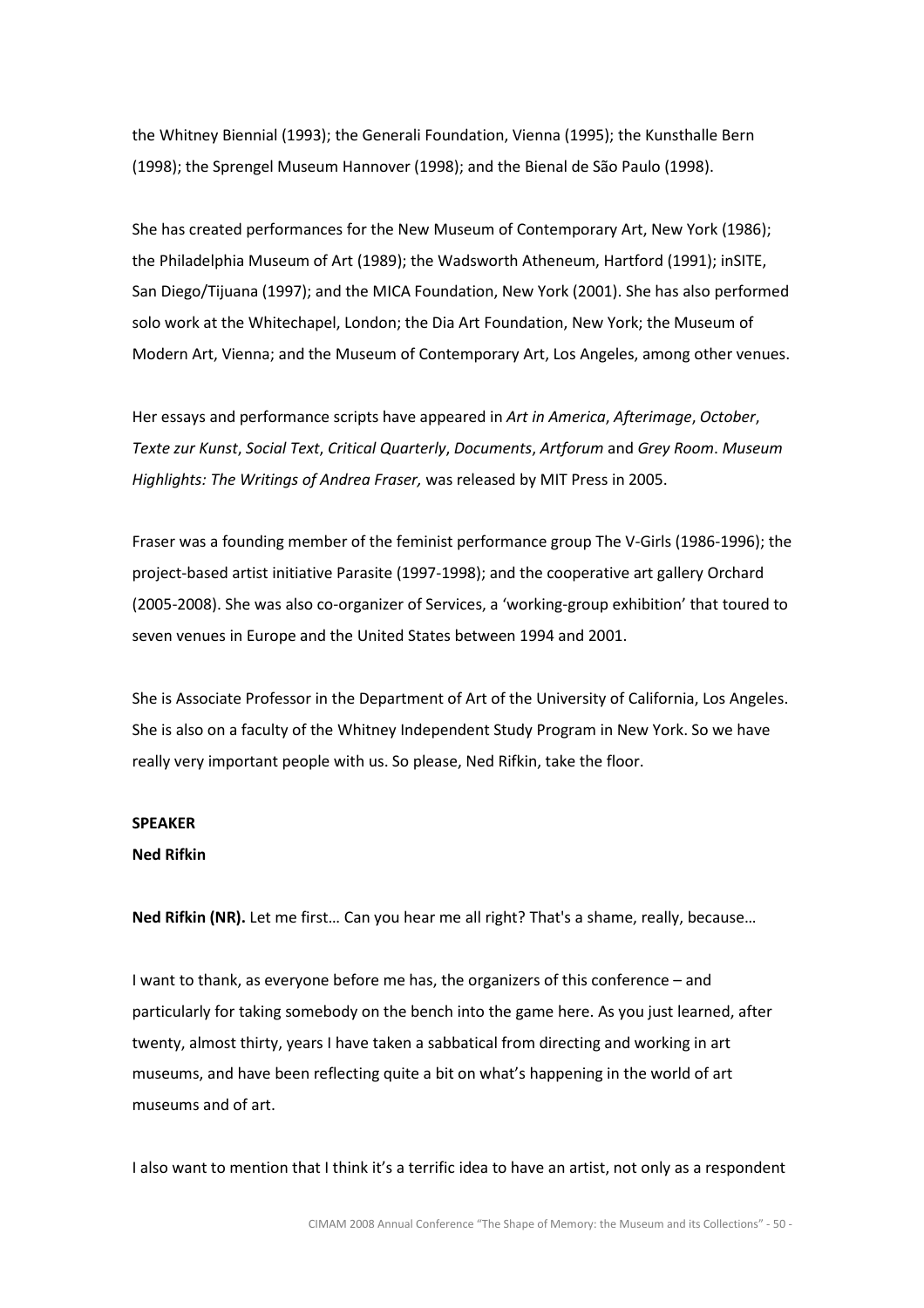but also as a participant in this, because all too often we in the field of modern and contemporary art argue the abstract and theoretical brilliantly, as we saw this morning, but to anchor back the discussion with the perspective of an art-making person is, I think, critically important, and I am honored and delighted to share the stage later with Andrea Fraser.

To begin, I really want to compliment both Benjamin and Mari Carmen on their presentations this morning. I haven't been to a conference like this in a number of years, and I was thrilled by both the level of erudition and the insight that was delivered to us all. And also reminded why I left academe – and I don't mean that derisively, I promise you, I have the utmost respect for each of them. But I find that ever since I was a little boy, and I think that was when I went to college, probably, having someone read to me was really soporific, and I gather there was an audio demonstration of that here – I didn't hear the person snoring. If nothing else, I'll try to keep you awake!

It is, I think, more importantly… I did want to say, since most of you, or at least many of you, are visiting the United States at this moment from elsewhere, I wanted to welcome you to the United States of America, which many of you have been to before, but this is a really amazing time in this country. Thankfully, because of the change that has just been voted into place, it reminds me of… I think I'm probably vulgarizing Dickens when I say that 'it's the worst of times and the best of times' – or the other way around, the best of times and the worst of times – because we now have at least some hope in the leadership of our country, both symbolically and otherwise. But at the same time I've never experienced, as I'm sure that many older people have, such a moment for this country, and it's probably coloring more of what I have to say than it might have a year ago – certainly when I was still employed.

I want to tell you what I heard on the radio in the taxi coming over here this morning. Citigroup, one of the largest international banking interests headquartered here in New York City, is laying off fifty-four thousand workers, which is additional to the twenty-three thousand people they had already laid off, and comprises twenty percent of their workforce. I think this and the other things many of us know that are going on in our headlines, at least in this country… and I should apologize, because all my experience as a leader in the arts has been in this country; I've been visitor to many others, and I know many of the colleagues and peers here today from the past, but my frame of reference is going to be the situation as it exists here, and hopefully it will have some bearing and relevance to everyone, but I can't promise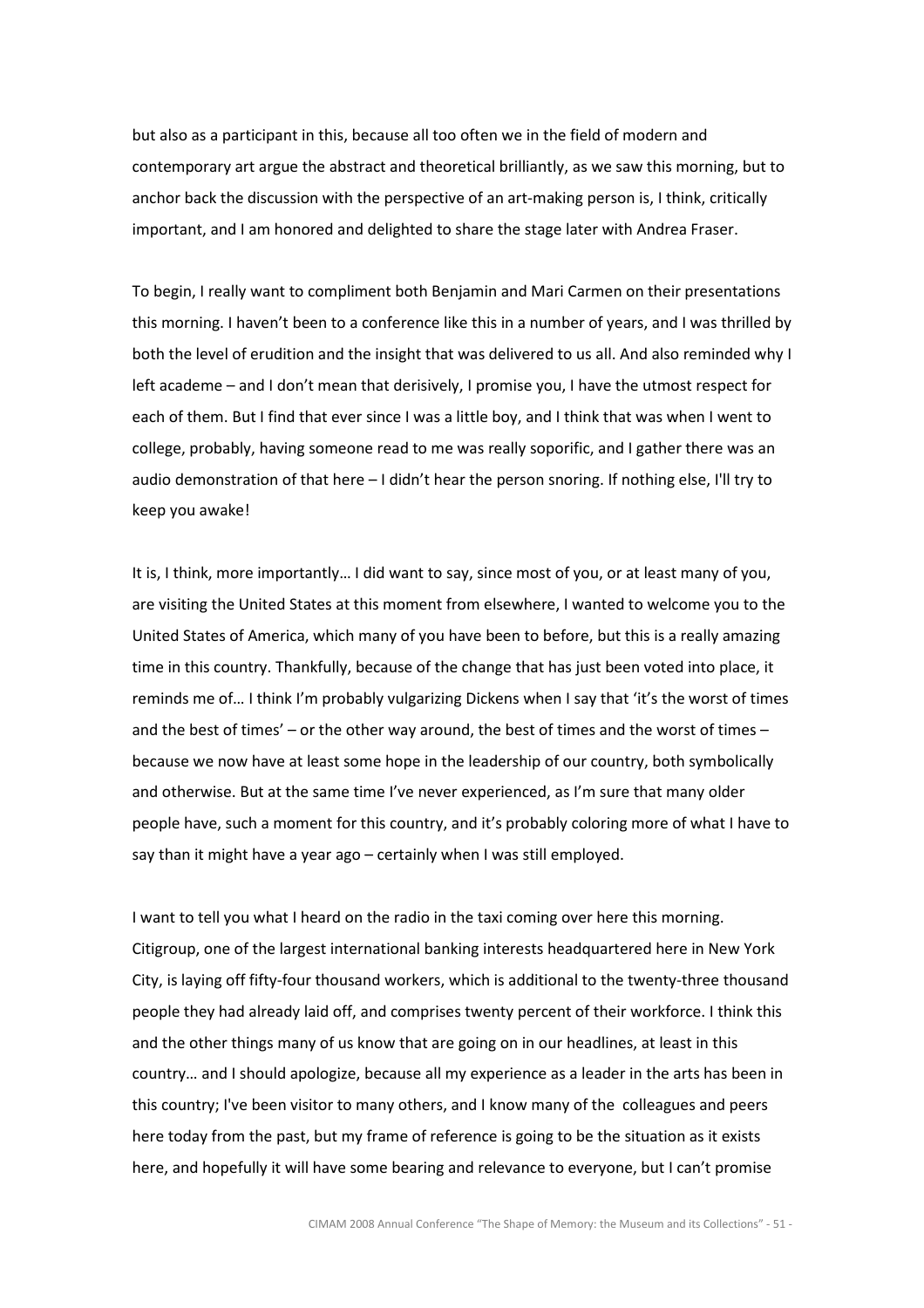that.

I think what I'm going to try to do… I did write a fairly loquacious paper, but I don't think I'll read it, I'll try to refer to it, which means I need my glasses… And likewise, Andrea doesn't have the opportunity Mari Carmen had, since she didn't have this paper, so she won't be able to respond directly to what I have written, but rather to the abstract. And in all candor, the abstract was written before the paper, which is usually the way I work, it is a form of crystallizing and outlining, and if you read the abstract, you basically get what I'm saying, and so I will try not to drone on more than is reasonable. On the other hand, maybe in the presentation more things will come out, or simply be reduced to paper themselves.

The title that was assigned, and I was told just a moment ago that it was decided upon by the board of CIMAM over a year ago, or about that, was, 'Are we proprietors or custodians?', and I was going to subtitle it, basically, 'Now what?', because 'Now what?' to me has much more relevance than this kind of abstract question. But as I started to think about the pairing of proprietary interest or roles versus the custodial role, I finally realized – and this is the advantage of stepping away for a period of time – that the world is not as binary as we make out; it's not 'either/or', it is 'both/and'. So we are proprietors in some sense, and we are custodians in other senses; it's really not one or the other. It's the kind of question that I think enables us or provokes us to create a kind of diagnostic perspective on what's happening. To that degree, I really think it's a useful consideration. I use the word 'diagnostic' very specifically, because I think we're dealing with a patient in the way that we look at this, as was really intelligently revealed by our two previous discussants and presenters. I think the patient is ill and has been ill for quite some time, and I think that is one of the things I took away from their conversation, and the precise reasons or theories about why that is can be discussed and debated usefully amongst all of us as we embark on a conversation either in this session or later this afternoon.

But ultimately, I wanted to share my own experiences – not that I'm typical, but perhaps in walking you through my point of entry into the field of art museums, there may be some relevance and understanding of why I hold the perspective I do. And it's nearly three decades that I have been a museum professional, however you would describe that, I think because of my point of entry, which was – and one of my colleagues from those days, Lynn Gumpert, is here – we were curators at something called the New Museum, which was mentioned in the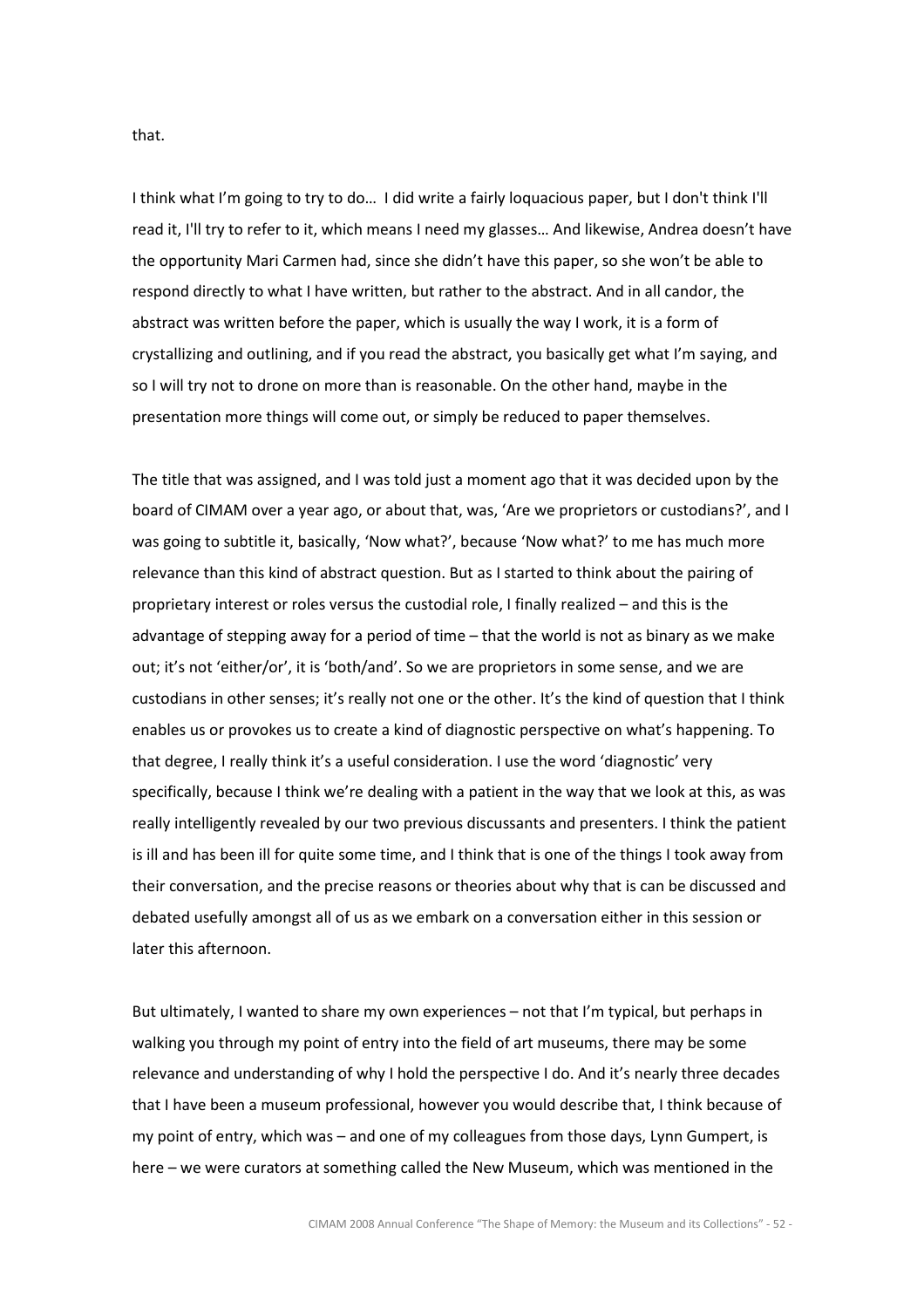introduction. But the New Museum was started in 1977, I guess that's the same year the Beaubourg was created, but as many of you know, the founder was the late Marcia Tucker, who was dismissed from the Whitney Museum as a curator, largely owing to her fairly radical, programmatic interest in artists and the art they make. Because she was repelled, or rejected, by what was then a strong and upcoming organization of American Art, the Whitney, she founded the New Museum as a kind of tonic to the institutional frameworks that many of us work with, whether they be corporate or governmental or both. It was very important to those of us who joined her staff to understand the space in which Marcia was operating, which was alternative; it was saying essentially that there are artists everywhere who don't get recognition, or even an opportunity to show their work, let alone enter into the larger dialogues, and so my experience coming from an academic position into the world of artmuseum practice was that we should – I think Lynn would concur with this – spend more time in the studios than we do in the office, essentially arrange in the office for us to be out of the office, and to get into the field – and that meant both in New York and everywhere else, as far as our modest means could take us.

That ethos, and you could define it in many, many ways, for me began in late 1980 or early 1981, and it was a moment – I didn't know it at the time – when things were changing more globally… let me say that differently: within the ecology of the art world, and I use that term advisedly after listening to Benjamin's intervention. But things were changing in that many new and younger artists were quickly emerging, and the term 'the emerging artist' was used probably ad nauseam at the time, but artists were being shown in cooperative galleries that they created for themselves, many alternative spaces that proliferated throughout the world, at least in the western world, at that time, and some of you were instrumental in those, in Amsterdam, in Germany and other places. But they were sort of anti-museums; the New Museum was almost a misnomer. And, as I say, the ethos was set against, in effect, what was latent but becoming more apparent year to year, almost month to month, and that is: as these new artists emerged, they were being embraced in a way that was fundamentally different. I didn't know this at the time, and probably very few of us did, but they were being embraced not only by the art-viewing *congerie* that we in a sense represent here today, and the concentric circles beyond that, but also by the enterprise of the art galleries with an intensity that I don't believe existed in quite the same way before, which one can talk about as capitalist, but rather than go into the ideological, it was business, and we were seeing the emergence of very young art stars. You know who they are: they existed, not just in New York,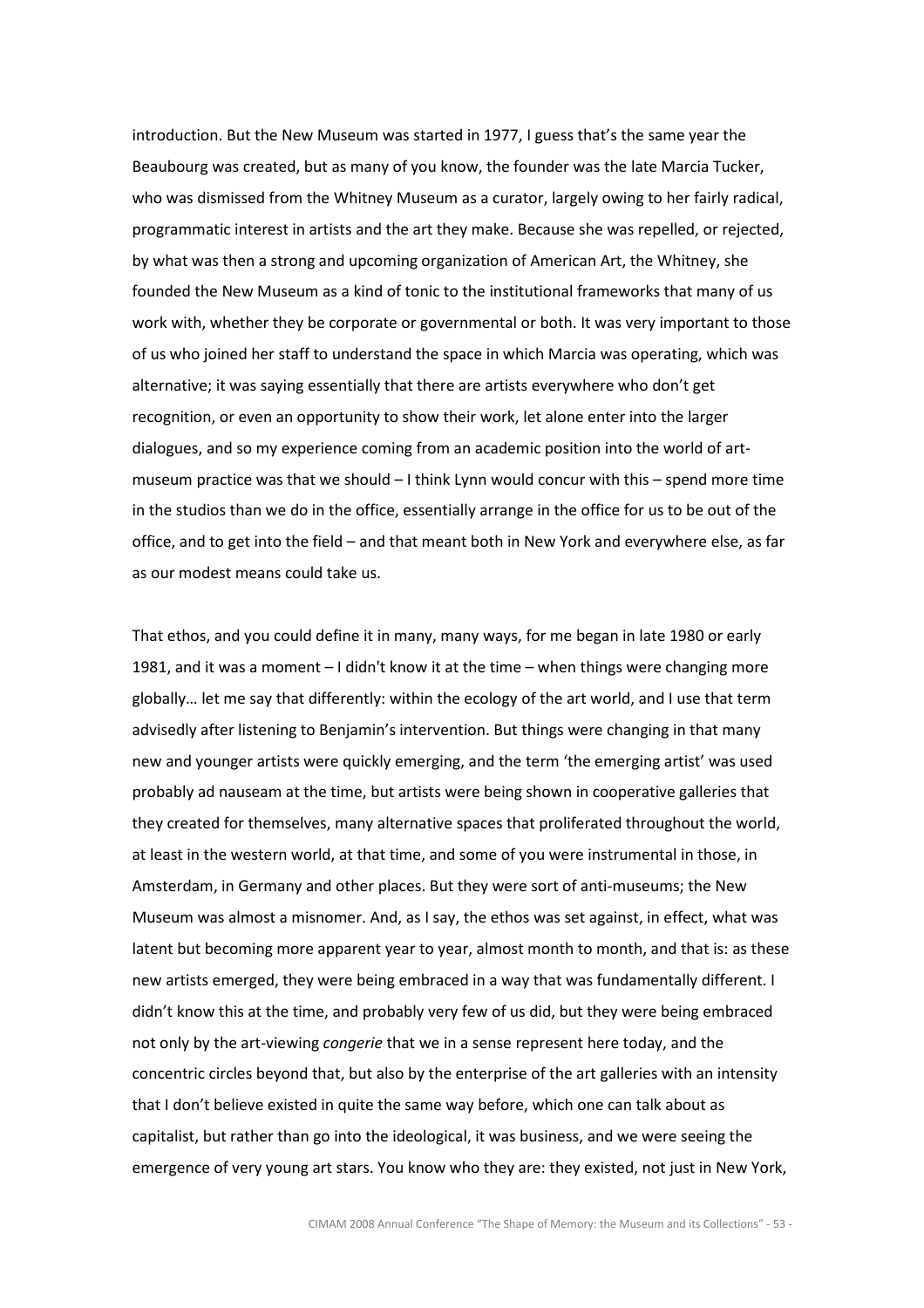although gradually New York became a centre for commerce, certainly superseded Paris from earlier decades. And it was, in my view, a very exciting time to be a young curator. I actually saw myself almost as a talent scout. We were out looking at artists who weren't considered, we were trying to bring into a process and in effect, a system, artists who were outside the orbit of the accepted canonical museums, and even the established galleries.

The experience of that was both intoxicating, in both senses of the word, and ultimately sobering, because as the eighties unfolded, at least in this city and in the United States, there arose a class of collectors, who I don't think… My understanding from studying the recent past, in the seventies and so on, was that there was a kind of scene, but it was a very kind of closed and fairly entre-nous type of experience. Suddenly with publications and the collectors moving out of their apartments and buying lofts, sometimes, in Soho, where a lot of the action was, my experience at least was that it became a sort of juggernaut, something that in many ways had its own power, and it was a power… I've experienced it from very important galleries, dealers, owners, certainly. The collectors became more and more significant, they began to serve more generously on the boards of museums or organizations, and without realizing what was happening, it seemed to me that something was going on which was almost an exaggeration, and perhaps a distortion, of what had gone on before.

Most of my talk will not focus on the past, but I feel it's important to lay out at least my own perspective. Auction houses suddenly were featuring contemporary artists at levels never before realized, sale prices going from five figures to six, and ultimately to seven, figures for living artists. So we knew artists who were sitting down in their studios – or maybe they were standing up – but they were working on million-dollar paintings as they prepared their palates or whatever they made their work of.

This created a headiness and, as Benjamin, I think very rightly, pointed out, a disorientation, I would call it, rather than a corruption – although I don't think he used the word corruption – a disorientation about what the curator was really doing, where the artist and the curator met, and as the role of the curator got extrapolated into the organization or the institution, it had ramifications up the power hierarchy as well. Suddenly you had… if you take for a moment my assessment of my role, at least as a curator, a talent scout, and that sounds cynical, but it really wasn't, I had that feeling, 'How exciting to bring new art into view'. It wasn't so much a power thing as an enabling, I really felt I was doing something beneficial. It opened wider, as Mari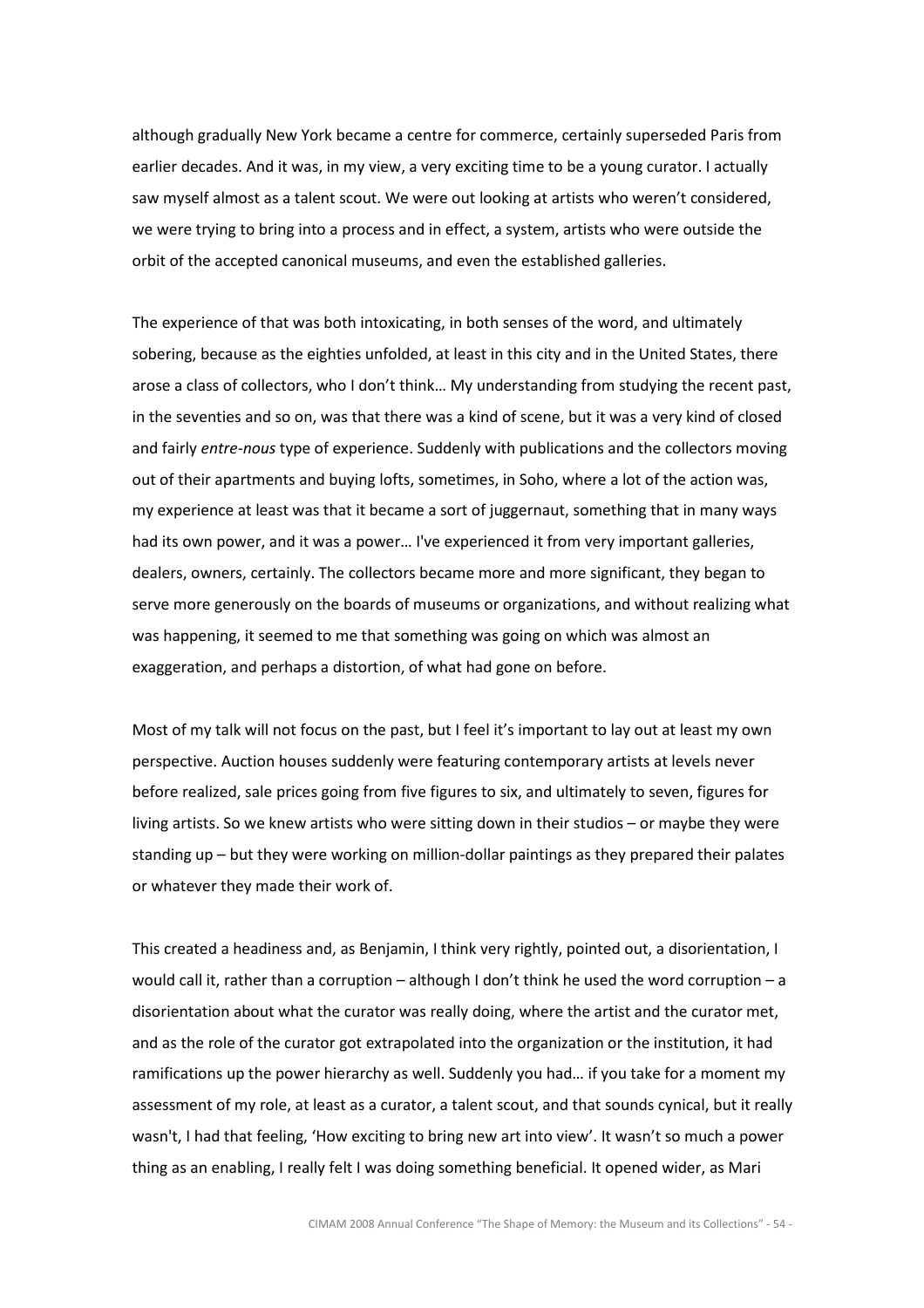Carmen said, ways of thinking, not just about the pedagogy of museum work, but also the scope of what it could present and consider. That was what we were committed to at that time, fairly ferociously – and yet, looking back on it, perhaps not ferociously enough. But Marcia was one of those people who, having gone through the experience of institutional limitations, really committed herself and the organization she founded to an alternative and very deliberately… Whatever you think, question it, and consider with us what else is possible. And also to put the artist very much in first place. And I think that was a very significant thing.

But when you think about it, if you examine the 1980's, and you look at the kind of publications museums were doing for artists, and then you walk across the street to the galleries and look at the publications they were doing, their aim is a concrete manifestation of what was happening. They had resources, they had investors and backers, and however else this phenomenon was fueled, it was clear, and it was becoming more and more clear, that museums were not what they had once been.

They were on the one hand earnestly, and I think legitimately, philosophically, trying to make the relationship between art history, and even the recent past too, the current phenomenon of art, more clear and manifest. On the other hand, there was something going on in the commercial zone that was becoming more and more muscular. And that strength, that building of strength is, I think, very much what has brought us into these conversations that we heard earlier today.

One could say that I am skeptical, and I think the responsibility of people in art fields is to maintain a healthy skepticism. But I think what I'm hearing, and what I feel and sense, is an eclipsing cynicism about the very practice and our position within the larger scope of things. I may be projecting too much since, as I say, I've taken myself out of the game for a period of time. And I'm really wondering, very seriously, whether I want to re-enter, having taken myself out now, and having realized some things, but that is a very personal perspective.

But the kind of sumptuousness of presentation, the understanding of the mechanisms of how artists become important, was really quite evident at the time when galleries were taking up the idea of placing in museums art from collectors, using the benefits that accrued, at least in this country, to the donors of art. And the market kept going up, and the museums had less opportunity to purchase and participate in selection, and were more likely to receive gifts from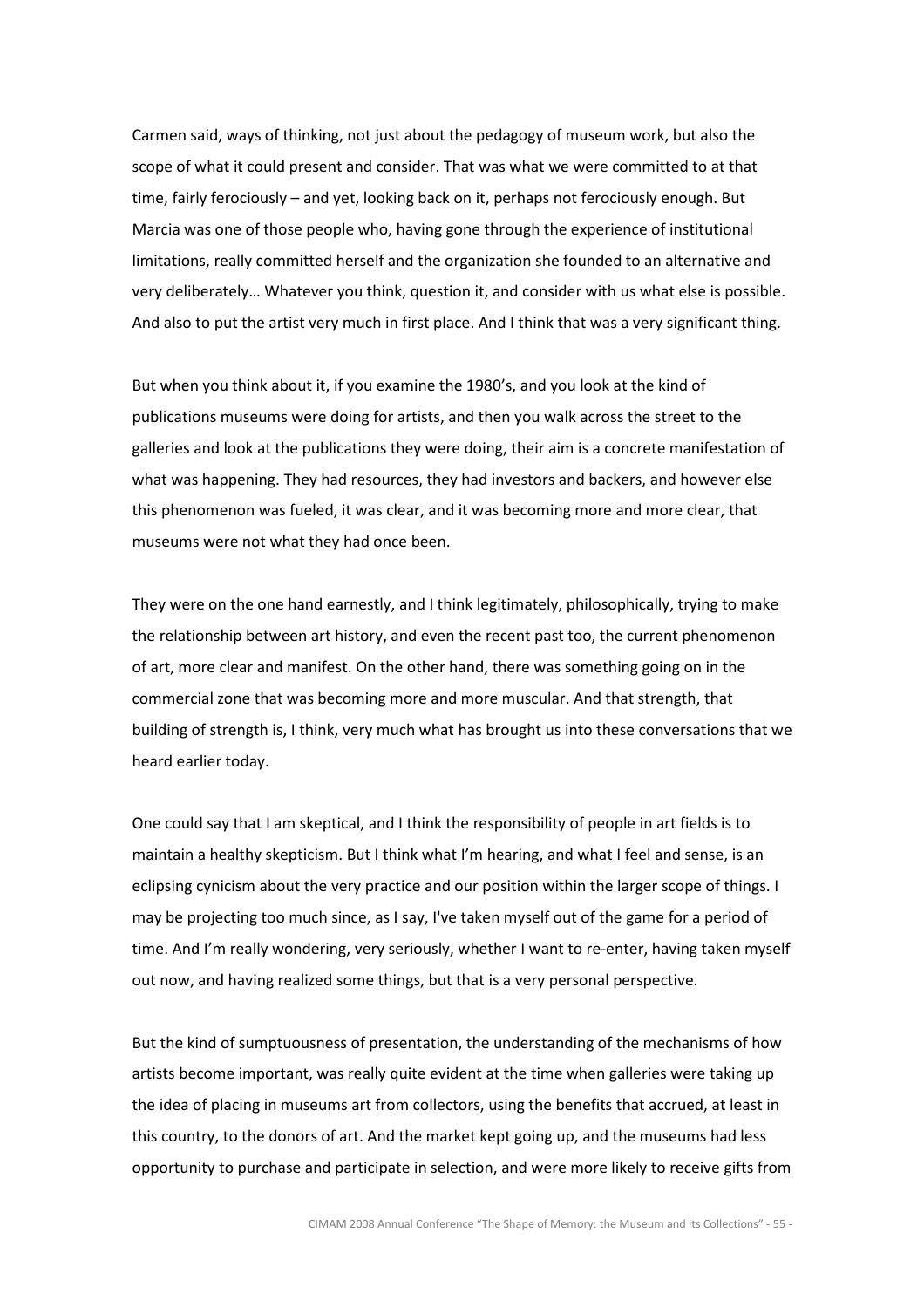collectors. I'll come back to that shortly.

In a way I'm trying to be fundamental, because perhaps I'm just not that complicated.

So as artists became successful and powerful, what was then called art stars, they started to become more like their own patrons – and this is nothing new, if you think of Peter Paul Rubens being a court ambassador, there's a kind of analogy. These artists became powerful in ways that I think very few artists had been powerful before, and from my perspective, being someone who sees himself as a collaborator with artists, I thought that this was a good empowerment, but with the successes, I'm afraid, came excesses. Of course there are always excesses, but it seems to me that, certainly into the late eighties, those excesses were becoming somewhat problematic for many artists, and of course for us, who were working in the world of contemporary art.

I remember the first time, when I went to a gallery to get some background information on an artist I was working with, the first time a gallery director told me what to put in a show, and I thought, 'Well, that's not what I think,' and I thought, 'Well, don't be so pure and orthodox, work with that person, a perfectly intelligent, knowledgeable…' But it occurred to me after I left that gallery with the material he provided me with, which was important, just how this was a slippery slope for those of us who were coming out of the discipline of art history and contemporary culture, thinking about writing maybe the first entries on some artists for the history of art, that galleries were starting to tell us: 'No, don't choose that, that lender, what you really want is to borrow this one, from this lender.' And I may be slow, but am not totally stupid, and I started to realize what was going on. Maybe we have all had those experiences somewhere along the line, in order to get a gallery to support that catalogue or whatever it might have been. We were starting to find ourselves, and please excuse the expression, in bed with a not disinterested party.

Is that a sin? No it's not a sin. Simply those lines have been raised and redrawn many times now, to the point where galleries are borrowing from the museums to do exhibitions. That is not an uncommon thing any longer. But I think that those of us who came from the idealist view of a student and professorships, where we taught and were detached from reality, go back to the theoretical and the pragmatic access. And again, these are not 'either/or', these are 'both/and'. One needs to be pragmatic, one needs to be mindful of the politics of a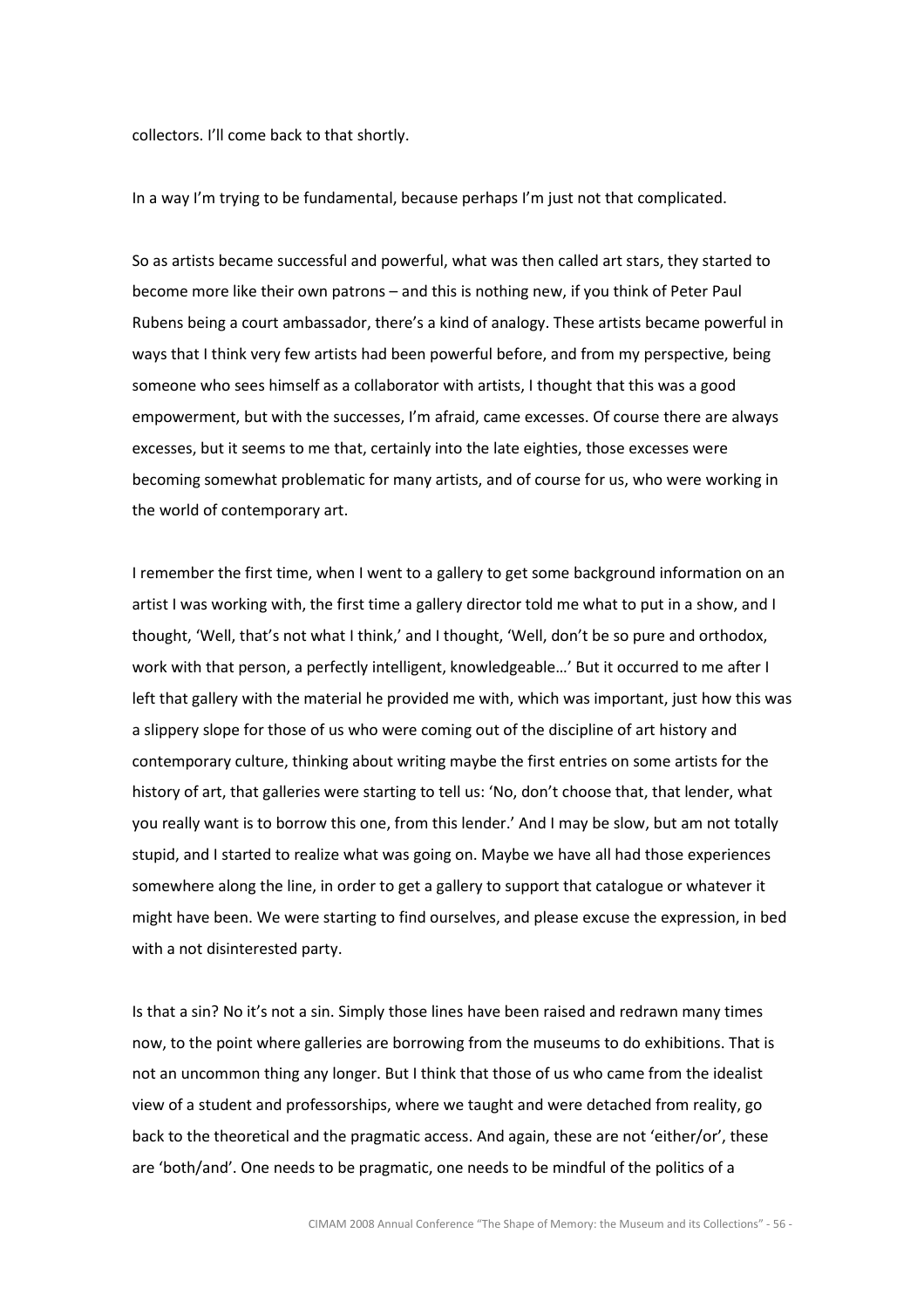situation, but I never lamented, nor, I think, would anybody have, the selling of art. That's something that I think is intrinsic to the history of art, the patronage and support of artists in various ways. It was important, as this class, this group, this *congerie* of collectors – and I don't mean just the New York collectors, but collectors all over – did want support and help from the museums by the way of curators, from the critics they would come to know, and simply the galleries, to help filter. It's a natural thing; they didn't have as much time to devote. Many of them wanted to be curators in some way or other – and actually, to refer to something else, the trend toward private museum collections is not something that is new by any means. If you just look down the street, Pierpont Morgan Library and the Frick are examples of private collections becoming public institutions eventually, or at least quasi-public, and certainly the museum that I worked in for many years, the Hirshhorn, was named for the man whose collection was given to the United States of America.

It is interesting though, as we think about the evolution of what I'm describing, to recognize that only a few weeks ago, or a month ago now, Damien Hirst did something that seems… Certainly he is a powerful, extraordinarily well-known artist, and he for the first time, in recent times at least, that I'm aware of, did something novel, which is eliminate the gallery, take what was essentially his studio work and go directly to the auction houses.

Just exactly how that scheme was hatched I don't know, maybe some of you do, but I suspect it was not his idea entirely. It's certainly consistent with what I know of his character to want to do something slightly different, perhaps ingenious in a way. By the same token, who benefits? Well, certainly the auction house can eliminate the galleries, and I think the truth of the matter is – many of you from London would know this – the rumors are that the artist and his dealer bought many of the [...], so it's not showmanship, as I'm starting to think of it, or that show business presenting art is anything new to our time. But I think what we're talking about is the texture, the intent and, ultimately, the result. I will definitely come to the idea of proprietorship and custodianship, but it strikes me that the issues that converge and intersect with that polar framing are actually significant when you have a context. We're not just custodians and proprietary stewards; we exist within a world that's changed. The change of the world is significant for how we see ourselves, and that's why I describe this, at least from my own perspective. I know that everything I've said is subject to other experiences, but the relationship between art and patronage, money and institutional dynamics is what we are really talking about.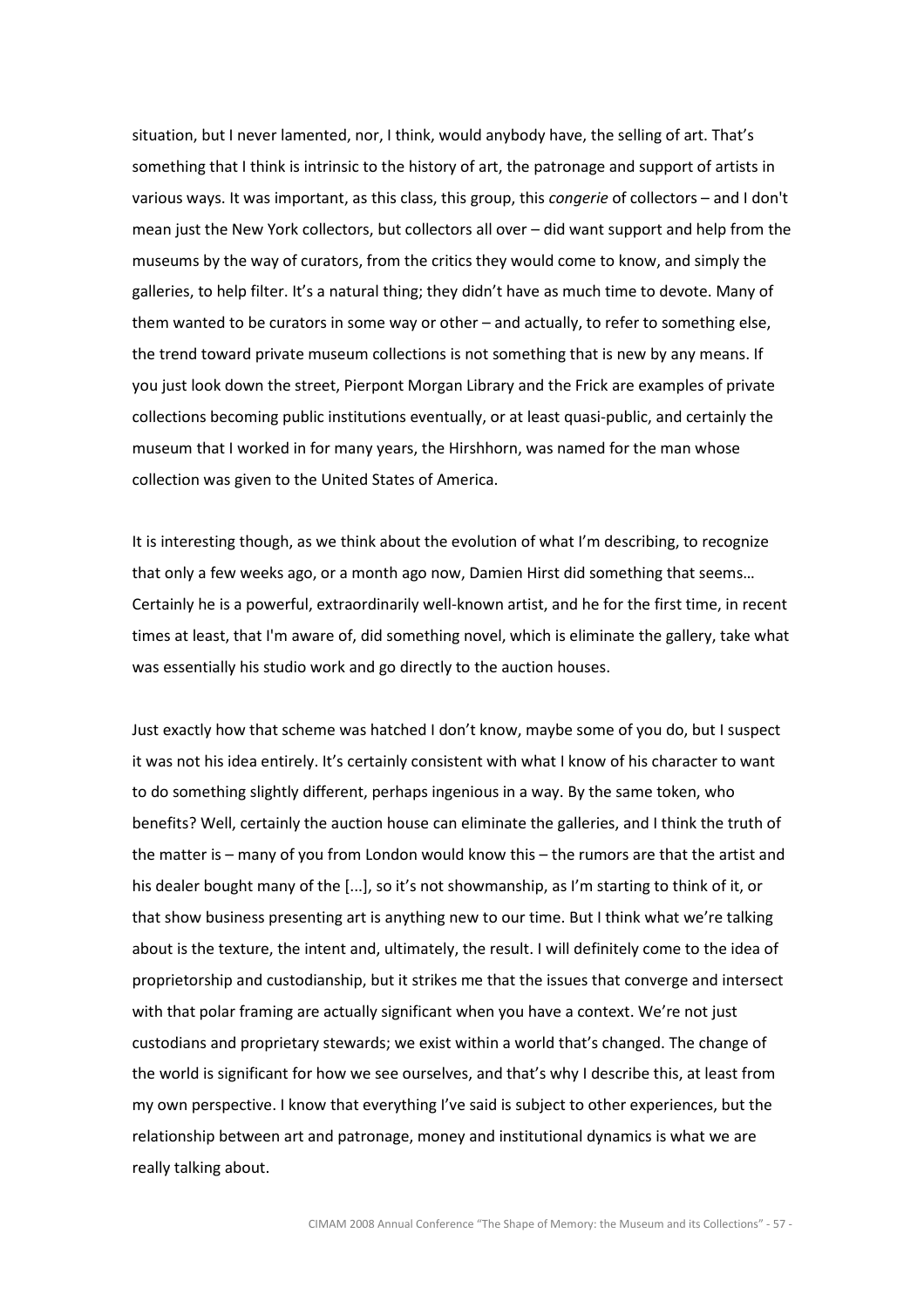Again, the philosophical stewardship ethos that I think is a given to those of us who work in this field, certainly as leaders, as directors and the like, is to be an advocate for some of the things that we discussed earlier, and advocate not just for education – I even think that education is a misnomer. Quite honestly, I think it's really about engagement. You want to enable an audience, sometimes specific and targeted, and sometimes more broadly defined. You want them to have an experience that maybe nostalgically harkens back to what we experienced when we first went to museums. I don't see how that's avoidable entirely, but with the knowledge and the investigations we've gone through in the past couple of decades about audience access, about the limitations of our own perspectives and tastes, I don't think we can, for a moment, accept that it should be like it was. In any case, it isn't like it was, so what's the point of discussing that?

I think where I want to go here, in order to set up the issue that I must focus on now, is the role of trustees, and their role beyond their role as trustees, because I think their aim is where we find it, let's call it sticky. And again, this may not apply to the European model, government-supported. What I've noticed is one trend: certainly it is true for our colleagues sitting here that the American model has been examined and applied; whether it has been replicated I can't say. But we now have not-for-profit organizations in this country, set up to support organizations in other countries, because the laws are such that Americans can do that beneficially whereas perhaps the English can't, or so on.

I remember being asked to come over – I think Julián was involved in this – to discuss fundraising for a group of European museum leaders, because they never had this experience of structuring and strategizing to raise money from people. On the other hand, for us in America it's part of our culture and it's been a necessary – I wouldn't call it evil, it's just a necessary part of fortifying these institutions.

So, I love the word 'trustee' because it involves trust, but the technical idea of what this trust is is critical. What trustees do, for any of you who don't really understand this, perhaps because it isn't part of your practice, is serve as ultimately responsible financial stewards. They have other functions as well, but ultimately it's a financial trust that they have taken it on themselves to oversee and, in effect, create policy so that the resources of these organizations are applied in order to fulfill the mission of the organizations. There are differences in missions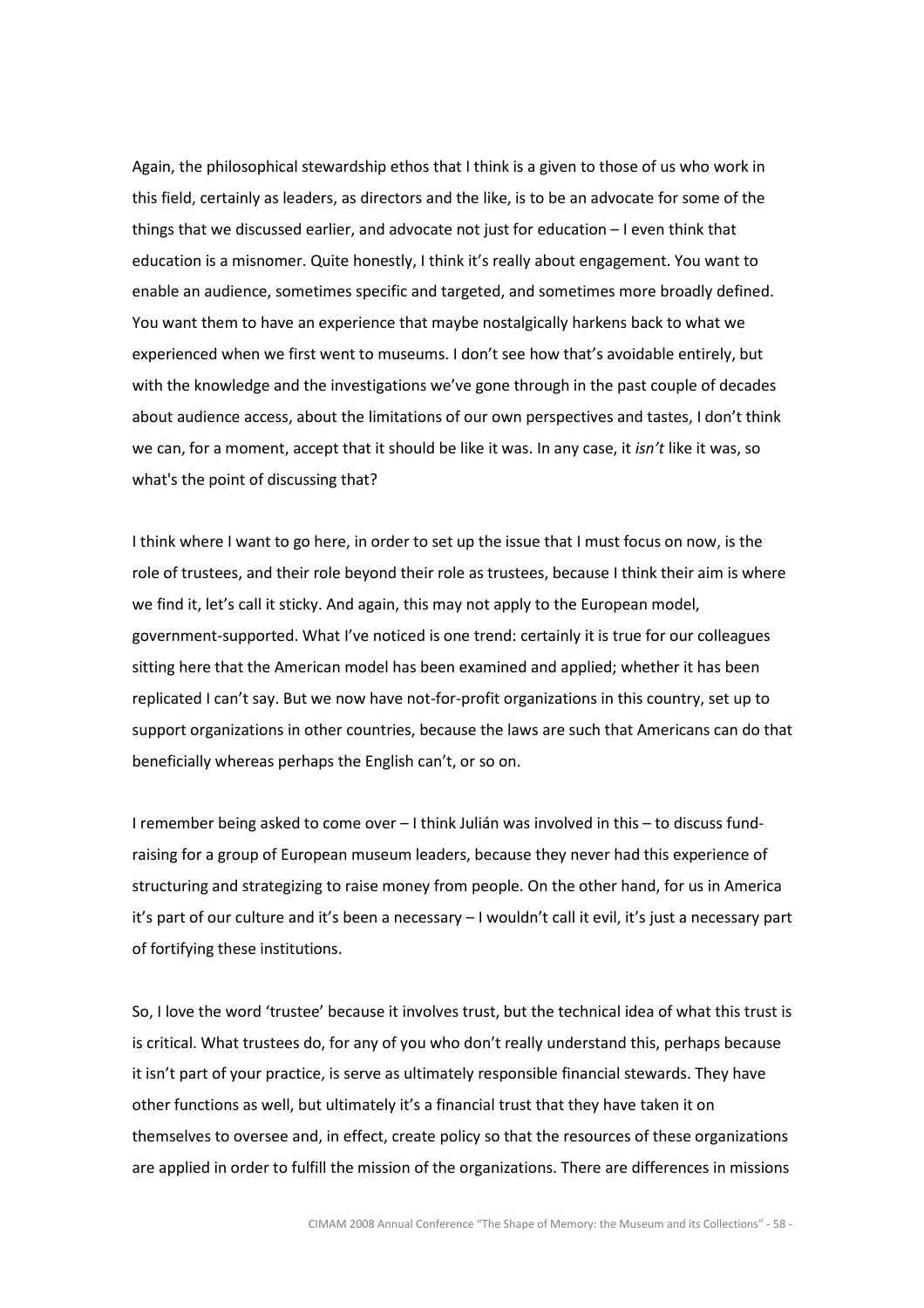here and there, but primarily, especially with collecting versus non-collecting institutions, which differ, much of it has to do with preserving, interpreting, collecting and… What's the other one? You know, there are sort of four truths to a mission-based work.

I think what's really critical, though, is those trustees have the fiduciary responsibility, that's the term that gets used a lot, and it's a fancy way of saying they're on the hook for the financial management of that institution. They are also, but as a corollary, responsible for either bringing money of their own to the table or finding ways of bringing money to fortify and nourish the institution programmatically and operationally.

Again, this may be the ABC, but where it gets tricky is going back to what I was suggesting a short while ago, and certainly implicit in what Benjamin and, to a certain degree, Mari Carmen's presentations did: okay, you have passionate collectors, let's give them the benefit of the doubt; they may be affluent enough actually to be so passionate that they not only support the museum, they also support galleries. Somebody is the investor in galleries. And I know some who are paid their returns on the investment through art, you know – this isn't a secret, but it is not discussed a lot. Some of those same people, guess what, serve on the boards of museums. Some of those same people serve on acquisition and exhibition committees. Now this isn't a dirty secret; it's an unspoken reality.

This might not be true in Europe. I have no idea how it works specifically in Europe, but where you become no longer disinterested as a trustee, but possibly conflicted as a trustee in voting on things that… We never did this in Washington, never, but there were times when it was awkward to ask people to leave the room, because we were revolting against the gifts they were offering, and they might not have voted, which technically means that they were not conflicted, but you see where I'm going.

Why is this relevant? Because a hundred years ago we had a very young president of the United States named Theodore Roosevelt, and one of his initiatives was – actually, he was called 'the trust buster' – it involved the idea of what is now called interlocking directorates. I remember that from eighth-grade social studies, but the fact is that the focus on the, at that time I think overt, collusion between people who had interests and were controlling markets and were controlling the direction of major businesses, and therefore the economy at that time, whether it be US steel or automakers or whatever, became a real issue, a political and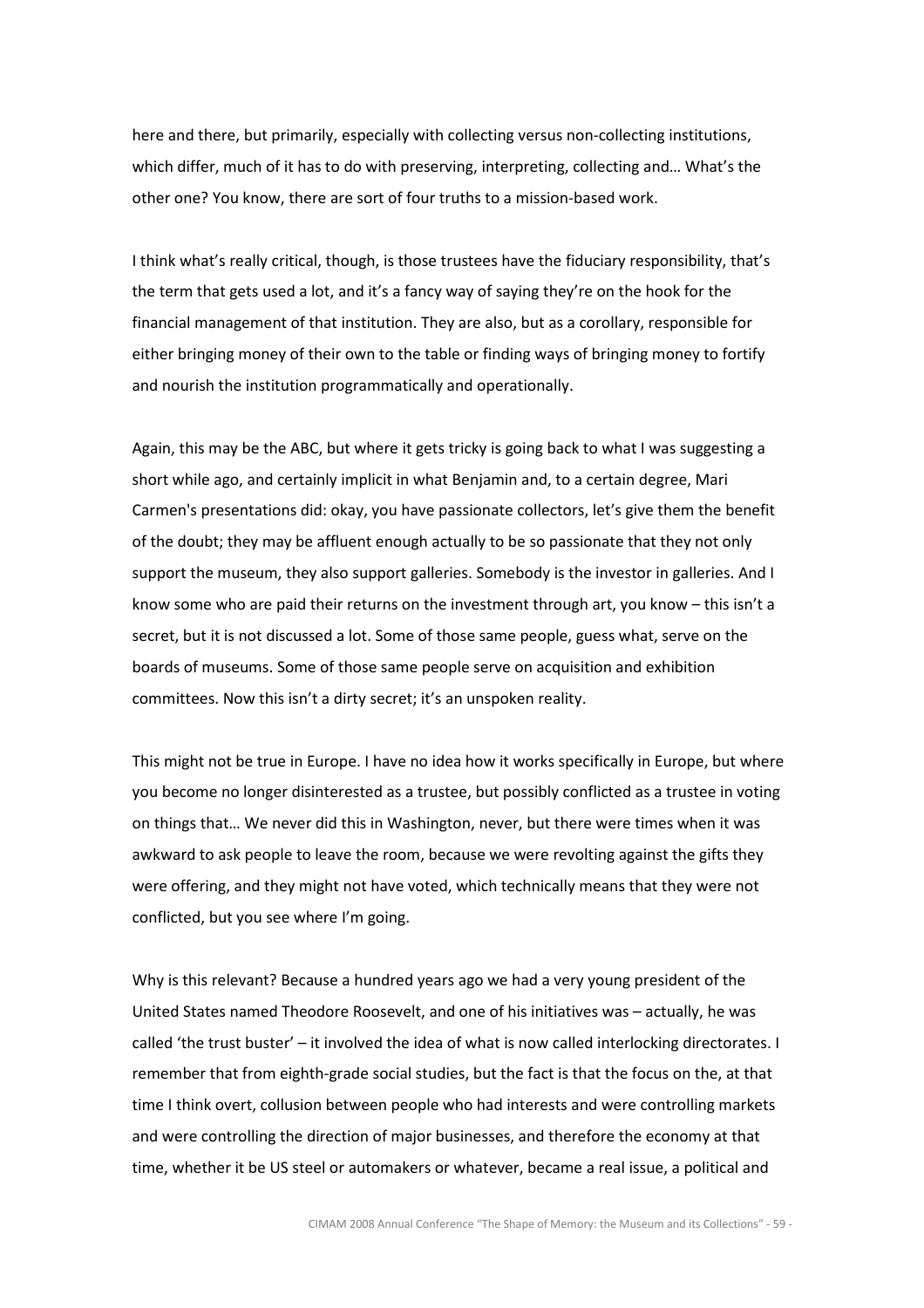ideological issue about whether the millionaire industrialists, some of whom have museums named for them, were really the right people to control things.

Now again, pragmatically, nobody got elected President of the United States without substantial support, and it's even more that way in this country today. Many of you can't help but see what goes on, internationally, and when you watch the kind of money that was raised, the kind of expenses that were applied, you can't imagine that wealth isn't still controlling the power: of course it is. But whereas museums – let's take the Museum of Modern Art, for example. It was founded essentially by a Rockefeller, and yet the visionary was Alfred Barr. There were others of course, and as someone pointed out, it was on the threshold of a financial cataclysm, and yet it was Barr's role to guide and educate his trustees. And through that leadership, and I'll call it enlightened leadership, I think we had a model. That model has really yielded – not whether you are enlightened or not, but it is no longer easy, it probably never was, to think that that's what you are doing, if you really believe that you are merely leading and educating people who are so powerful and so uptight.

SB. Five minutes.

NR. Five minutes, really? Maybe we'll get to custodians.

I guess what I want to say goes to proprietary interest in terms of ownership. Who really owns these places? Certainly not us. In some formal sense it's the trustees, or perhaps the municipality. So, are we custodians or proprietors? To the degree that we buy art, yes, we are working in a proprietary way, but then again, usually purchases are adjudicated and ultimately decided upon by boards of trustees, committees. So I think we should just give up the notion that we are proprietors.

The custodial function is irrefutable: we take care of the collections, we are even called keepers in some jurisdictions. So my thinking, and I guess my concern, is that as we look at the future, and we are in the role of custodial leadership, we must recognize that our leadership has shifted from the art side – not that it should be set aside entirely, by any means, it's still the reason we exist and the reason we are all in this world, to begin with, is our love and value of art and aesthetics, even with all the refined arguments about fetishism. I agree with most of what was said and it's fascinating, but when we get down to short strokes here, we are really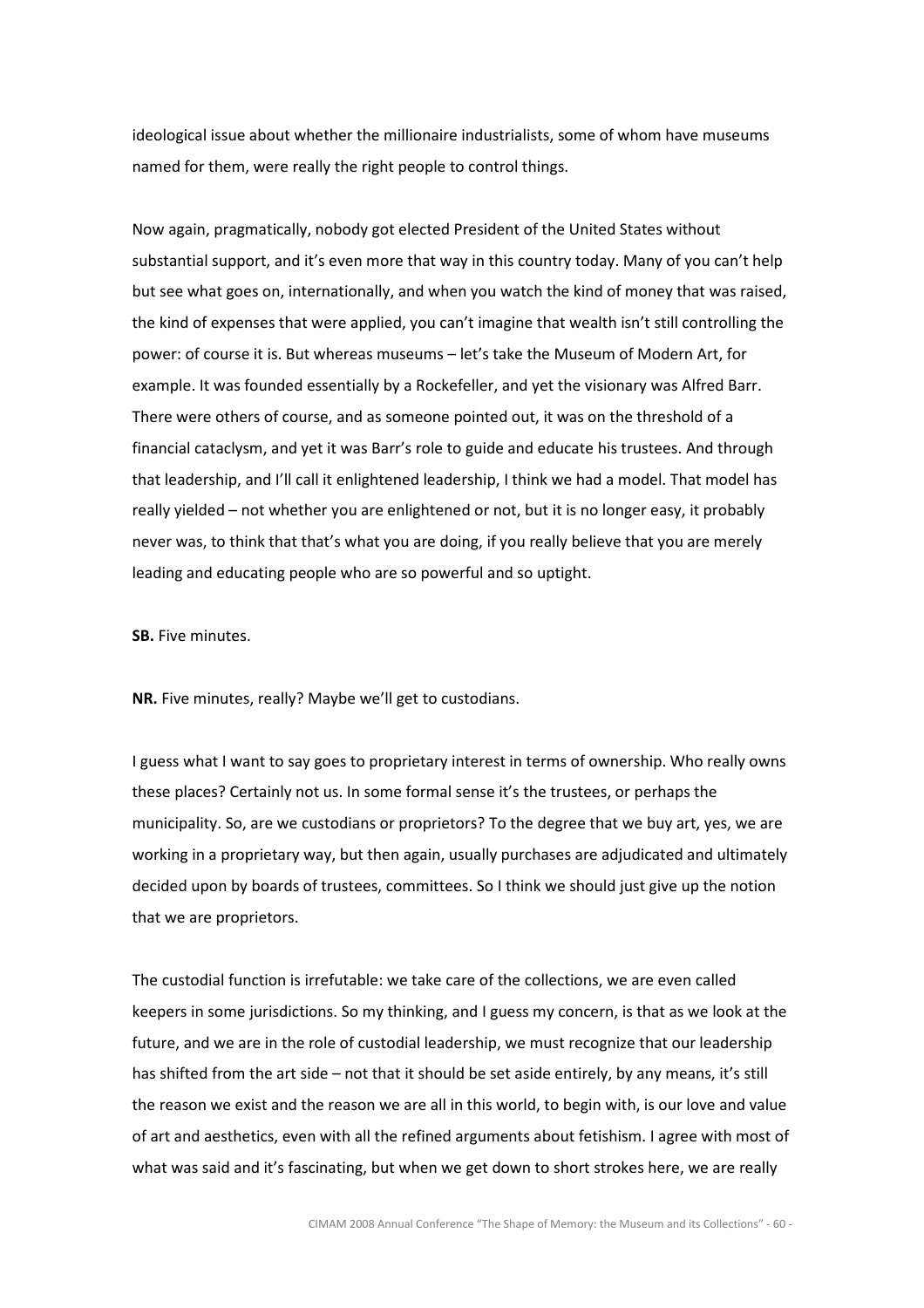talking about what are we looking at and going to learn immediately, and what have we learnt from the last number of years.

And simply said, we have, if you use a business model, overbuilt; we have over-expanded, we have overstaffed, we have over-purchased. I know just from my own experience that this is absolutely true. I don't know if it's true in all cases, but certainly we have not heeded anything to do with the modest and disciplined kind of management that is warranted. When you build a new space you have to provide some sort of endowment or security or get a guarantee from your government sponsors that they will continue to support it.

Look at what we see: the possible bankruptcy of General Motors, the closing of major banks and financial interests. These things are much more frightening in a way, not just because we may have money in the stock market, but because the entire tsunami effect is going to hit us, and it's started already. We saw the signs and we ignored them, and we ignored them because the people who advised and counseled us very often were entrepreneurial, business-oriented people who were serving the interests of the institution through their lens.

What I'm really getting at here is that there have to be new strategies, not only about audiences, not only about rethinking ourselves in the way that was discussed previously, but from a business standpoint. We just can't afford to be what we thought we were becoming. Most of us have really to retrench. Yes, you can shrink, you can do everything smaller, and just put it on a Xerox machine and reduce it by thirty percent, and then you will have an operation which is thirty percent smaller, but that's not the way to lead, that's not vision. Vision has to do with some of the things that were discussed this morning, and understanding not only technologically or pedagogically, but really from the standpoint of… I really do believe that in particular small museums, and even many middle-sized museums, are really endangered species. I hope I'm wrong, but I say that to provoke thought. How can museums without major collections resort to collection display when they don't have anything that is really going to engage people? It may work to a certain degree on a local level, but it's not going to work on a regional or national level at all. The model we have had and we all practice is circulating exhibitions. Those exhibitions have become, first of all, very, very large. Do you really need all the Morandis at the MET to really see Morandi? It's a good question, and I don't know the answer. And somebody said – I think it was Benjamin, no, it was Glenn actually – the key question is not what to do, it's what not to do. It really is. What to do can involve strategic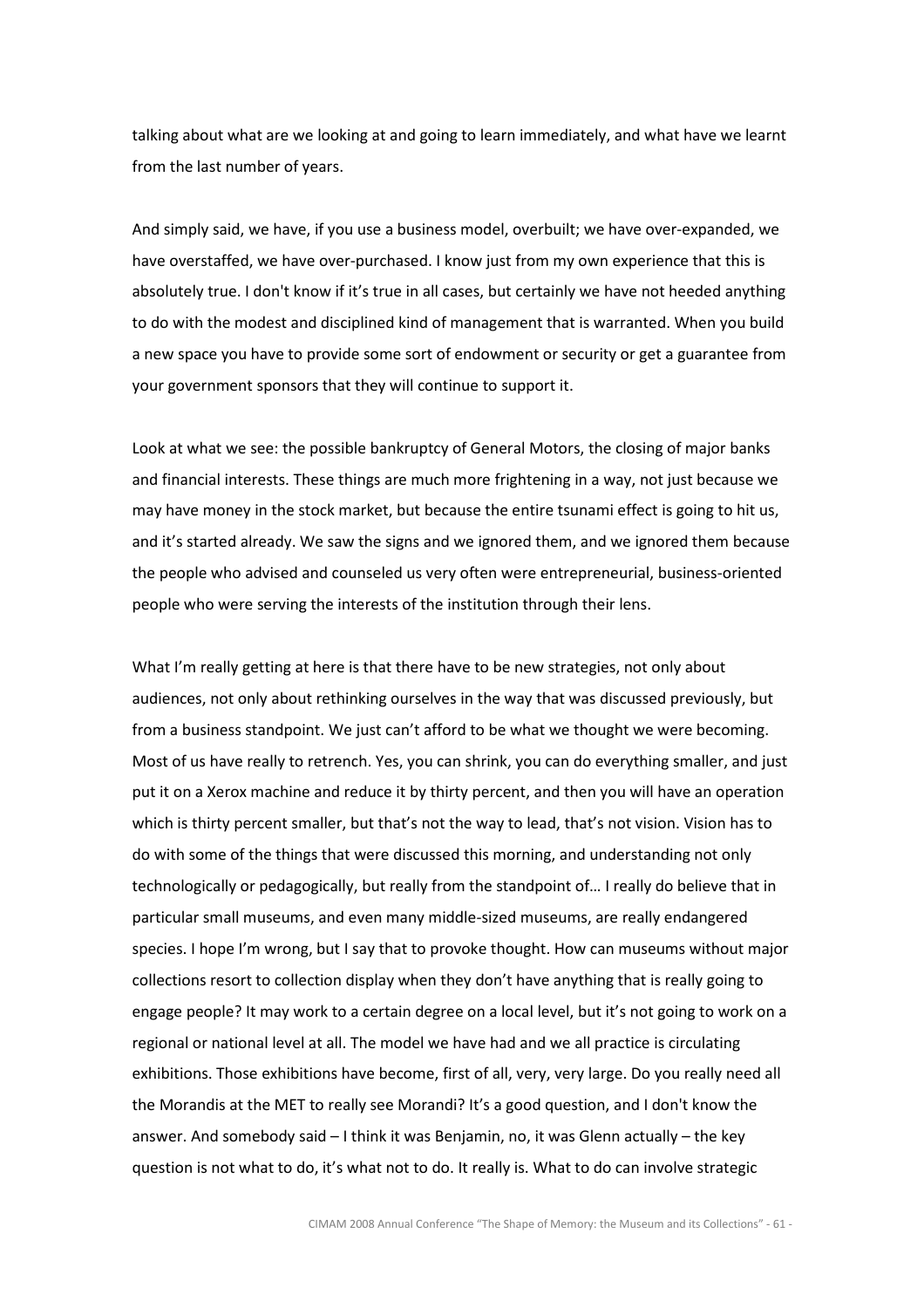alliances, where not only exhibitions are shared, or collections are shared, but staff are actually shared. Now that's terrible. That means you won't have control in the same way, you won't have your own program so singularly engendered.

But I think that if you really think about what we can do in this field, it has to do with efficiencies, it has to do with, on the one side – and Glenn said this too – going deep, not going wide. The scope of what we do, which has been in the interest of audience development, has to be really rethought. If you don't go deep, what are you offering? My view is that our country is going to Russia for ballet. I don't really know what happened, but if you think that a museum is important and then you think about the other kinds of institutions that are failing, don't kick yourself. Museums are going to fail at some level, unless we rethink not just the mission but the actual vision of these organizations.

I think the only way to continue the good work is to pull ourselves… That's why this conference is so important. We need to create alliances, not just geographical ones, that have to do with shared vision; that have to do with a belief that we complement and supplement each other in ways that have to be forged, that heretofore really have never been done. Sure, there are little models of that… I'm going to stop.

I guess what I wanted to end with – I did write a quick conclusion, which is that here is willful optimism against a backdrop of dark pessimism, and that the privilege of working in this world of creative work is that we can come up with solutions that are to an extent incumbent on us, but it's just because we work with creativity that I believe that we can come up with better ideas and better solutions than many other worlds. I think we all understand that it has to do, ultimately, with maintaining the quest for inspiration, and the privilege of supervising and overseeing and ultimately sharing what we have to offer. So I'm going to yield the stage. Thank you for your patience.

## **RESPONDENT**

## Andrea Fraser

Andrea Fraser (AF). I would very much like to thank Manuel Borja and Sabine Breitwieser for giving me an opportunity to participate in this conference and to speak here to such an incredibly distinguished group of museum professionals and others, and many, many thanks to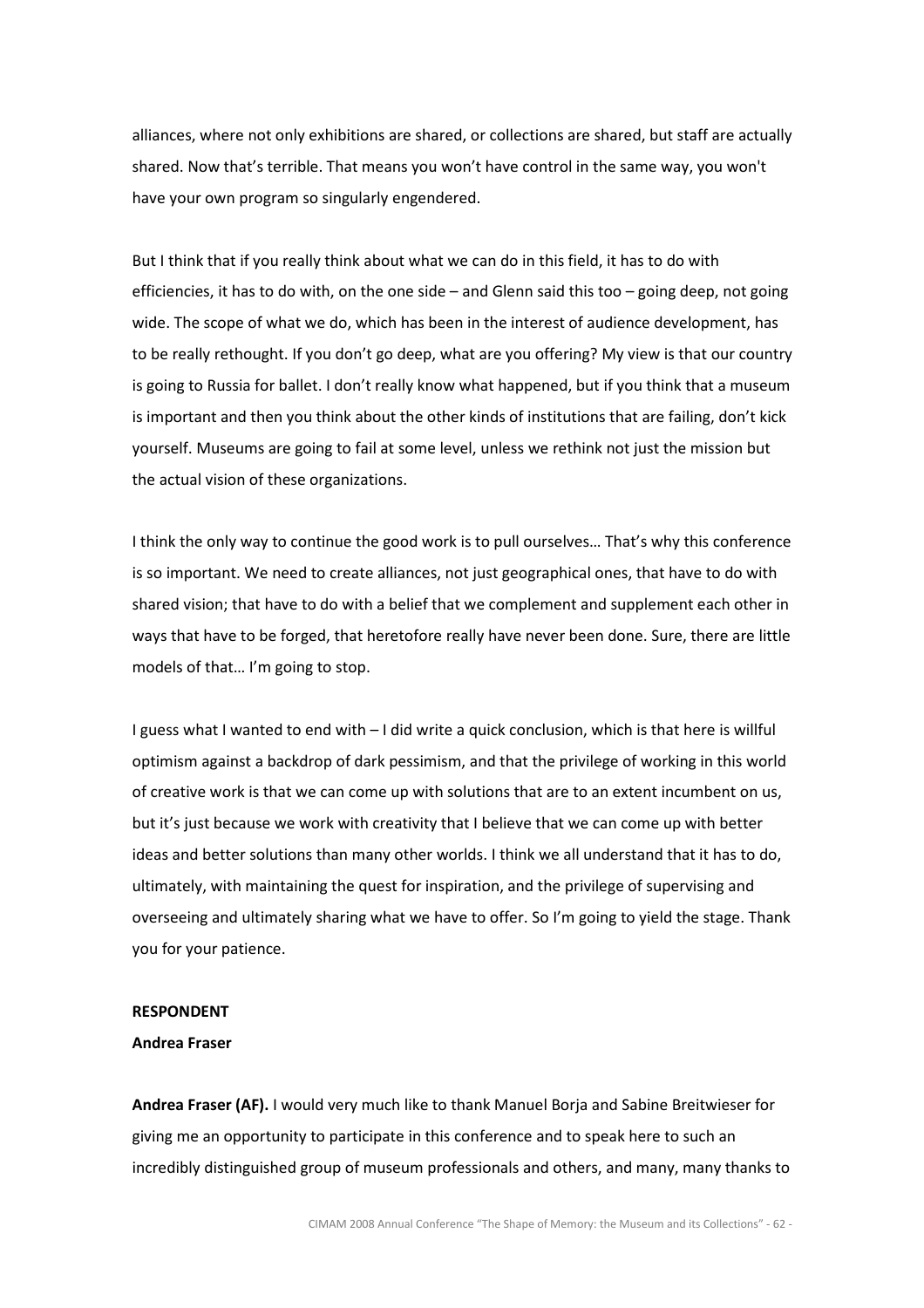Pilar Cortada for all the organizing and for facilitating my travel through a number of lastminute changes. And thank you, Ned, for your thoughtful presentation.

As Ned mentioned, I didn't receive a copy of the paper, which in any case he didn't read, but what I received about a month ago was an abstract and I prepared a kind of response, or a kind of counterpoint on the basis of that abstract, and Ned's presentation doesn't actually entirely reflect the tone of the abstract, or at least my interpretation of that tone. So when I mention Ned's name in my paper, in my little response, you might sort of replace it with some other name. Just remember, in your own minds, that it may not refer to Ned, but to some other hypothetical former museum director, or current museum director.

But I do sort of summarize some elements from his abstract.

Ned – maybe I should use another name, Bill – sees museums and museum professionals as custodians more than proprietors. However, key to either role, as he put it in his abstract, is responsibility, and this implies the more important roles of leadership and advocacy. Sadly – he argued in his abstract – these questions have become much less relevant today, because of the immense challenges posed to museums by the current economic crisis.

Reading Ned's abstract, I was struck by the language of his account of these challenges, as well as the solutions he offered, which... This language came in a little bit toward the end of your talk in a way that perhaps contradicts some of what went before – he began by defining a proprietor as an owner of property. However, in the English language at least, a proprietor most often implies an owner not simply of property but of a business establishment. It was striking, therefore, that despite his assertion that museums and museum professionals are more custodians than proprietors, the language of leadership he evoked was quite explicitly, to quote from his abstract, taken from the world of business. He spoke of dynamism and efficiency, strategic paradigms, mergers and strategic alliances, exporting and importing works of art, and suggests that successful art-museum leaders will have to engineer new solutions simply to avoid going out of business.

All of this would seem to contradict his assertion that museums and museum professionals are more custodians than proprietors. In fact, such language and the framework in which, in the abstract, he formulated the challenges faced by museums and proposed solutions, itself seems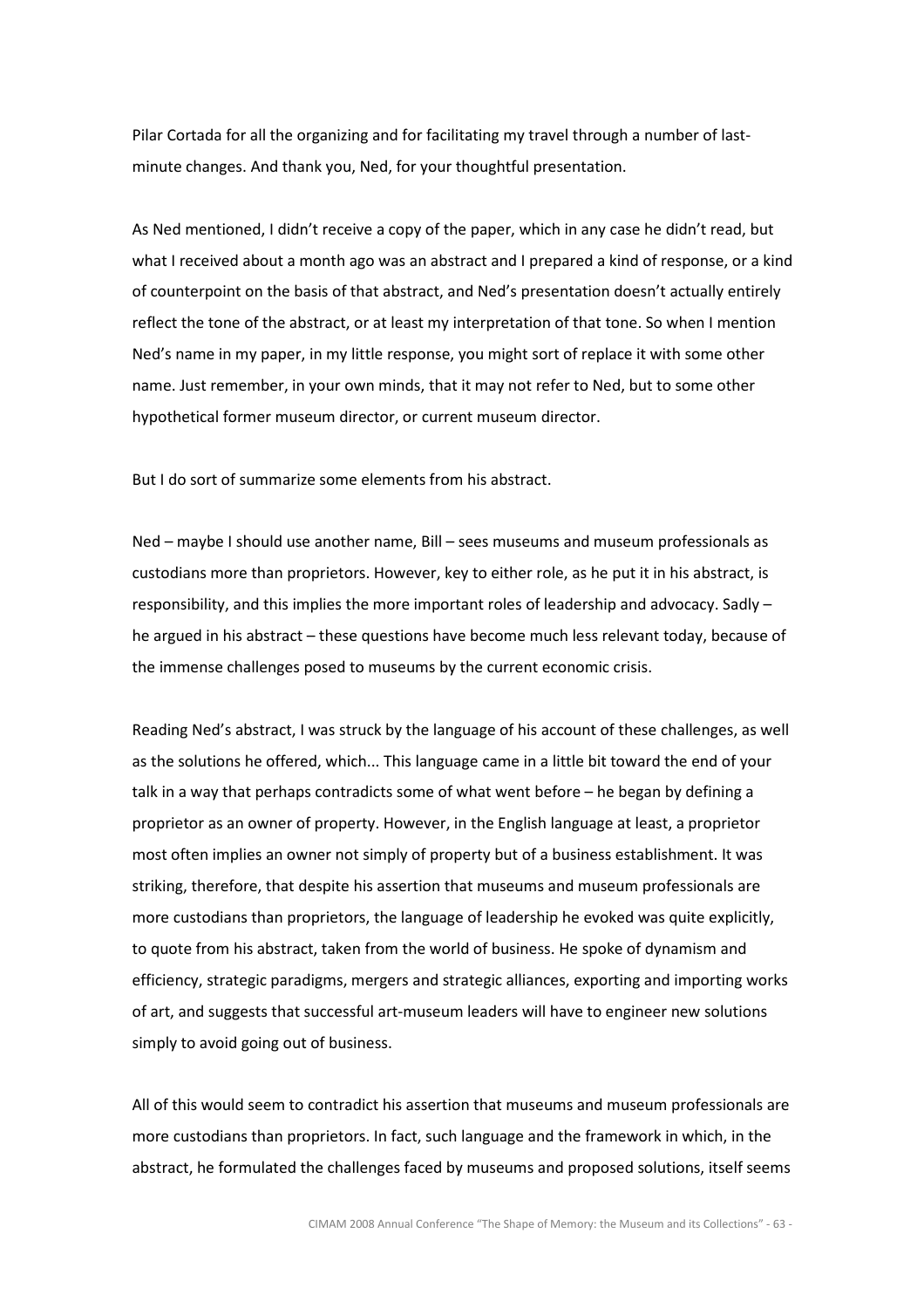to demonstrate how central the alternatives of proprietor and custodian are to the question of what kind of leadership and what kind of advocacy museums might offer today.

I would argue that the economic crisis has not displaced, but revealed, their centrality. Of course, Ned and I assume all of you who are museum professionals, which I'm not, know better than I that museums and museum professionals are technically more custodians than proprietors. The charters of most museums, and the codes of ethics of most museum organizations, make this very clear. ICOM's code of ethics states: 'Museums that maintain collections hold them in trust for the benefit of society and its development.' Of course, this principle broadly applies to publicly governed and subsidized museums whose collections are often owned by the state, and not by the institution. It also holds true for most private nonprofit museums, whose tax-exempt status – an indirect public subsidy to the tune of at least a percentage of a top tax rate – is grounded in 'the tradition of public service', as the American Association of Museums' Code of Ethics puts it. They are organized as public trusts holding their collections and information as a benefit for those they were established to serve. And this is the official language of trusteeship, which Ned mentioned in his talk.

The past two decades, however, have seen the rise of entrepreneurial models of museum management, influencing the organizational priorities of many museums as well as their approach to financing. Many museums and museum professionals have indeed come to see themselves as proprietors as well as custodians. And the line between business establishments and public and non-profit organizations has become increasingly fuzzy.

The rise of economic criteria in both museum management and programs, which we heard about a little bit this morning, with efficiency and box-office buying, scholarship and artistic criteria, has of course been much debated, as has the rise of program-related investments in retailing, and public amenities such as high-end restaurants where the average price of admission has skyrocketed. This entrepreneurialism can also be seen in the architectural programs of many museum buildings, not only in the kind of spectacular museum architecture that Benjamin Buchloh was talking about, which is oriented toward destination marketing, but also in the vast amounts of new space devoted to large income-generating amenities, again like restaurants and gift shops, as well as the grand atriums that can be rented out for corporate functions.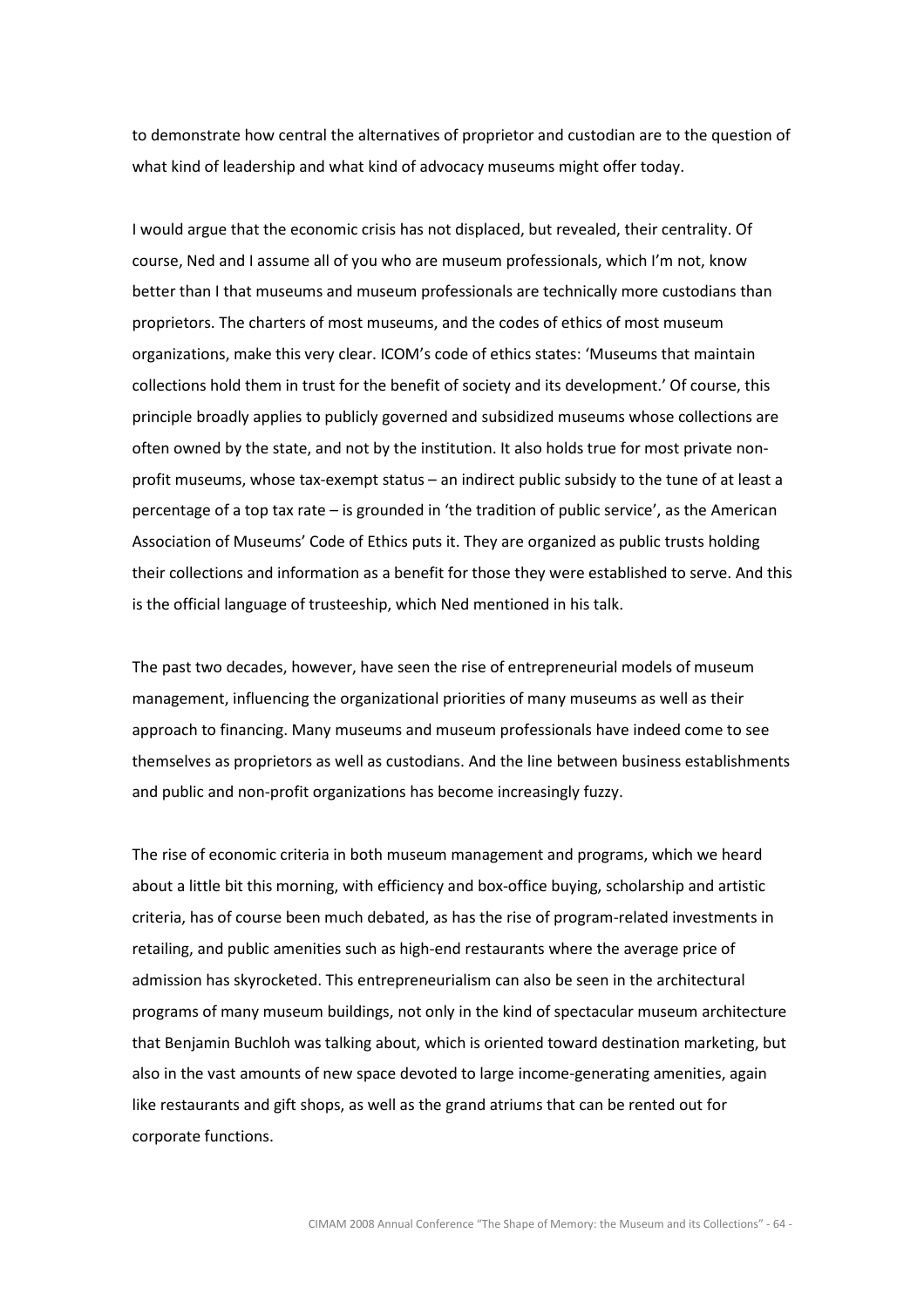And of course many museums also turn to their collections as sources of revenue: relicensing, high loan fees charged to other institutions, and even deaccessioning.

In the US context, these phenomena have led to challenges to the tax-exempt status of some museums, or some museum activities I should say, but most museum professionals, in papers or at conferences that I have attended, insist that such income-generating activities are a matter of survival, given the cuts in public financing and the furious competition for donations and audiences, circumstances that will only get worse as the economic crisis deepens.

However, in the US at least – and again, like Ned, I'm reflecting primarily on a very specific model, the US model, which perhaps, as Benjamin Buchloh said this morning, could open me up to charges of provincialism and a narrow perspective, given the diversity of museums around the world – but in the US, at least, the relationship between museums and the economic policies that produced both the dearth of public financing and the economic crisis we face is not new, nor incidental to the economic and organizational structure of museums. In fact, the structure of museums in the US as privately governed non-profit corporations, going back to the late nineteenth century, was a direct product of the activism of economically liberal and politically conservative individuals against the expansion of government into any areas of social provision.

Andrew Carnegie spread the Gospel of Wealth, in his famous tract of that name, arguing that private philanthropy, not government, is best suited to provide for public welfare. Andrew Mellon, who was not only the father of our National Gallery of Art, but is also a very convenient figurehead at the moment, as treasury secretary in the 1920's, of many of the theories that have guided the economic policies of the United States since the 1980's: slashing top tax rates from seventy-three to twenty-four percent, arguing that lower taxes would not only increase tax revenues and spur economic growth, through increased consumption and investment, but would also allow wealthy individuals to engage in cultural and other forms of philanthropy, as he himself did, with more effect and efficiency than the public-sector provision.

Of course that frenzy of financial speculation resulting from Mellon's economic policies came to an abrupt end with the stock market crash in 1929, and the Great Depression.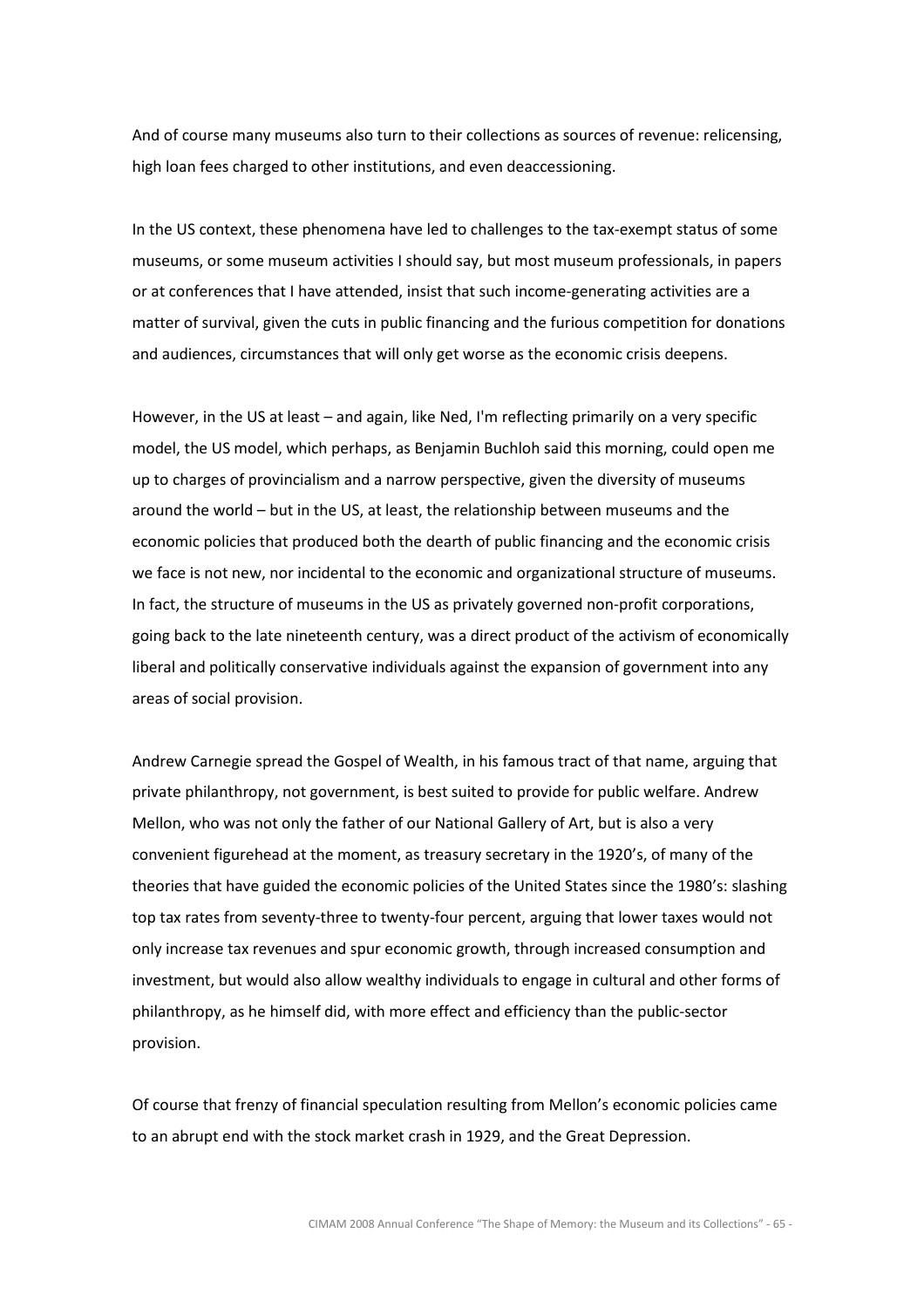The past twenty-five years of art market and museum expansion can relate quite directly to the return of these economic philosophies in the 1980's, and their spread around the world as free-market fundamentalism, most often known as new liberalism and monetarism, imposed on developing and transitional economies by financial institutions, and even embraced to varying degrees by European social democracies and Asian command economies.

The well-documented result has been a continuous overall decline in global productivity since the 1970's, coupled with a massive upward transfer of wealth. The last two and a half decades have seen the wholesale dispossession of publics and public sectors through debt traps set for governments as well as individuals, through privatization and other forms of enclosure of common resources, through high-risk lending and investment schemes that have forced periodic public bail-outs.

The wealth extracted through this impoverishment of publics and public spheres was transferred to a very small number of individuals, and these individuals poured billions of dollars into art, the art market and the art institutions. And there is absolutely no question at this point that the exponential growth of museums in the last two decades, like the art market, has been a direct consequence of these economic policies, the economic policies that have led to the current economic crisis. There is no question that museums, artists and the art world as a whole have been prime beneficiaries of the economic inequalities those policies have produced, of unprecedented concentrations of wealth, and the impoverishment of publics and public sectors that have made those concentrations of wealth possible. I would even go so far as to suggest at this point that for museums, who consider themselves as proprietors of collections held by them in public trust, to raise admission fees beyond the reach of any members of the public, to spend large sums of public or tax-deductible money on exclusive events and amenities for high-income audiences, has itself represented a kind of enclosure of common wealth and resources.

We are not today innocent victims of this crisis, any more than we were unwilling beneficiaries of the policies that produced it. Our participation may not, like those of some of our patrons, have involved fraud. At this point, however, for us to rationalize our proximity to and benefit from the wholesale dispossession of the public sphere by way of some nebulous notions of art as a public good, or to aver that it contributes to critical self-reflection in society, as I myself have done as an artist, is intellectual fraud.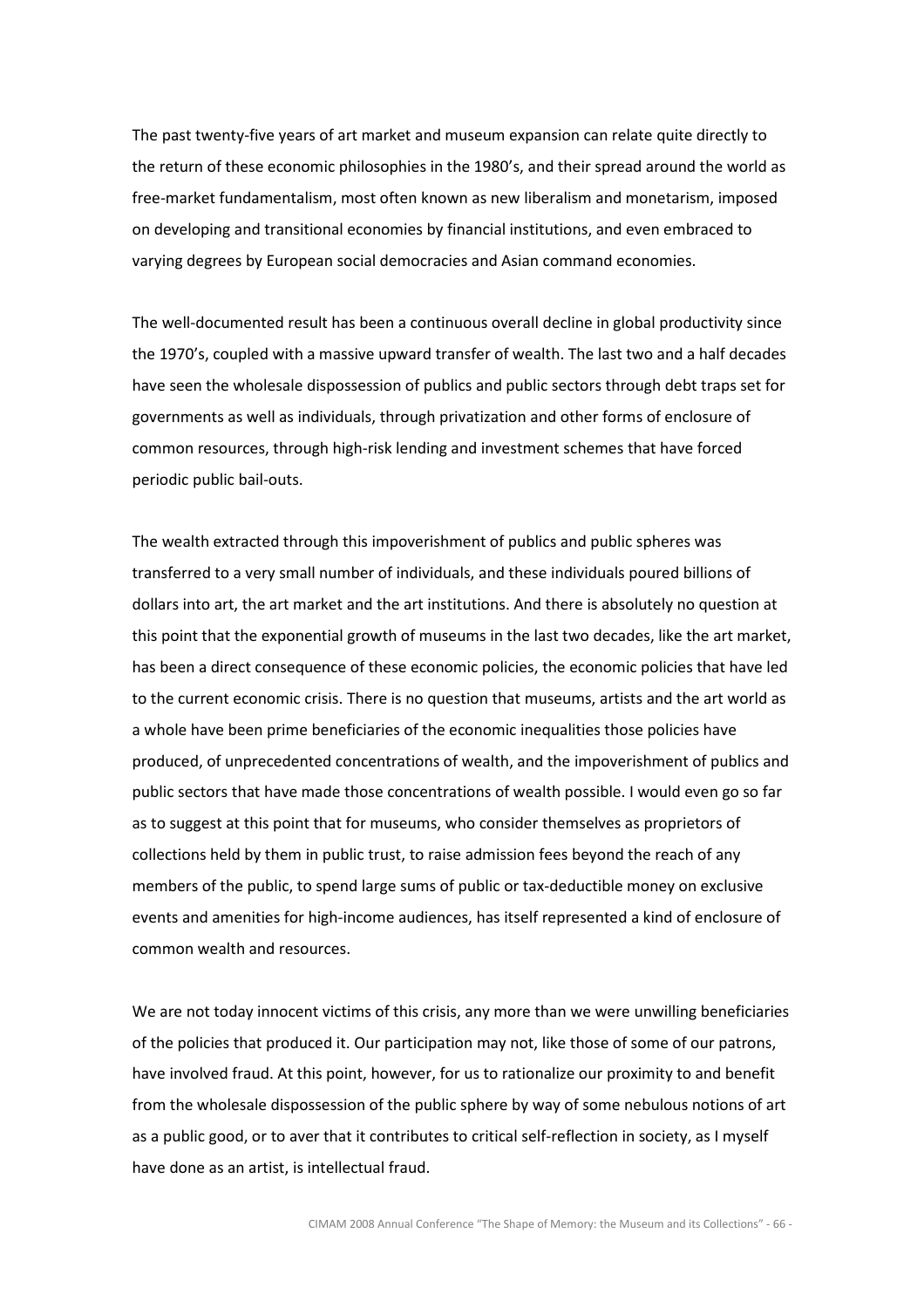My remarks, of course, are primarily directed to museums in the United States, and to museums that have embraced the US model of private cultural support that spread around the world, along with the free-market fundamentalism of the so-called Washington consensus.

The magnitude – and again, I say if it doesn't apply to or to your institutions, I can really only congratulate you – the magnitude of the disaster created by these economic policies is only beginning to reveal itself, as Ned started to remind us. If indeed what we need today is leadership in this crisis, to quote President-elect Obama, it is not to be found in the failed policies of the last decade, which produced it. The global revulsion against these policies, made evident in the US election a few weeks ago, has made it clear that if that is where leaders are leading, followers are no longer following.

I would suggest that in the museum world, such leadership is not to be found in the US model of private non-profit museums, or business models of efficiency, mergers and strategic alliances; rather that leadership must lie in a new or renewed commitment to art as a public good, in its economic and not just symbolic conditions. A commitment rooted in a broad advocacy of the enrichment of the public sphere, and not only our little cultural corner of it. Advocacy that must include not just cultural policy, but the social and economic policy with which it is invariably tied.

Well, I think the last two paragraphs are probably unnecessary.

The museum world must develop a basis for leadership and a conception of public service that rises above the politics of power, prestige, positional status, and organizational self-interest – now perhaps self-preservation – that it seems to me has driven leadership in the field of museums for most of the last two decades. Now is the time for that leadership. To quote President-elect Obama's new Chief of Staff: 'A crisis should never go to waste.' Thank you.

## OPEN DISCUSSION

## Ned Rifkin and Andrea Fraser

Ned Rifkin (NR). First of all I want to tell you how much I appreciate what you said, what you wrote. I'd love to see it again. I think there was a little misunderstanding about the abstract. What I was referring to wasn't - I forget how you put it, but...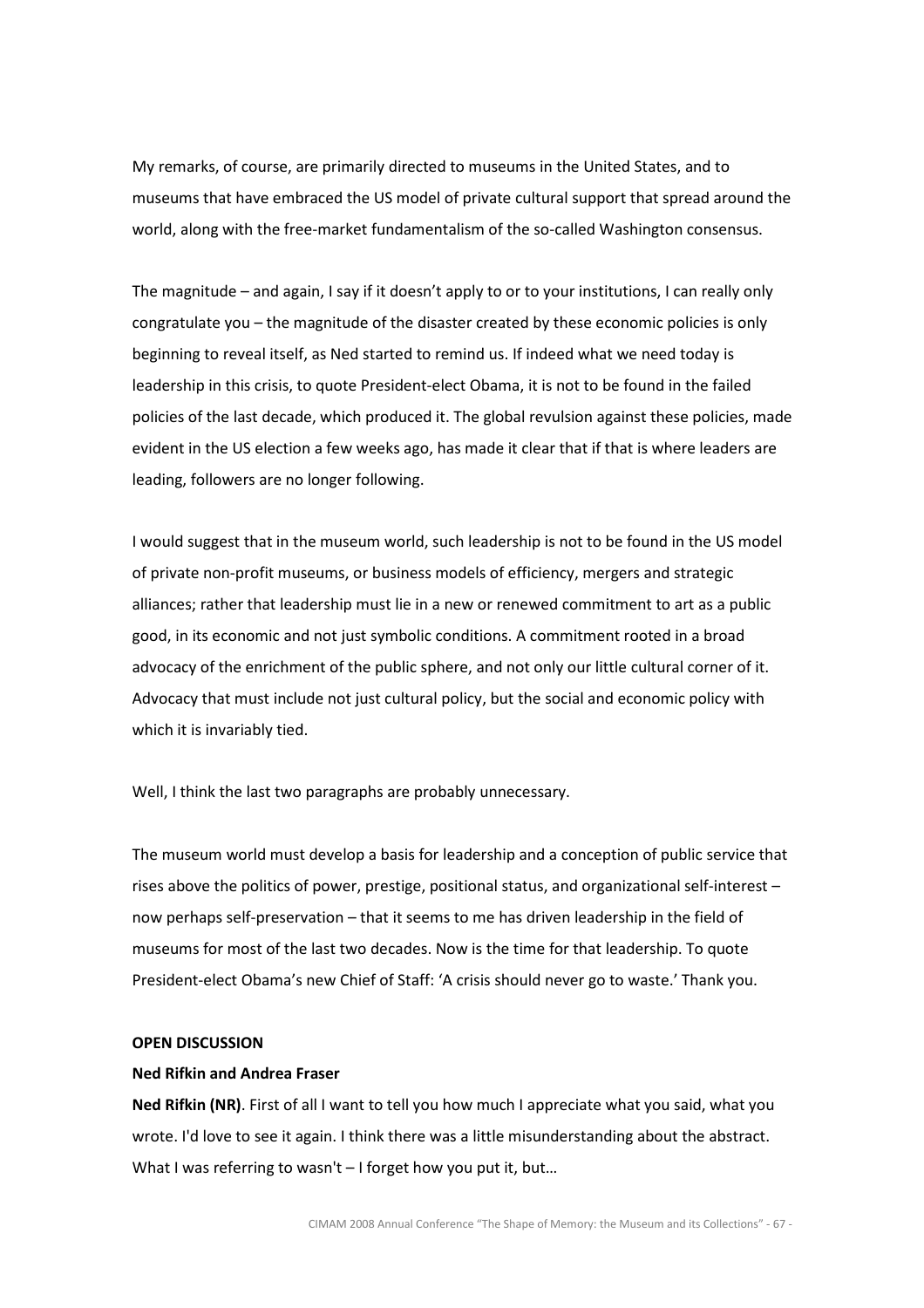Andrea Fraser (AF). I already absolved you of responsibility.

NR. On behalf of Bill, then. What I was objecting to was the question of custodial versus proprietary, which I agree with you is not black and white, it is very grey, and perhaps that's the fun of the conversation. On the other hand, it wasn't that I was backing away from either the advocacy or the leadership issues. But I think what you're saying is not so far from what I'm saying, which is the leadership models - I was taking them from the business standpoint, very pragmatically, because whether we err on the side of the extremes of the principles or the other extreme, which is survival and reduction, however you want to describe your strategy, they are both important. And I think the question that we all face and probably can only solve collectively as well as individually is how to go about this, because what you're proposing is a radical overhaul, it seems to me, and it came out this morning also, particularly in Mari Carmen's comments. And so I've left. How much more radical can I get?

AF. Well, I thought about it. You said you were thinking about it.

NR. Nobody wants me.

AF. Of course I stopped at the problem, and I certainly don't feel that I'm in a position to recommend solutions. It seems that most museums at this point are functioning within what is essentially a mixed economy model, with some variation of percentages of their budgets covered by public subsidy, private contributions and earned income. I think the norm in the United States is a third, a third and a third, although in some cases, that varies enormously.

My general point was – and I think what we did not see in the past decades in the United States, and again I can't generalize so much in terms of the European context and certainly not Asian or Latin American contexts – is that with the rise of the new patron class that you introduced and that I was bringing in from another angle, museums have not engaged in a kind of broad-based lobbying, of broad-based political engagement. At least, I haven't seen it. Well, you were in the belly of the beast. But when we look at the NEA crisis, for example, when we look at the various kinds of cultural wars that flared up in the United States, the response of museums was generally very weak. Museums did not rise to defend public funding when it was under threat, museums did not take sides in the big government/small government debate.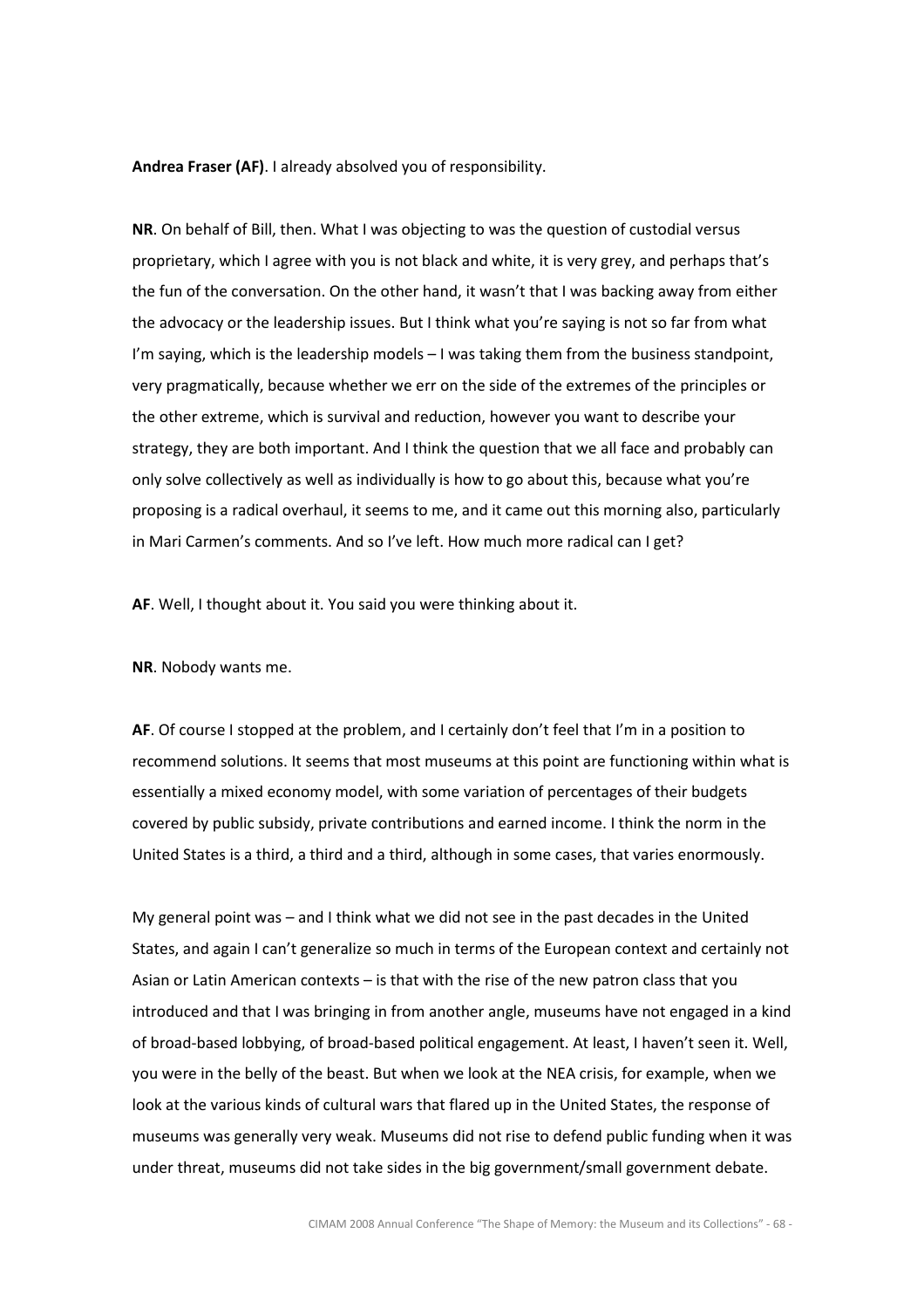And now museums are feeling the effects of that, and it has also a lot to do, of course, at this moment with the consequences of the expansionary frenzy that you mentioned, which itself is also linked to some extent to globalization and the emergence of the field of museums as a highly competitive global market, where museums are not only competing for sources of funds as well as exhibitions and personnel within a local and national context, but now have to compete internationally for support from new transnational elites, which of course also include artists and curators as well as patrons. So this all kind of contributed to this expansionary frenzy that we've seen in the past decade, which, as you noted, will now have to come to an end. And there'll be a period of retrenchment, and again, what are going to be the politics and principles that guide it?

NR. I think that you have a very good grasp, both in your paper and these comments subsequently, of the conundrums that exist, trying to function with something that's been changing. Institutions don't change as quickly as the culture and the economy, apparently. So, practically speaking again, the issue right now for at least American museums is that the wealth that has supported them, private wealth, is conceivably substantially diminished. The members, the attendants, no matter what is going to be offered, it all has to be diminished in some way. It is just a rule of capacity, I think, more than anything else. So, there is the practical front of what to do. Just to survive, and I really mean that there is going to be a court crisis of survival, if there isn't already, because the operating endowments are down twenty percent, thirty percent. And yet the buildings aren't, and the staff aren't, that's what's real.

But I think that this crisis is an opportunity. We all like to say these things because we are leaders, and we believe them, we really do believe them. I think it's a question of getting really smart and figuring out not just what will work, but going back to our values and our core principles of why we exist, why we are doing what we are doing, and then say: this is my priority. Let's make sure we do that ferociously.

Everything else has to come into that zone. It can't be: 'Well, let's do this and this in order to do that,' I think that's what I wouldn't even call retrenchment; what they call it in the stock market is adjustment, and I don't think that's wrong. I think there are cycles, and yes, people have been greedy and there've been all sorts of... Some of the remarks you made I accept. I think we've been indulgent, and so on and so forth, but the reality is still not going to go away, whether we agree or disagree. And the question is how much can this social fabric that we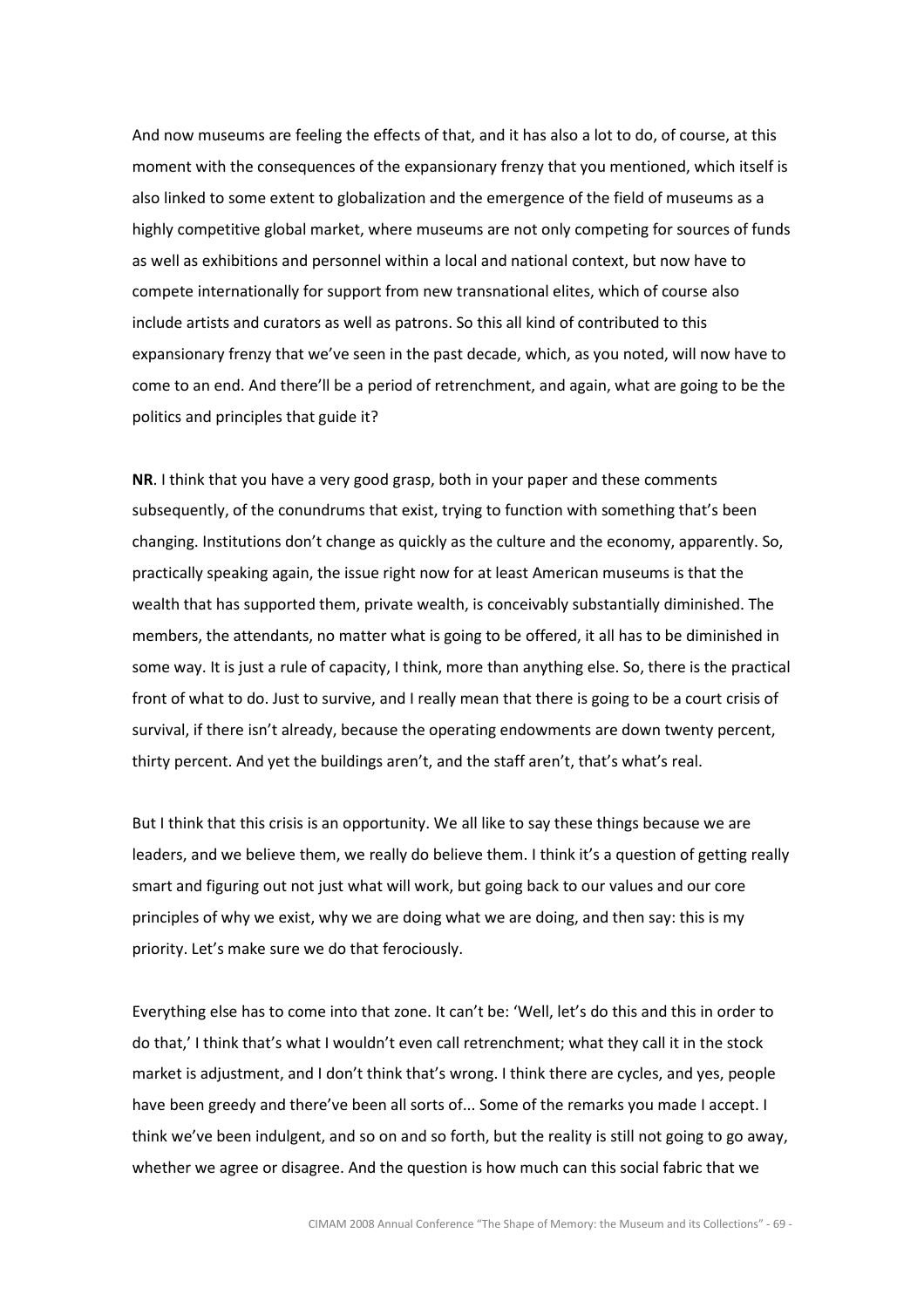function within support, and I think we are way overpopulated. That's the problem, as I see it.

Many of you don't face these issues, but in this country, let me tell you, there are museums and arts centers all over, and they do serve communities, they do serve artists' communities as well.

I think what is critical, and I think you hear it from President Obama and others, is that it's important to move forward, it's important not to repeat your mistakes. But some of them are legacies. I look at some of these buildings, and I think: what do we do with them at this point? Is that such a burden? Maybe not. I'd love to hear more from an artist's perspective, from a practicing artist.

AF. You are doing my best impersonation of a cultural policy wonk. I'm not actually here as an artist today.

#### NR. Okay, sorry.

AF. I think the question of criteria that Benjamin Buchloh raised this morning is an important one. I don't think that I would necessarily approach it in the same way as he would, and I think Mari Carmen's response was very… I also agree with Mari Carmen's critique of the way he was framing it, but I think that one of the issues that I see with this sort of enormous expansion and this sort of intimate, often very porous, relationship to the art market and to financial interests in the art world that have come to be the norm, I think, in museums in the United States, does have to do with the kind of realignment of criteria, and that gap, for example, that we see in museums and museum collections and exhibitions is [...] but certainly that is a very big part. There are social criteria that define values and success in the art market and so on and so forth, that have clearly come to dominate many programs of museums in the United States. I think a lot of that has to do, and this has been much discussed, with the influence of trustees and the relative autonomy of curators within those institutions and relative to the often very vested interests of their trustees and patrons.

But the question of criteria, I think, becomes... well all of that may be obvious, but I think the question of criteria, which is a question that I think curators and museum directors have to engage vis-à-vis their programs, is going to be very important in rethinking what is this public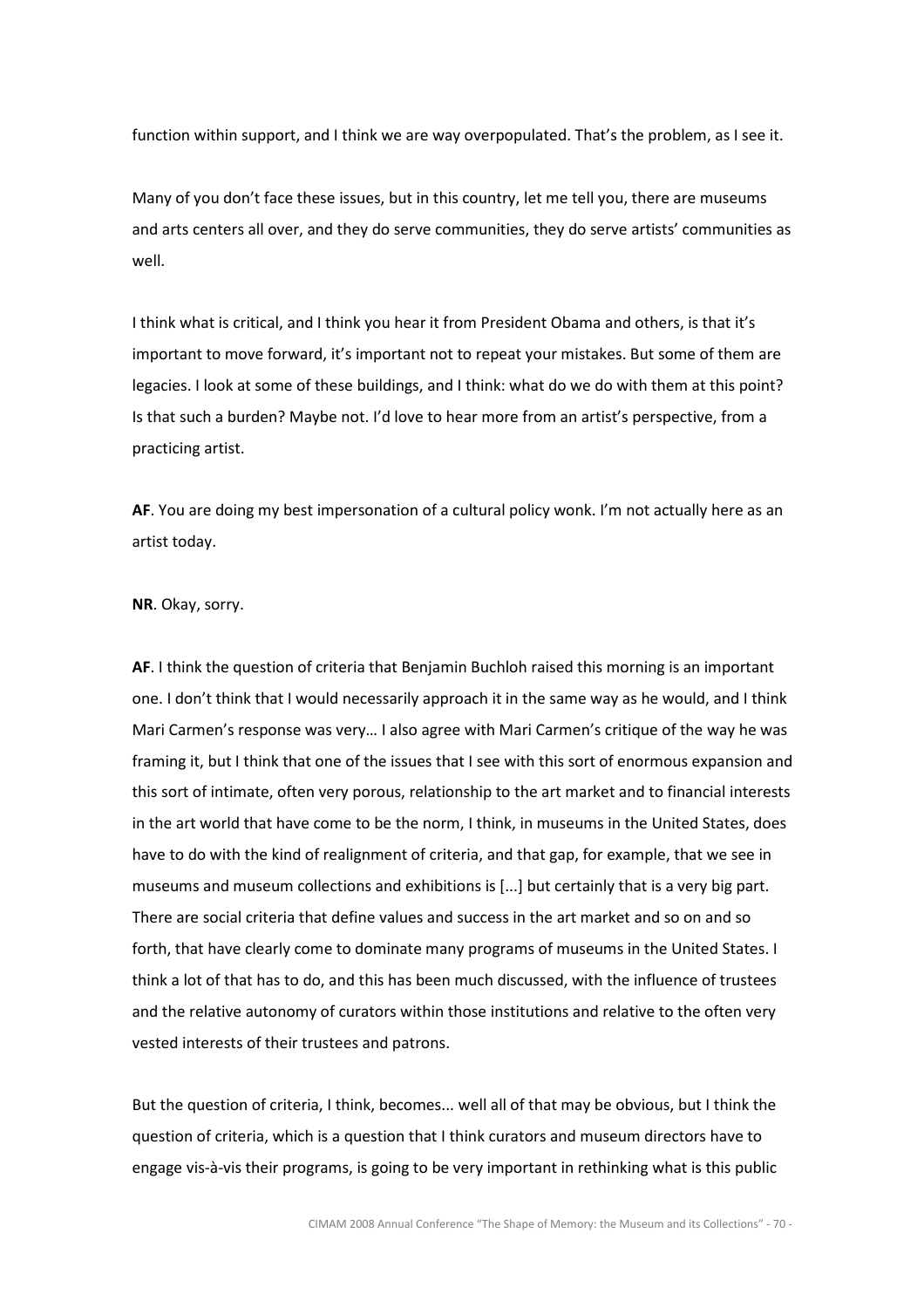good that art represents, that museums represent. Which is going to be very important to whatever the legitimizing argument for new forms of public funding are going to be.

NR. Can I just say – and I'm realizing through listening to you we share our position more, which is great – I don't believe in autonomy. I don't think anybody has autonomy, and even as a concept it is erroneous. I think you said 'relative autonomy'?

AF. I always say relative autonomy. Is autonomy relative to you, for example? I said, relative to something and something else.

NR. I don't think we have autonomy, that's where I really take exception; I think we are so interdependent, and the question is: can we discern the nature of that interdependency in such a way that those criteria can be realized in a meaningful way? Because it's great to have criteria, and it's great to believe you're autonomous, but in fact, we all know that that's just not the case. I'm not trying to be argumentative for the sake of argument, I just think that it's not real, and those of us who work with boards and staffs and artists are at the point where it all comes together, and the tension is just unbelievable, because the belief systems don't align. I'm not complaining about that, I just think that the engineering - maybe that's a harsh term, the alignment – of these various constituent elements is probably what needs to be rethought. You have to have the criteria, you have to know what they are, you need to communicate them, but you also, to be a good leader, need followers. You're not just saying 'I am a leader', you need people to come with you.

AF. If we look at the last two periods of  $-1$ 'm not a historian and I have never studied the sort of developments in the museum world during the Great Depression, but broadly, my sense is that what took place to a large extent after the crash in 1929, and certainly I think what took place in the museum world in the United States, and to some extent in Europe in the 1970's, was the shift of the legitimizing logic of public funding – and to some extent I would say that this also applies to private funding – from one of a sort of symbolic capital prestige to a much more instrumental logic of funding.

This also – and I'm sort of picking up on the kind of question of autonomy, because one can of course define autonomy or even relative autonomy in all sorts of ways, and I stand behind the notion of relative autonomy – but I think that one of the very complicated questions that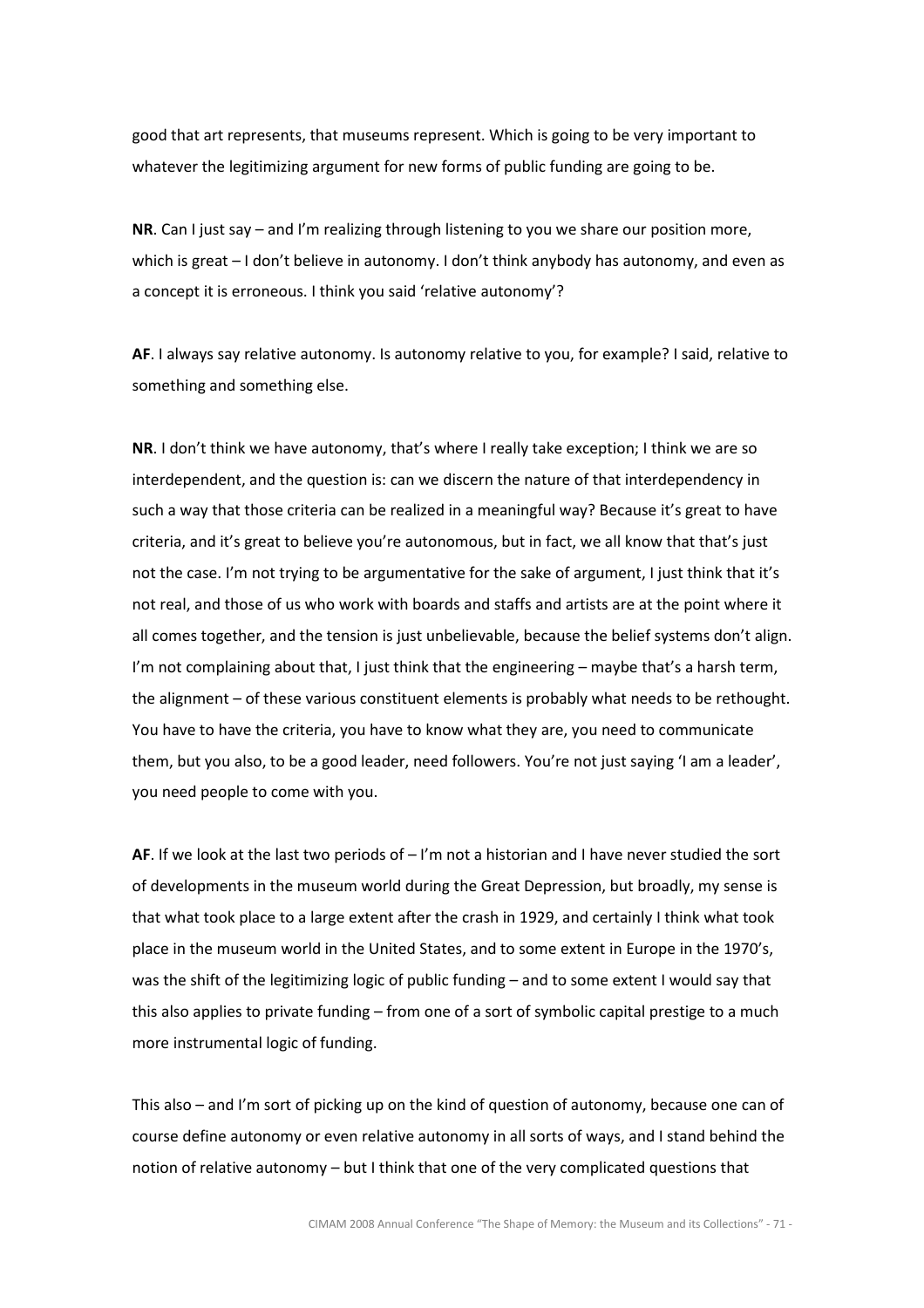museum professionals are going to face is what is going to be the rationalization, the legitimizing rationale, for public funding, and for private funding for that matter? But if I want to kind of advocate the pursuit, the expansion of public funding relative to private funding, what is going to be the rationale in what we've seen in the past is, and what we saw in the discourse of cultural policy in the United States in the 1970's was, a kind of instrumental term, advocating for public funding in terms of community development, urban development and so on, and also economic development, and these were the rationales… I'm not actually exactly sure where I'm going with this.

NR. I'll tell you where you were going. We're done.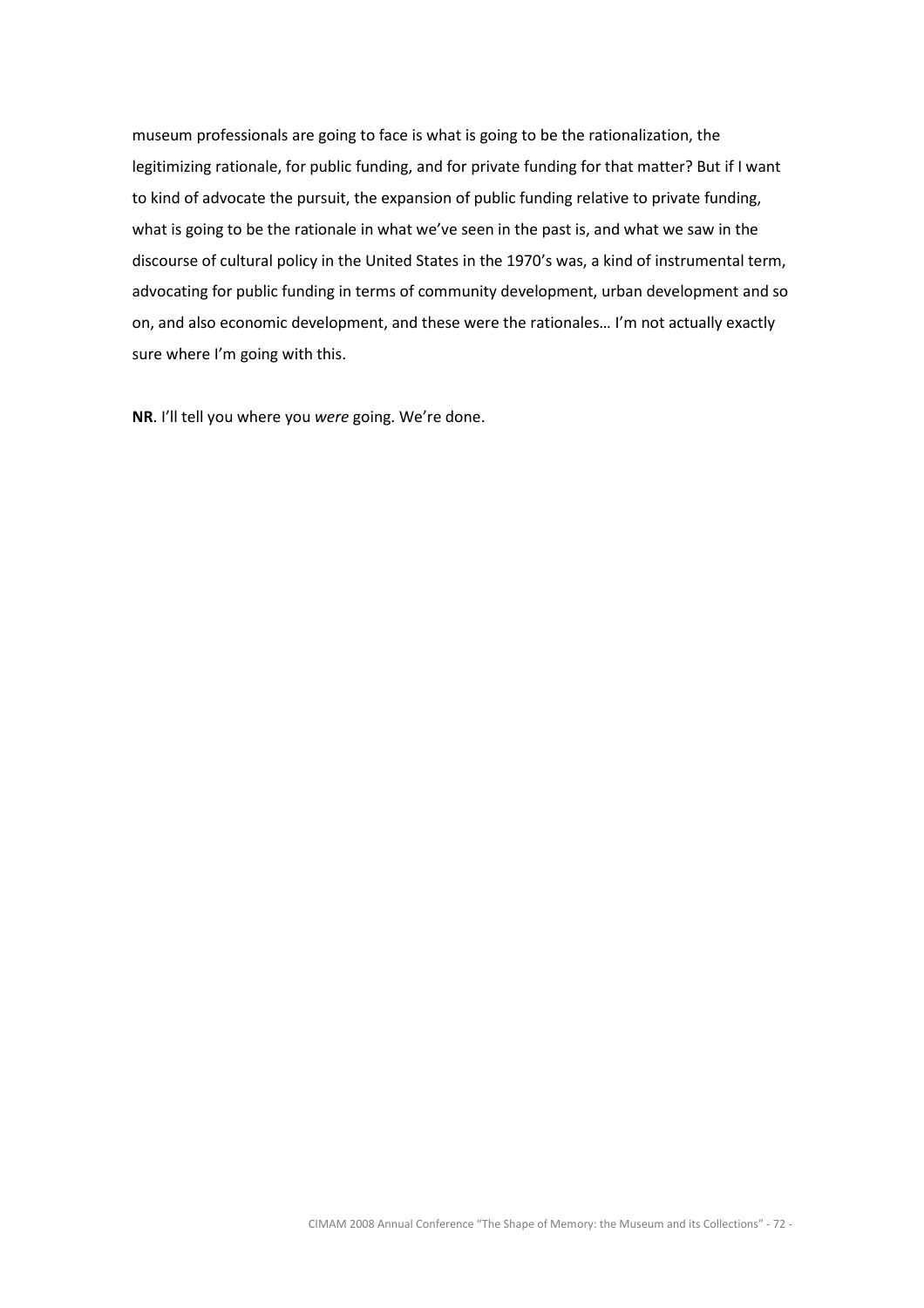# SESSION 3 TRANSMITTING: DISPLAY FORMS **INTRODUCTION** Christine van Assche

Christine van Assche (CVA). Good morning. It's an honor to introduce Françoise Vergès and Christophe Cherix.

Françoise Vergès is Professor at the Center for Cultural Studies at Goldsmiths College, in London. She is also President of the Comité pour la Mémoire de l'Esclavage (www.comitememoire-esclavage.fr), and Project Director of the Réunion Island Museum, in the Indian Ocean, called Maison de la Culture, on which she is going to talk. She has published several books: Monsters and Revolutionaries: Colonial Family Romance and Métissage, in 1999; La Mémoire enchaînée:. Questions sur l'esclavage in 2006; Nègre je suis, nègre je resterai, with Aimé Césaire in 2007. She has also published several articles on contemporary artists, among them Isaac Julien.

Christophe Cherix, well known at MoMA, has published several catalogues raisonnés, including one on Henri Michaux (with Rainer Michael Mason) and another on Robert Morris. He was codirector of L'Usine in Geneva between 1995 and 1997, and he organized exhibitions there with Liam Gillick, Pierre Huyghe and Philippe Parreno, among others. He's the co-founder of the publishing house JRP Editions in Geneva, with Lionel Bovier, and has published books on Allen Ruppersberg, Steven Parrino and Hanspeter Hofmann, among others.

He was the Head Curator of the Cabinet des Estampes in Geneva from 2005 to 2007, and organized shows there with Carl André, Barry Le Va, Mel Bochner, Fabrice Gygi and other artists.

Today he is curator of the Department of Prints and Illustrated Books at MoMA. He organized the show that you can see upstairs called Project 88, with the artist Lucy McKenzie. His next exhibition will be in July 2009 here at MoMA too, and it is called 'In and Out Amsterdam', based on the conceptual art scene from Amsterdam in relation to art works from Los Angeles and New York. After their talk there will be an exchange between both of them.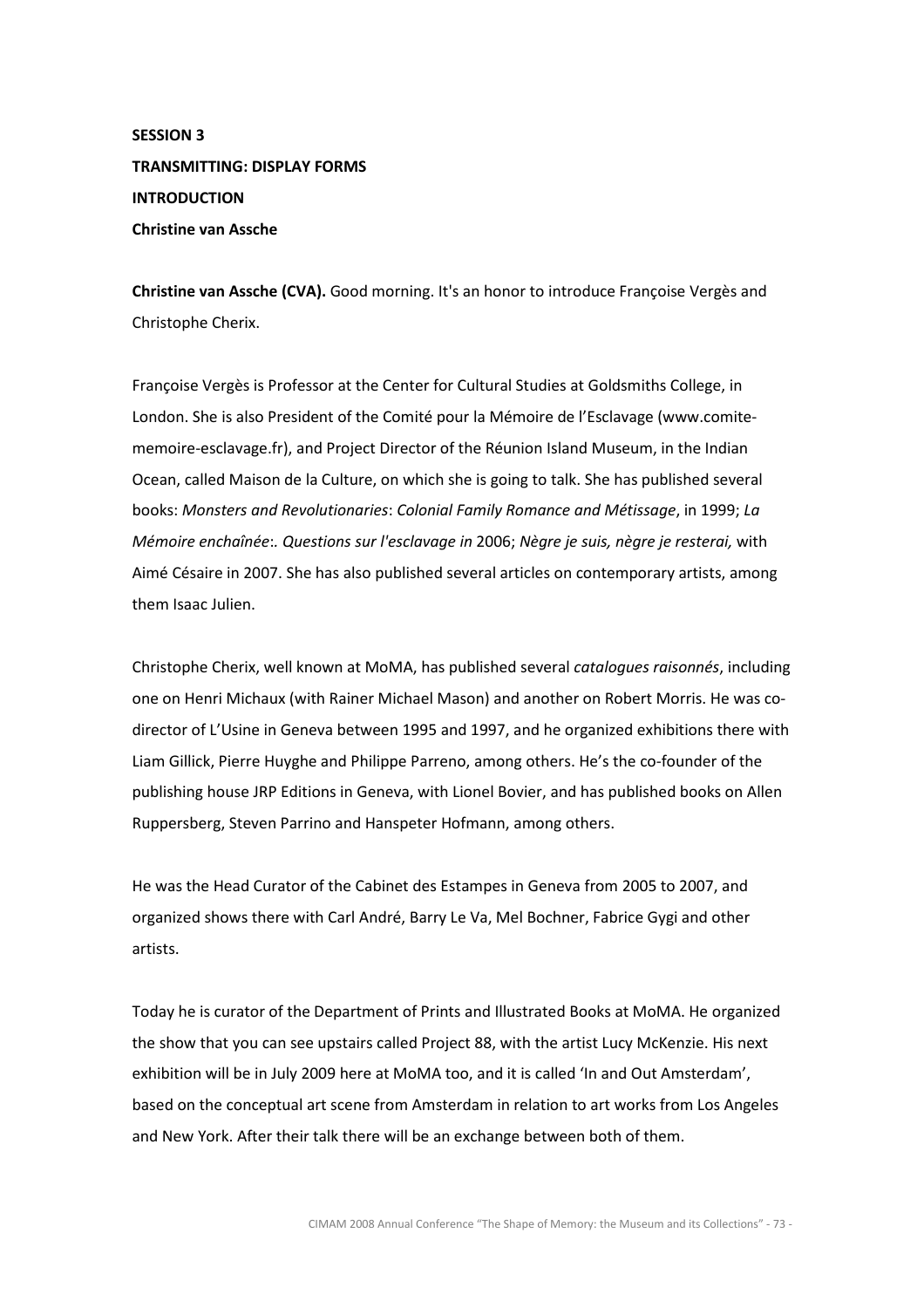# SPEAKER

## Françoise Vergès

Françoise Vergès (FV). Thank you; thank you for inviting me, and thank you to Christine van Assche for suggesting my name. I'm not artist-oriented, I don't work in contemporary art, so I'm not really part of your crowd, but I hope that my presentation will have some interest for you.

I brought some images of Réunion Island, where I'm from, and I was wondering if I would show them. I was a bit afraid of the exotic, but in fact it is exotic, so you might have at least a little idea of what I'm talking about, the society.

The Maison des Civilisations et de l'Unité Réunionnais, of which I am the project director, is a 'museum without objects', which in 2010 or 2011 will open on Réunion Island. It is the Regional Council's major control project for the island; its estimated cost is eighty-seven million euros, of which the Réunion Regional Council is contributing two-thirds; the rest is divided between the French state and the European Community. The building will cover nine thousand square meters, and there will be a permanent exhibition, temporary exhibitions, a space dedicated to video, a library dedicated to poetry, shops, a restaurant and bar, rooms for seminars, a theater, a garden, a panoramic terrace and a park.

So why did we want to do that – the challenge of building a museum? There are two museums that were built under the colonial regime, and none since. The idea was to build a museum in a society which has produced no art object, no palace, no great school of art, but which has contributed to the production of immaterial culture. Here, I borrow the words of Aimé Césaire to speak about people who invented neither the steam machine nor the compass, but without whom the Earth wouldn't be Earth as we know it. Or, as Achille Mbmebe said about our project, we are speaking of 'a society with silhouettes, with specters, which deserve a space where their lives and production are shown'.

The other challenge was to visualize an immaterial culture: human interactions, what conversation is made of, friendship, love, fear, courage, desire. It was also to visualize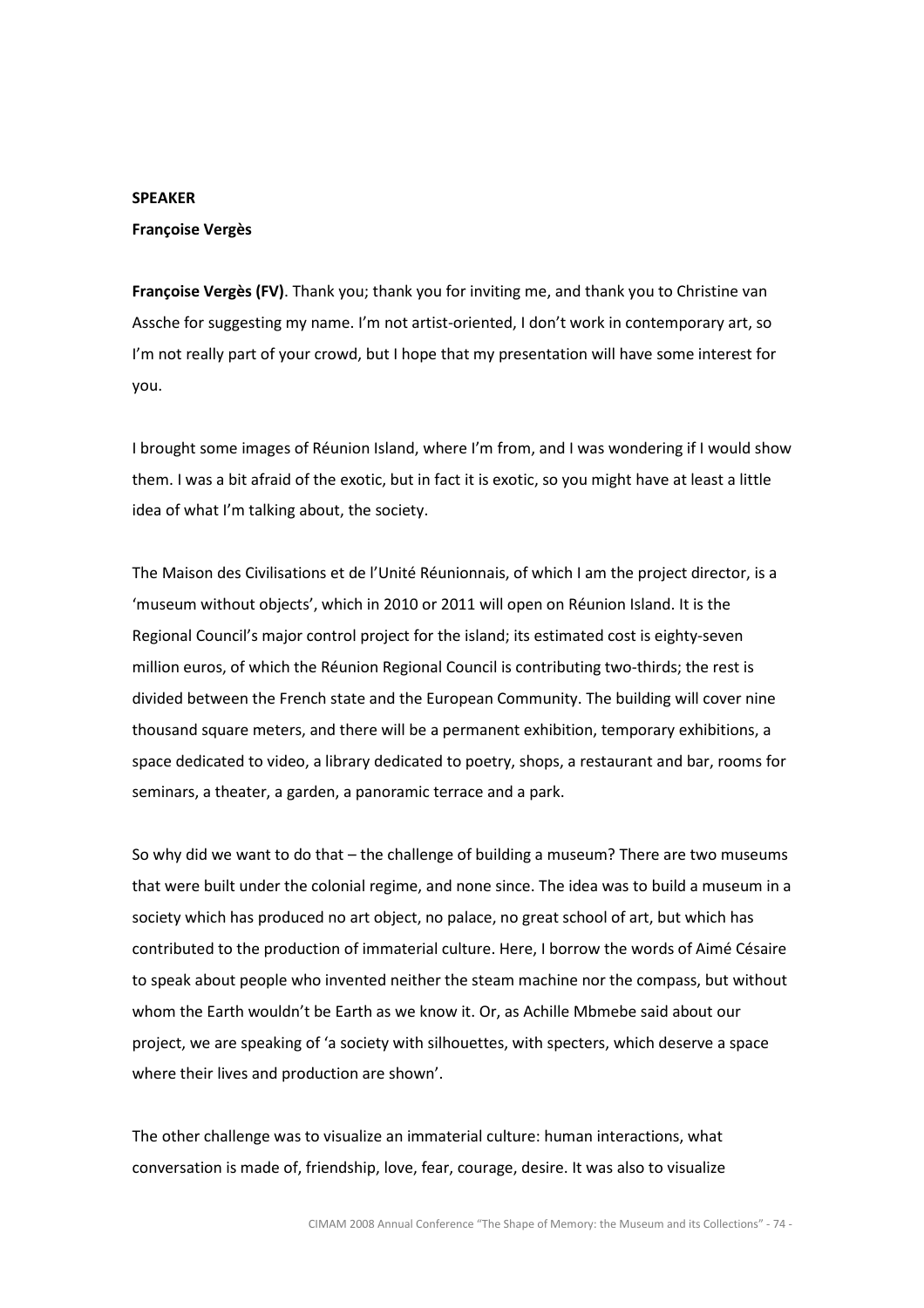resistance, and memory as a site of resistance; the voice of the witness; the souvenir against hegemonic narrative; voice, word and image, searching to evoke rather than to claim authenticity.

Another challenge was to be a 'museum of the living present', starting from current questions to interpret the past, and imagine the future. The present, as it is invented and created, with no past or future, but informed by both, ephemeral and yet producing meaning, proposing also other categories of the word – not a North-South hegemonic map, but showing South-South connections, East and South, South and North, departing from the way imagined and imposed by the European power.

Very quickly, the genealogy of the project, a rapid summary of the island history.

There was no native population when the French colonized it in the 17th century. For the next two centuries France purchased hundreds of thousands of captives on the coast of Mozambique and Madagascar to bring them to work as slaves on the island's sugar plantations. Slavery was finally and permanently abolished in 1848. France then imported workers from Southern India, the Comoro Islands, Madagascar, Mozambique and Southern China to replace the slaves. Meanwhile, migration from the European colonial empires in the Indian Ocean brought also people from Gujarat and China. The last indentured workers arrived in the 1930's.

Anti-colonial struggle led to the end of colonial status in 1946, and Réunion became a French department – is still a French department, and now also a European region – but the French state resisted the implementation of equal rights, and until the late 1970's cultural repression was ferocious and the French language was imposed. White was beautiful, the Creole language was forbidden in school, and Christianity was hegemonically imposed.

In summary, the island has been entirely populated by foreigners, by people who did not speak the same language, had not the same religious beliefs, cuisine, cultural practice, concepts of masculinity and femininity, ideas about power, freedom and servitude. Practically everything was imported to the island: women, men, gods and goddesses, food and vegetables, animals, ideas, languages and practices. There is just one food which was indigenous there: everything else was brought in – lychees, pineapples, mangoes.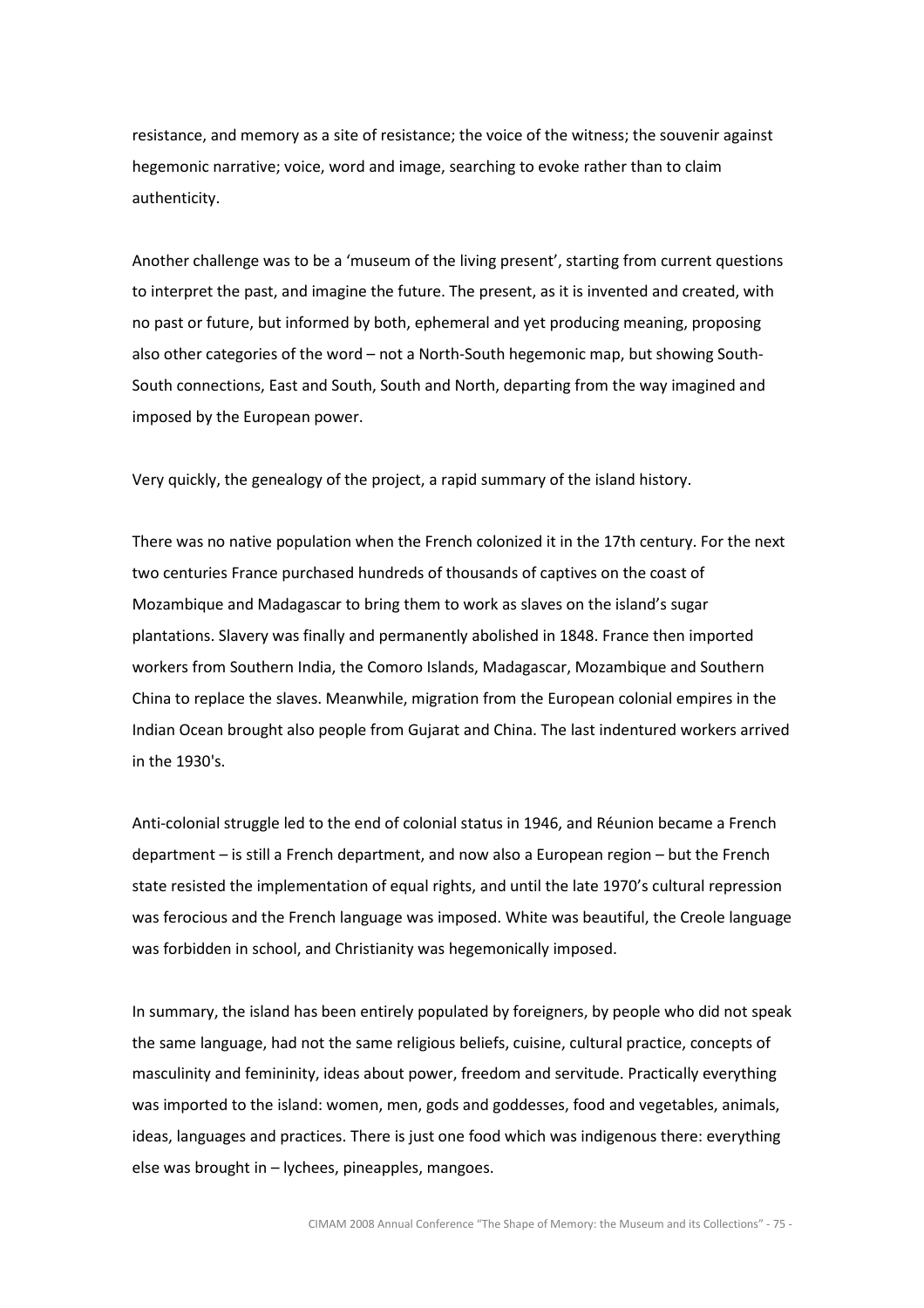Within the three centuries of its short history, the island has been an intense contact zone between very diverse cultures, beliefs, languages and practices.

More recent migrations include Muslims from the Comoro Islands, and people from metropolitan France. It is, as I said, a French administrative region. Its economy is very fragile. Sugar cane was the main industry, and that's falling apart. Its population is close to one million, Creole is still the main language, and Réunion society is facing many challenges.

[slide] It sits on the African-Asian axis. Right down Africa, you have Madagascar, and then you have two little dots there: one is Réunion and the other is Mauritius.

So that is the local context within which our project has emerged. It is a ground-roots project, inspired by the history of anti-colonial and postcolonial struggle. Now for the national context in which it emerged. In France, for the most part, cultural projects travel from top down: the state decides to build a cultural center, museum curators and professionals from the Ministry of Culture are sent to investigate and to write the project, and 'voilà!' In our case, it is a project entirely born on the island, resting on the experience of local struggle and knowledge of experiences in Europe, Africa, Asia and the Americas that have similar approaches: the history and practices of the anonymous, of those who do not matter; the valorization of immaterial and vernacular culture; the processes and practices of Creolization.

It is also a project emerging within the current context of France's state of denial, her resistance to revising her national narrative, to expanding the border of her national cartography, to confronting her colonial past and postcolonial present. It is also a project that must deal with France's ignorance of the contribution of its overseas territories – you may know that even to this day, when they show the map of France, there is only hexagonal France and Corsica: they never show New Caledonia, they never show Tahiti, they never show Mayotte, Martinique, Guadalupe or Guiana. France's map remains within the borders of its  $16<sup>th</sup>$ -century map. Its geographical map is its mental map.

France is now at a turning point. Riots in 2005 against racial and social discrimination, antiimmigration policies; controversy over the memories of slavery and colonialism; the attempt by Parliament to enforce education of the positive side of colonization in schools, all brought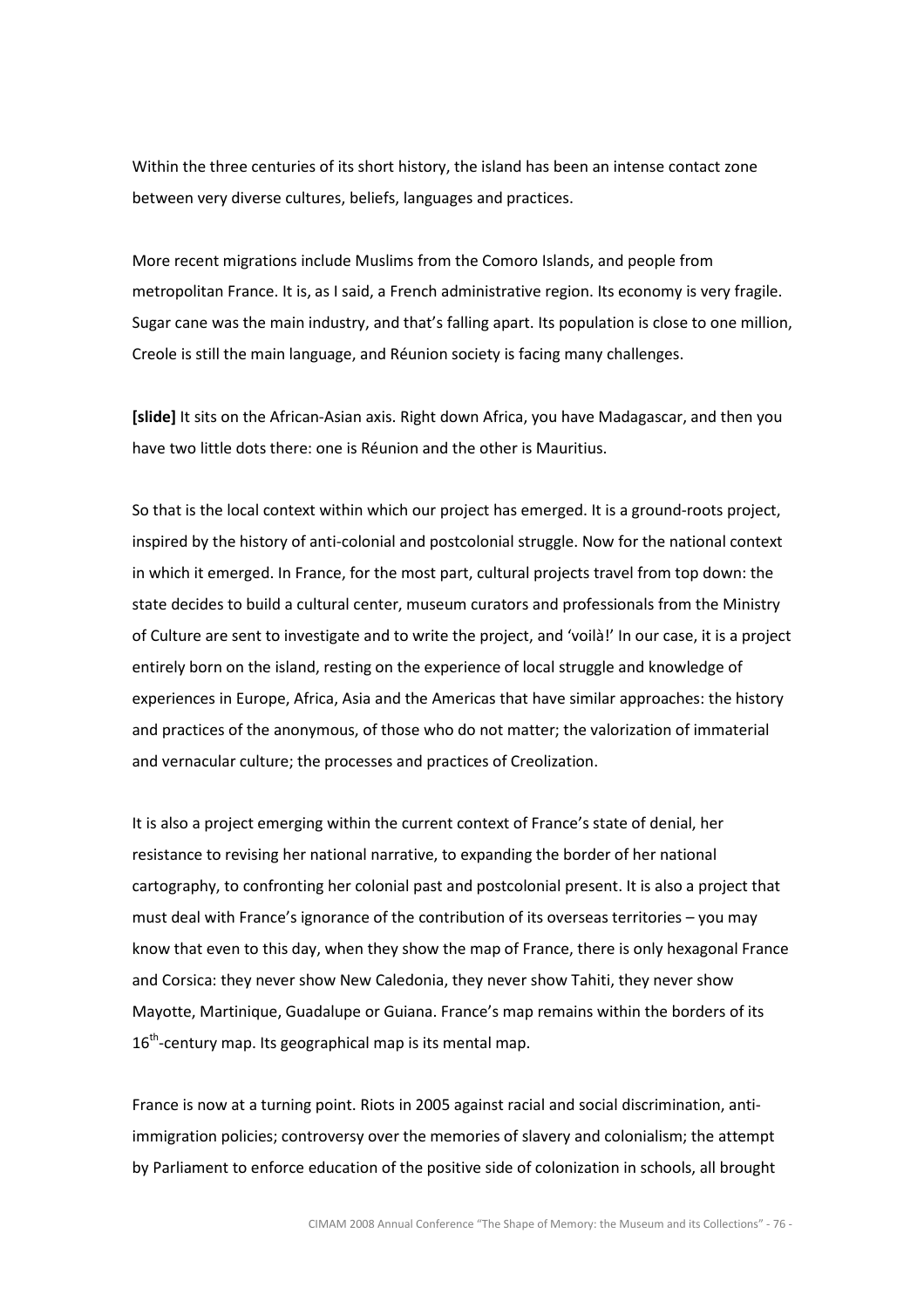centre-stage France's malaise, with its mission to civilize, to dictate who is enlightened and who must enlighten others. Race is the organizing principle of this mission, and the color line in French history – always the color line.

This has always been, in fact, the focus of my work: who matters, who doesn't matter and why; the fabrication of disposable people, the body as the primary resource to sell and traffic, and the places with 'no name', like Réunion Island. Still today I have to tell people, you know, 'You have Africa and you have Madagascar, and this little dot, this is where I'm from.'

What is on the map and what is not on the map, that's also important, very important.

The project is a counter-hegemonic project and it seeks to build strong ties with creation. We have struggled to build its legitimacy, and for this, we turn to the population. Long before the opening, we have been working with people, with the public – the unemployed, which is close to twenty-seven percent of the active population, people with physical challenges, adolescents, children, the elderly, the illiterate – there are a large number of illiterate people. All these meetings and exchanges raise questions: should we have a lot of writing in the museum, because people do not read; what to do about the fact that the public in Réunion don't go to museums, museums are for the elite, for white people, and they will not go. For them it's a forbidden place. People are usually never asked what they want in terms of cultural activity, and they consider that museums are not for them.

We launched a campaign to collect donated vernacular objects that would testify of their lives and world. We collected oral and film testimony. We also launched a program of donating plants: people love gardening. We work with schools. In 2004, we created an honorary title, called Zarboutan Nout Kiltir (Creole for 'pillar of culture'), for women or men who have worked to create and transmit vernacular practices. We go around the island to present the project and discuss the objectives.

During these exchanges, we say: 'Okay, are the objectives understood, are they accepted?'

First we say, okay, look, our ancestors came from very diverse civilizations and, contrary to what we usually learn and hear, these civilizations were already highly complex when the Europeans arrived in the Indian Ocean.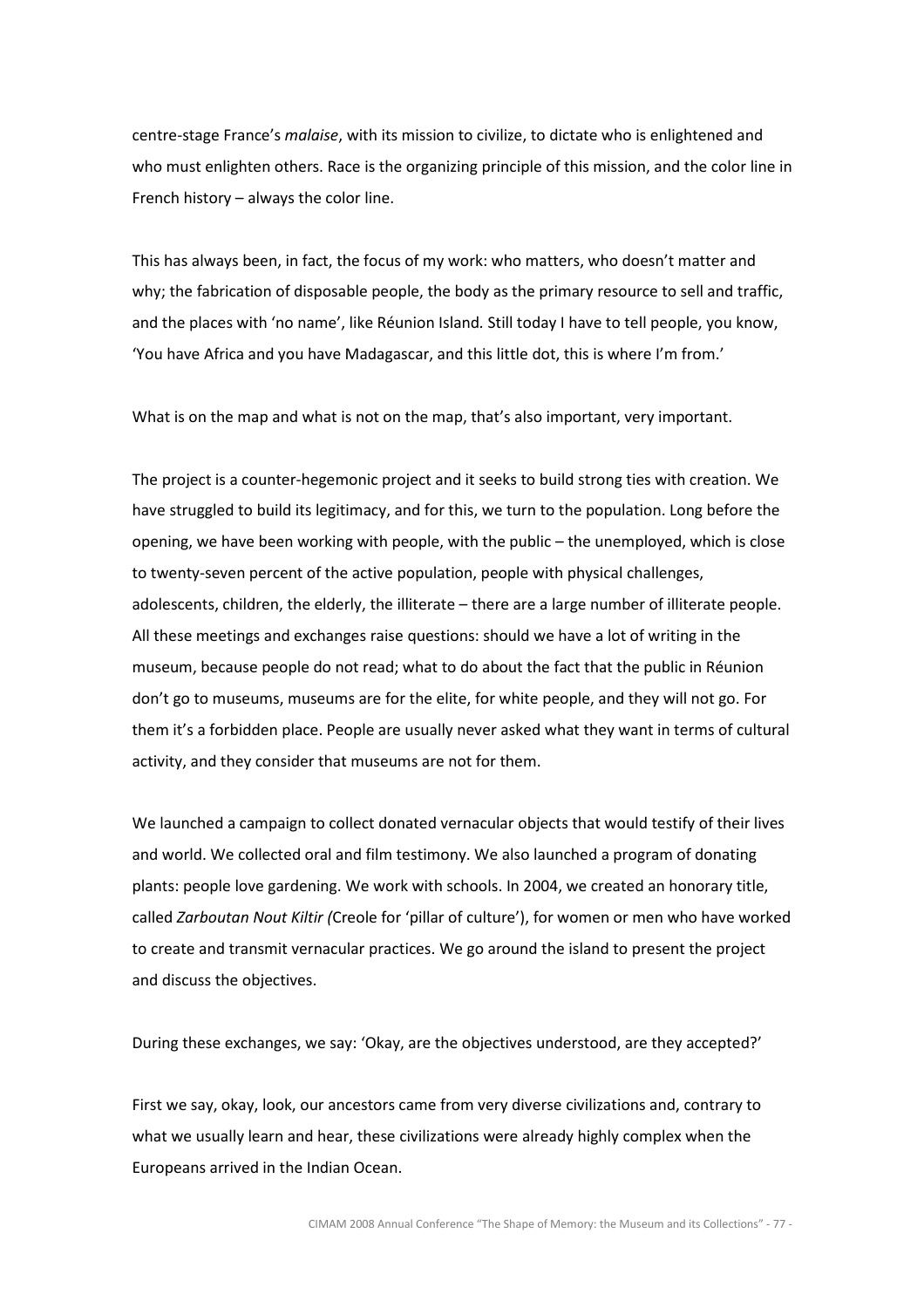Then, second, we speak of the process and practice of Creolization. A small island, contacts between so many cultures... how did Creolization occur? Cultures arrived in traces and fragments, and they colluded with each other in the colonial regime, with its practices of exclusion and racial hierarchy. Yet, through resistance, through negotiations between slaves, colonial settlers, migrants and indentured workers, a new culture and a new language emerged.

And third, we aim to give the present an important place, to make space for current affairs, economic globalization, new cultural emergences, new conflicts and resistance; to look at the past from the present, explore the singularities of its expression and avoid a deterministic approach.

From the beginning we said that those were the objectives, and then we said, okay, these objectives, are they understood, accepted? So we went to the population, we worked with the teachers, the schools, and we met also with people, we gave a presentation to the French state representatives, explaining why we should have this museum, and why we should call it a museum.

It is a museum without a collection and without objects, why? On Réunion, the encounter between very diverse groups which met on an unequal basis – and that is very important – produced a social and cultural creation. But rather than focusing on the objects produced, which are very few, we wanted to focus on that immaterial moment which speaks of exchange, which is the encounter with otherness. So the object is not at the center of the museum. And also, because very few objects exist that can testify to the lives of the poor and the exploited, there is absolutely no material testimony of the lives of the slaves, no material testimony of the lives of indentured workers, no material testimony of the lives of the poor. It's mostly the world of the wealthy elite that has been preserved by the French state and the local administration. And you may note that France has no policy of archaeology of slavery, so nothing has been researched. And many sites have been destroyed because of indifference or contempt.

We had to deal with an absence. We don't have any objects, so rather than trying to fill this absence, we chose to work from it, to transform it into a presence, and through fragments,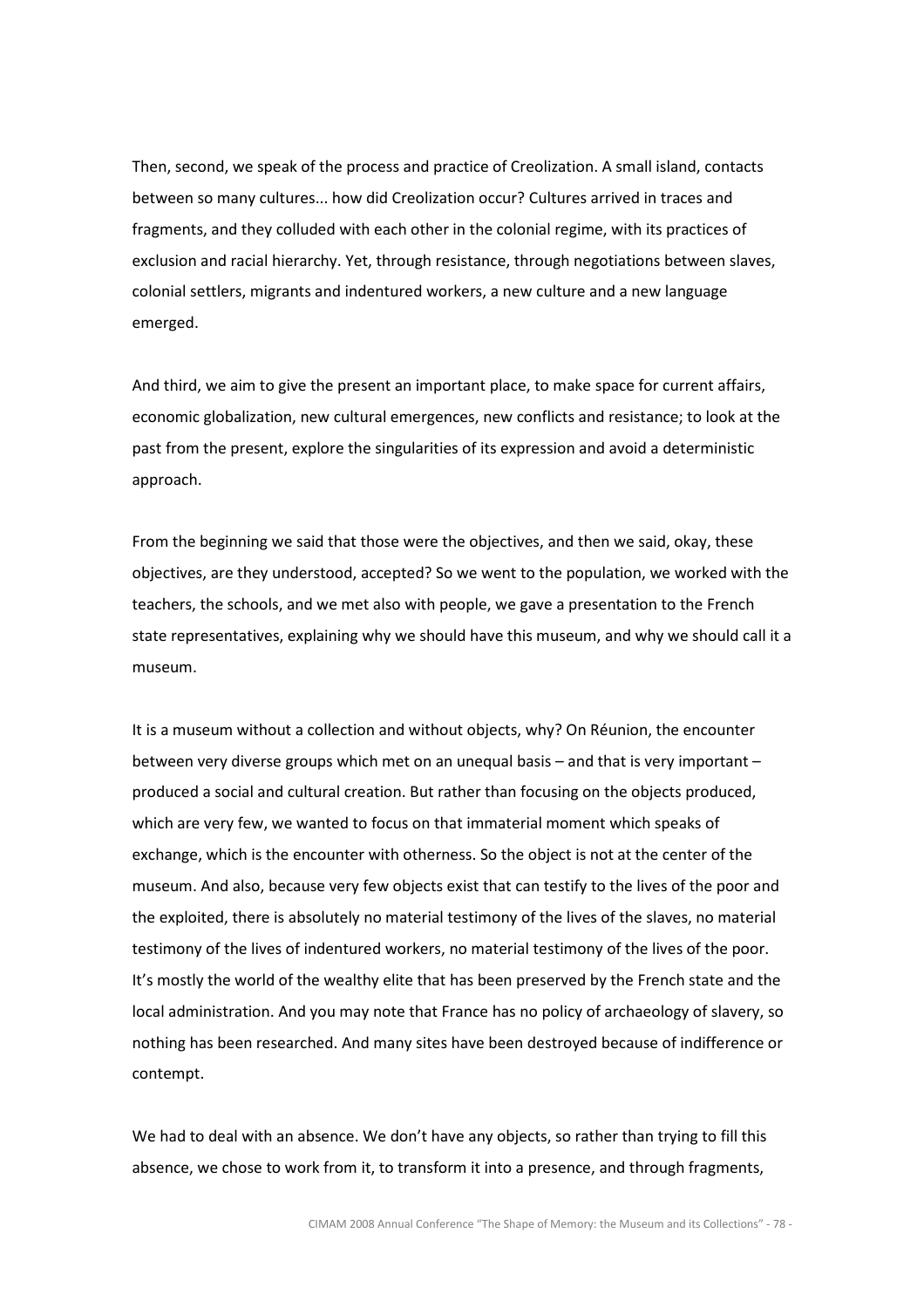existing bits and pieces, to retrace the lives of the anonymous. We did not want to sacralize the object as the authentic marker of human action.

We think that violence and resistance can be shown through sounds, images, plays or a story. The object is just one tool among others. An installation of image and sound can testify to violence, resistance and the human condition. We thought about the human voice, how it can carry the testimony and evoke exile, splendor, suffering and joy. A story that can be a very important to recreate an event, and the narratives are important mediators of visualization. The idea is to combine objects, images, sounds and narratives to evoke the Indian Oceanic world from which the ancestors of Réunion people came, as well as the current world of exchange and encounters.

One example: when the Portuguese entered the Indian Ocean in 1488, they brought with them violence. Negotiation was not an option. Peoples seen as the enemy had to be crushed, massacred and destroyed, but we don't have images of that. They imposed monopoly on trade, destroyed cities. How could we show these events? We could have accumulated weapons and corpses to show massacres, but it would have been a little too morbid. And we thought that perhaps, just, for instance, an image of the Portuguese fleet would be enough, just to show that – because the Portuguese represented over and over their armada arriving in the Indian Ocean, and you always see their cannon bombing some city, so that could be enough to evoke that moment: an image of the Portuguese fleet and its cannons.

Another example: the resistance of slaves. We can show it through the creations of today: music, poems, the fact that the world, as I often say, would not be the world as we know it without the African presence. Brazil would not be Brazil, the Americas, the Caribbean, the Indian Ocean, Europe would not be what they are, in terms of music, of poetry, of ideas, of philosophy, without the struggle for freedom.

We looked a lot at the museums devoted to slavery: usually slavery is seen there from the perspective of the abolitionist's doctrine. I mean, you go through a museum on slavery to be told it was bad, which is of course quite self-evident. And we did not want to have such a selfrighteous moment. We wanted to show why and how it lasted for centuries, and since it lasted for centuries, to make the visitor aware of the difficulty and the need to struggle against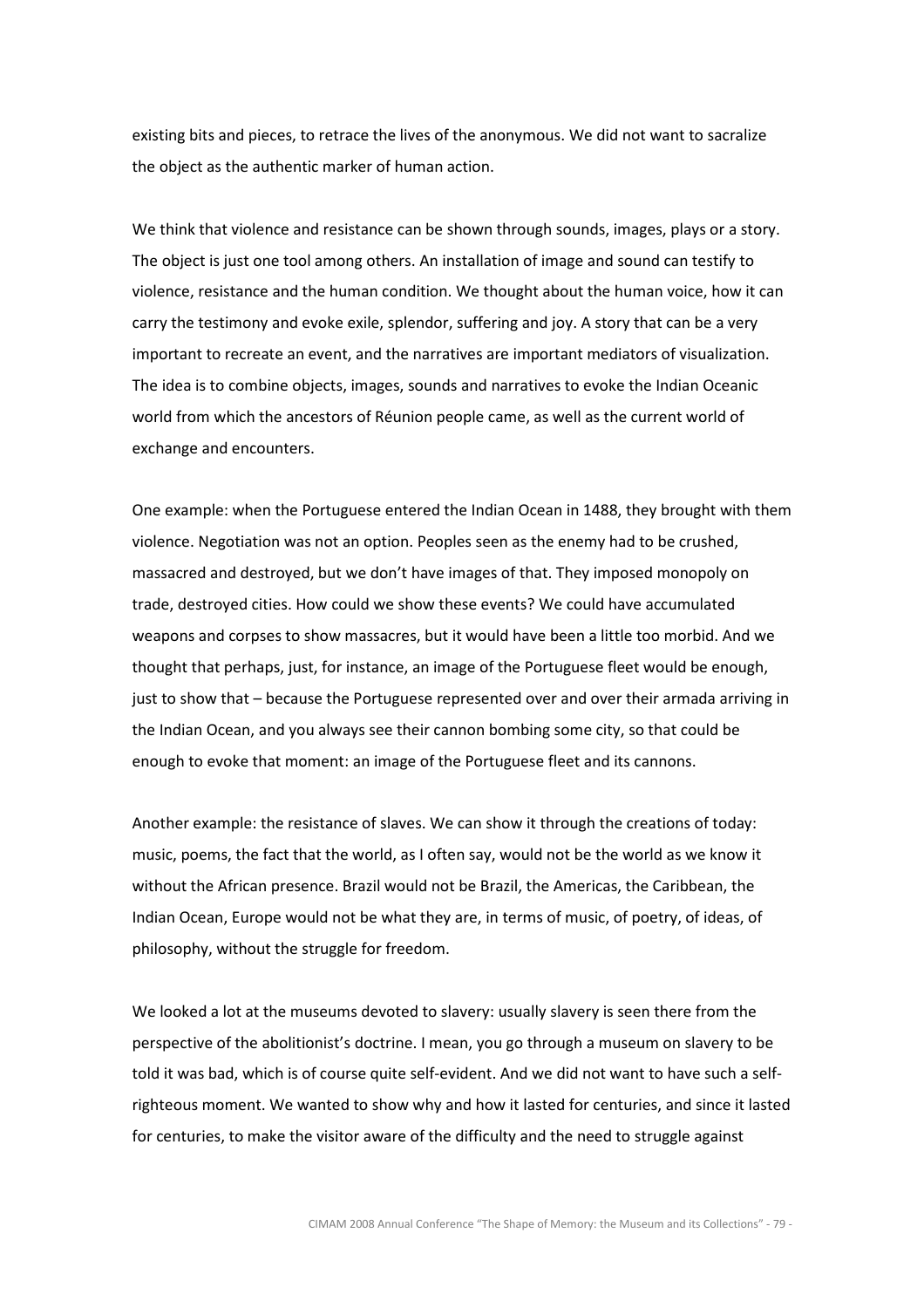injustice and inequality. It's not enough just to say it's wrong; you must show how a widespread support for injustice is fabricated.

Again, another example: the world of the maroons. Maroons were, I argue, the only free people on the island. Whites were the king's subject and slaves were private property; maroons were the only sovereign subjects with autonomy. They gave themselves names and they named the territories on which they lived. Hence, when you go to the island, all the interior has Malagasy names and the coastline has Christian names: Saint-Paul, Saint-Pierre, Saint-Louis, Saint-Marie, Saint-Suzanne, all the Saints, Catholic saints, and inside you have Malagasy names, Cilaos, Mafate, Salazie…

But how should we show this world of sovereignty and freedom, if there is no material testimony, no biographies of the maroon? So I suggested that we could have a space where a fictional narrative would be heard, based on historical elements and fragments of Malagasy oral history, and evoke courage and resistance through voices. A 'theatrophony' as an installation about resistance and freedom.

Our goal is to evoke a moment, and we don't want any authentic object, we don't care about that. About each moment, we asked ourselves: 'Okay, how do we show this or that?' We wanted to deconstruct the notion of the 'African slave', the 'Malagasy slave', the 'Indian coolie', and to give back the singularity of the lives of these people, so we said: 'Okay, we will pick up the metaphor of the itinerary in which to evoke displacement and settlement, which is metonymic of the Réunionnese culture and embodies the process of Creolization.'

We don't have any biographies of slaves – in the French empire you don't have any biography of slavery, no autobiography, nothing. But what we could do was to show what Mozambique was like at that given moment; what was the route of capture, what the port from which the captured left, what kind of ship took them to the island, what kind of plantation they found there, and through that, some singularity will emerge.

And of course, there's an inseparable process concerning the economics of the project. On the island we have no oil, diamonds or gold. We do not have palaces, statues. So that's the reality, and we do not want to live beyond our means. It would be absurd to build a place that will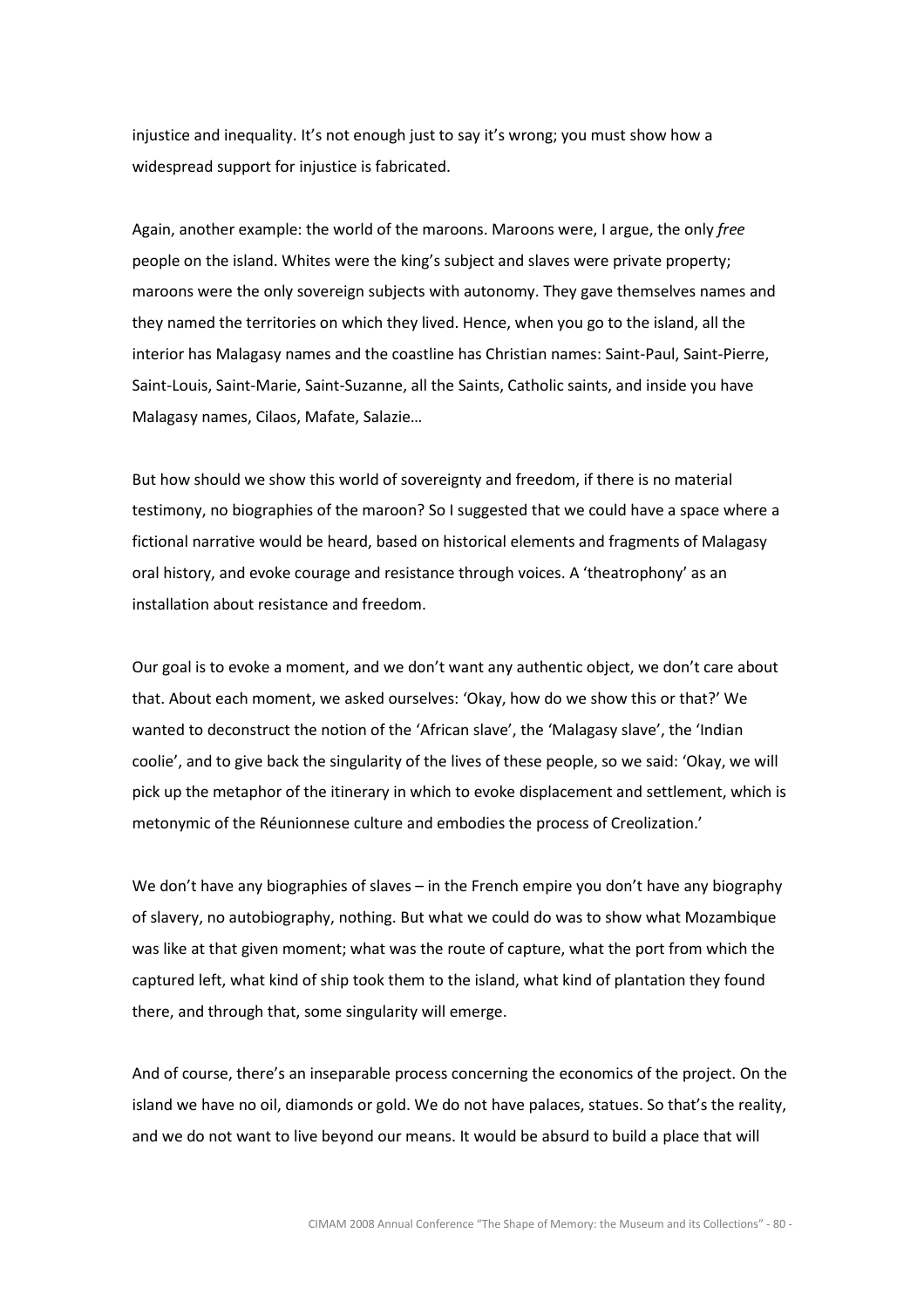prove too expensive, and with the current crisis, it would be pure madness, we would really be off the beaten track. Right now, practically everything is imported!

And since we're speaking of the processes and practices of Creolization, as a survival creative strategy against hegemonic monoculture, we thought to apply this approach to the economics of the museum. And we asked, in 15-20 years on what economy will the project rest? What kind of economic foundation can we give it? If we turn to media techniques, is it necessary to dazzle the visitors with high technology? Or is it better to mix bits of high technology with bricolage, leaning toward an economy of recycling?

The museum must reflect the island's economy, seen in relation to its environment and the way in which inequalities are winding through the world and the region, so the real object of the Maison is the encounter with the other – any kind of encounter: conflict, friendly, curious, indifferent, interested and commercial.

I will say two words about the permanent exhibition. It is called 'Sixth World, Réunion Island'. Sixth World because the people came from six worlds: Madagascar, Africa, Europe, the Muslim world, Indian – Hindu – Chinese and Réunion. We adopted the chronology of Réunion Island, we did not follow the chronology of France, or India, or China: that would be absurd. We also wanted to integrate the island itself, because it's part of the imagery; it's very high, very mountainous, it has hurricanes, an active volcano, an ocean, which have impacted a lot on the imagery and the culture of Réunion.

We insisted on the importance of language: the Creole language and all the languages that have been spoken on the island at one point or the other: Malagasy, Hindi, Tamil, Cantonese, Urdu, Gujarati, French, Swahili. The exhibition will start with the Indian Oceanic world as it was before the island was colonized, because time does not start with the Europeans. In the Indian Ocean, Asia met with Africa and with the Muslim world – the role of Islam has been very important in that part of the world – and we will show the emergence of the Swahili civilization, which was also the process of Creolization. Today the Indian Ocean is still a very important geopolitical space: the majority of oil goes through it; one of the most important US bases is there, Chagos Island, from where planes go to bomb Iraq and other places. We are in the middle of this important geopolitical place. Our objective is also to show millenary South-South connections, the routes of exchange, conflict and encounter, to propose another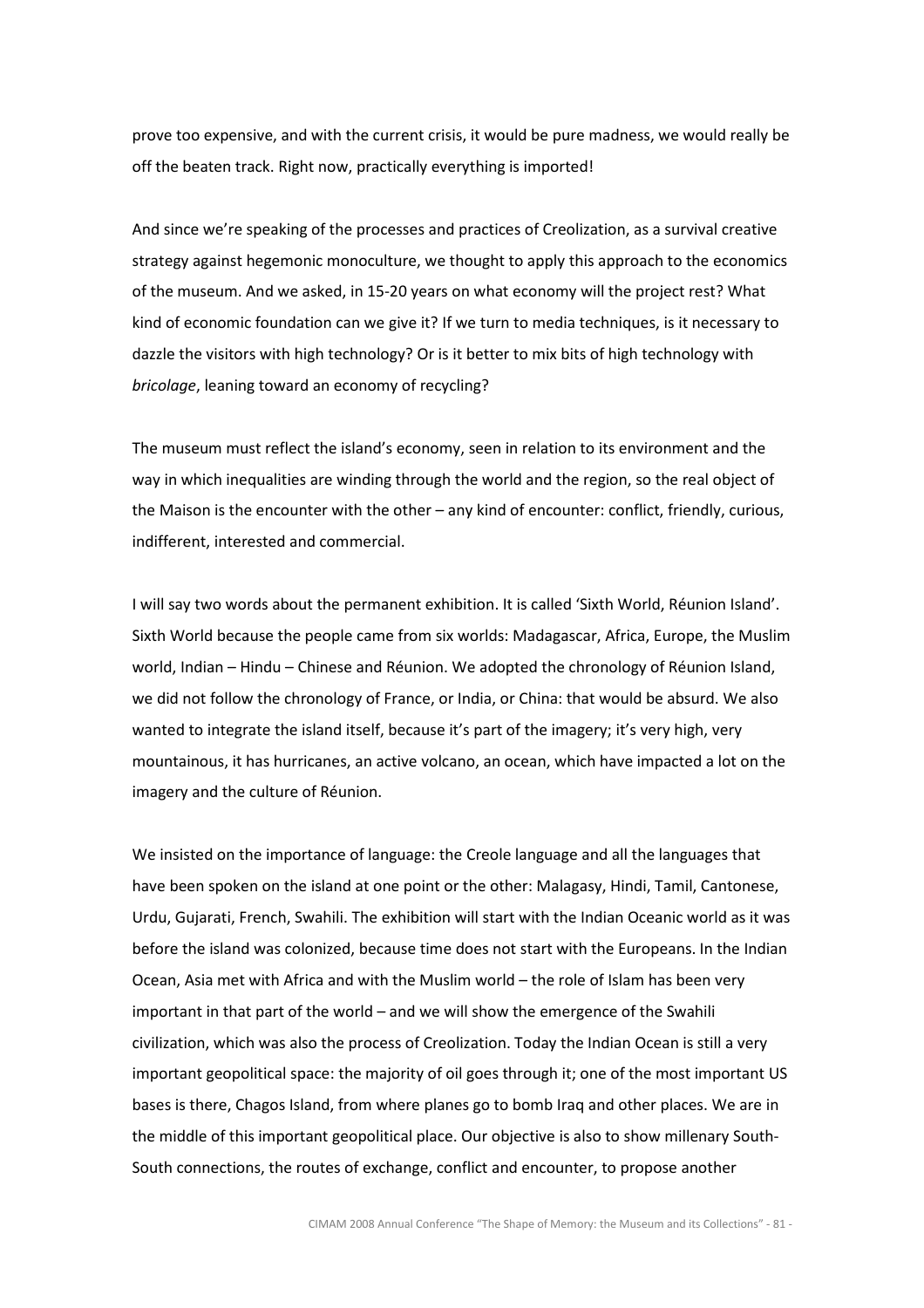cartography, a mapping of the world in which Europe is a province among others. It's not that we think there is no longer a center and a periphery; we think there are many centers and many peripheries.

We will present Réunion today in all its complexity, and the exhibition will handle current affairs, economic, cultural and geopolitical issues; what it is to live on a small island in a space deeply transformed by the emerging regional powers – South Africa, China, India - which are using today all routes and connections or inventing new ones. Réunion does not live outside the world. In the aftermath of decolonization, the end of the Soviet Union, the current global war on terror, Réunion people are aware of current mutations, and they know that they need to situate themselves within emerging challenges.

Réunion also confronts the political circumstances of our time. We live in a cultural and geopolitical space that coalesces current issues: the conflict over oil, US military adventures, the new Southern routes of exchange, the role of China and India in that part of the world, the present state of Islam, and so on. We want to resite Réunion within a network of solidarity, exchange and imagination that links cultural and artistic movements which work on these issues. We want to be a critical agent of radical citizenship in the world today.

I want to show just two minutes of a video showing the building the architect designed, so you get an idea of what the building is about.

# [Video]

## RESPONDENT

### Christophe Cherix

Christophe Cherix (CC). I feel privileged to be today's respondent to Françoise Vergès' presentation, which I found very stimulating. As Christine van Assche told you, I'm a curator here at the Museum of Modern Art. So, 'a museum without objects,' as Françoise sometimes calls her project, can be a terrifying idea, in my position as a curator whose very first assignment, amongst a larger body of curators, was to watch over, study, and expand precisely a collection of objects.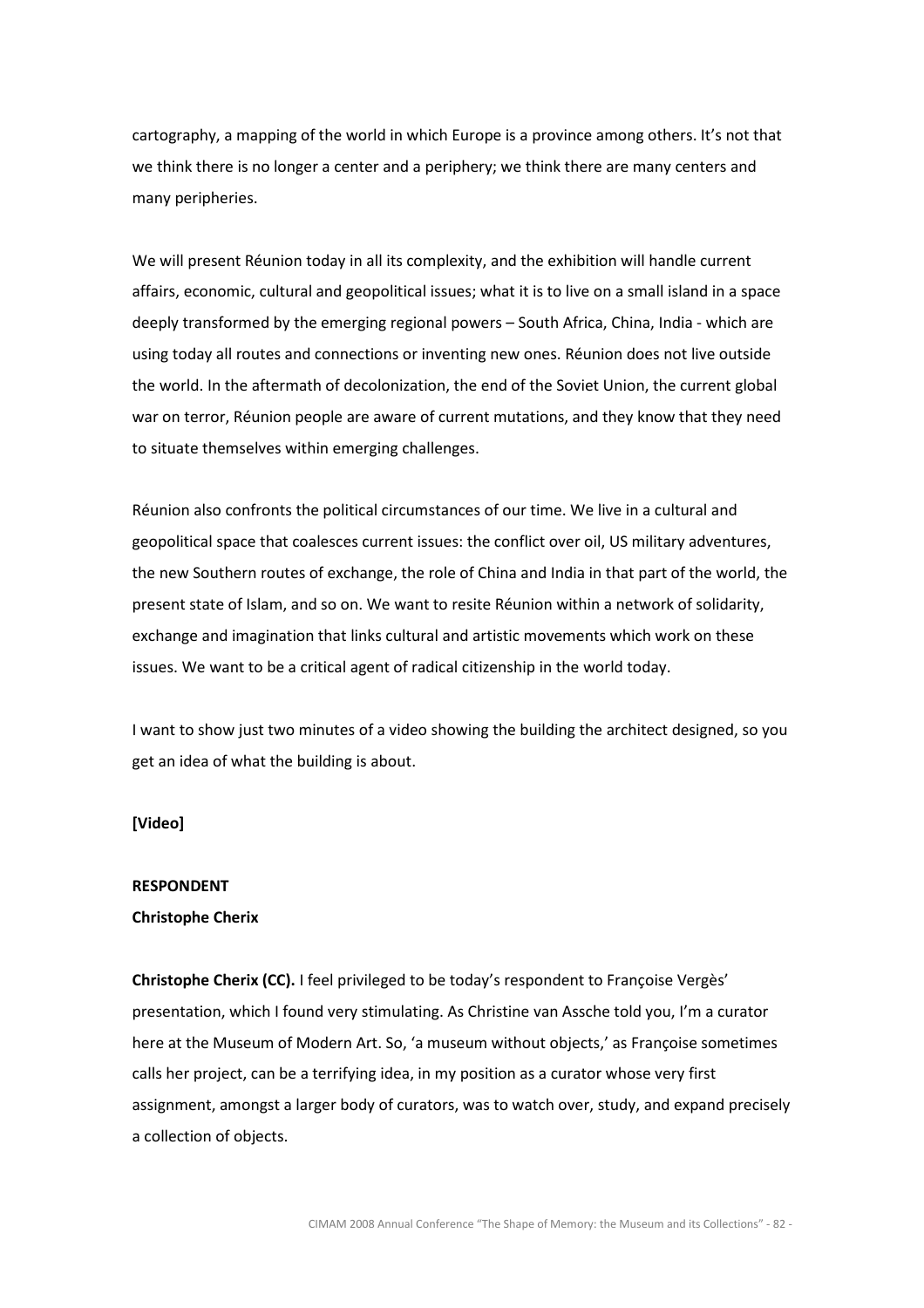However, I have to admit here that there is something incredibly liberating, at the same time, to hear Françoise's talk, for the problem she is facing can be viewed as an extraordinary opportunity as well. Les Iles de la Réunion were an empty land until the beginning of the 17th century, 'entirely populated' – to quote her – 'by foreigners, by people who did not speak the same languages, had not the same religious beliefs, cuisine, cultural practices, concepts of masculinity and femininity, ideas about power, freedom, and servitude.'

In summary, it's a place whose singular identity is to be found, since its creation, in the cultural diversity of its population. This is an incredible place to start a museum today, as it is precisely the direction that most museums are taking in this new global age. Le Musée du temps présent's second good fortune is to be imagined today. Very rarely does an institution have the opportunity not only to invent itself, but also to imagine, over a certain number of years, its singular relationship to a community.

The role and nature of collections and museums have changed considerably over the centuries, from small, essentially private, humanist Wunderkammers, to large, public, enlightened, encyclopedic museums. MoMA, a fairly young museum, founded in 1929, was also dedicated at the time of its creation to the present time. Its first director, Alfred Barr, supported the idea of a resolutely modern collection, visualizing it 'graphically as a torpedo moving through time, its nose the ever-advancing present, its tail the ever-receding past.'

Just like the artifacts they keep, museums are themselves undeniably part of a specific moment in time. For this reason, every new museum carrying a new model and a new way of reflecting the world has an impact on its forerunners. The project of the Museum of the Living Present seems to ask us how a museum such as the Museum of Modern Art, or any art museum, can from time to time be less object-oriented in order to tell a broader, more complex story, and how it can open itself to a plurality of stories, setting aside, now and then, its predisposition to propose unifying narratives.

When Françoise wonders how a museum can represent a moment, strangely reminding me of an Alphonse Allais painting, 'The Portuguese entering the Indian Ocean in 1498 bringing with them the violence of years of intense and brutal religious wars in Europe,' it gives me pause. I thought that telling the story of Fluxus or conceptual art was a real challenge! What I've learned from my own engagement with this material is that not all stories can be deduced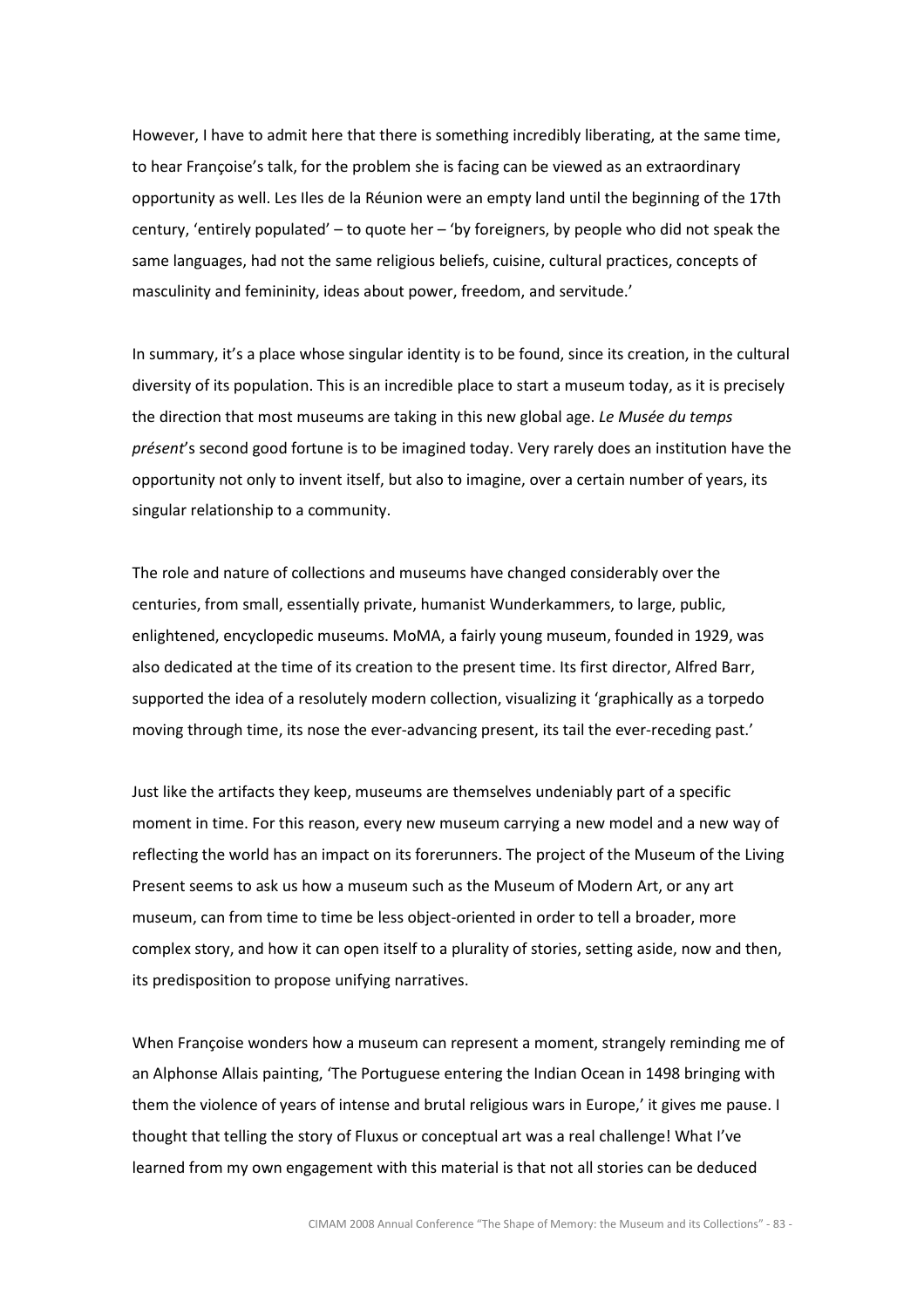from objects, however well organized, however thoughtful and inventive a display may be. I've learned as well that the best education, when it comes to giving a representation of the world, can be found in the work of artists, who often answer our questions before we even think of raising them.

Since at least the early 1960's, some artists, for instance, walked away from the production of objects, opting instead to make immaterial works, using very surprising modes of representation. An example I like to cite is Stephen Kaltenbach, who made in those years, I believe, one of his most important works, simply by spreading rumors. He told someone that he had made a piece, which wasn't true, and let this person repeat it to an art critic, who ended up writing about it. Another of Kaltenbach's works that I'm very fond of, but that he cannot make again, as he became a devoted Christian, consists of three words: 'TELL A LIE,' which he printed in a small ad taken in an art magazine. Wouldn't it be liberating for a museum to engage in such a way with its audience? Not to ask the visitors to tell lies or to make them believe in shows which never existed, even if this would be quite tempting, but to consider its public not for what it can take away, in terms of experience, knowledge or even entertainment, but for what it can bring, and how it can contribute to the general discourse.

A number of curators, a position often overlooked in art history, as the art of the late 19th and 20th centuries is deeply intertwined with the history of its exhibitions, also imagined ways to open the museum's doors to a larger, more diverse public. Many examples could be given here, as the history of exhibition appears inseparable from modernity's greatest collections. Allow me to choose just one: the show Walter Hopps organized in 1976 in Washington while he was serving as the NCFA's curator of 20<sup>th</sup>-century American Art, called Thirty-Six Hours at an alternative space whose name, the Museum of Temporary Art, could have been an alternative to Françoise's project. The show was, according to Hopps' own words, 'literally organized from the street, as there was practically no budget, no money.' The show was based on a simple principle: 'Anyone who brings anything can be shown,' – not just artists, anybody. Hopps' only requirement was that 'it had to fit through the door.' In an interview with Hans Ulrich Obrist, Hopps recalls: 'It's interesting how few people who were not really artists showed up. My role in this was to be there all 36 hours, meeting and greeting every single person who brought in a work. We'd walk to a space and they would help install it, right then and there.' So when I heard that the Museum of the Living Present suggested to the island's inhabitants they donate plants to build its park, and was quickly overwhelmed by the public's participation, Hopps'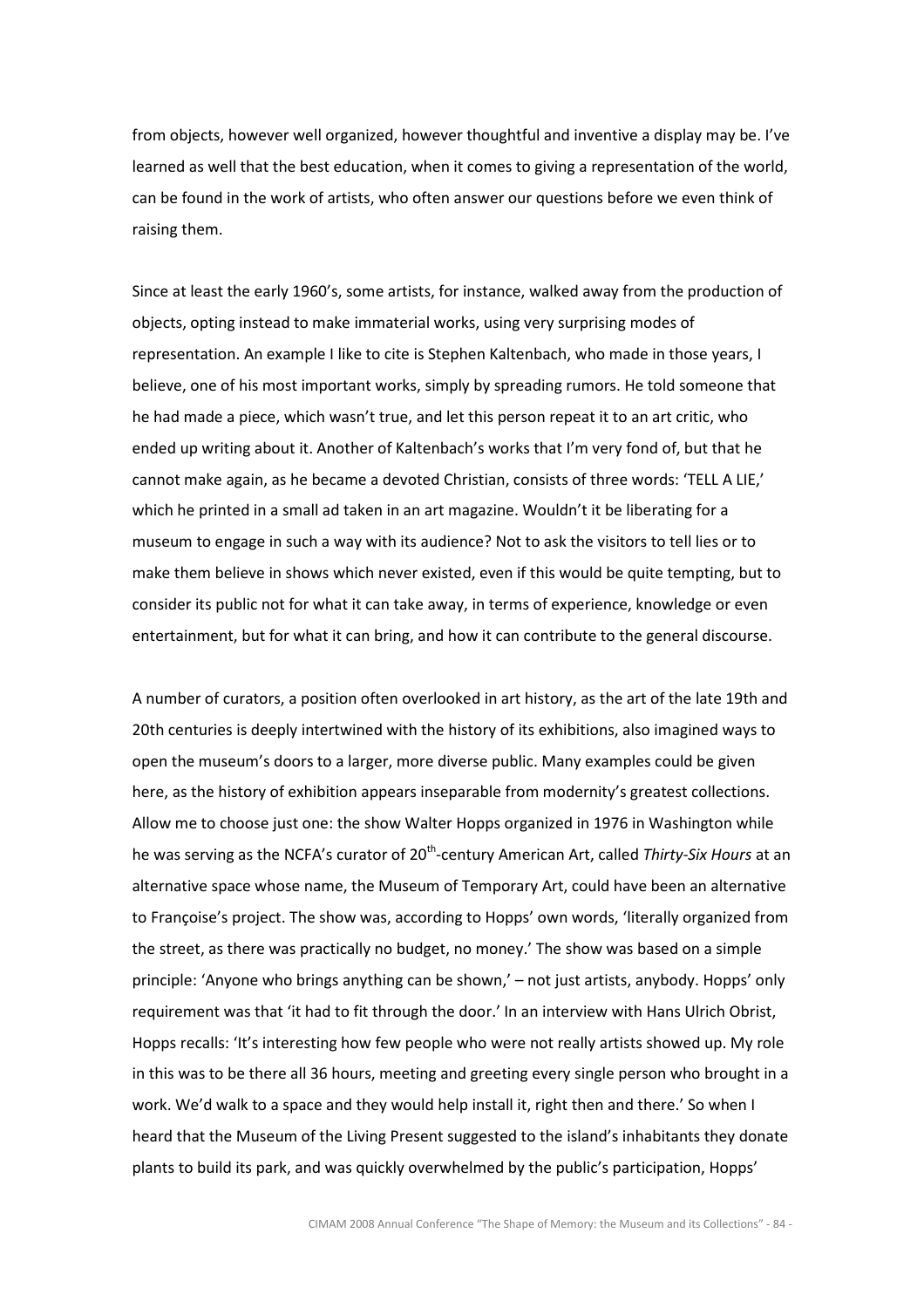great story came immediately to my mind, as another way to allow the public to reappropriate the museum.

If museums are today to broaden their reach towards a more global audience, to diversify not only the public but their collections as well, to open themselves to a plurality of narratives, and to walk away from the establishment of any authoritative model, in my opinion, the only way to operate such radical changes successfully is to allow ourselves to reraconter - to tell again, to use a term dear to Françoise – from a multiplicity of perspectives the different moments which we feel are singular to our existence as institutions. In Monsters and Revolutionaries, a book published by Françoise in 1999, she very appropriately quotes Michel de Certeau, for whom 'History is always ambivalent,' for the 'place it gives to the past is equally a means to open the way for the future.'

And I can only hope, following the example of the Museum of the Living Present, that our museums, facing today the challenge of a larger world, will bear that in mind through the transformation they are about to make. Thank you.

#### OPEN DISCUSSION

### Christophe Cherix and Françoise Vergès

Christophe Cherix (CC). When did you decide to create your museum? Did you have a model in mind of another existing museum?

Françoise Vergès (FV). No.

CC. Absolutely? Did you look for one?

FV. Yes. I had visited museums, even before taking the job. There were things here and there that I picked up.

CC. Like what?

FV. For instance, at the museum in Sydney, the city of Sydney, I thought there were very interesting ideas. For example, the fact that there were very small objects, in the sense of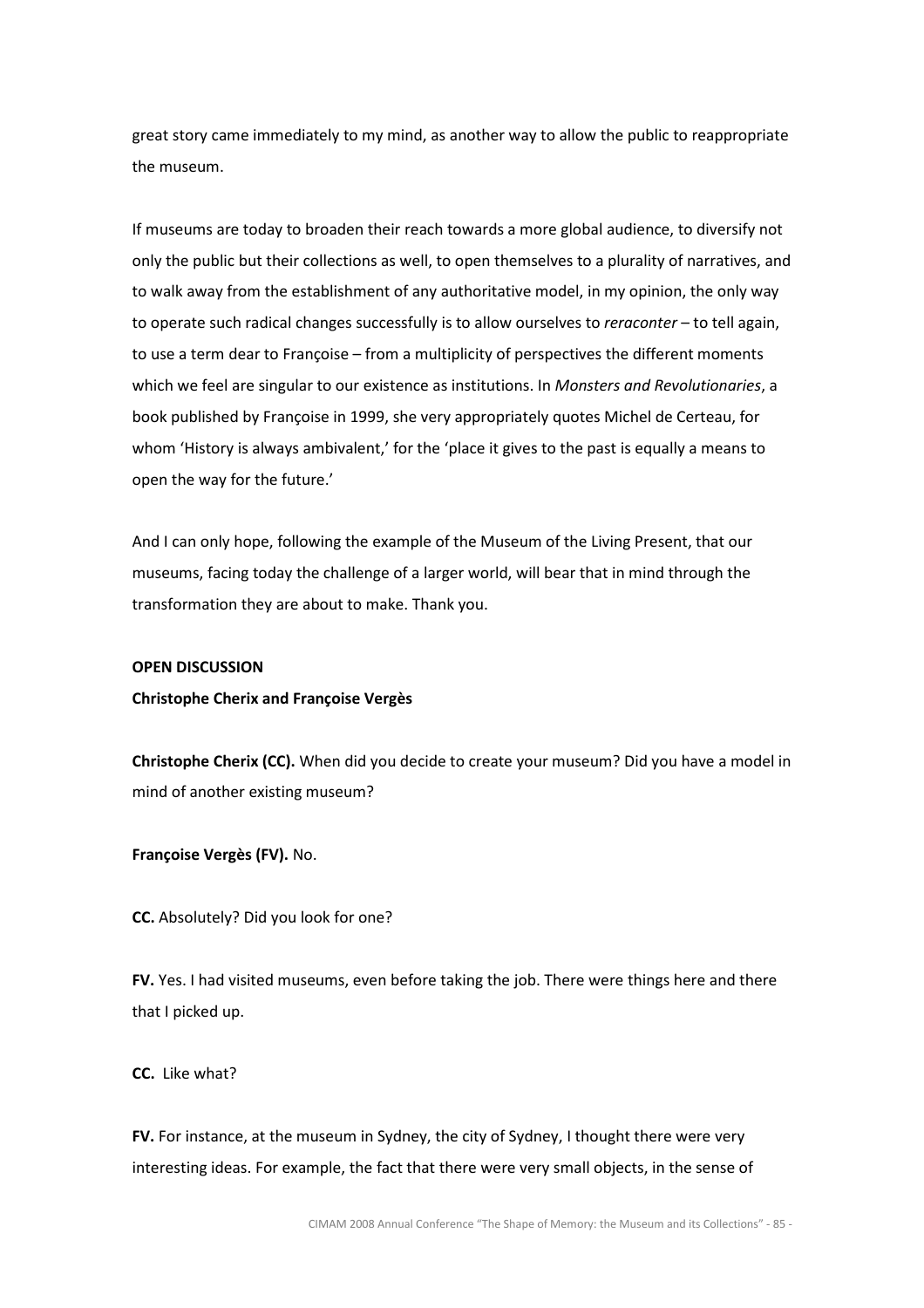nothing with commercial value, such as letters that the convicts wrote to England, the things that had been erased from history, a certain kind of archaeology, of singular lives. It was really very evocative. And the Museum of Apartheid in Johannesburg, where they used a lot of images and sounds.

I remember also a show in Zurich about mountains, snow and the importance of nature, and I thought it was absolutely fascinating and fantastic: how you could evoke natural elements as part of the imagery? What else? So many little things.

CC. It was basically a collection of fragments.

FV. Yes.

CC. Do you have any artists in mind with whom you wish to collaborate?

FV. Yes, we do. In Réunion, we met them, we've talked about it, and we hope that some artists will be interested in working with us.

CC. Why wouldn't they be?

FV. I don't know. It's far away, a little place: they might think it is better to be in the 'metropolis'. But we're working with young people in Réunion Island too, and as I said before, we want to dedicate the gallery to video only, so we can work with young people in Maputo, Mumbai, Antananarivo or, you know, other places, because when I travel this is what I see them using, the camera. It's easier for them, and for us it also keeps the costs down. Because otherwise, importing objects, with insurance, will be very costly. We had to think of the economic dimension of borrowing material works from artists. We had no illusions. So we are thinking about all this too, and you know, a video will travel well … It will be cheaper, within a 'sustainable' economy. And also the young people there on the island will enter into a conversation with young people in Shanghai or Mumbai or Maputo. That's also the kind of art we want to promote.

CC. Will the museum be related to an art school? Or…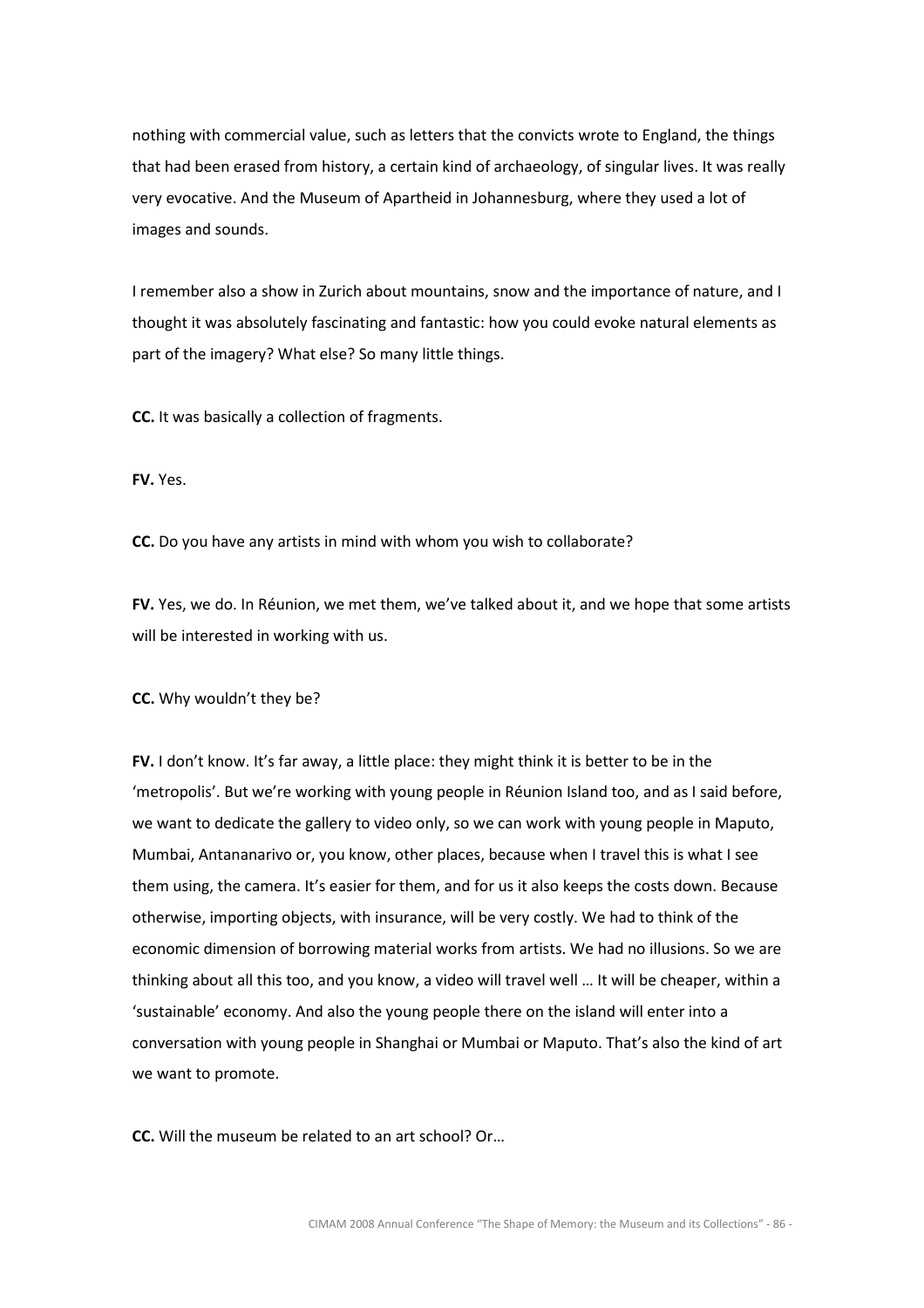FV. There is an art school in Réunion, a recent one, but it's still an art school following the French model, and they don't learn enough about India or Madagascar or Africa, which are right there. I think that things are changing – the middle classes are sending their children to school now in India and China, for instance, so it's changing slowly, it will change. And I think in 10-15 years things will have changed quite a bit.

CC. And do you hope to be able to collaborate with other institutions nationally and internationally as well?

FV. Yes.

CC. Because in a way these experiences should be shared and…

FV. Very much so, yes. But I have to say we have encountered much more interest in Australia or the United States or Canada or in Japan… than in Europe.

CC. So not in France.

FV. No, not in France. In France, you know, in every region you've got a DRAC – a regional director of cultural affairs.

CC. It sounds important.

FV. And we have one in Réunion every three years. I think there is an inevitable position: the French may be very nice to you when you meet them in Paris, but when they come to Réunion, in no time, in two months, they adopt a colonizing attitude. They want to impose their view, they want to change things, they want this and that, we have to think like this and we have to think like that… It's a little difficult. Sometimes it's easier when we go to Paris and meet with the people there directly. For instance, we met with Christine Van Assche of the Pompidou Center and other people and it went very well, but when some of them come to the island it's as if something happens to them, they transform themselves, there is something, some inner colonial child emerging.

CC. Great, any questions from the public?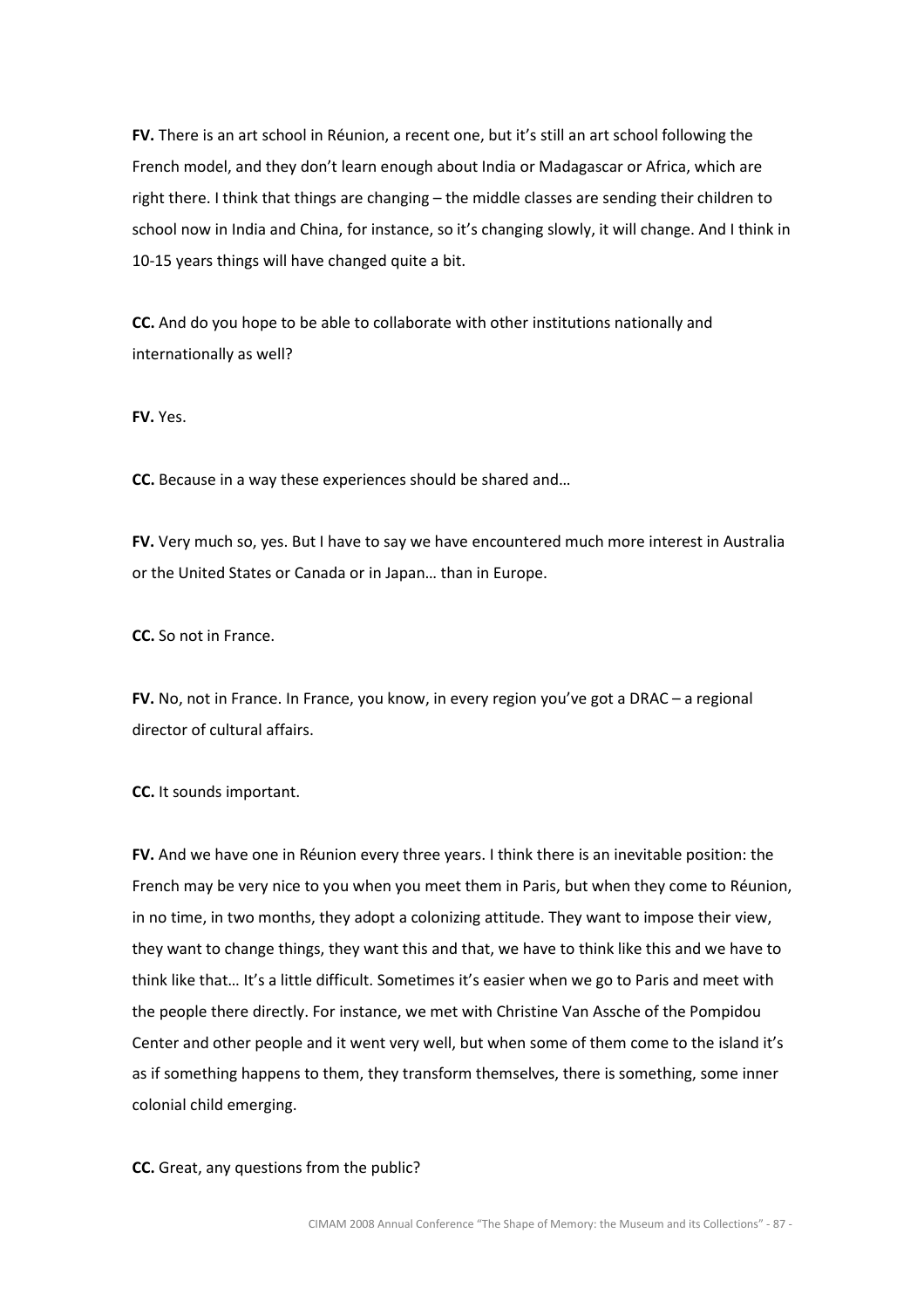FV. None, you see, there's not...

Homi K. Bhabha (HKB). The communities in Réunion, what versions of their own, say of India or China, what is the nature of their connection today? And I ask this because, for example, in Trinidad in the early twenties, the Brahmin communities there already only had a very vague sense of India, or of the caste system, or of Brahmins, and yet it held them together, in a very vague, attenuated sense. So I'm just interested in knowing how these different communities… What's the kind of cultural base there, of their indigenous origin?

FV. Well, they brought with them, of course, religious... Well, it is different, for the Indians, the agreement between the UK and France was that they should be allowed to practice their religion. So, on every sugar plantation you had to have a temple. However, there is an interesting thing: the British and the French thought that all indentured workers were Hindu, because they came from India, but some of them were Muslims, so in the temple you have what's called a *nargulan*, which is in fact a place for the Muslims within the Hindu temple, and they sacrificed animals their way, and that was allowed. And if something was lost, there was nonetheless an important oral transmission.

If we look at Chinese, the first Buddhist temple was built in 1910. The first mosque is the oldest mosque built in France, even before the mosque in Paris. And you have also Afro-Malagasy rituals, which were heavily repressed by the French state.

There is a history of struggle for freedom of religious expression and religious practice. In the last 15 years, people have traveled back, to India, to Mecca, to China… and they have brought back ideas from there. It's transforming Réunion. There is a tension right now between the Creolized version of the cultural origins, or whatever they were then, because they were altered through time and current reinvention of tradition. The Tamil people who arrived in 1830 and those who arrived in 1870 were already no longer the same, and then the island itself had changed. The process was always dynamic, wave after wave of migration.

In the last 10-15 years you have a tension between those who are defending the Creolized version of these practices and those who want to purify it and bring back the 'true' Buddhist practices, the 'true' Hindi, the 'true' Muslim ones, so there is tension right now. But this is also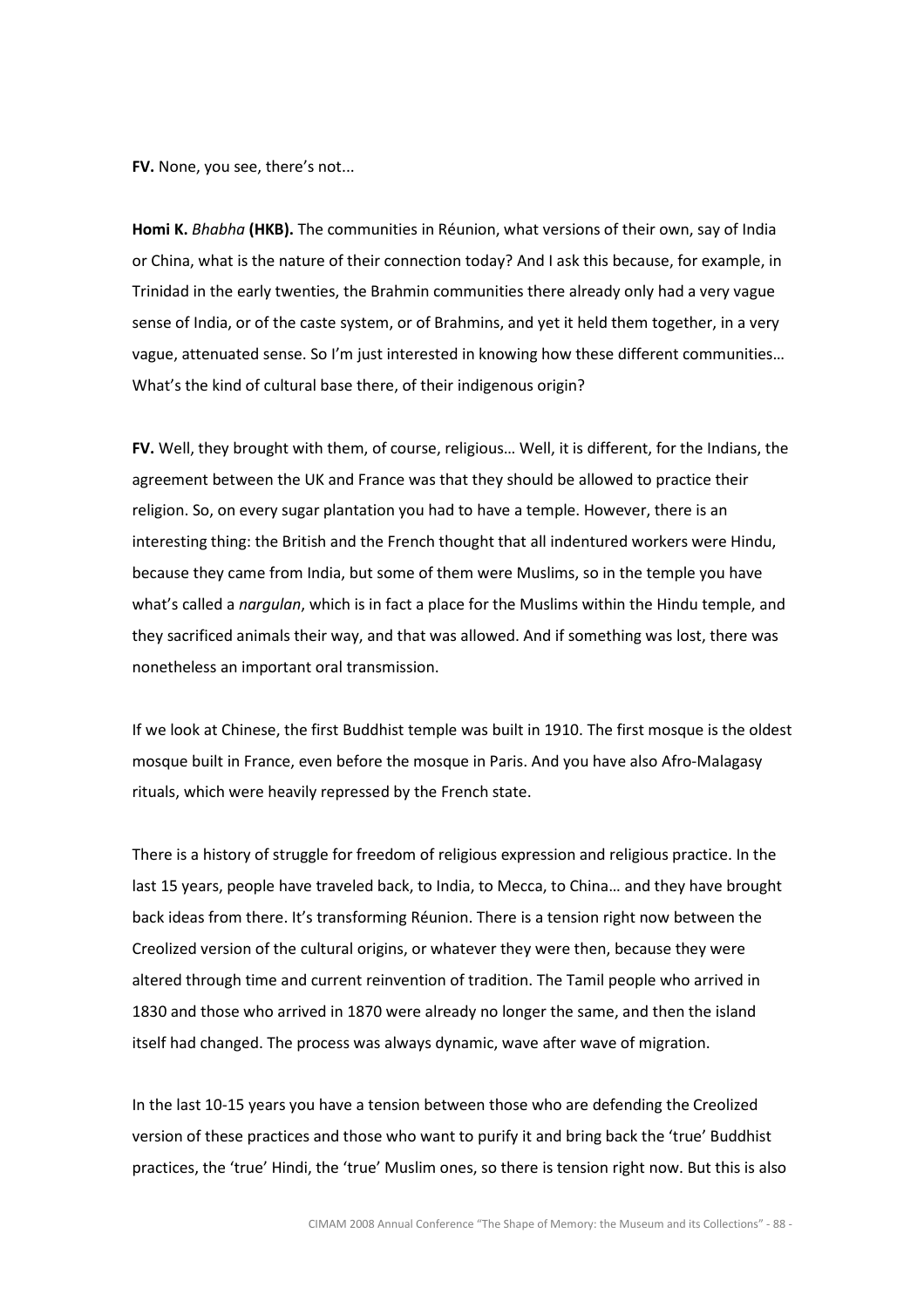part of the process of Creolization. Islam has been revived by the people from Comoro Island, because earlier Muslim migrants were mostly Gujarati, which was a different form of Islam from current ones.

All this is changing, it's not fixed yet. And now you also have new evangelical churches, quite important on the island; some Mormons and other evangelicals have settled there. The landscape is constantly changing, transforming itself. But, to go back to your question, you don't have any castes on the island; they were mostly erased. It's different from Mauritius, where these were kept.

Kasper Konig (KK). Have you considered, given your wonderful transmission project, another title rather than 'museum'? Because 'museum' implies very much a kind of enlightenment, a very particular tradition, so I understand arguments in favor of calling it a museum, because this is a conference related to museums, so it gives you a platform to talk about this wonderful project, but have you considered other… you know, rather than museum, to give it another kind of …

FV. Name?

KK. Yes.

FV. Well, it's called the Maison, the 'House', Maison des Civilisations et de l'Unité Reúnionnais, but when we say museum, when we use the term, the notion of museum in our program, it's a political gesture for us; it's saying that though museums are related to enlightenment projects and the civilizing mission, you can also have a new form of museum. When we met the people in South Africa, or elsewhere, this was also what we were talking about: how to have a place where you visualize other things, how to invent a new kind of museum. And the name museum for me is a strategy, a moment – like, in 15 years it may not matter anymore. But it's important today to say to people in Réunion: 'Yes, your lives deserve a museum.'

KK. And those of us who are involved in museums can really learn from a new form of museum.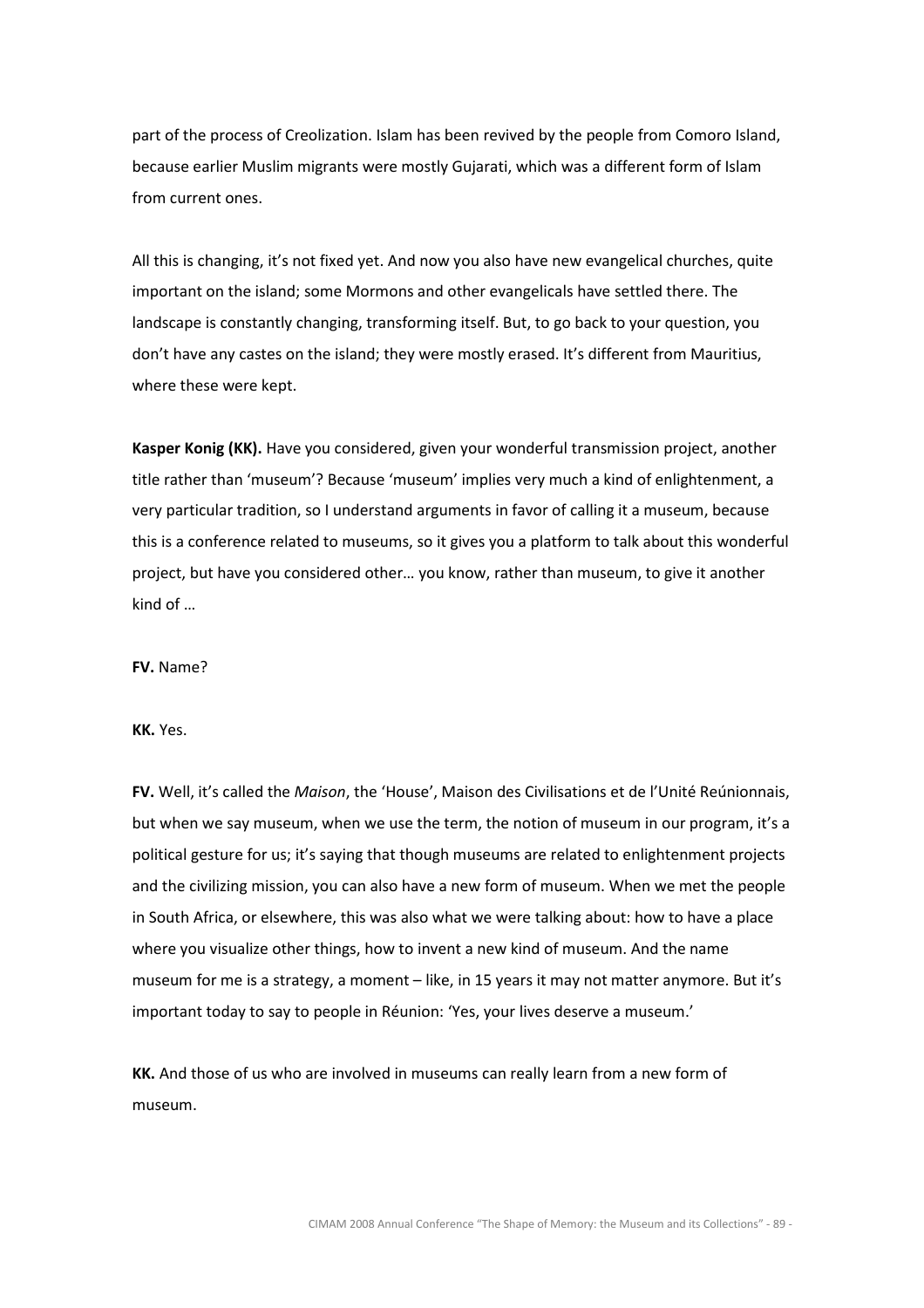FV. Yes, when I said it was a political gesture it's really to say to people: 'Yes, you deserve it, your lives deserve a place like that.' Because the objects we collected, which were really objets de rien, as we say, the 600 of them will be presented as if they were works of art, and they will be the only objects treated as such. It will be the 'Gallery' of donated objects, like 'fantastic', marvelous things, with the name of the person, Mme. Payet, Mr. Rammassamy, Mme. Marimoutou, and so on, and that will be that. That's just it.

Alicia Chillida (AC). I would like to ask Françoise what was the starting point of the project. Who were the promoters...?

FV. We must go back to the 1960's. In 1946 colonial status ended, but the French state really resisted the implementation of the law, the question of equality. Equality, social equality, was only achieved in the late nineties, ten years ago, so you see how the French State resisted...

And there was a real imposition of 'Frenchness': 'You are French, it's the only thing valuable, you have just one origin, one language...' And we were saying, 'No. We are not. Just look around the island and you'll see it is not possible.' So it was to restitute equality, the fact that we came from China, from India, from Africa, Madagascar... There is no hierarchy of civilizations, of culture. This was the first affirmation [of that].

The idea was launched in the 1960's, in the middle of really strong resistance to cultural and political repression. Most civic rights were violated; you didn't have freedom of expression, voting rights... My own family (I was a little girl then) was the target of brutal harassment. Réunion counter-postcolonial discourse was saying: '"We have a history, we have a language, we speak Creole, we have a history, our history is not just French history, we come also from elsewhere, we live in a world called the Indian Ocean, which has its own history, a millenary history.'

When we emerged as a human society in the  $17<sup>th</sup>$  century, the people who were brought to the island already came from very complex worlds, worlds that had already met each other. Africa and Asia had already met. Theater, music, literature, research took Réunion society, culture and history as their terrain of creativity. Cultural and political repression slowly weakened (though let's not be naïve, it's still there). In 2000 the Regional Council, which had a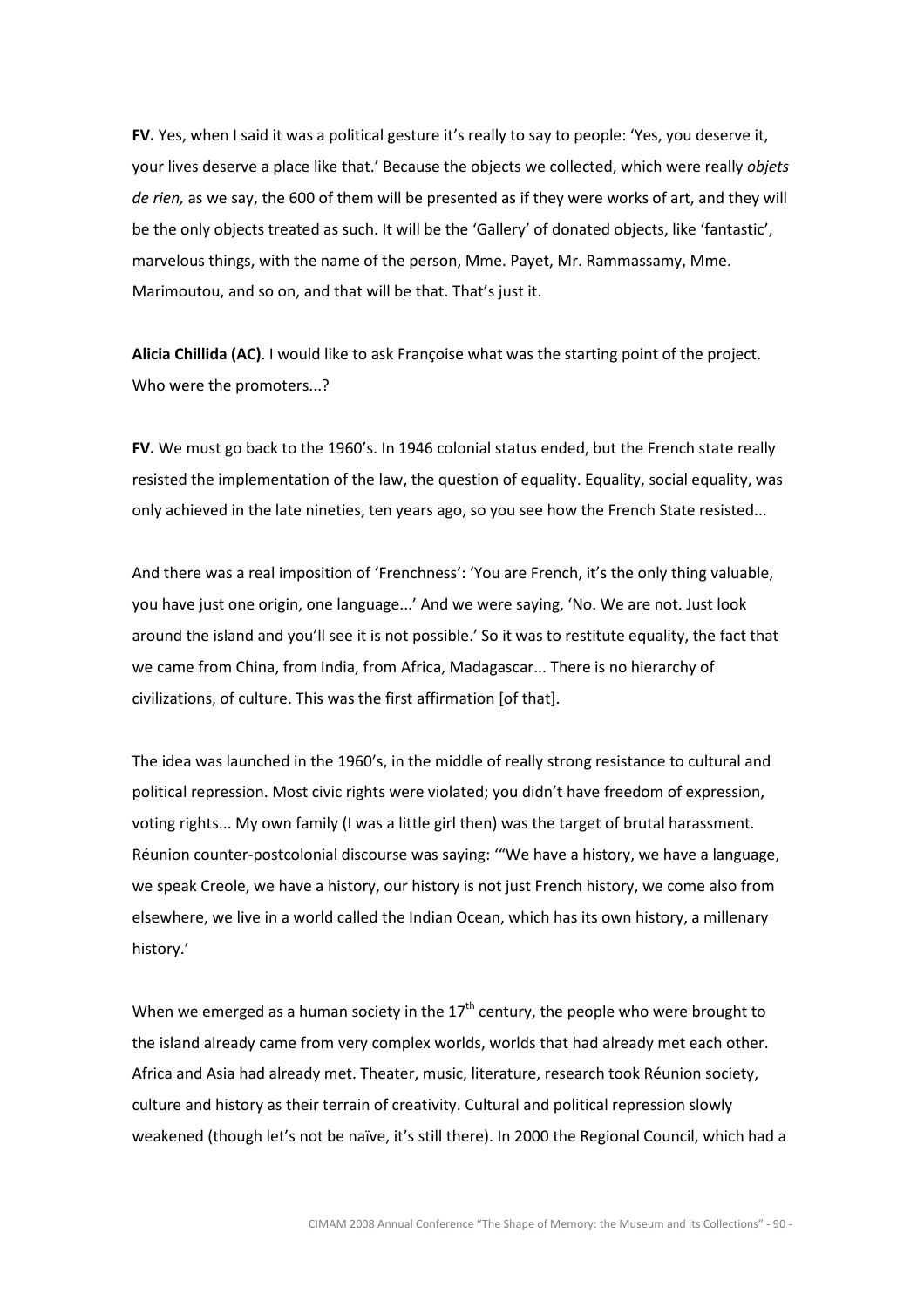Leftist majority, decided to launch the project, so there were studies and in 2002 they asked me to come to work for it.

I wrote with Carpanin Marimoutou, poet, writer and professor of comparative literature, the scientific and cultural program in 2005. In 2007, we organized the international architectural contest; the X-TU team was the laureate. This year, we have been working with them and the engineers, and the building permit should be through at the beginning of next year, and building should start.

Meanwhile, we are working towards realizing the permanent exhibition, which, as I said, will be like a trek, a journey; we imagine it as traveling – and you will travel, as if someone was telling you: 'Okay, come, we will travel through time and space.' We also had to think about the fact that people don't read, that we moved from people who were illiterate, who had no books, to people who own TV and radio. From total illiteracy to TV, and we skipped the book moment.

So people don't read, really, and people don't master French that much, even though we have had an overwhelming French public system since the late 1960s. Creole language and French look almost the same, but they are not, it's not the same meaning, even if sometimes it's the same word. So we also have to think how we will transmit knowledge not through the written word, because otherwise we will fail.

So how about through people telling a story? For instance, you will listen to the narrative of the travels of Ibn Khaldûn told by an actor, instead of having to read them, or listen to the diary of Vasco de Gama, how he destroyed Calicut, and Calicut will be evoked, too…

Kian Chow Kwok (KCK). I'm curious... You're doing this presentation to an art museum conference; would it be very different if you did it to a history museum conference, or an ethnographical museum conference? And is there a particular value to an art museum forum in relating to your project?

## FV. Is there a what?

KCK. A particular value in the way we approach this question of museology.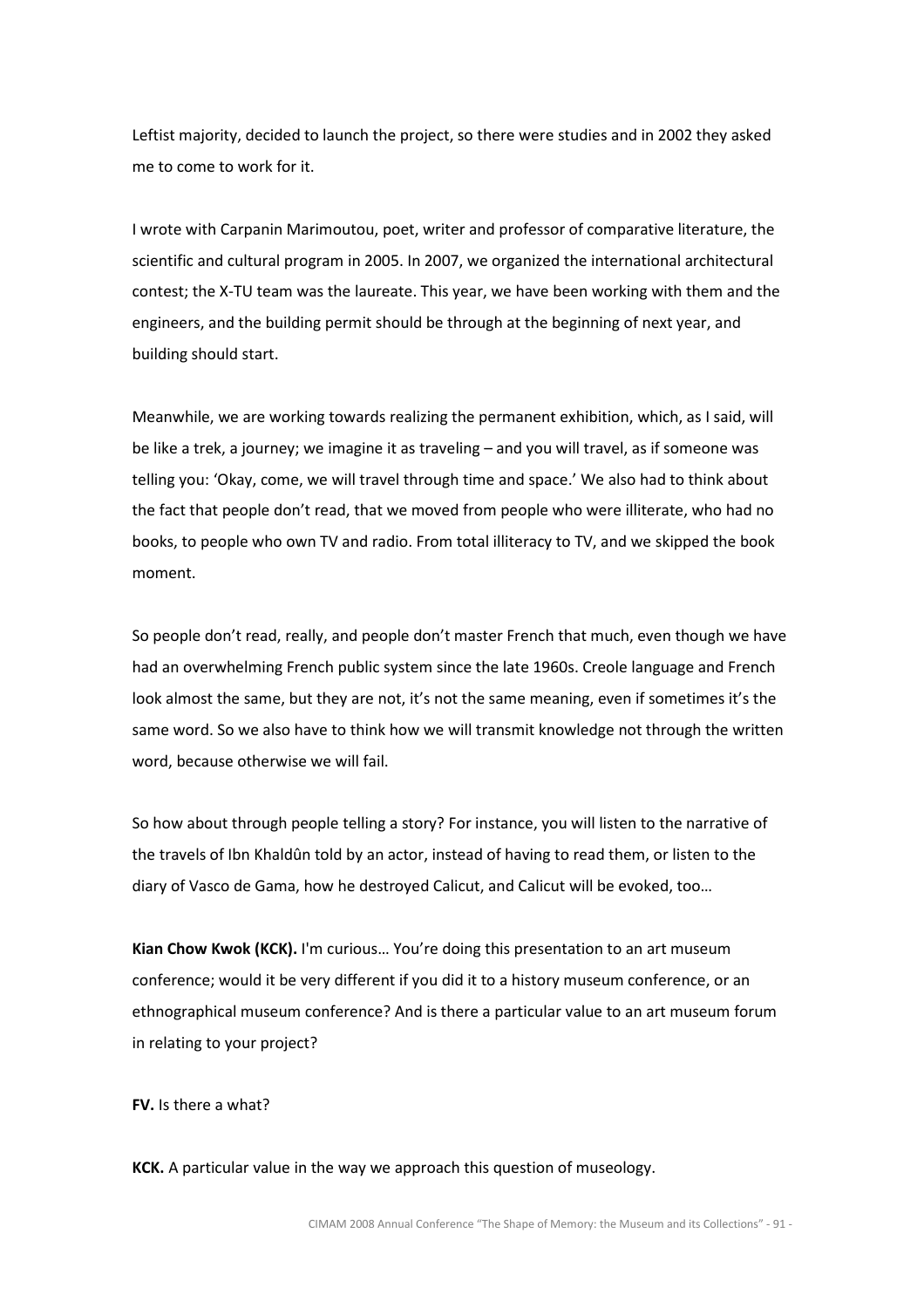FV. For art museums? Well, you have to answer that. You are the one...

KCK. Why have you chosen this forum as opposed to a history museum forum?

FV. Well, I talk at colloquiums on museums of culture and civilization as well, you know. I don't think they're that different. I will say that when I visit art museums, I think… How can I say it? I do think the evocation of a moment, an event, can work through literature, poetry, painting – there is not just one thing. People from art museums want to talk to me and help me to think it through. So perhaps people from the art museums have nothing to learn from me, but I'm learning from them – from you.

Kathy Halbreich (KH). Just to follow up on that question, Francoise, I found the ideas that you just put forward fantastic, and you're really dealing with so many issues about history and memory and stories that can't be told through objects. And Christophe, you in a way presented the notion of what objects can do, what they can't do, and the Kaltenbach example's really fantastic, but I just wonder if the two of you could talk a little bit more about what we need to be doing, the stories we can tell that objects can't. We all – or many of us – have extraordinary archives and other material that is much more in the realm of material culture, and I wonder if the two of you could talk a little bit in that direction, because that seems to me maybe the reason why, Françoise, you're here – and Christophe, you got to that. So, are there some strategies or ways we could be talking about display that isn't always about objects? Not that I don't know objects…

CC. I think we are in practice doing that, as best as we can, if we want to document, let's say, a generation of artists active in the sixties, very much related to dance-, performance- and timebased work. It's really something which is on our minds, I would say, almost constantly now. And I think your question about display, we faced almost the same question, because suddenly we are facing art works that we feel are absolutely important in our history, but we cannot represent them as easily as we can the history of Cubists in painting, or something like that. So I think it's an ongoing dialog and reflection.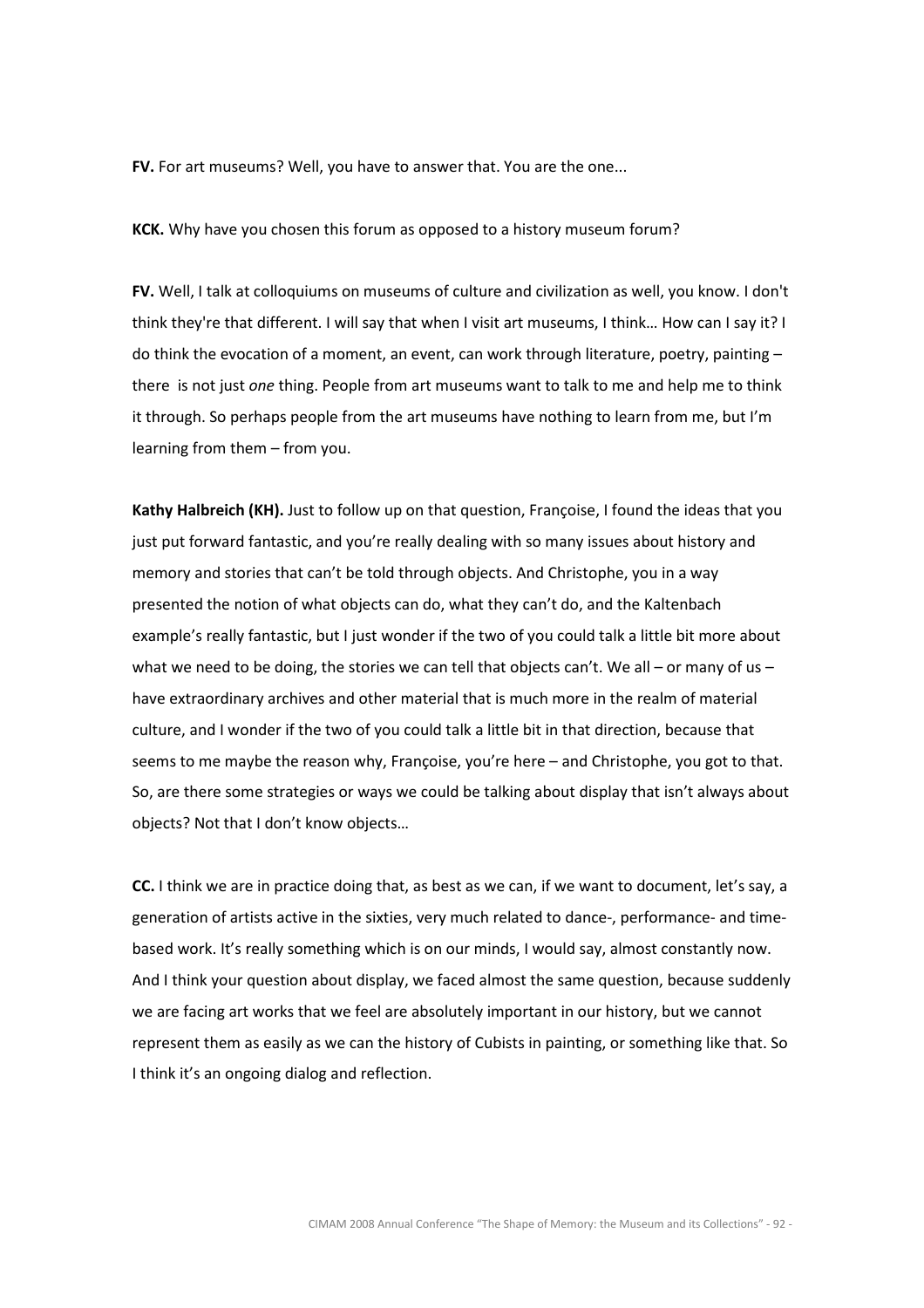What I really like in Françoise's project is that – and I think Kasper König was right to ask if it was a museum; maybe it's not – but the question is more 'Does the future of museums lie in museums?' Maybe not. And I think those questions are very interesting today.

FV. Well, I was thinking, maybe the question is how to use the object in different ways. Imagine we announce there will be an exhibition, and start to work on it, called 'Kosa in soz' (Creole for: 'What is a thing?'). We take 150 signs, following Barthes's idea of the 'empire of signs', that we think are related to Réunion – anything, you know. For instance, there is a kind of bread we call 'makatia', or from the fact that French gendarmes wear shorts and socks, the term gendarmes à chaussettes, and other things – the volcano, or whatever…

We take these things, the 'signs', and we travel and say to people: 'Okay, tell us, which of these are the five most important for you who relate to Réunion culture.' We have tried it and works incredibly well, and people bring other things, and then nominate things that are not objects, but for them are as important in describing Réunion society. One of those words was, of course, mixing, métissage, Creolization. But this is not an object, right? It's not an object, so in this puzzle we also import words that evoke something, intangible things. It's a mix of all this, tangible and intangible, that in fact constructs the world we live in. What also matters is memory.

We call it a 'house' because in a house you find what you left and what you took, but you also have to give things away, because you can't keep everything. We think that we don't have to sacralize the legacy. Part of it can be discarded, or you cannot live in the house, there is no room for you. It is also partly about getting rid of objects, so that you can have more space to think, to act. And even the objects you have kept will change, because you need to have new things in your home. You change a lamp, you get rid of that, because you are tired of it, or it evokes some sad memory...

One last thing on the question of how to say things that objects cannot tell. We thought: 'How will we evoke all the people, women and men, who died there during the slave trade, during slavery, and had no names?' They had no names, and no graves.

On Réunion Island in 1848, when slavery was abolished, 60,000 slaves became free – out of 100,000 people living on the island, so an important majority. And nothing was collected, no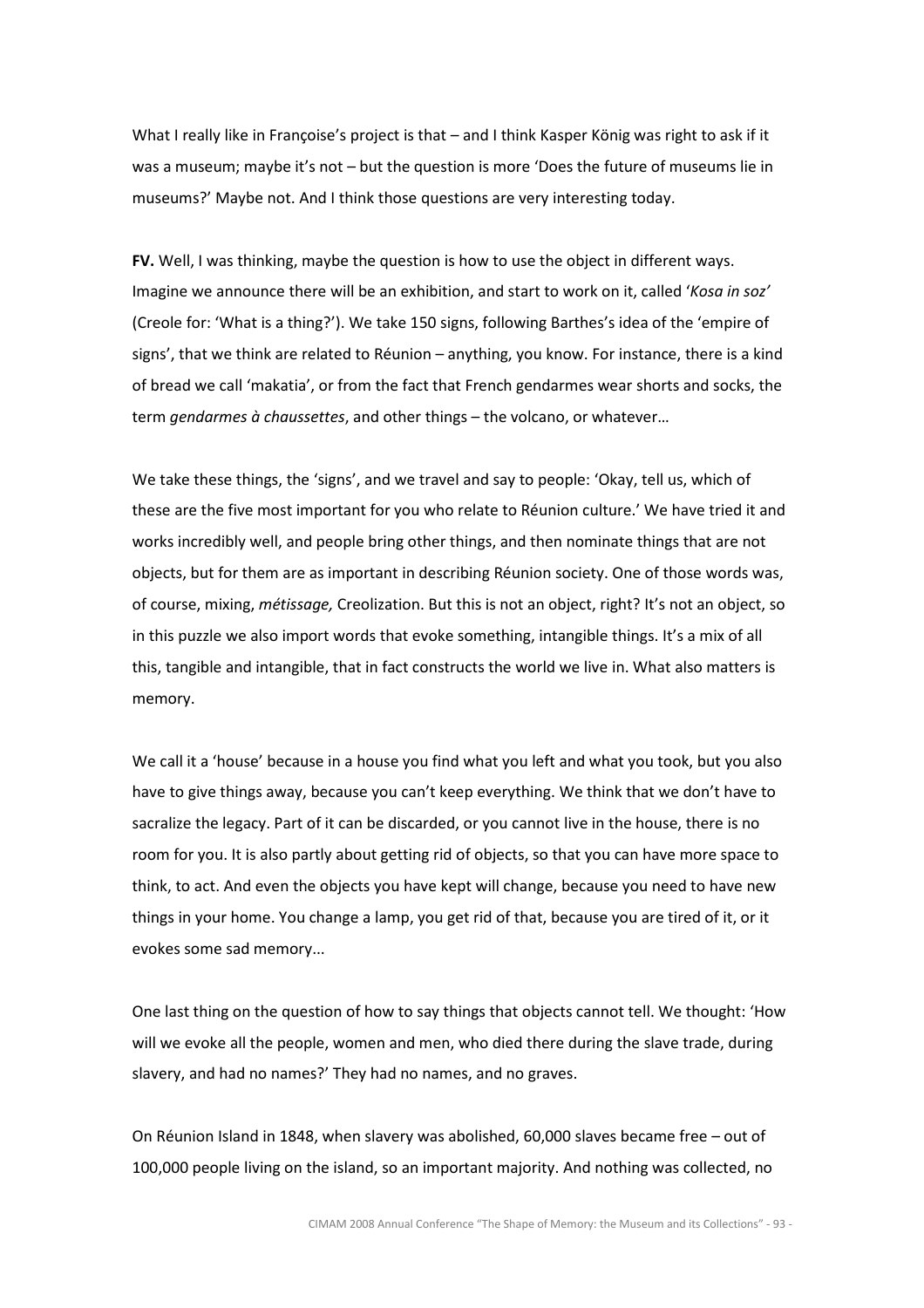testimony, nothing. They disappeared without trace; there was nothing left of their lives. So how are we going to evoke that? How are we going to create their lives, their presence?

So there are two things. One is you need to have a place of mourning. All human beings need to mourn at some point, so there will be a place we will enter, and it will be dark and silent. At the end of it there will be a place – in Réunion Island people are very religious − a place where you put a little stone in memory of those people. Because what can you say? What else can you say? What else can you do? You're going to talk and it's going to be empty. So how to, nonetheless, say something without trying to say everything? Because you can't, you just evoke little things.

HKB. I just wanted to ask you what would be the experience of otherness in this context? What would you be making different in a museum? I can see absolutely the reconstructive aspect of it, I can see the reflective, I can see the representational aspect of it, but what would be the moment of otherness?

I was thinking, for instance, when you talked about the invisibility of that traumatic history of slavery, what you said just now, maybe that could do it. What would it be, and how could it be represented?

FV. Well, there is also the fact that we leave things unsaid, we don't try to cover everything. For engagement or history to be made, you have to leave an empty space. If you fill everything, there is no place for new imagination.

And the aim of the exhibition is more like, when we thought: you have traveled through time and space, the Indian Ocean and beyond, all this history and you arrive finally at Réunion, so what is Réunion? And this will be thought mostly as something that will be constantly renewed by the people themselves, by the visitors, because it's about them, it's about their world.

So we will just suggest two or three things, organize two or three things, because it's not just empty, and you have to offer something. But they will bear testimony about – for instance, we will address the world of sugar cane, because that was so important, what people know about that. We are not going to be the ones to say everything about that. The people of Réunion can still bring archives, words, testimonies. There will be a studio to film and tape, where people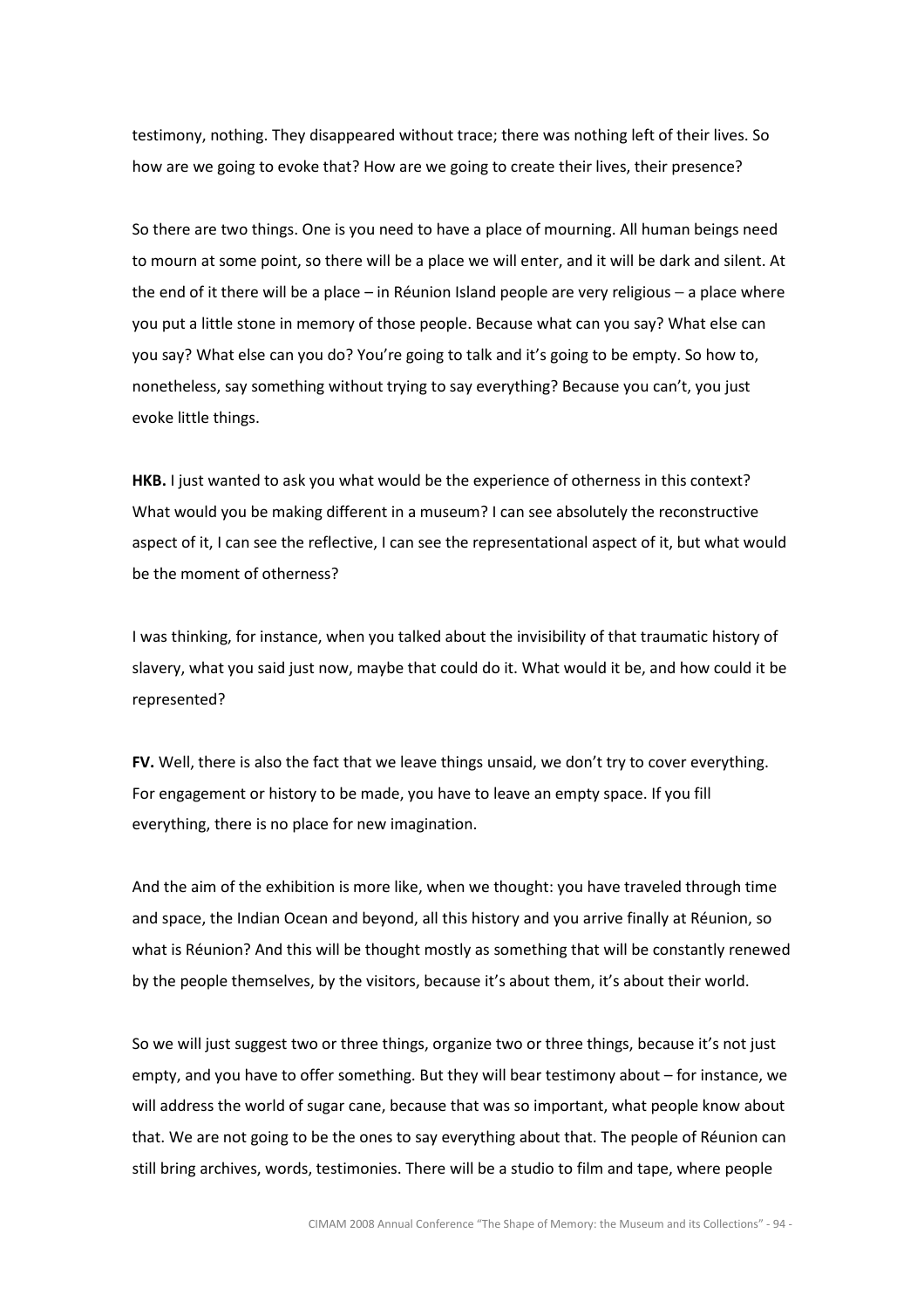can go and give their testimony if they wish to, and this testimony will be put back in the exhibition. It will be as dynamic as possible.

CC. I think we have to stop here. Thank you so much.

FV. Thank you.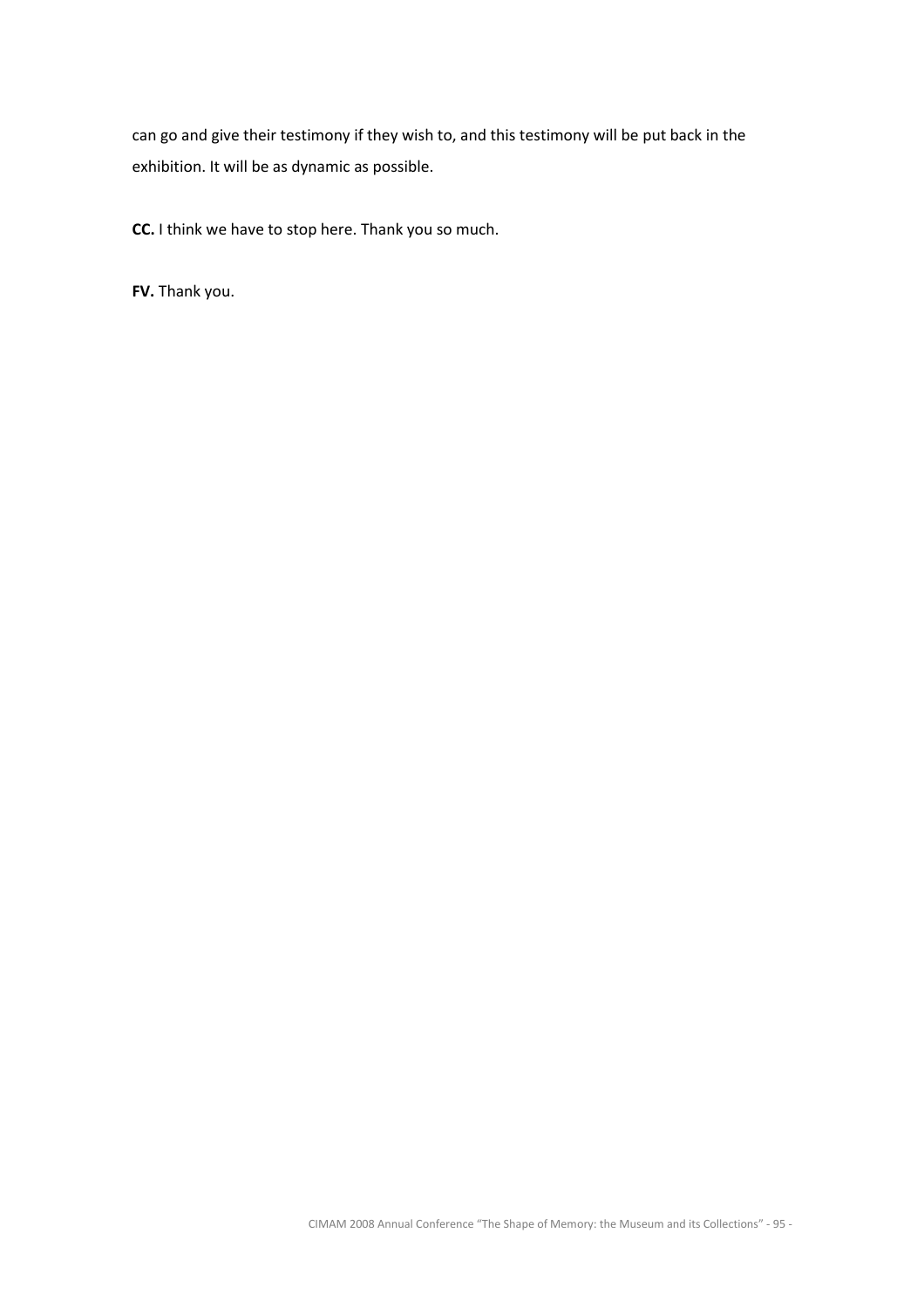SESSION 4 EDUCATION: HOW TO EXPLAIN **INTRODUCTION** Melissa Chiu

Melissa Chiu (MC). Good morning, everyone. My name is Melissa Chiu, and I'm director of the Asia Society Museum. It was a pleasure to meet all of you yesterday. My responsibility today is to introduce our speakers for our final session before our workshops. We have the honor of having Homi K. Bhabha as our main speaker, and Gustavo Buntinx as our respondent.

Homi K. Bhabha is the Anne F. Rothenberg Professor of the Humanities in the Department of English and American Literature and Language at Harvard University, and the Director of the Humanities Center at Harvard. He is the author of numerous works exploring colonial and postcolonial theory, cultural change and power, and cosmopolitanism, among other themes, and I doubt that there's anybody in this audience who hasn't read one of his texts on postcolonial theory.

His works, of course, include Nation and Narration (1990) and The Location of Culture (the later second edition includes a new introduction, and was republished as a Routledge Classic, 1994), which is currently translated into nine languages. Harvard University Press will publish his forthcoming book A Global Measure, and his next, The Right to Narrate, will be published by Columbia University Press. He serves on the Advisory Board of the Aga Khan Architectural Prize and is a Trustee of UNESCO World Report on Cultural Diversity.

Gustavo Buntinx graduated magna cum laude from Harvard University. He is a curator and art historian and works mainly on contemporary art, but also on colonial and republican aesthetics. On his business card he prefers to go by the title of chauffeur or driver, which I think is quite unique. He has curated exhibitions at the Museum of Contemporary Art (MARCO) in Monterrey, in the New Museum, here in New York, which we will visit later today, and the Antoni Tàpies Foundation in Barcelona, as well as the Institute of International Visual Arts, otherwise known as INIVA, in London.

He also has a strong museum practice, and is known as the driver of the Micromuseo, otherwise known as *There's room at the back*. He has in this way articulated a response to the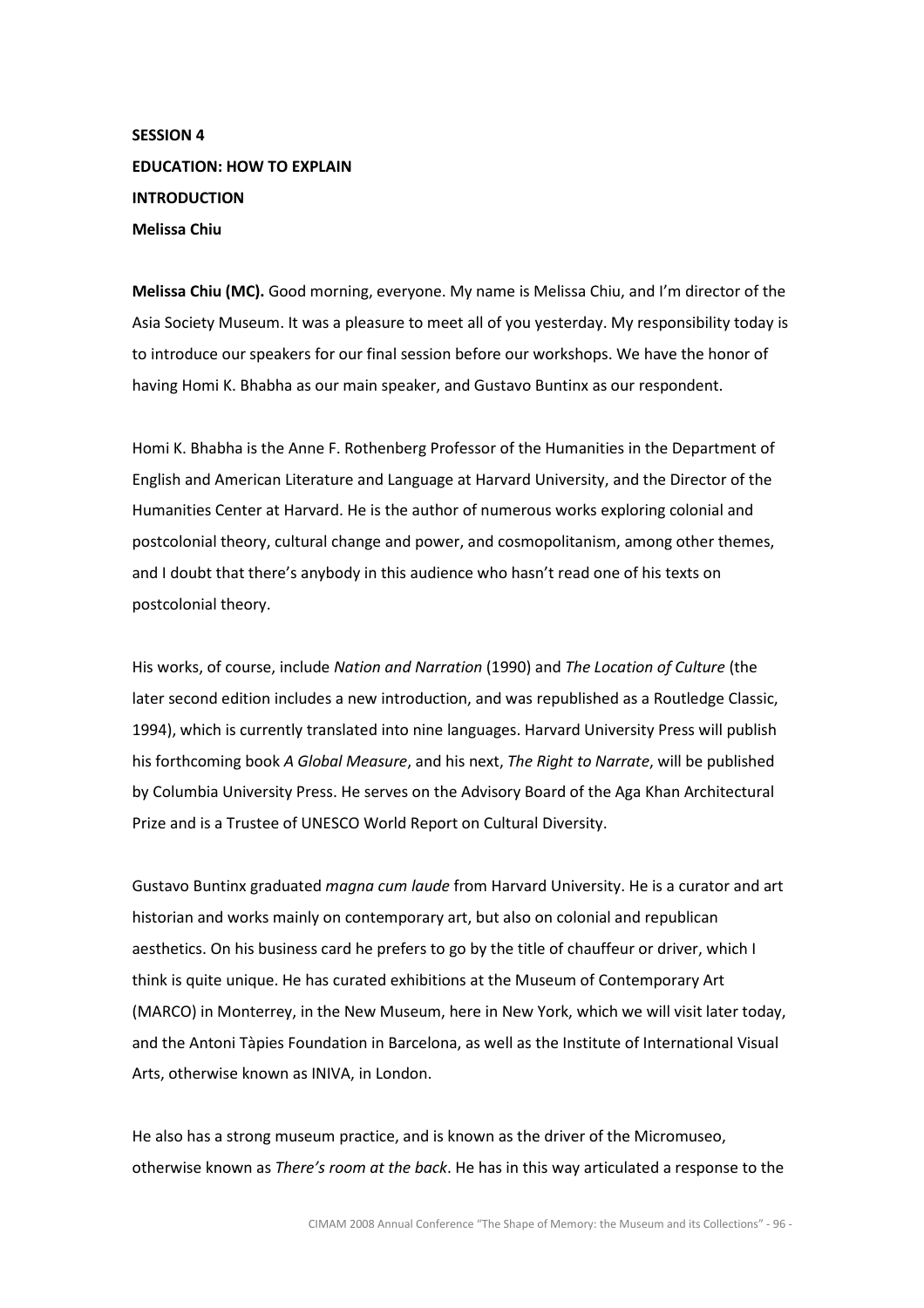lack of Peruvian museums. The project so far has accomplished dozens of exhibitions, publications and critical interventions. Between October and December 2009 the Micromuseo will have a large presence at the next Trienal de Chile.

Please welcome both our speakers, and first up is Homi K. Bhabha.

#### SPEAKER

Homi K. Bhabha

Homi K. Bhabha (HKB). Good morning. It is a great – if somewhat intimidating – mixed pleasure to be here today in your company.

As I grow older, people, I think, tap into my senility – or my coming senility – and ask me to talk about all the things I am not qualified to talk about. But being a sucker for their invitations, I take a chance at it. It's been a great pleasure to have been originally contacted by Manuel Borja-Villel, who very generously asked me to be here today, and I must also thank Pilar Cortada for various arrangements that she has been making over the last several months. It was also a great good fortune to follow my friend and colleague, Françoise Vergès, who is now embarked on yet another wonderful chapter of her life. It was great to hear you, Françoise, thank you.

I'm going to talk today about some of the preoccupations I have about time and cultural representation in the whole area of difference. I thought I might just give you a brief roadmap, since I have written this talk in a narrative style. I will talk about my early kind of museum memories in Bombay. When Bombay was not Bollywood, or not quite Bollywood, and there weren't as many galleries, and the artists from India were a fairly obscure lot, and the Sotheby's catalogues did not arrive in Bombay – nor did they arrive, as they now do regularly on my doorstep, asking me to buy things that I cannot possibly afford.

So it was a different time, and I thought that I might start with some early memories of what it was like to be, as I was, a gallery brat in Bombay in the sixties and seventies. Then I want to think a little bit about museum time. Being in this building, I thought that thinking about the temporality of the museum and its revisionary and dynamic possibilities might be of some interest to you. So I'll try to do in my own style a rather tendentious reading of Alfred Barr, and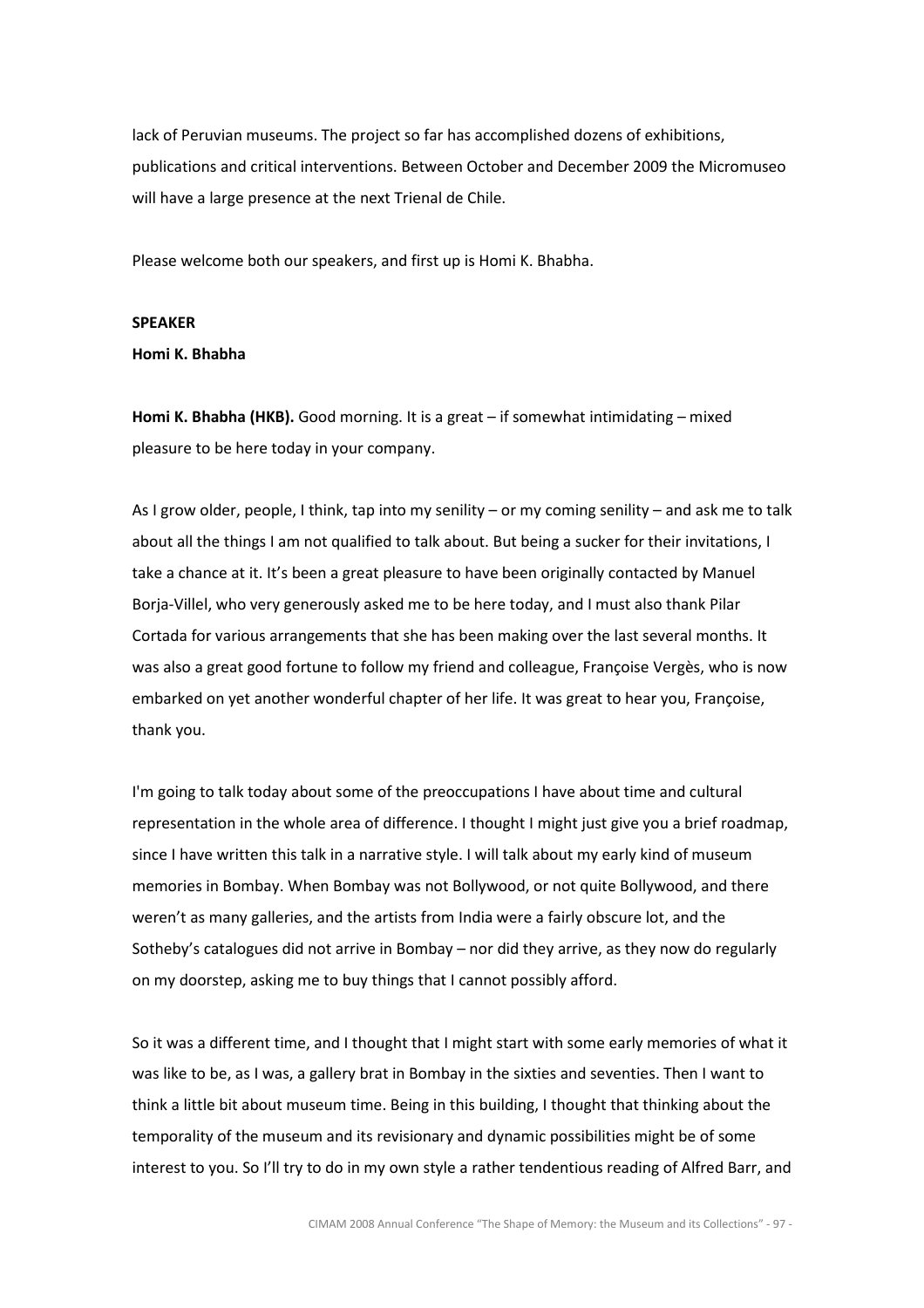try in a way also to put into perspective something that I see increasingly in the assessment of new museums, or indeed of new exhibitions, which is a sort of a spatial metaphor, that the critique of museums is very much in spatial terms. And this seems obviously the right way to go, but I'm going to suggest that it may be limited.

I then want to explore the notion of the museum's contemporaneity as a form of transitional time, and I will end with some issues and examples relating to time representation, witnessing display and the exhibitionary impulse. Thank you so much for being here this morning.

I grew up in a great cosmopolitan city, Bombay, which in the late sixties and seventies had one museum, and two private galleries. Bombay's Prince of Wales Museum, founded in 1922, was decidedly 'museal' in the deathly German sense of the word. 'Museum-like,' Adorno observes, 'describes objects to which the observer no longer has a vital relationship, and which are in the process of dying.'

The museum, located in the heart of the old city, was the preserve of some great classical and traditional art: Chola bronzes, Ragmala paintings, Mogul miniatures. These works had played a double role. They established the directionless canon in British times, while authenticating a postcolonial sense of heritage pride, what Nehru referred to in another context as the nationalist discovery of India.

The highly decorative Indo-Saracenic edifice, which unfortunately often symbolizes bureaucratic bungling and municipal neglect in India – I'm sure many of you have been to some of the old railway stations, the post offices, all built in that style, to say nothing of the courts, and all are a real bureaucratic mess in most cases… The highly decorated Indo-Saracenic edifice, which so often symbolizes bureaucratic bungling and municipal neglect in India, had become better known as a transport hub than an art destination. You went to the museum to change buses, not to visit collections. Busloads of tourists from smaller towns and villages were routinely processed through the galleries in silence and awe, but without much pleasure or instruction. The fun happened outside in the gardens, where schoolchildren played games and sucked on fluorescent ice creams. Not so different, I suppose, from the glossy Victoria and Albert ads some years past, which suggested – ironically, of course – that there was a great restaurant attached to an interesting museum. This caused quite a stir in London. Nothing so witty could unfortunately be said about our Prince of Wales Museum. Almost thirty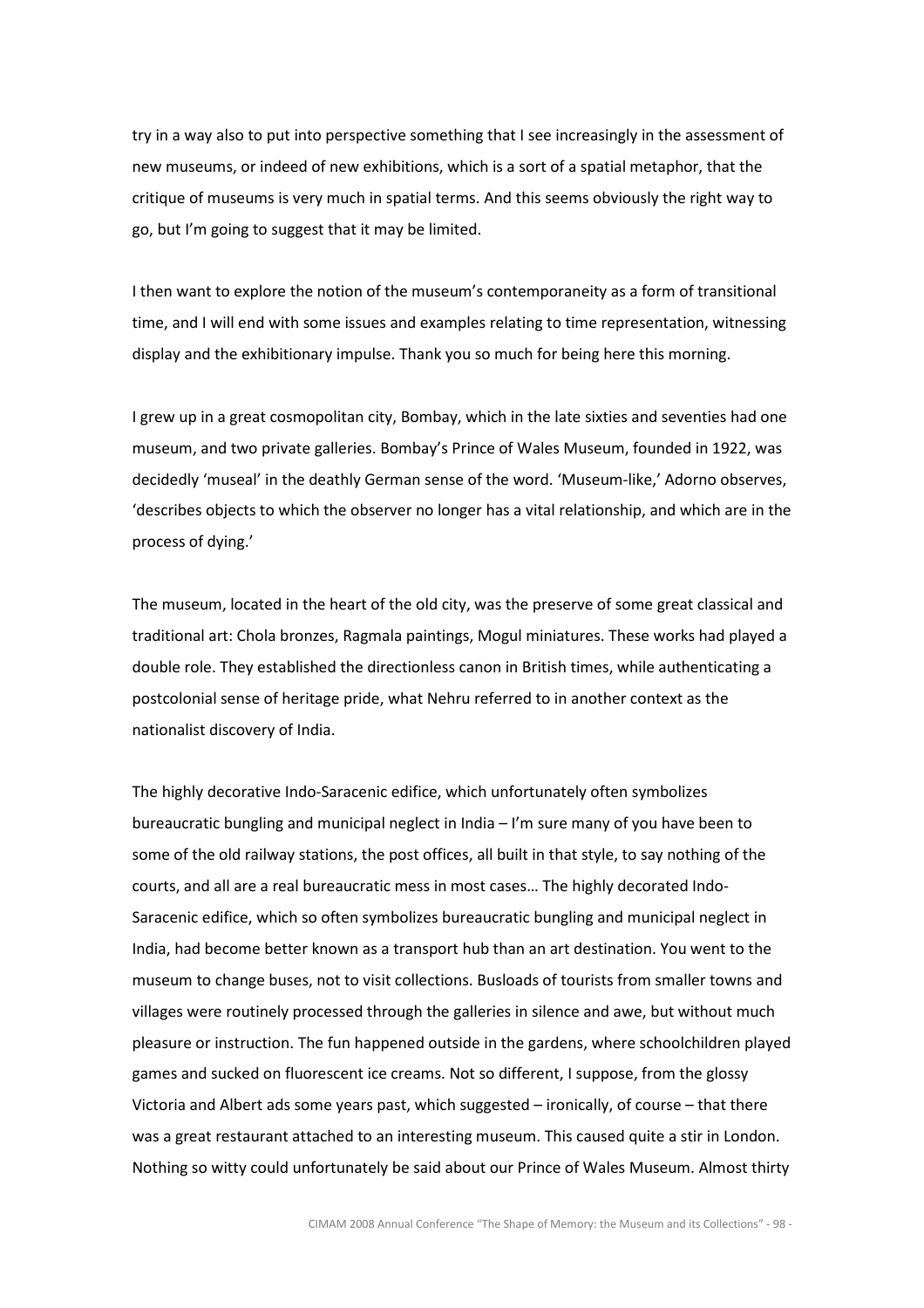years later, the impoverished website languishes, not having been updated since 1997, and the director's message draws a blank 'No text available for the time being. Check back later'. Believe me, I say this with feeling.

A little further along Mahatma Gandhi Road, in the loft of a rather intriguing semicircular art centre designed by a pupil of Frank Lloyd Wright, you arrived at the privately owned Kamal Art Gallery. Half a mile along the same street, just across from Bombay's famous landmark Flora Fountain, you came to Pundole Art gallery. If the Prince of Wales Museum seemed to be struck by a serious form of curatorial catalepsy, the Kamal and Pundole galleries were hives of Bombay's famous cultural entrepreneurship. They were exhibitionary spaces, salons of intellectual enquiry and sites of cultural experimentation. If the museum seems stagnant and statist, studios deserving the national past, the life of the galleries was composed of a posse of provocateurs, artists, advertising executives...

Actually, advertising executives in the sixties, seventies and eighties were very much patrons of the arts. And they were very involved, they often wrote about them in Bombay. There is actually something to be written about the whole social history of the accompanying discourses, and the accompanying professions around artists, and the kind of milieu in which they lived, which hasn't been written. It's a kind of informal history, an experiential history, but a very important one in terms of how the movements of art were fostered by a whole range of intellectuals, a very interdisciplinary kind of world.

If the museum seems stagnant and statist, studios deserving the national past, the life of the galleries was composed of a posse of provocateurs, artists, advertising executives, publishers, writers, actors, filmmakers, journalists and juveniles like me. I felt that I belonged to a cosmopolitan demimonde with a vernacular vigor. When I now look through the resplendent auction catalogues for contemporary Indian art, I can hardly believe that most of the artists hung out at the Kamal art gallery's adopted restaurant, the Samovar, and were often in hock for tea, beer and biryani to the owner, who was once a prominent member of the Communist party.

The artists in the main were unknown and underprivileged and sold for small sums. The market was largely middle-class and local, except for the celebrated Herwitz family from Massachusetts, who bought boatloads of contemporary Indian art that is now housed at the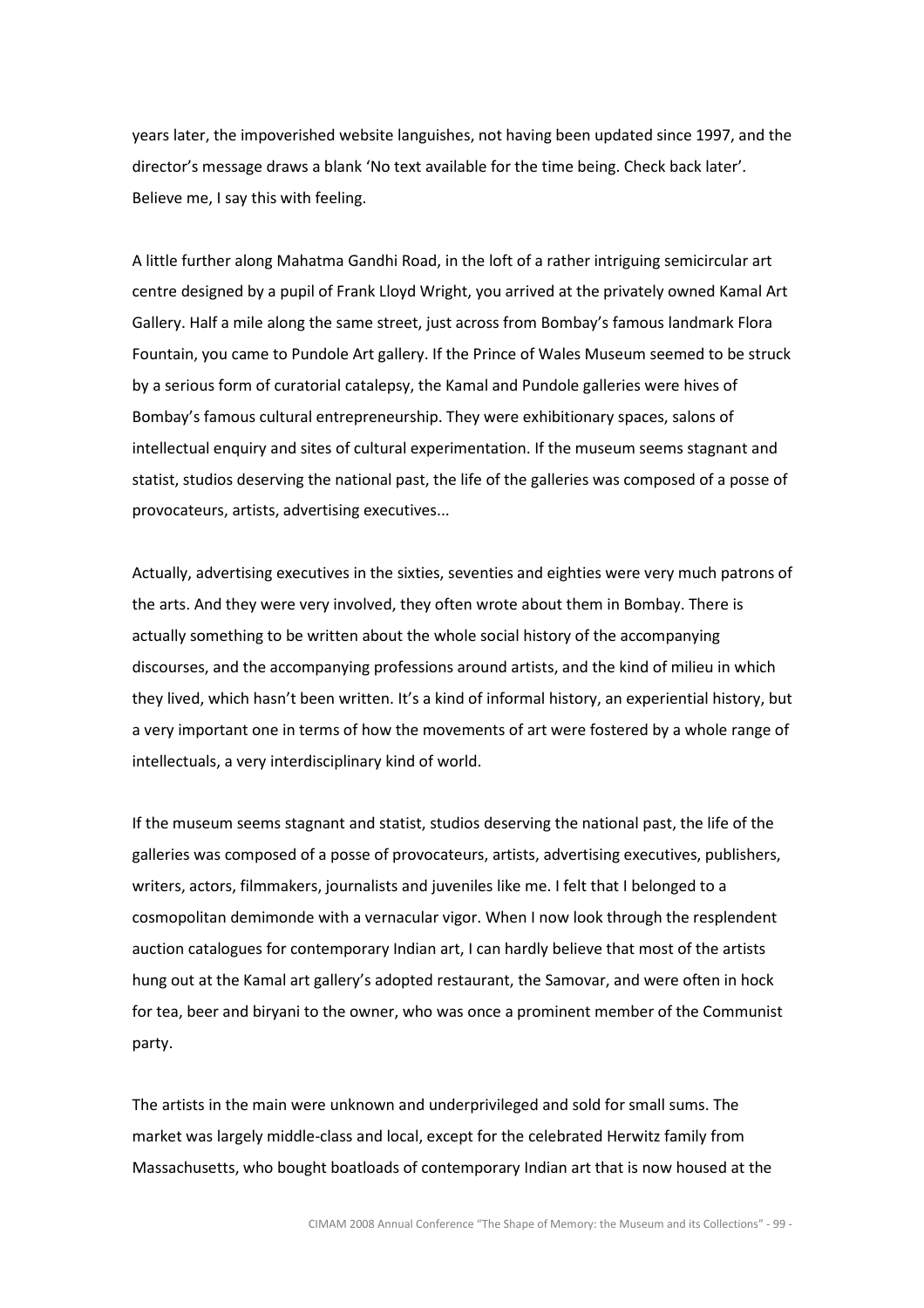Peabody Essex Museum in Salem. For me, Massachusetts was just another cold country, and the Herwitzes seemed as if they were part of some Waspy cargo cult. The entrepreneurs were self-taught connoisseurs, the critics were art-page generalists, the artists were learned, generous and inventive, often waiting to explore the great cities and museums of Europe and America.

The founding group of modernists, Padamsee, Souza, Husain, Tyeb Mehta, Raza and others, named themselves the progressives, and their practice of the new echoed Gramsci's statement: that whatever announces itself as new is a variable combination of new and old, a momentary equilibrium of cultural relations. The new is itself, in my view, a process of transition.

What held it all together and allowed fairly generous affiliations across classes, languages and cultures was the sense of a postcolonial avant-garde, tilted away from the orthodoxies, eastern and western, coexisting now in an excited atmosphere of innovation and experimentation.

Museum and gallery were asymmetrically arranged, neither in collaboration nor in competition with each other. The heterogeneous haphazard side-by-sideness was further emphasized by what Bouvard et Pécuchet termed the bedlam of the show bazaar, the thieves' market where you went to buy stolen Indian antiquities,  $18^{th}$ - and  $19^{th}$ -century prints or a vast number of British ceremonial portraits demobbed from military barracks and English clubs.

The Bombay art scene, as I remember it those energetic emergent years, made no claims to aesthetic or civic order. Everybody was caught up in the pell-mell project of trying to survive. Nobody in Bombay subscribed to that ruling fiction of the museum world, which Eugenio Donato felt compelled to puncture in his remarkable postmodern essay The Museum's Furnace: I quote 'it is no longer possible to sustain the fiction that, by attaching an object to a label, or series of objects to a series of labels, one can still produce a Bouvard et Pécuchet bedlam presentation, which is somehow adequate to a nonlinguistic universe. Such a fiction is the result of an uncritical belief in the notion that ordering and classifying, that is to say, the spatial juxtaposition of fragments, can produce a representational understanding of the world. Should that fiction disappear, there is nothing left of the museum but bric-a-brac.'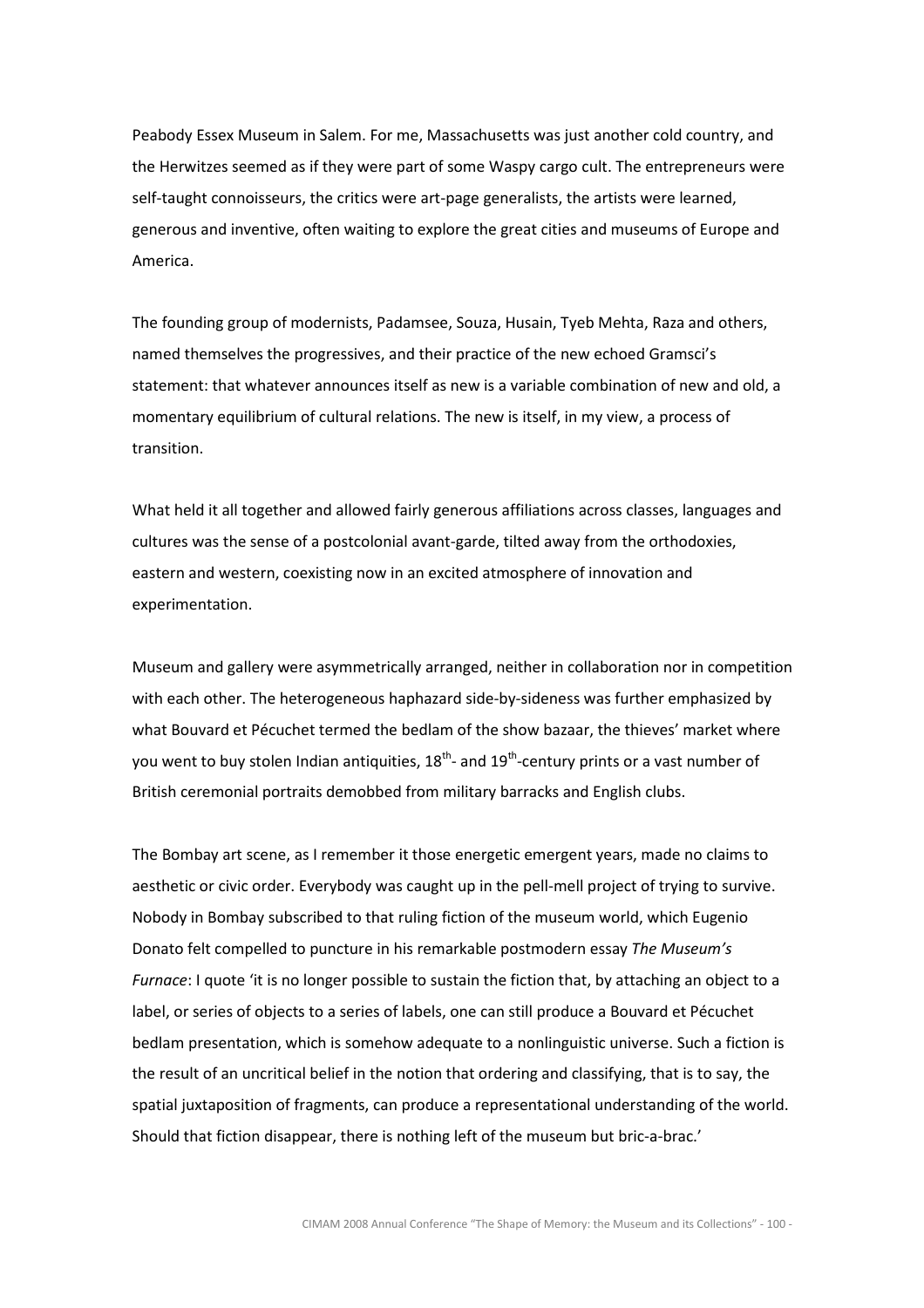Truth to tell, I encountered no such museal fiction. Ordering and classifying had atrophied in the Prince of Wales Museum to such an extent that it was unable to signify a naturalized representational image of the world. It signified only its own anachronism. We lived the reality of spatial juxtapositions, the museum sited across from the galleries. You might say that postmodernism arrived a decade earlier in Bombay, only we didn't know quite what to call it. And we had no sense at all that it would have such a remarkable academic career.

In fact, come to think of it, multiculturalism of a more militaristic strain also had a long and lively colonial rule, but we'd just got on with it, without all those deep metropolitan discussions about the problems of inclusion, exclusion and liberal consent. But then, of course, the colonized and their heirs were never really considered to be consenting adults.

On my frequent walks down Mahatma Gandhi Road, I became aware of my growing sense of dissatisfaction with both museum and gallery. My unease had something to do with the alternatives that I was offered, the dead hand of an impoverished unimaginative cultural bureaucracy, arranging art objects in a historicist narrative that celebrated the classical past of a relatively new postcolonial nation. This was set against the invisible hand of the burgeoning bourgeois art market – Adam Smith was a curator of sorts – uncertain of its own historicity, struggling to push past the enclosures of ethnic essentialism, as well as the iconic refuse of empire, striving in its own way to become a cosmopolitan hybrid culture of a progressive strain.

Shuttling between the public museum and the private gallery, I became dimly aware of the cause of my unease: both institutions, in their different ways, one focused on reconstituting classical civilization, the other focused on celebrating contemporary culture, were complicit with an important aspect of social and cultural value associated with the aesthetics of modernity. Both institutions were complicit, despite their opposed curatorial intentions and programs, with an exultation of the present, as Habermas calls it.

In the case of the museum, there was of course a structural irony in the fact that the present was treated as the past, or so at least it seemed in the artless, airless displays that cultivated a sense of the authority of the ages sealed behind foggy vitrines.

The private galleries, on the other hand, articulated the exultation of the new by participating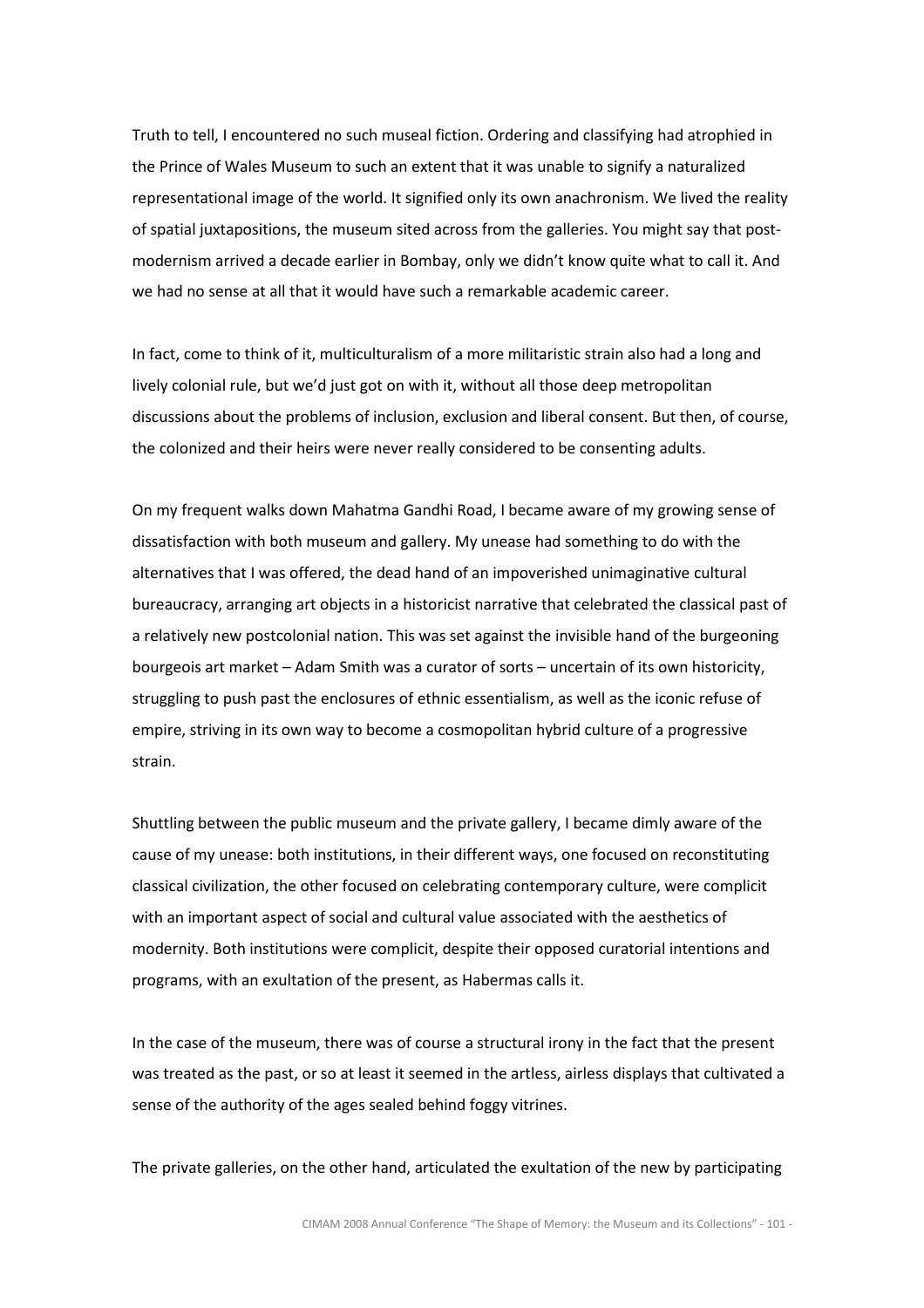in a familiar avant-garde self-understanding, equally uncritical, that its own aesthetic timeconsciousness was itself invading uncharted territory, exposing itself to the dangers of a sudden striking encounter, conquering an as yet unoccupied future, a brave new world.

In both instances, however, the museal present of antiquity and the avant-garde seemed strangely uncritical and stable. Museum time, as an affective and cognitive moment that emerges through the archive or the collection or the making and remaking of the exhibition or the gallery, suddenly stood still.

What was missing from both the terminus of tradition at one end of Mahatma Gandhi Road, and the departure lounge of the avant-garde at Flora Fountain, was the sense of the present as transitional.

The antiquity of the museum was indeed transitional; it was, after all, part of a translation of an earlier directionless canon for nationalist purposes. And the avant-garde was an experiment in internationalism, which had that same self-fulfilled sense of destiny. In the exultation of the present there was no sense of the restless movement of passing time that unsettles the construction of any collection or archive, museal or indeed belonging to other institutions of memory and learning, such as the university. That sense of restlessness in the archive that Michel Foucault has briefly and beautifully described as the never-completed, never-whollyachieved uncovering of the archive. Any form of curatorship must engage with ideas and objects that are antagonistic or asymmetric to its practice, ambivalent in their structure, and therefore, through that ambivalence, through that unsettledness, open to translation and transformation.

Because translation is not about resemblance and semblance, it is about the shock of recognition, each time anew; not simply something that reminds you that translation is not a pale imitation of the original, but each reworking of the archive, each reworking of the collection, each replacing of the most familiar, iconic moments of the exhibition, of the collection, should emerge as a shock of recognition, newly positioned, newly placed, newly evaluated, newly significant.

New, of course, only in that sense that I said earlier. The new is always an incubational category, a momentary balance, no more nor less than that.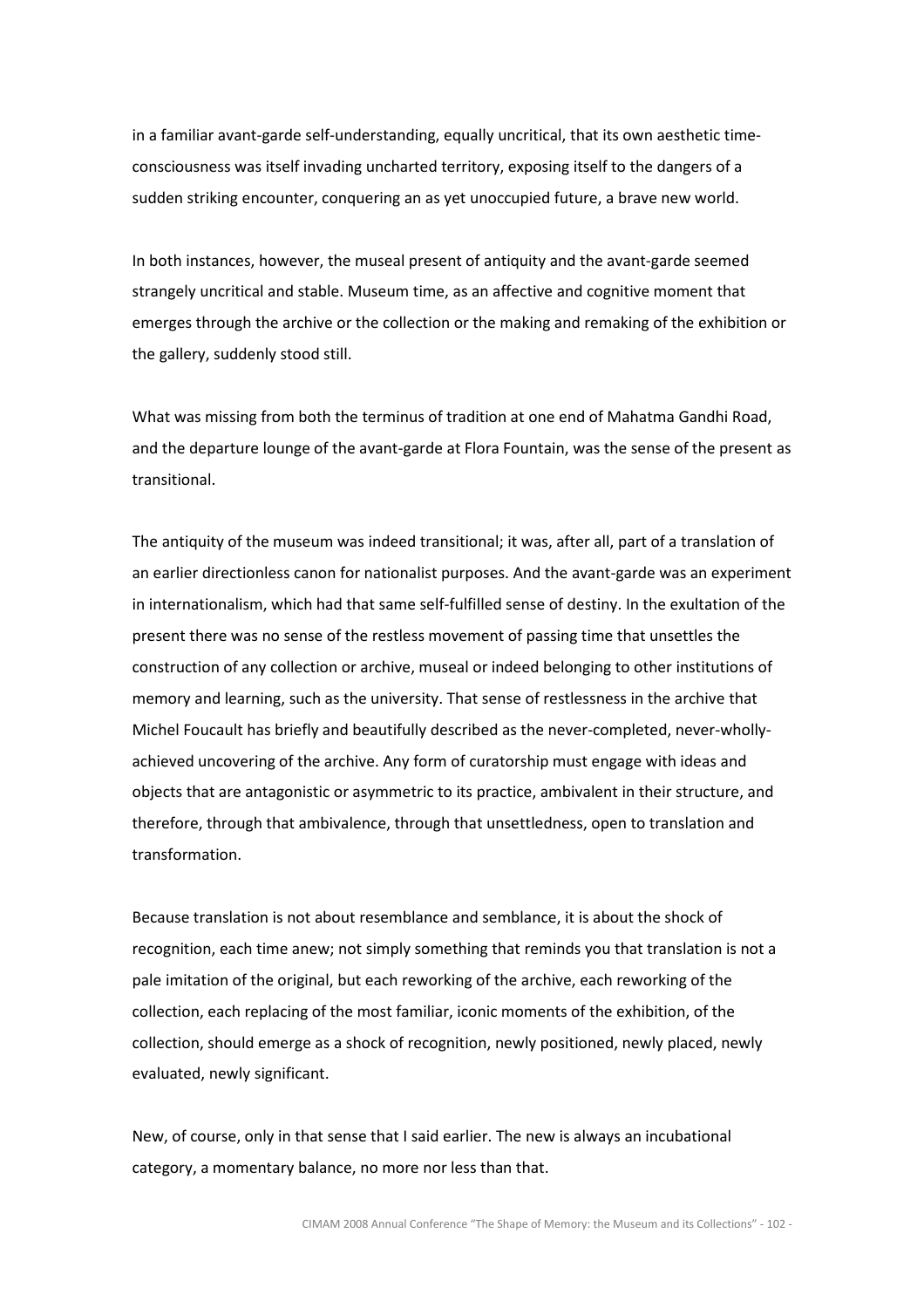You guessed it, what was missing in midtown Bombay in the late sixties and seventies was a launch pad for something like Alfred Barr's 'torpedo in motion', which was mentioned earlier this morning.

Now it takes temerity on my part to talk of Barr in this place and in the present company. However, I feel compelled to draw upon Barr's concept of the museum as the locus of what he called an unfolding present, a transitional torpedo, if I may, at a time when architecture so often provides the museum with its most visible insignia of status, identity, innovation or transformation.

It is hardly surprising then, that the language of criticism is dominated by spatial metaphors in the assessment of aesthetic values, cultural norms and professional taste. And you museum directors must be held responsible for this. You have a facility for raising a lot of money, building a lot of beautiful buildings, and then getting flogged for rearranging your collections. Lead a quiet life, carry on with the old buildings, give the impression that you are struggling to survive, and you will have a much more highly praised professional existence. Don't do it, you've suffered too much.

So it is hardly, as I was saying, surprising that the language of criticism is dominated by spatial metaphors in the assessment of aesthetic values and of professional expertise. Now you might argue that there is an obvious reason why it is appropriate to evaluate a museum's success by relating its curatorial choices to its disposition of spaces, and reading the narrative of its collection in terms of the construction of exits and entrances, the possibilities of circulation, and the priorities of placement.

But there is more to the uses and abuses of the spatial metaphor than an exploration of the archaeology of the physical museum and the relocation of its archive. Spatial metaphors contain their own special pleading for the ordering of art as conforming to a particular ordering of life. Spatial critique, if I may call it that, takes its aim at professional expertise and technique, when what it really mourns is the passing of a certain tradition, or a certain convention.

For those of you who are acquainted with Jed Perl's 2006 jeremiad against MoMA, I bring you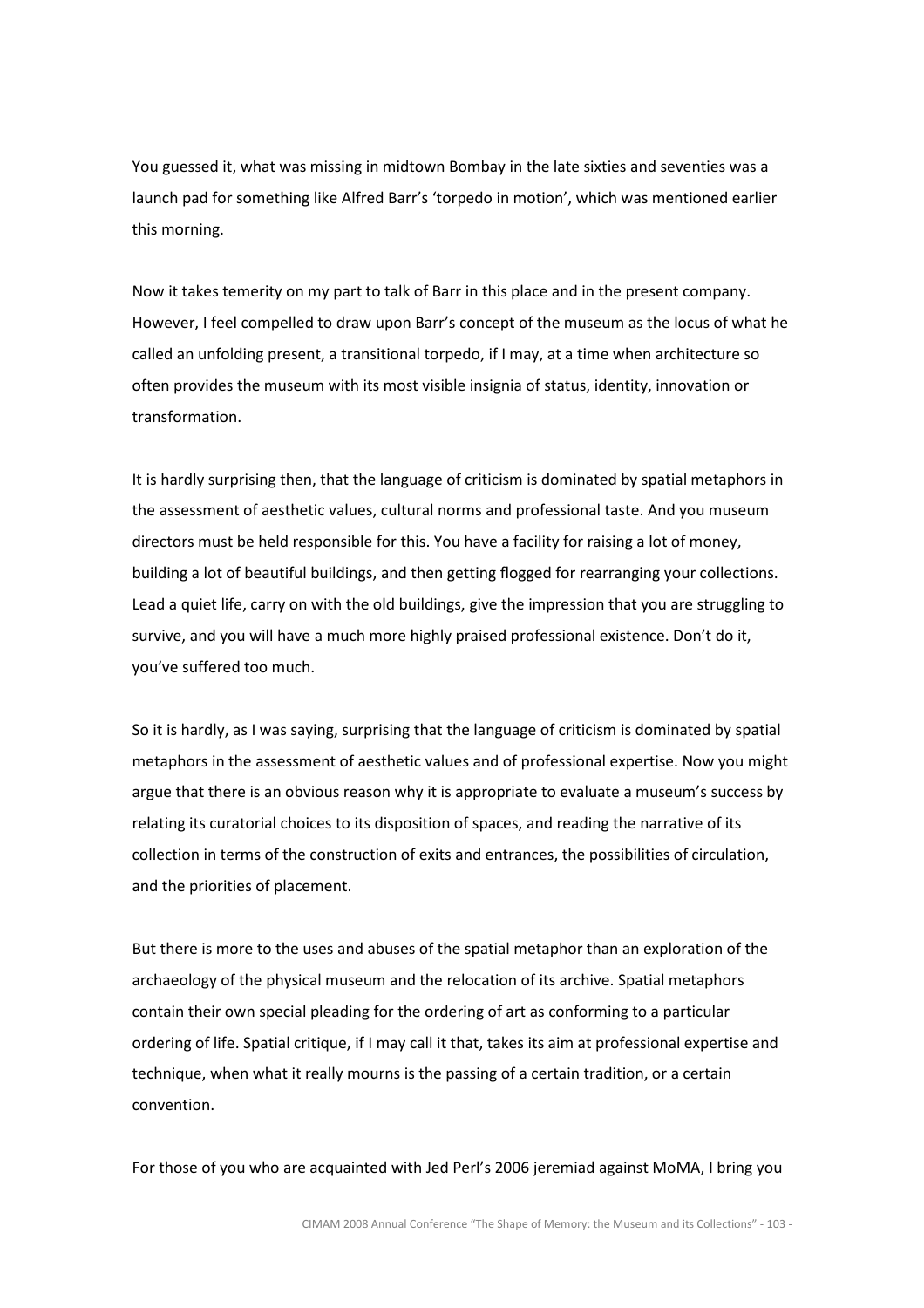some comfort in the form of Perl's recent reconsideration of the museum as an errant institution finally returned to spatial order, or what he calls a sense of place. Just see the way in which the spatial metaphor works in this passage from Jed Perl: 'MoMA feels better today than right after it opened. Cézanne's Bather has been returned to its central place at the beginning of the permanent collection, and Mondrian has once again been given a room of his own. These are not matters of blind obeisance to the past, for the reaffirmation of the old choices is a reaffirmation of enduring ideas. To the extent that the museum feels a tiny bit more the way it used to feel, the people in charge are honoring a sense of place, honoring the sense that the Modern was, for generations, The Place. And in doing so, they are reminding us that the sense of place is inextricably associated with the sense of memory – and with aesthetic value. After seeing the New Museum and BCAM, I find myself again warming to Taniguchi's building.' And now the lyrical passage: 'The entrance, with the dark staircase to the right and the Sculpture Garden beckoning, has a whisper of pageantry; the details of doorways and railings have a lovely clarity; the atrium, though turned into a dumb-ass playpen by Eliasson, pulls together the disparate parts of the museum.' Beautifully written.

But I hope it makes my point that so much of the recent spatial criticism and spatial evaluation of curatorial intentions happens because new buildings are built. And somehow, the fact that the one should not necessarily neutralize the other, and there may be another standpoint from which to make the critique, is not something that is taken on board.

There is, as I said, a natural sense in which, of course, you're working with rooms, you're working with galleries, you're going to display objects, but I don't think that that normalization or that naturalization should be the criterion for thinking about museums and display and the curatorial intention. In fact I think that what is bred of this, a sense of the place, beautifully though it's written – and I believe in the plurality of democratic voices and dialogue, so I think that this should be said, and must be said – but I think that the question of time, the question of temporality, the notion of the life of the museum in that conceptual register, has been willfully neglected.

This is the moment, I believe, to return to the creativity of Barr's concept of the museum as a medium of time, continually revising its sense of the present as well as its presence in the world by translating the relational value of its objects and practices. Relational value is neither simply the idea of the comparison of one autonomous work or event or period with another,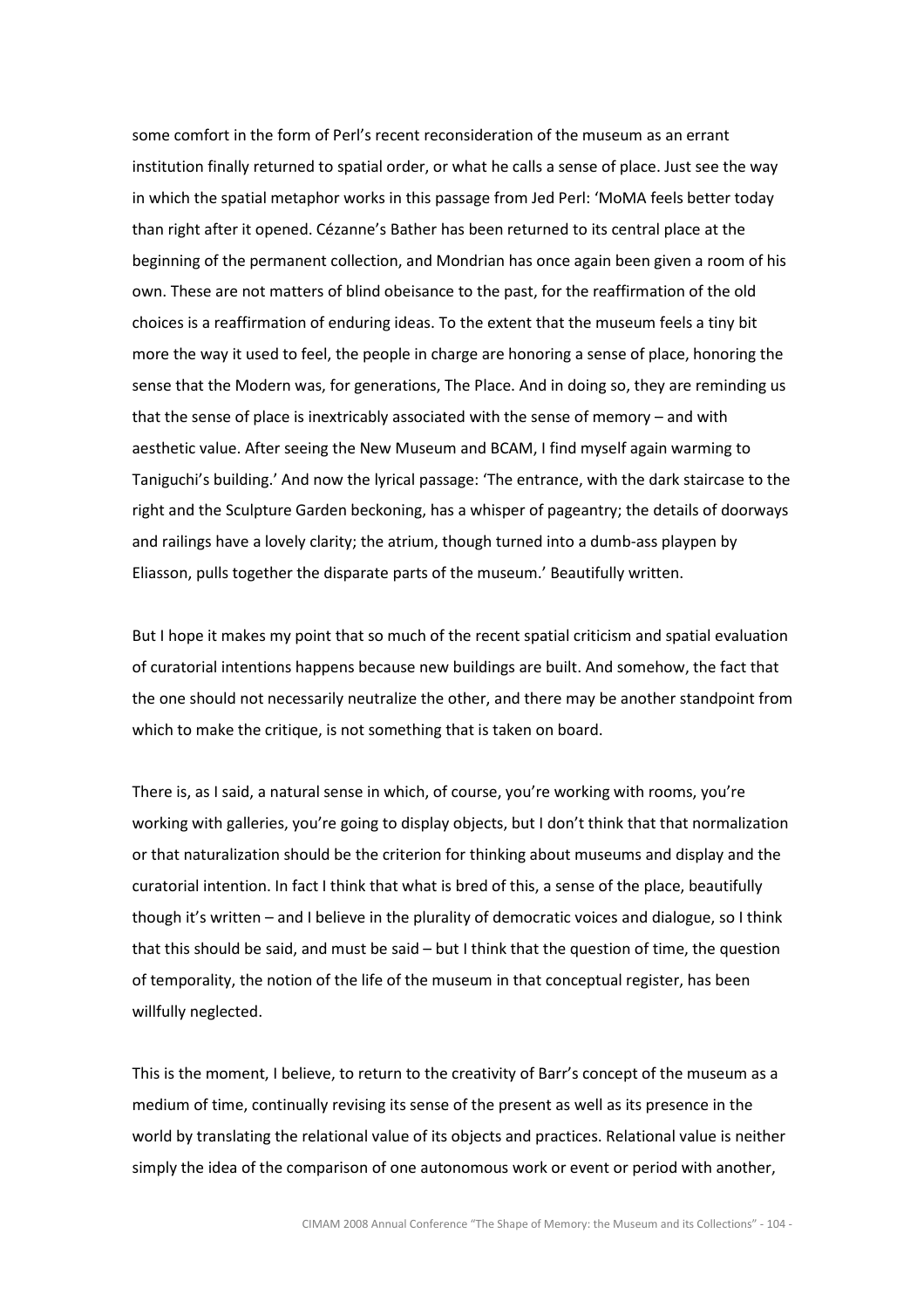nor is it some kind of unbounded relativism, as it is often accused of being. Relational value represents the way in which the transitionalism of the museum's space is used to make new aesthetic or sociopolitical connections, which may be causal or entirely contingent to the history of the collection, but in both cases are what Walter Benjamin describes as constellations.

It is not that the past casts a kindly or critical light on the present, or vice versa. The mode of illumination that I am trying to suggest, in terms of the temporality, the transitionalism, of the constellation, is more difficult and dialectical. For while Benjamin writes that the relation of the present to the past is seen purely as some kind of historicist continuity, the relation, the constructed relation of what has been up to the present is dialectical and figural. What would this mean in practical terms, if I take this position and relate it back to what I called the critique of the spatial metaphor?

For instance, then, let's go back to Jed Perl's first piece, in 2006. To locate Cézanne's Bather, as he complained, far from the entrance to MoMA, on the fifth floor, and then at a later time to return it to its more central space may not simply be – to Jed Perl – a bad curatorial decision; it may be the creation of a new figural constellation, proposing and developing an innovative relationship between meaning and form, institution and archive. It may indeed be, as Glenn Lowry suggests, a sign that the museum is constantly revising the narrative of its own history. The displaced itinerary of an iconic work like the Bather, its movement over time and place across the museum, might well be the occasion for a contest over the historical meaning and the aesthetic positioning of the canonical origins of Modernism.

Are origins most usefully and pleasurably experienced as the *a prioris* of the museum display? Must they be seen as you enter the museum? Must they be seen in one time and place? Or are beginnings better glimpsed in a series of interruptive and interstitial encounters that display, via their displacement, the ever-changing and never-ending endurance of the masterworks of the tradition, the contingent refiguring of the past in the present, the past reconstructed in the present – as, indeed, the present is refiguring itself? Masterworks seen now as icons, now seen as specters, now as ancestors, now as antagonists, now dominant, now dismembered.

With a cosmopolitan spirit of intercultural exploration, Annie Cohen-Solal writes: 'Barr's project of anchoring the museum in an unfolding present contributed to further accelerating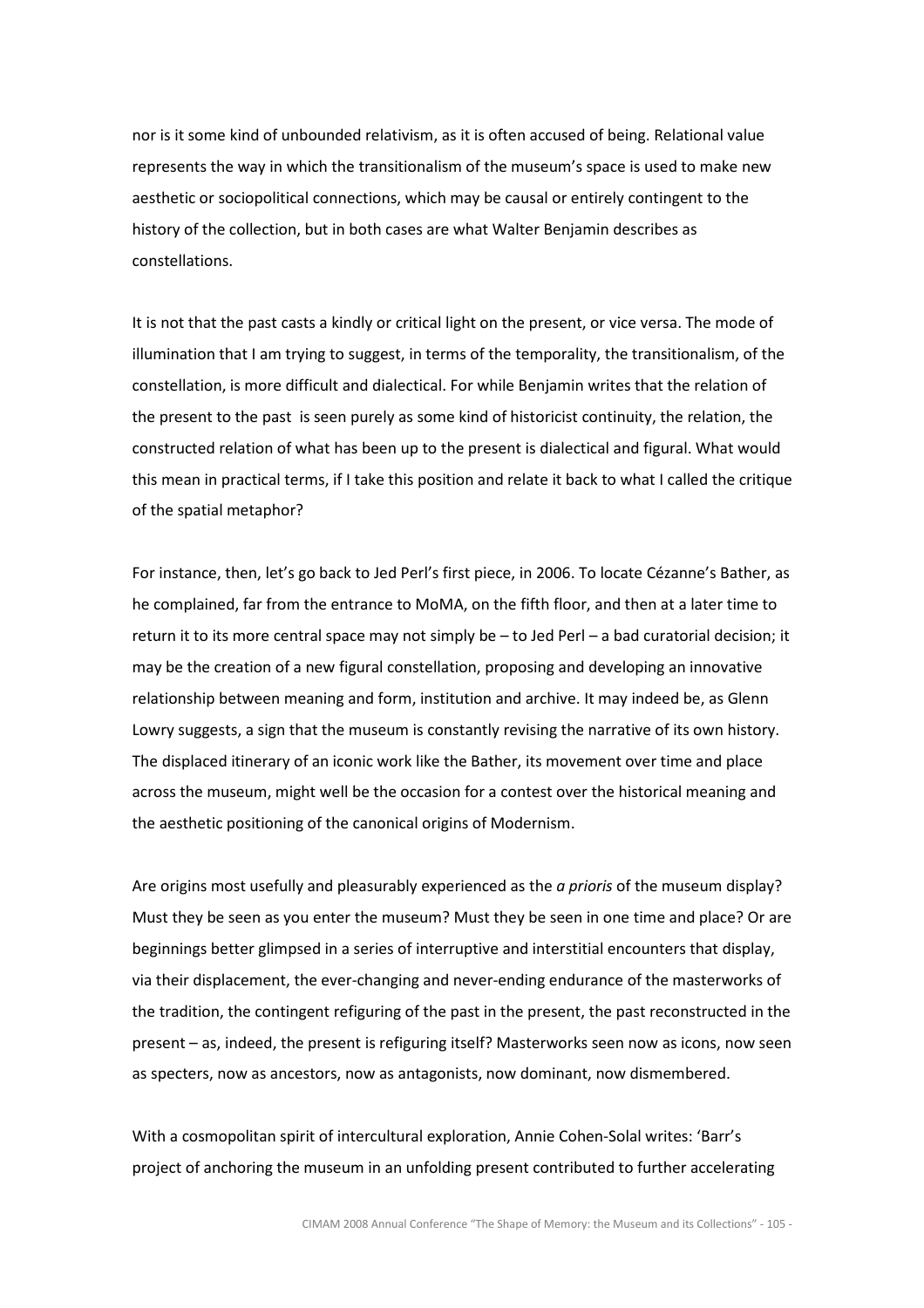his country's cultural awareness and to instilling a symbiosis with the present, the past and the future of its times.' Very similar to what I'm calling a constellated approach to both the construction of curatorship, and the rethinking of an archive. 'Such a concept of a dynamic museum,' she goes on to say, 'appears again when, in order to describe the permanent collection, Barr invented the metaphor of a torpedo.' What I have called Barr's sense of the museum as a medium of time, as transitionalism in this case, is beautifully demonstrated in his celebrated diagram of the museum collection as a torpedo in motion.

'Who is to say what is really important?' Barr famously asked, and his diagram negotiates the relational value of art objects or periods at the intersection of the museum as institution, both building and builder, with the museum as a practice, a performance of pedagogy, a museum constituted through the relational and contingent time of an unfolding present. The torpedo graphically restructures or revises itself from tip to tail as it keeps, in Barr's phrase, 'moving through time' – the sense of the transitional which I missed in both the avant-garde gallery and in the traditional museum [in Bombay].

And it is this living spirit of the dynamic museum that gives a marked urgency to the compendia of questions raised at this conference. How can the archive of a museum be prevented from becoming instrumentalized? How should museum directors assign their loyalties and responsibilities between the various constituencies they serve? Custodians of their collections, advocates for change, civic leaders in search of new constituencies and affiliations, skilled courtiers to the great moguls, who are, of course, our colleagues and friends, have to be carefully cultivated so that they may be at some point handsomely harvested.

What are the challenges faced by curatorial display and critical discourse in a context in which institutional interests and exhibitionary structures aspire towards global networks, international biennales, Neil McGregor's concept of the word 'museum', the New Museum here as a hubbing consortium, the Guggenheim's global brand, while contra to this global networking there emerge markets and arriviste art scenes that demand practices of representation and recognition that are regional, ethnic and national? The new Chinese, the new Indians, the new Emirates market, the new Iranian artists… And then, finally, how has digital communication redefined our sense of location, space and site, so that to say 'There is no there, there' is no longer a matter of regret, because the simulacrum of this show or that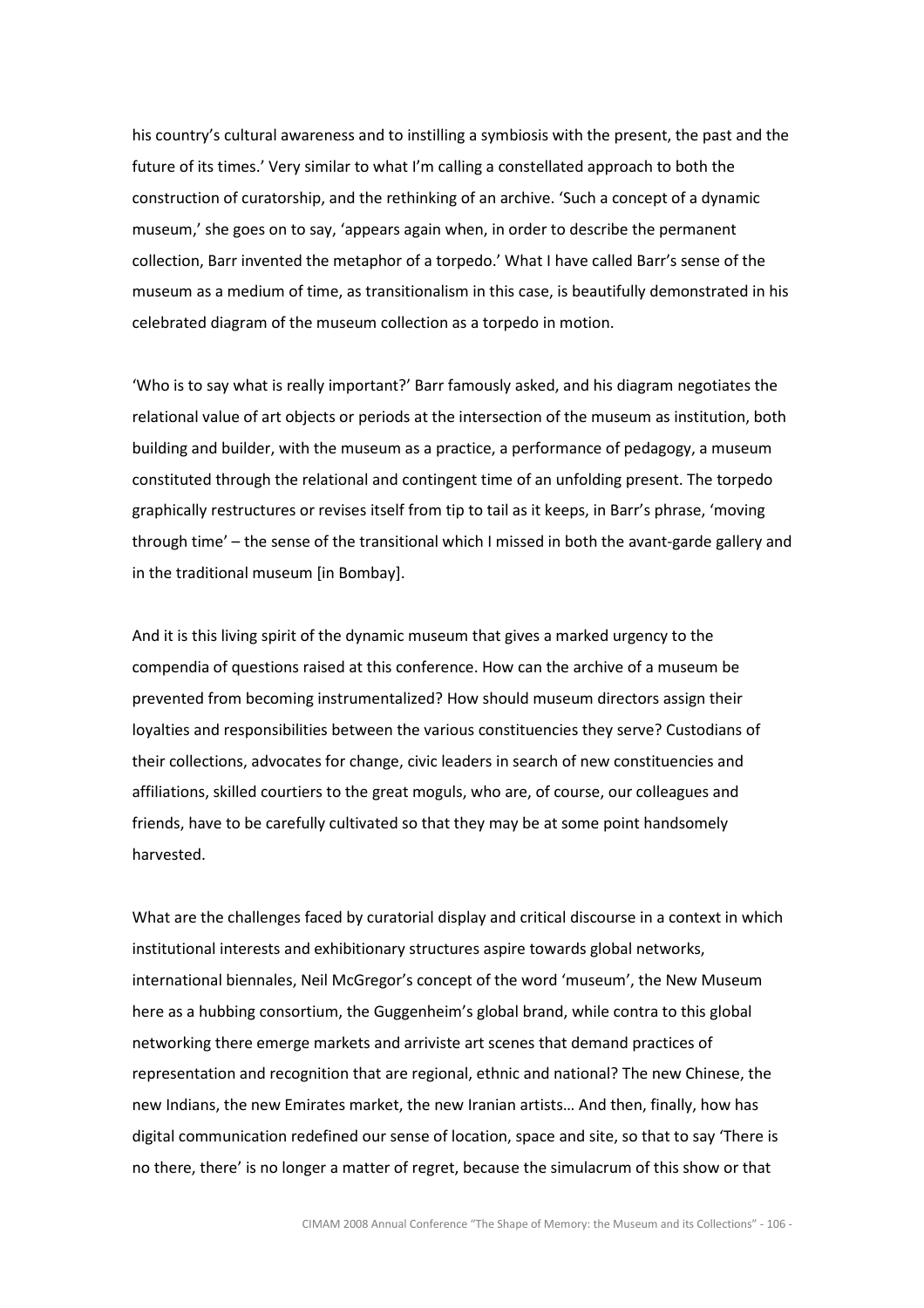object or the other biennale is digitally disseminated everywhere and at all times.

Finally, on the matter of museum education, which is my special grief, Manuel Borja-Villel has set me a testing agenda: How ready are we to accept antagonism and ambivalence as structures of representation and strategies of organization? And I have partly answered that question by arguing for transitional revisionary timescales: the museum as a medium of time.

Can we, he asked me, rather flamboyantly follow Pasolini in his Lutheran letters, when he said that we should go beyond curricular education and move towards the things of life? It's towards the things of life that I now want to move.

The pedagogical function of the museum provides both a civic mission and a sentimental education in our time, but not exclusively for our time. And it is this experience of being in our time but not exclusively for our time, that the museum, the gallery, the curator show really brings together, in a more graphic and dynamic way than many other institutions. It is the acknowledgement of this temporal dissonance or discontinuity in our time but not of our time.

Contained in what I call museum time, that enables the museum director to achieve, in Ned Rifkin's terms, a sense of responsibility. Quite literally, the ability to respond.

And I've been thinking that the museum as time, conceptual though it is, allows you to rethink the stages of response in different ways to different constituencies, in terms of policy today, in terms of politics tomorrow, in terms of art history the day after, in terms of pedagogy.

All of us, directors, curators, critics and artists, negotiate a dual responsibility: to be resolutely of our time, but not exclusively for it. In our practices of instruction we make ethical and aesthetic commitments to the contemporary as an imminent moment in which the unfolding present occurs.

The dialectical of recognition now happens. At the same time, our commitment to the contemporary embodies agential action and curatorial intervention. The moment is now, but the moment has to be constructed as being now, to make the different objects, practices or periods contemporary with each other – not coeval with each other, but contemporary with each other. Sometimes collaboratively, always translationally, in relation to each other.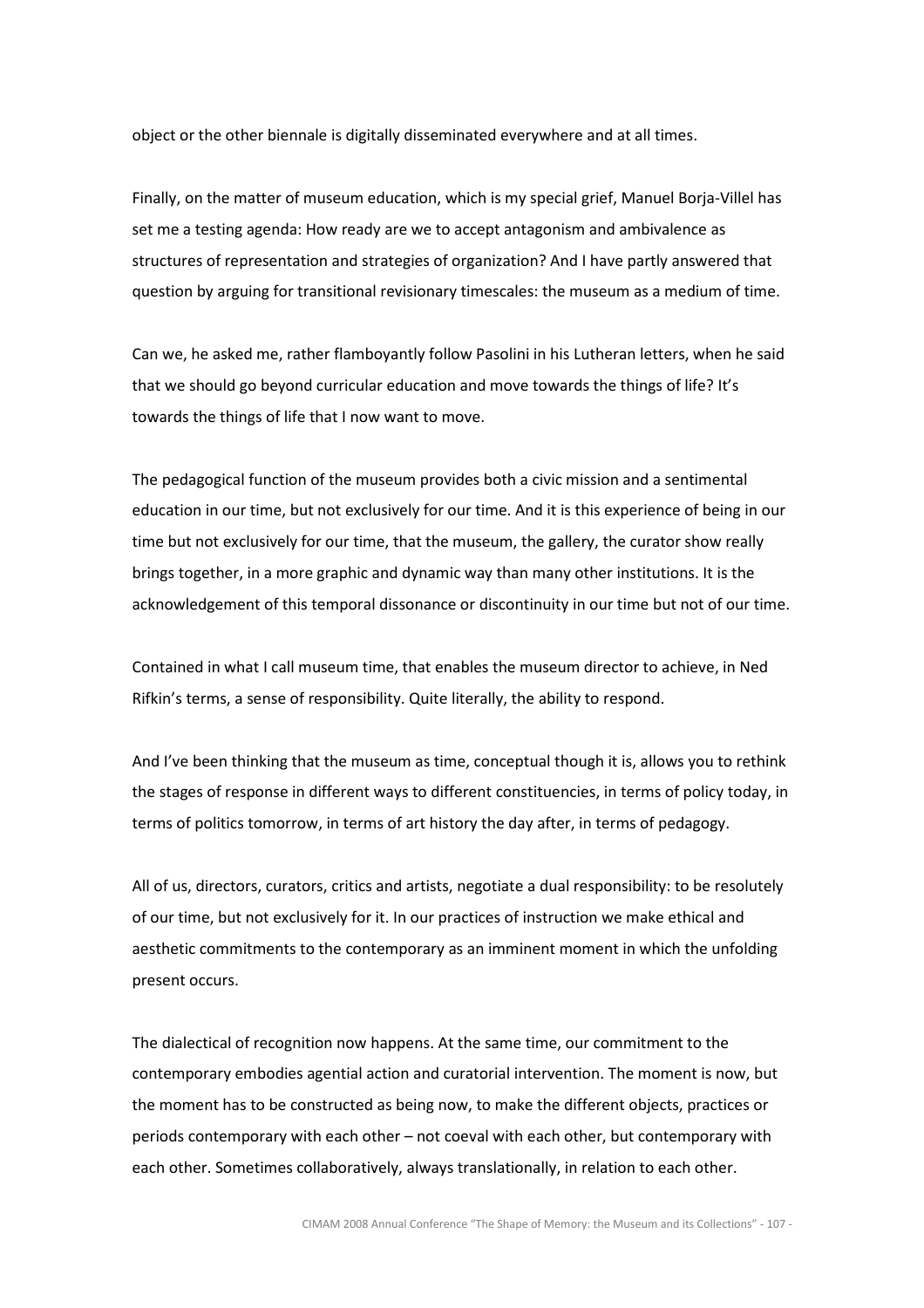Such a dual time makes differences occur together, consensual, conflictive or coeval, in the same time or place, resulting in flashes of emergent constellations and the fire of controversy and contradiction.

The unfurling present of Alfred Barr in which we read the signs of our times, while interpreting and interpolating and interrupting our times with the differences of others, is nowhere more beautifully located in the life of the dynamic museum than in W.H. Auden's ecphractic poem 'Musée des Beaux Arts'. In the unforgiving winter of 1938, having just witnessed the enormous suffering of the Sino-Japanese war, Auden reflects on the fascist fate of Europe and the moral apathy he sees around him. He sets the poem in the Palais des Beaux Arts, in Brussels, where he reflects on Brueghel's world landscapes – two of them that he mentions are in Vienna, in this case principally 'Landscape with the Fall of Icarus', and it is very interesting from a kind of internationalist perspective, Auden being an internationalist, that he chose the world landscape concept from Brueghel. I'm sure many of you know this poem, so forgive me for reading it aloud. It gives me such a thrill that I do so whenever I can, never more appropriately than here:

> About suffering they were never wrong, The Old Masters: how well they understood Its human position; how it takes place While someone else is eating or opening a window or just walking dully along;

That's the opening of the poem. It is the aesthetic attention, and the moral intelligence that goes with it, that is brought to light in the moment of museum time, enabling Auden to assume what he calls a human position; a visual and moral alignment with Brueghel's art in the museum that quickly opens up, within the present moment, those other Brueghels. But it also opens up its rendition of the Icarian tragedy, the shell-shocked horror in Hankou that he witnessed, the banality of evil in Brussels, where the anti-Semitic Catholic Church turned a blind eye to Kristalnacht, which had happened only a few months before. There is of course no synchronicity in suffering, nor symmetry in the horrors of history. Auden's multimedia curation – epic, poetry, painting – alights on the iterative figure of Icarus to ask what constitutes the value of the human position – the human *position*, not simply the human being; human agency in life and art – when we never fail to say 'Never again', while knowing that the global cycle of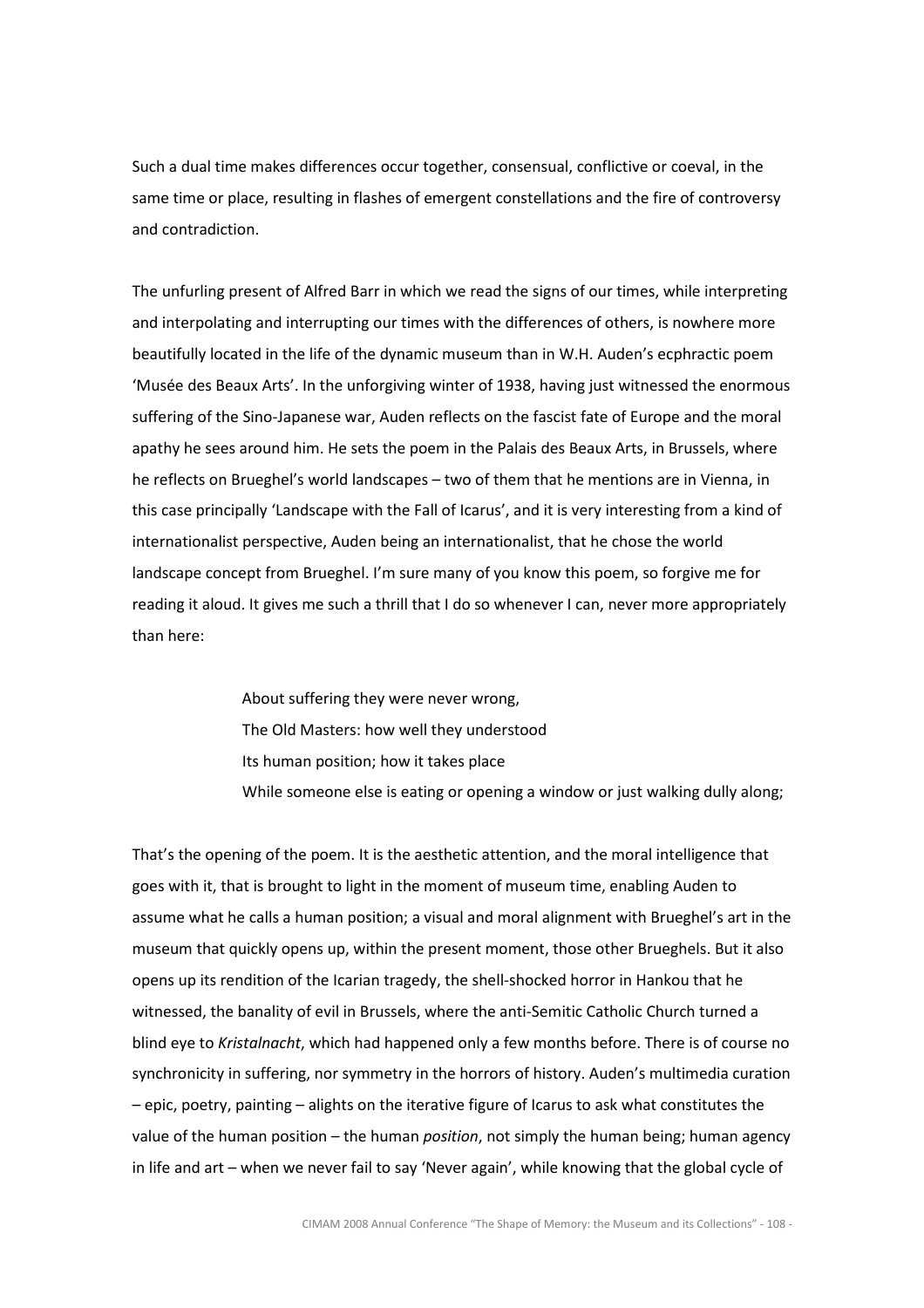suffering and violence will occur again and again and again.

It's actually one of the simple truths of my new book, that whereas in our time we have to construct the narrative of 'Never again', we construct it through international conventions, through international law, through bodies of governance, through education... It will never happen again. And yet, I feel that, unless we are ethically committed to another form of narrative, and another form of temporality which says 'It will happen again', unless we are torn ambivalently between these two moments of 'Never again', the progressive view of history, the Kantian view, the Hegelian, and on the other hand the other much more problematic view that it will happen again. Unless there is this split between the ethical and the epistemological, or the ethical and the idealistic in a way, we are not going to be able to be responsible. We are not going to be able to assume the responsibility of the human position.

I continue with the poem:

In Brueghel's Icarus, for instance: how everything turns away Quite leisurely from the disaster; the ploughman may Have heard the splash, the forsaken cry, But for him it was not an important failure; the sun shone As it had to on the white legs disappearing into the green Water; and the expensive delicate ship that must have seen Something amazing, a boy falling out of the sky, had somewhere to get to and sailed calmly on.

From his contoured collection of cosmopolitan texts and contexts – Roman, Flemish, Chinese, Belgian and British – Auden forged a human position, at once craftsman and citizen, that was committed to the due responsibility of the contemporary to be resolutely of our time, but not exclusively for it. In the unfolding present of his poem, there is however an elision. His experience in the Chinese field hospital in Hankou, which was the immediate source of the poem, does not appear as location or figure. Of the other places that construct its mise-enscène, there is some trace or trope.

In this final section, as I end, I want to talk about a work that has explored the sense of the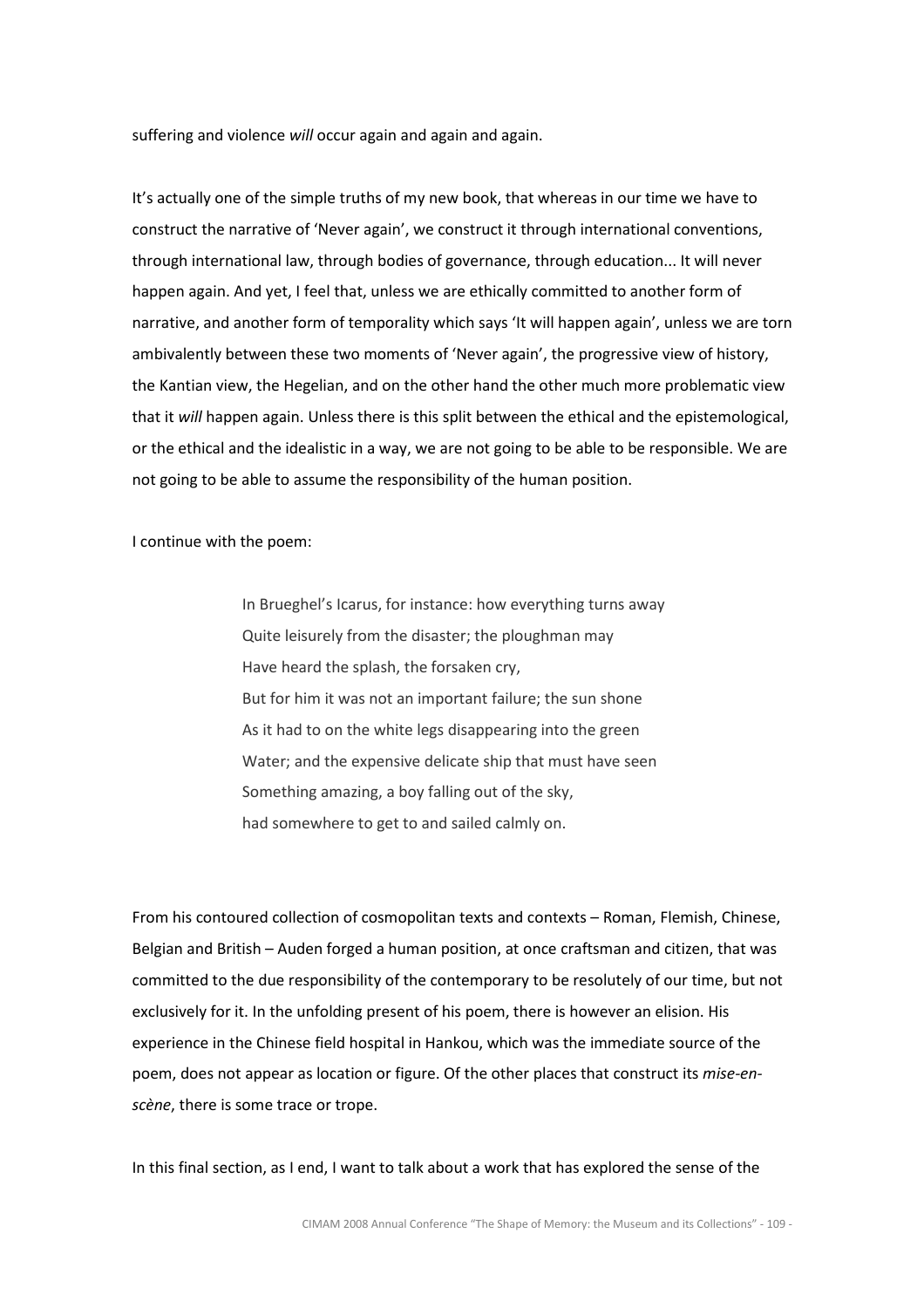transitional that I have traced in this talk in its diverse modes and tropes.

I want, then, to begin, by turning to what Auden ignored: the work of the Chinese artist Shi Jinsong, whose work explores the sharp liminal edge between barbarism and civility, the same irresolvable paradox presented in Auden's final verses:

> And the expensive delicate ship that must have seen Something amazing, a boy falling out of the sky, had somewhere to get to and sailed calmly on.

# (Slide)

As I entered the main gallery of the House of World Cultures to see the show Re-imagining Asia, where I'd given an opening talk for the show, curated by Wu Hung and Shaheen Merali, I had this insight of both the duality that I've been talking about, the duality of contemporaneity and indeed, the necessary transitional nature of time to which we have to commit ourselves, both as ethicists and curators, because otherwise we will not be able to consider, not the common conventional modes of change, but change's contingency, change's juxtaposition and change, which I've called constellation. The alterity of change, not the teleology of change.

So, as I entered, I saw, a work by Jinsong – he moves between Wuhan, Beijing and Zurich. At a distance I see a collection, this sort of distance, even more finely designed high-tech, childfriendly nursery objects entitled Baby's Miscellaneous, 2007-08, more architecturally accomplished than such everyday objects usually are, these matt-black, high-profile objects a pushchair, a cradle, and a stroller have just the look that would capture the market in this era of the commodification of designer childhood in the West.

It is the peculiar scale of the works, somewhere between nursery toys and actual objects, that provides the regional reference, that's what makes this transnational, regional reference, this movement, this continual movement, between the West and China, a movement, a form of transitionalism.

According to the Wall Street Journal, more than 80% of children's toys sold in the US come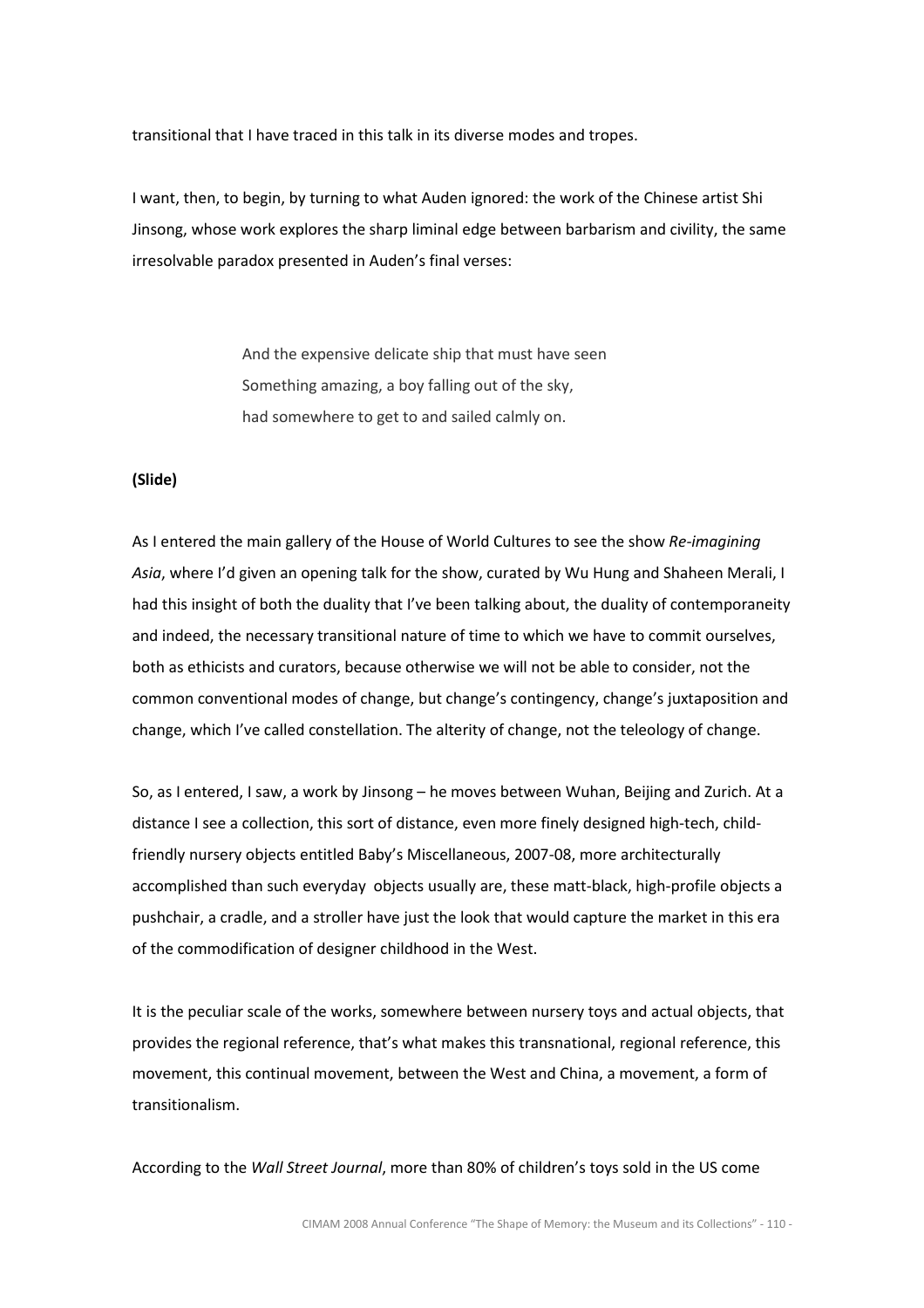from China. There is also a more global reference in the second annual American Express Platinum Luxury Survey to the rapidly increasing market for the gold-plated nursery musthaves. According to a Salon.com article entitled 'Bringing Up Baby', the people behind the posh dog catalogs have seen fit to combine the uniquely incompatible worlds of child and chandelier, by selling children's nursery chandeliers for a great deal of money.

'Art displays hidden messages, and I try and make them overt,' Shi Jinsong writes. 'I try to make it easy to see the dark side of an object; that's why I stress the violence and danger. When you come closer, you see that each of these caring apparatuses of the nursery is composed of military hardware. Guns, shields, visors, bullets: the dark side of childhood has both a regional and a global significance. The heavily armed crib and pushchair are themselves cradles of the increasing growth in child soldiers across the world. Drugged, half-demented children under the control of warlords are sent out like packs of dogs to wreak a destructive, barely understood fate of doom and destruction, and they are only children.'

From a distance, the implements of infancy have a kind of surreal modernist irony, a subversive civility that is part of art's witty effect. On closer inspection, there is the barbarity of the juxtaposition of child warfare with the hideous commodification of 'Bringing Up Baby' ringing in our ears. In disclosing the dark side of the object, Shi Jinsong opens up the dual responsibility of the contemporary, as I tried to describe it, in the very nature of the objects of a commodified, highly technologized consumer childhood.

Bombay, Brussels, Berlin. In each of these locations, I've attempted to explore the idea of the museum as a medium of time coexisting with the contemporary world, its archive of objects and subjects, its pasts, caught in a transitional and translational relationship.

In elaborating this museum time, I drew upon Barr's 'torpedo in motion' to explore what it would mean to work in and with contemporaneity as an unfolding of the present. Being caught in the midst of such temporal constellations as these, China, India and the West brought together childhood, which is also a marker of time, with the nursery, and at the same time with child soldiers and a different history... Being caught in the midst of such temporal constellations does not simply provide a challenge to one's intelligence, one's expertise or one's professional technique. These patterns of double or dual time with which we work in our archival institutions of memory, knowledge and pleasure and desire, be they the museum or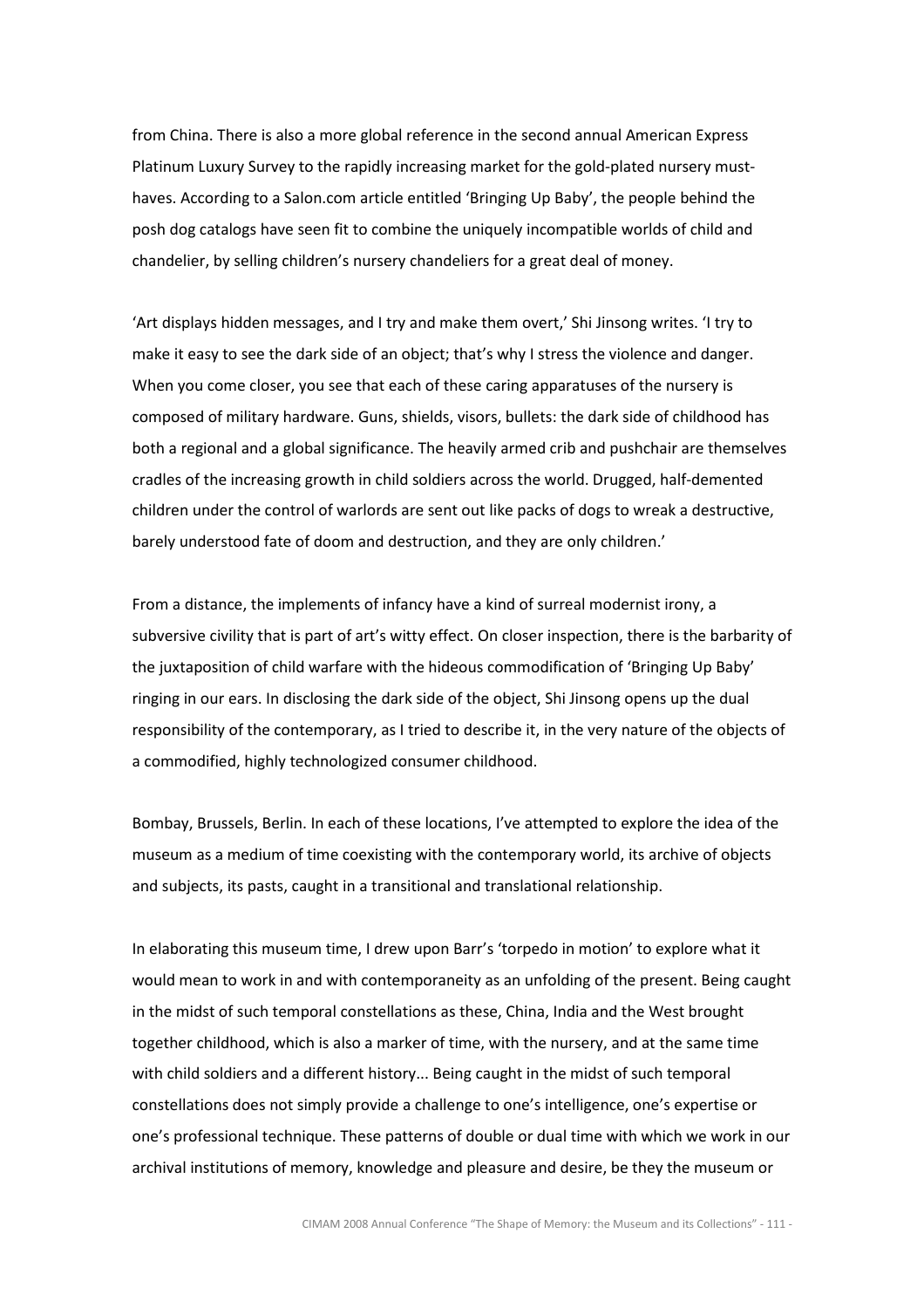the university, also provide us with ethical and political challenges. The position of possible global ethics and aesthetics for our institutions lies somewhere between the memory and the present.

It dwells in that transitional moment – the to and fro between a past whose ghosts refuse to die and a future whose gods refuse to await the moment of their destined birth. We are caught between this time, and the past that returns and the future that turns round and says, 'What were you doing?' 'What did you do?' 'What did you make?' 'What did you write?'

The language of the now and the new, which so often prefaces global discourse, is less convincing than ever before. It is therefore in the human interest that I want to suggest to you that we take a dual stance now on the museum as a medium of time.

If we must step into the stream of time to feel the fast flow of progress and its cleansing contemporaneity, we must also wade knee-deep in the sewers of history, feeling the tug of the dark and the deep, and in the tension through which we move hither and thither, tendentious and transitional, there will emerge a current that sustains us, and a currency of creativity that may not save us, but will, at least, help us to survive. Thank you very much.

## RESPONDENT

#### Gustavo Buntinx

Gustavo Buntinx (GB). My appreciation, of course, to the organizers of this conference, as pragmatically efficient as it is intellectually enticing and provocative.

Allow me to begin by apologizing for the limitations of my intuition, unable to fathom the actual extent and intent of Homi Bhabha's fascinating address from the succinct abstract offered as its sole intimation until today. I hope I am therefore forgiven if I have taken the poetic – and political – license of preparing a response more in tune with my own anxieties than with those just revealed to us.

My peripheral anxieties, I would add, were it not for the fact that yesterday morning I almost quit the conference, at its very beginning, when we were suddenly enlightened by the wondrous news that the center no longer exists, and the periphery has just dissolved into the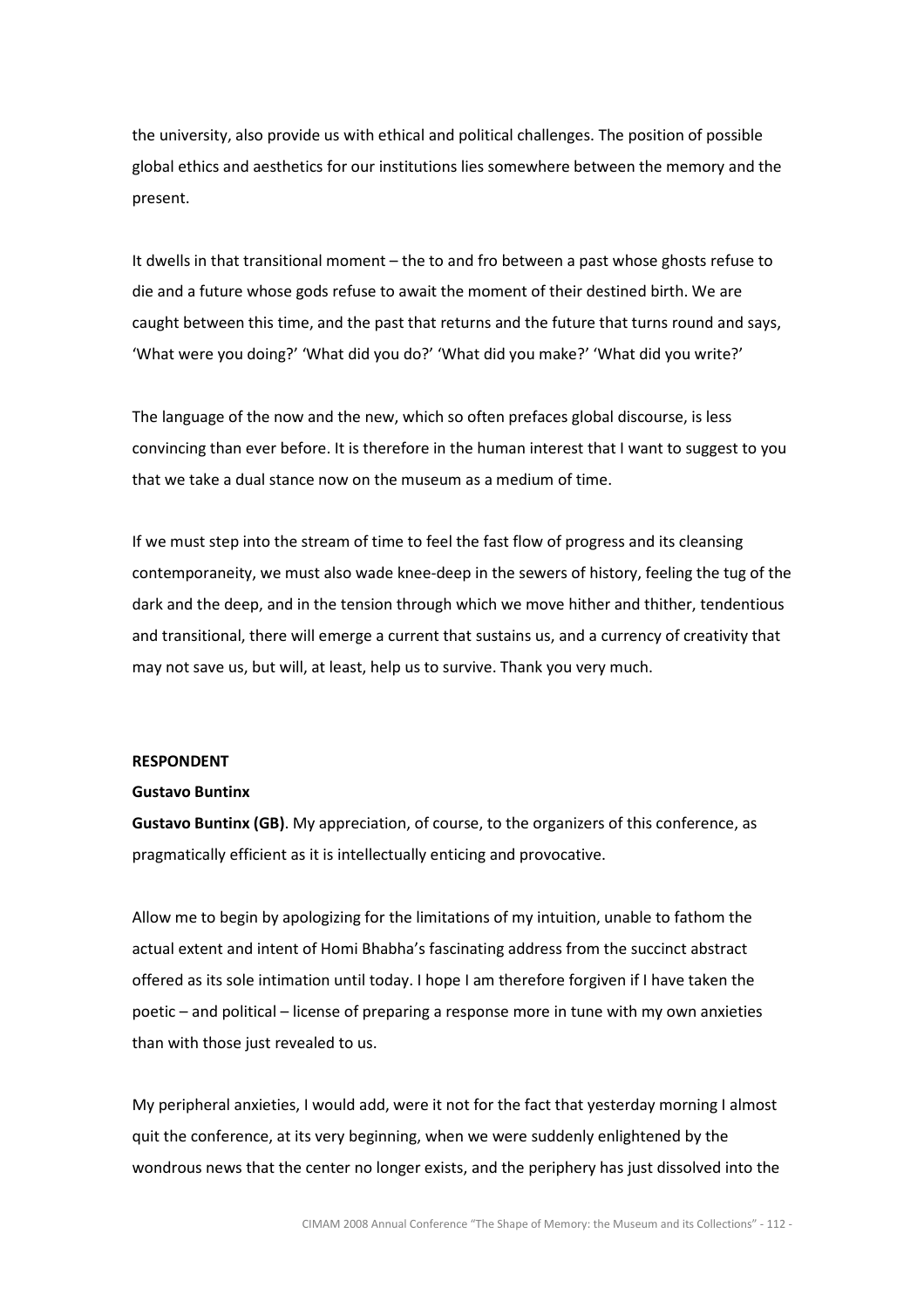ethereal Neverland of First World museums. Imagine my exultation. I could barely repress the urge to immediately abandon everything and travel back to Peru in order to spread the good word amongst the Modernist faithful.

But, they will have to wait: duty calls, and here it is; my non-responsive response to Homi Bhabha's paper – which, interestingly enough, I find in illuminating friction with what I have now to say. El azar no existe: there is no such thing as chance.

# QUE LA DIFERENCIA REFULJA: LET DIFFERENCE SHINE

We are the final men. And women. And else. We live the terminal condition of humankind. Technological folly, ecological madness, ideological delirium, all combined with the hubris of genetic engineering, make of us one of the last generations that could be properly called homo sapiens sapiens.

The digitalization of culture is but the preamble to the digitalization of nature, even of matter itself. What is the fate, under these extreme conditions, of that essential element Martin Heidegger called thing, of that irradiating essence Walter Benjamin named aura? The key word for our twilight epoch is not revolution but *mutation*. Transfiguration, transubstantiation, also in its more radical sense. Spiritual and political.

Mutant times, apocalyptic cultures. And yet *apocalypse* means revelation, and in this end of times all is to be revealed in its essence of difference and contradiction. In its ambivalence and self-contained otherness. In its alterity.

Even the very objecthood of the museum object. Even the art museum itself, impossible to be any longer regarded solely as a temple of the Muses or as a pedagogical instrument or as an academic beachhead. Nor even as a preferential referential tool for pre-post-modern avantgarde ironies. It is absolutely necessary to go beyond Marcel Broothaers' Belgian chocolate museum fictions, in order to confront the harsh museum frictions brought out of extreme peripheral conditions, where, in spite of it all, the institution of the museum remains an object of radical desire.

Contexts such as that of Lima, almost the only Latin American capital that until recently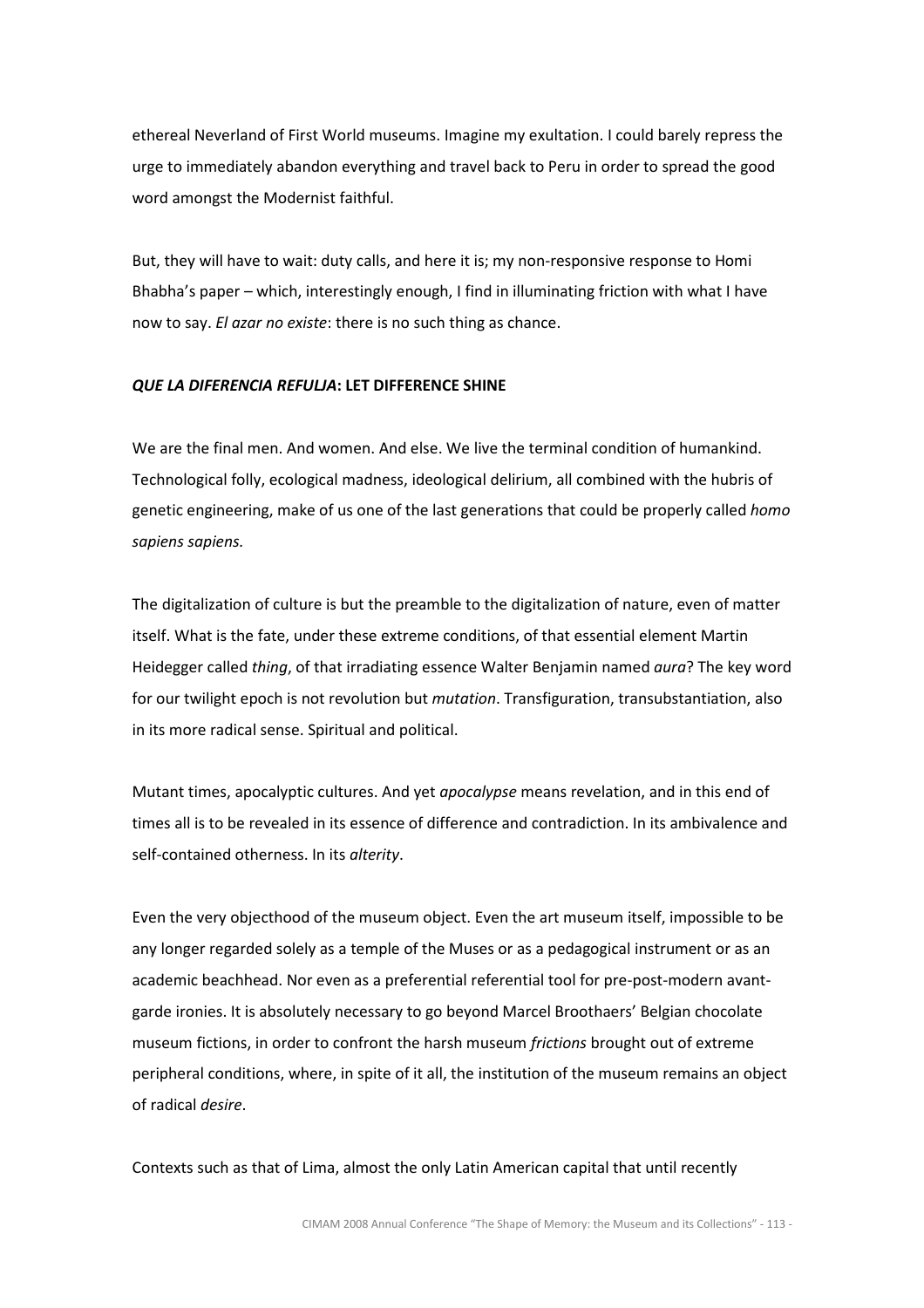flaunted its almost absolute lack of a museum of contemporary (or even 'modern') art. An extreme absence: the issue here is not the somehow deprived museum – we've heard all about that over these two days  $-$  but the very deprivation of a museum. Our grand museum void.

Although I conceived that category two and a half decades ago, its artistic prefiguration dates back at least to 1970, when Emilio Hernández gave it literal as well as metaphorical image by publishing his El Museo de Arte Borrado (The Erased Art Museum): a 1970 photographic intervention in which the then traditional Museo de Arte de Lima disappears from the urban context, leaving as its trace an eloquent blank cutout. A void. To be filled, to be fulfilled.

A cutout (in space and now in time) ever more replete with meanings. Confronted ones: the extremity of the Peruvian case makes evident how the very idea of the museum constitutes a contentious site for the performance and *mise-en-scene* of identities in permanent struggle and transformation, even where the existence of the museum is uncertain or null. It thus becomes necessary to rummage through not just the museum void, but also the *museutopias* constructed on that lack, that absence, that abyss.

That hole: the museum void can, at the same time, be erotically perceived as something clamoring to be filled. Where there is a void there is a desire. Just as significant as that museological failure is the different libido generated by the consequent frustration amongst certain sectors, anxious to generate new scenarios, renewed scenes, for a current and autonomous sense of culture.

Out of those overflows gradually emerge, since the early 1980's and with different names, the proposals that now identify Micromuseo (Micromuseum), an ambulatory collection and a strategy of critical interventions whose meaning might be summed up in its motto and slogan: Al fondo hay sitio (There's room at the back), that customary phrase shouted as a persistent litany by the so-called *llenadores*, the 'fillers' of Peruvian microbuses, attempting to capture prospective passengers above and beyond the numbers permitted by traffic regulations and the laws of physics.

At least in cultural terms, however, there is indeed room at the back. Beginning with its very name, Micromuseo announces itself as ductile and mobile, willing to sustain its autonomy on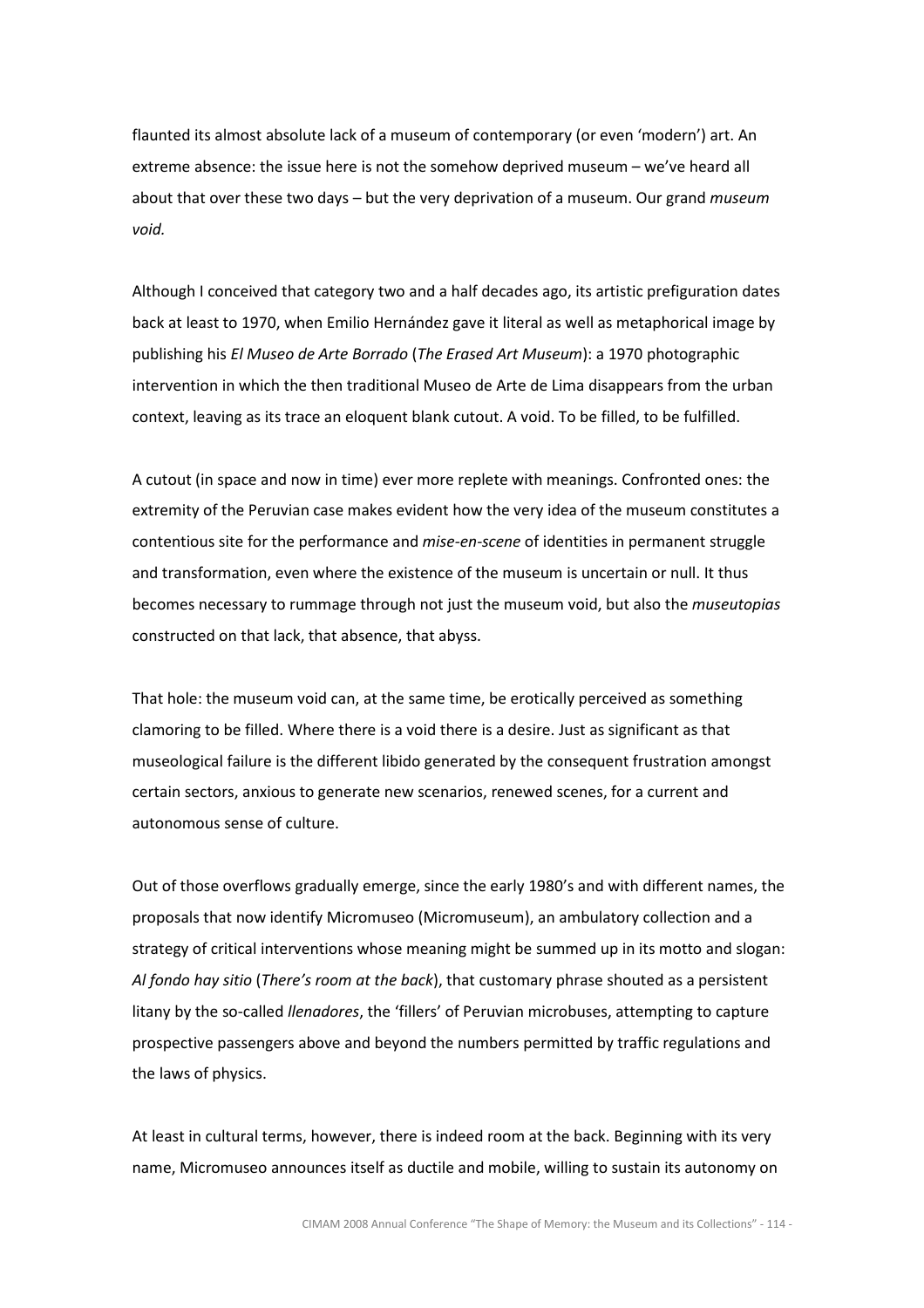an elementary but sufficient economy, independent of the powers that be and of Power itself: despite the well-recognized importance of its collections and initiatives, there is neither a permanent physical site nor corporate or state support for the project, which is entirely – and precariously – sustained by civil society (a term, by the way, sorely missed in yesterday's discussion).

That almost anarchic autonomy and its symbiotic relations with other entities allows this project to fantasize itself as an informal urban microbus, that reduced but ubiquitous means of transportation popularly referred to as simply micro. Literally and metaphorically, the prefix that defines this Micromuseo must be understood not only in its necessary vindication of the small, of the immediate and accessible – 'small is beautiful' – but also in its allegorical allusion to the daily instrument of mobility and mobilization – for the city and its citizenry. Hence my job description not as a director or a curator, but as a chauffeur or driver. And our advisory board is called taller de mecánica (mechanical workshop). Et cetera.

Micromuseo's mission is not limited to treasuring and exhibiting works, although the organization of shows and the formation of a collection form part of its objectives. This museum does not just accumulate objects: it circulates them. It does not consecrate or enshrine: it contextualizes. It does not have a single location: it travels and distributes itself according to the characteristics of each of its projections.

A wheeling museum, a rolling museum, no longer articulated primarily in terms of alliances with economic and political powers defined on the basis of the global, but rather as a specific, local encounter between the lettered petite bourgeoisie (persons such as you or myself), and the emergent popular experience (everything that surrounds us). Creative frictions in which the subaltern irrupts into – interrupts – any illusion of unfissured continuity between the dominant cultures of centre and periphery. But also into any naive notion of homogeneity for the critical cultures thus constructed through not always harmonious counterpoints.

Frictionary strategies whose main dynamizing principle is not to repress but to productivize difference. To render difference itself productive by placing on the critical scene the discontinuous character of history and culture and politics in a Peruvian society made of fractures: a country that is not a country, much less a nation, but rather an archipelago of dislocated and harshly superimposed temporalities. An unimagined community where no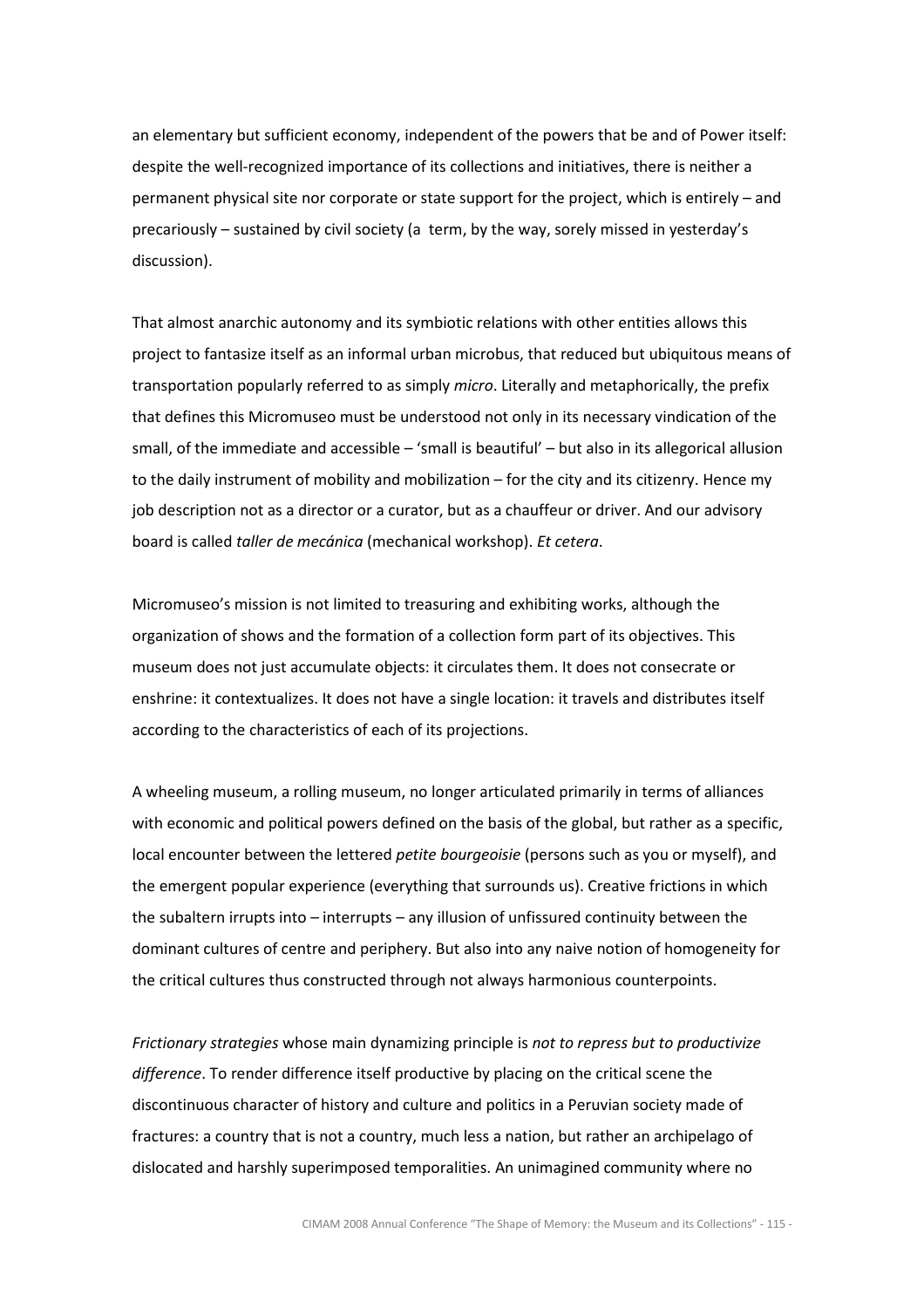present cancels all the unresolved pasts that pour and collapse over us. Or their symbolic inertias.

A rolling museum, a wheeling museum, conceived on the premises of the empowerment of the local (no more Guggenheim franchises, please). Micromuseo's purpose is not to communicate relations of cultural power between the elites of the centre and those of the periphery, but to serve as a vehicle for new home-grown communities of sense, communities of sentiment. Motion and emotion, articulated by mobile units whose deliberate mixture of the most varied passengers proposes a *mestizo* museality. A mongrel, mixed-race museality in which even the words 'artists' and 'artisans' are gradually replaced by that of artificer, seeking in that way to signify the crisis of these and other distinctions in a terminal culture increasingly made up of the impure and the contaminated.

A mestizo museality, a promiscuous museality, in which works termed artistic coexist with their learned referents, and at the same time with mass products or recycled objects of industrial origin, in addition to notable examples of the multifarious popular creativity – including those crude 'hechiza' (hand-crafted, homemade) shotguns that played a dramatic role in the various violences that (re)define Peruvian (post)modernity. Everything amongst an impressive mixture of cultures: the pre-Hispanic and the modern, the colonial and the contemporary, in illicit, startling associations, although not foreign to those offered by our permanent experience of apparently disconnected simultaneities. And in a more than contextualizing relation to it all, every sort of documentation, perceived not just as referents but as debris, the material remnants of an exploded reality.

Material remnants, material culture. It is under this broader horizon that Micromuseo places its almost entire praxis, converting art into an inevitable but non-hierarchical portion of a more complex factual and symbolic conglomerate that confronts and converts and upsets – alters – this much mystified category. High and low? Quite often low and low. Low and lower.

All of which is articulated from a theory of value that shifts this economic and aesthetic (not to say aestheticizing) notion towards the chemical – and political – concept of valency: the capacity to combine and blend and mix regarded as one of the principal attributes of each gesture and piece. A ceaseless game of free associations designed to liberate the repressed potential of meaning in objects thus de-familiarized and returned to their disquieting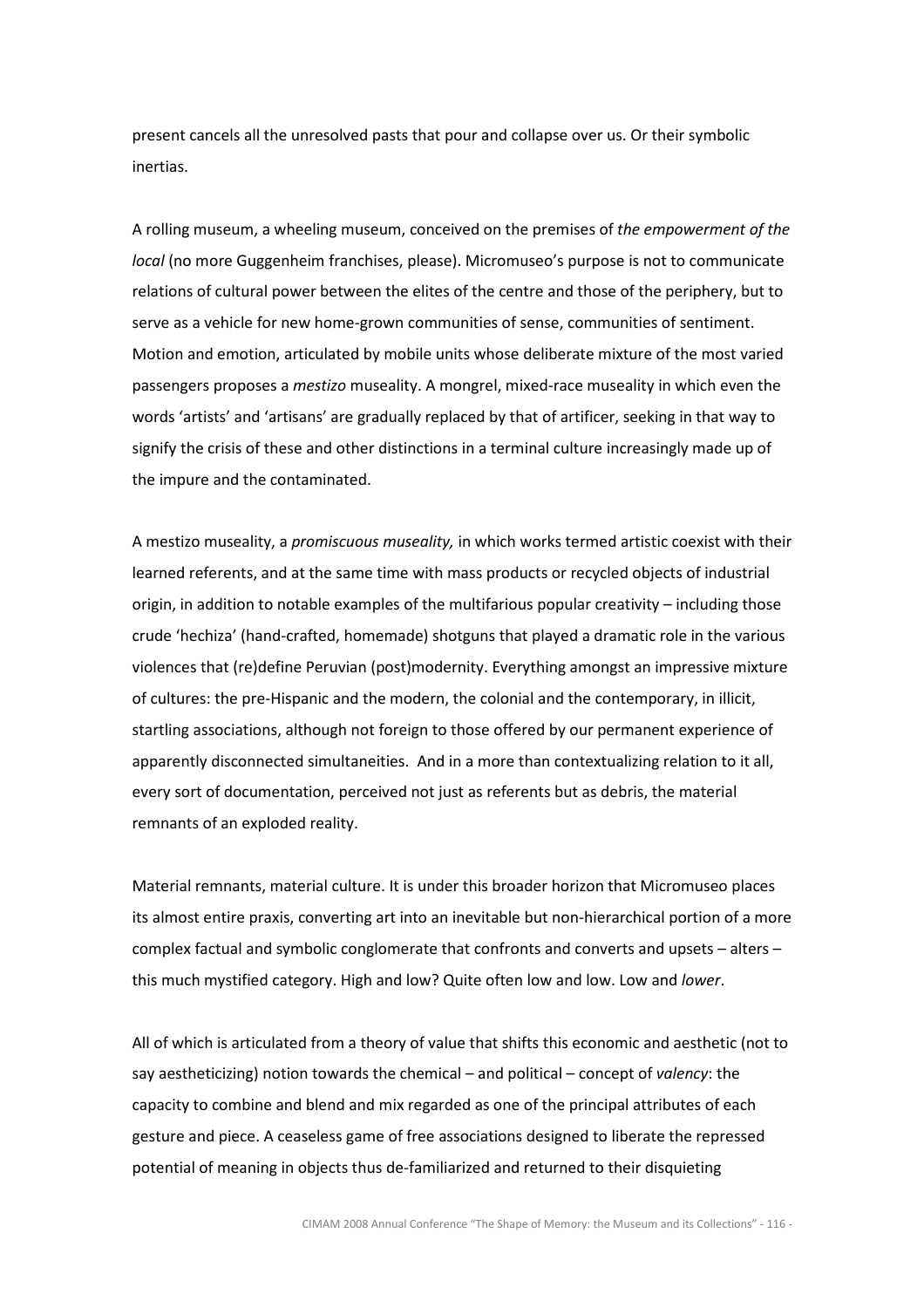strangeness, their sometimes uncanny or sinister condition, to use some Freudian terms already rehearsed by Ticio Escobar.

The point is not to illustrate, but to put into friction. Also in the ideological sense proposed by Nelly Richard in her call to counterpoint the politics of the signified with the poetics of the signifier, making it possible for identity to become difference, and for difference to become alterity. To constitute ourselves as a differentiating difference: a theoretical proposal that Micromuseo has been making operative through a museum praxis that juxtaposes the scattered fragments of our many expressions, reciprocally illuminated by their differences as much as by their articulations.

The idea is to capitalize even the endless defeats, transforming them into experience by activating as memory the fragments of our so-often broken history. Remainders turned into reminders through their reincorporation into a continuum that is forever interrupted, yet always recomposed.

Recomposed always, but with transmuted meanings. In many of Micromuseo's collections and interventions the object becomes an allegorical construct, whose elements are articulated through relations not of identity, but of analogy and friction. An allegorical structure of museum language born out of the ambivalent structure of feeling in our transitional times. Dialectical images whose paradoxical strength lies precisely in contradiction: what is staged through them is not a seamless totality, but a radical consciousness made of harshly superimposed fragments. Not the adaptation of difference, but its exaltation.

In order to exemplify this praxis, I would like to quickly display here an iconic drift of highly charged images, related in their sequence to various exhibitions and publications put forth by Micromuseo in the last few years, often in compensatory relation to that blank cut-out that is the historical index of the Peruvian museum void. The absent museum that can also be read as a phantom, a phantasm, and hence as the Lacanian absent phallus.

#### [slides]

A suggestion inscribed in Micromuseo's continuous collaboration with Giuseppe Campuzano's Peruvian Transvestite Museum, a project intent on historicizing the image and representation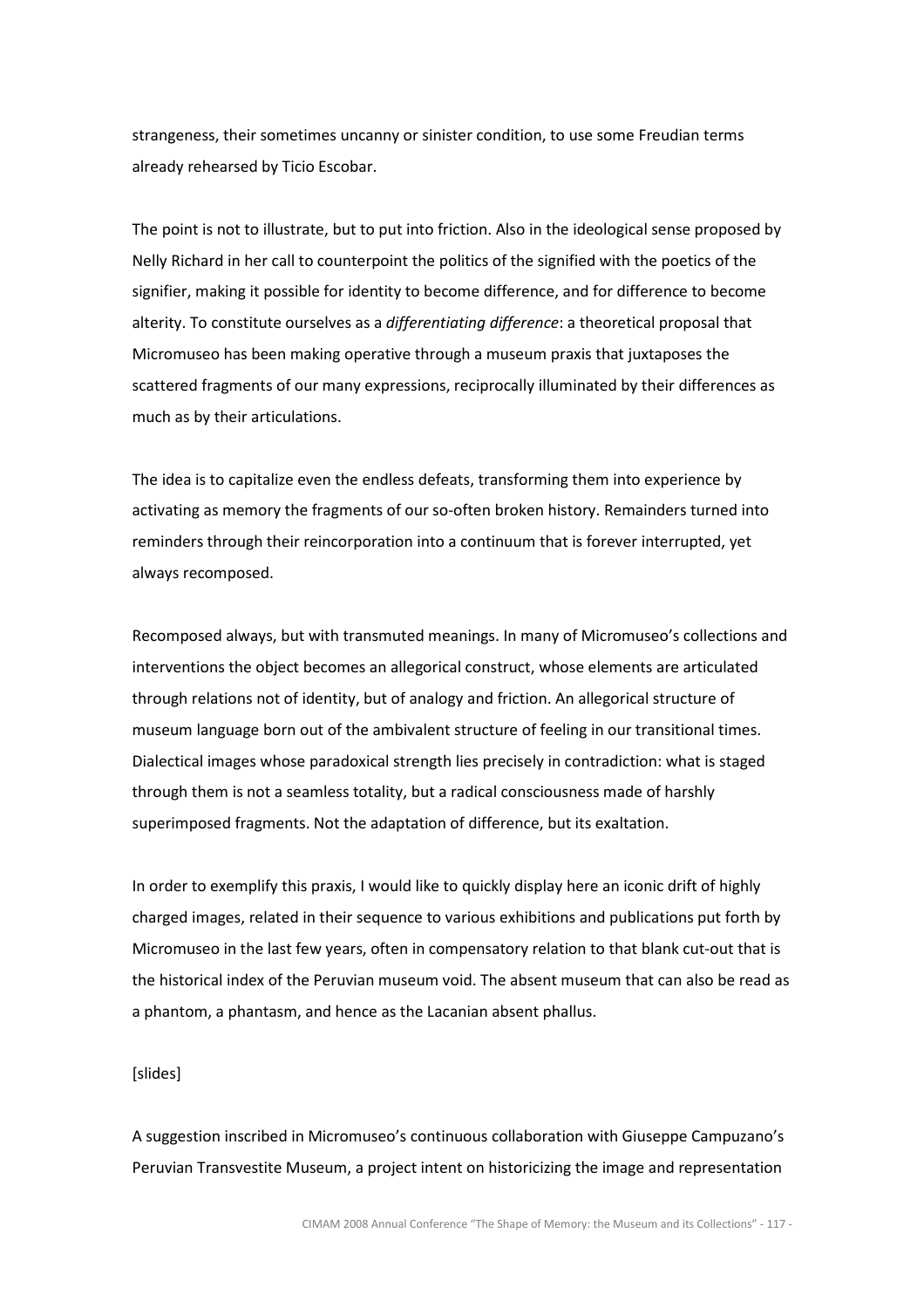of that carnal paradigm of alterity – to the point of including this artificer's own semblance crossed-dressed as the Virgin Dolorosa, or with his official identification card in drag.

But the travesty of these displays also encompasses the very nature and techniques of the objects thus assembled: grand pictorial endeavors, such as Christian Bendayán's tropical fantasy of exuberant (fe)male Amazons, set against the all-too-real, worn-down silvery high heels of La Carlita, a Limeña transvestite prostitute murdered in some Italian cheap hotel. Wildly mannered street posters and complex articulations of Shining Path's propaganda images and Warhol's sophisticated silkscreens. Graphic and photographic examples of the sardonic uses of transvestism in contemporary political caricature and during initiation rites for military school freshmen during the 1950's. Even the journalistic evidences unearthed during the research that made it possible for Micromuseo to reveal the primal scene of modern Peruvian transvestism in a forgotten and ferocious journalistic persecution of the participants in a 1959 drag ball. And the hand-lettered signs for a unisex beauty parlor, obtained in the jungle streets of Iquitos, along with Bendayán's moving artistic rendition of a terminal AIDS patient in that city's charity hospital, abandoned by all but by the phantasmic projection of the Sacred Heart of Jesus.

#### [slides]

Religion is probably the most represented emotion in Micreomuseo's collections. Frequently as an act of faith, of course, but more poignantly as a cultural matrix, a troubling historical presence that permeates even political violence. As much is suggested by our frequent allusion to colonial prints demonstrating the iconic pedagogy of Catholic evangelization for the American natives, confronted with the journalistic photographs of Shining Path Maoist militants, using the same visual methods for their own fundamentalist preaching. Or the imposing presence of a crucial monumental painting, Caja Negra (Black Box), an ambitious two-and-a-half-meter-high allegory of our past and present civil war, finished in 2001 by Alfredo Márquez and Ángel Valdés and juxtaposed by Micromuseo with both its 18th-century baroque referent, and the minute three-inch-high plaster versions offered as the Señor de la Justicia (Lord of Justice) for popular devotional purposes. And here, by the way, transfigured into the Peruvian flag, by the red-and-white curatorial disposition of their garments.

# [slides]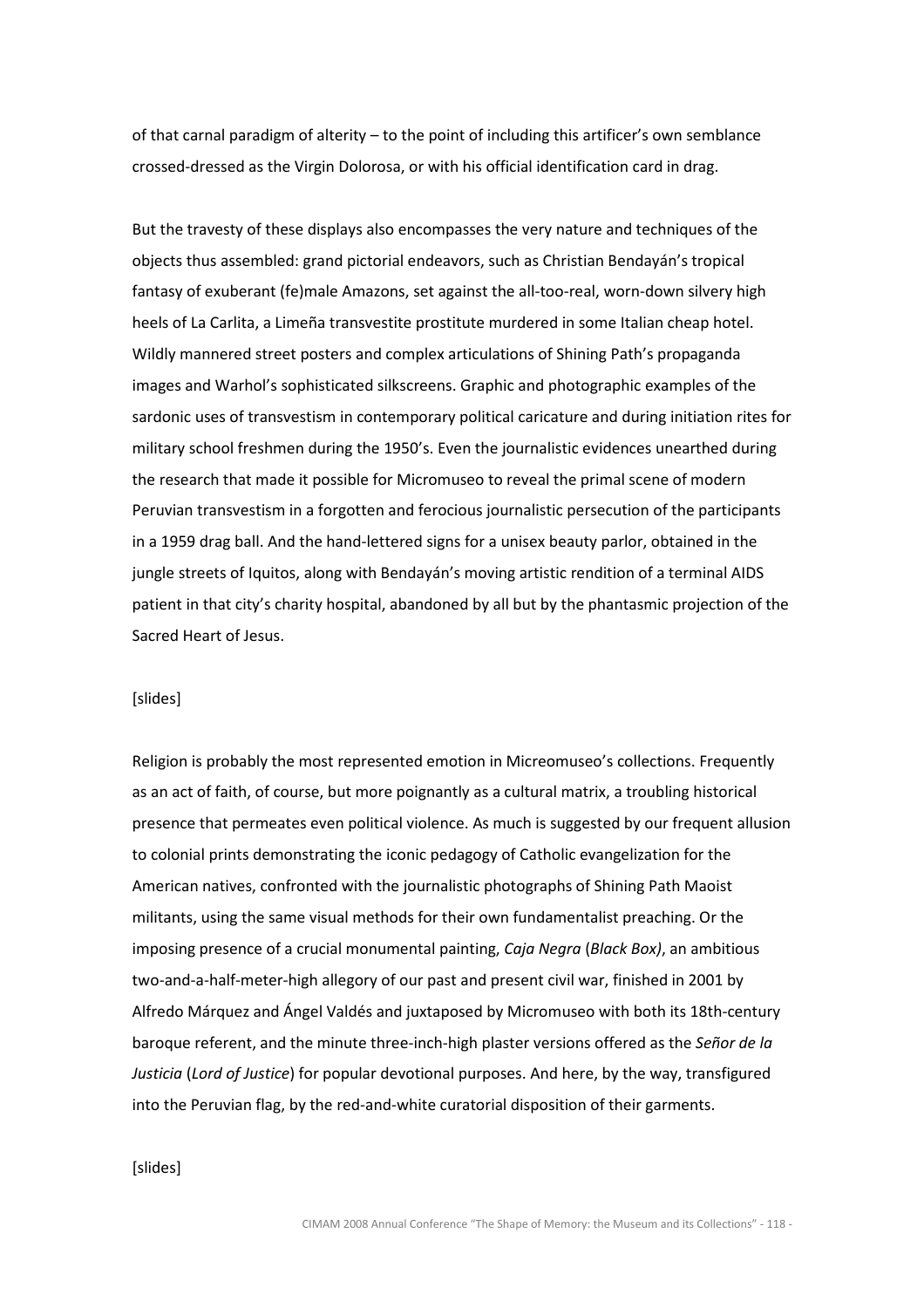The most ambitious artistic concoctions and their least considered serial derivations, assembled and displayed in radically equal conditions, as part of one and the same iconic flux and complex. As in those centuries-old representations of the Holy Trinity incorporated into a single painted face of the divinity, a 'monstrous' composition translated in contemporary terms into popular paintings (such as these dizzying icons painted by Fredy Ortega) or erudite ones (such as this other one by Álex Ángeles, Carlos Lamas, and Ángel Valdez). And even into leftist political iconographies that, in merging three faces of José Carlos Mariátegui (the founder of Peru's Marxist tradition) unknowingly perpetuate a forgotten Catholic icon. Such as the triple imprint of Christ's face in a colonial Veronica, which we have chosen to confront with Manuel Moncloa's surprisingly faceless version, a disturbing distortion of Zurbaran's model that some could also read as a poignant analogy of the Hernandez's blank museum image. Also in the sense of inciting the desire to overfill that hole: beneath Moncloa's hermetic allusion to sophisticated theological concepts (Deus absconditus, the hidden God), unconsciously lurks a discreet comment on the iconic metastasis of a popular religiosity whose more jarring objects Micromuseo always exhibits alongside Moncloa's almost esoteric abstraction.

Dios se mueve entre los cacharros (God moves amongst the kitchen pots), wrote Saint Teresa five centuries ago (we must definitely return to the Spanish mystics). And God moves as well amongst the cheap illusions of those inverted Veronicas popularly sold during Easter. Or amongst the plastic icons of Chinese crucifixion clocks (please note the erotic-kinetic insinuations of the needles). Or beneath the lubricious connotations of an acrylic, almost naked Christ nailed to the humid cross made of suggestive seashells. And in the mysticalmonetary purposes of ceramic money-boxes in the shape of the Bleeding Heart of our Saviour. Or in the macabre humor of those other money-banks, made of painted plaster, with the exaggerated forms of skulls that remind us of a Baroque memento mori, and of current bizarre cults to embellished animal skeletons adored in Qosqo (Cusco) as a syncretic child Jesus.

## [slides]

Colonial remnants that transform themselves into adolescent sticker icons, which are themselves transmuted into complex erudite compositions by artificers such as Harry Chávez. Or into the hybrid cults of Sarita Colonia, a mestiza popular saint, whose enormous devotion has made hers the mystical face of migration, despite the continuous condemnation of its cult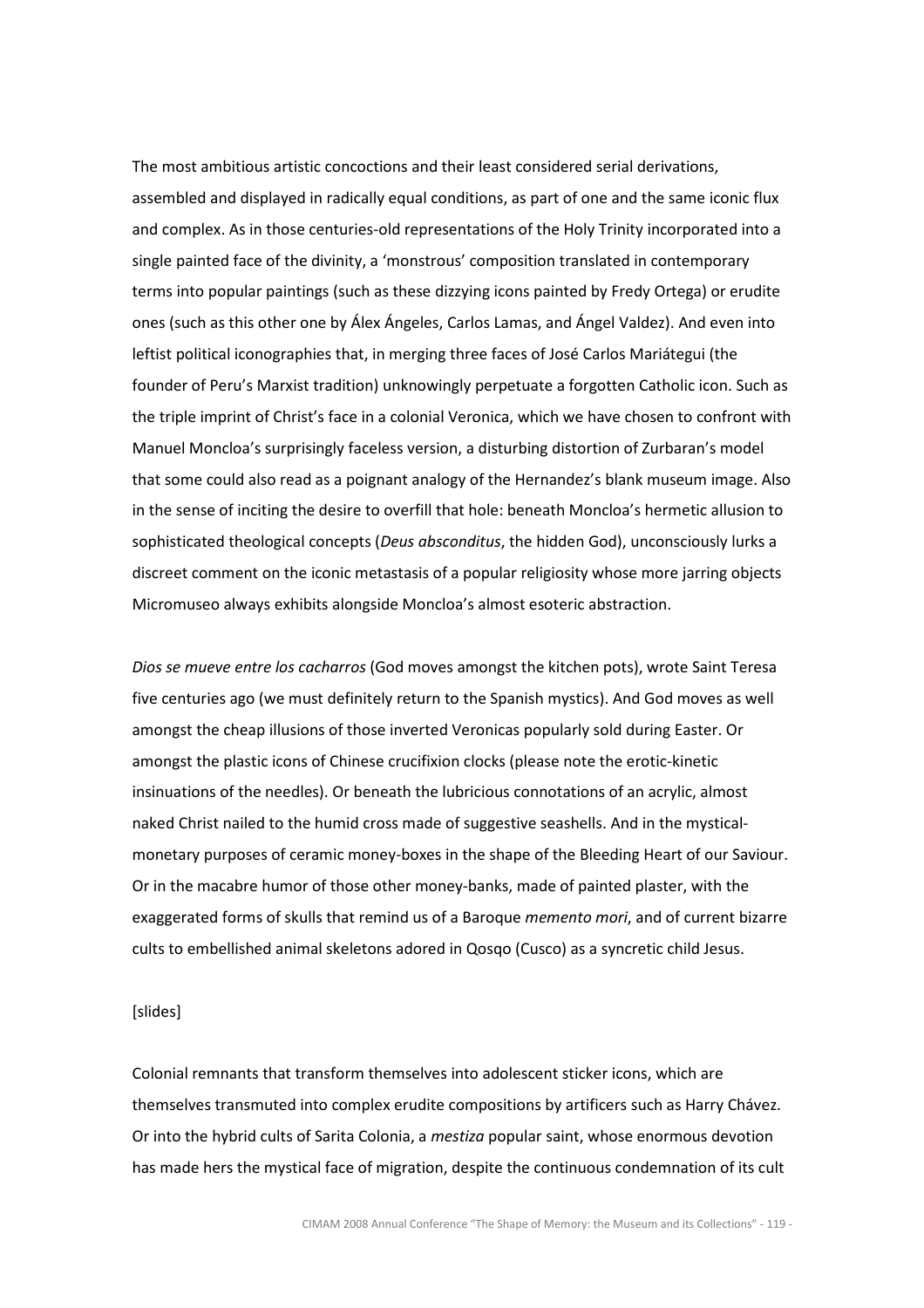by the Catholic Church. Micromuseo has researched, registered, collected and exhibited its protean image in the most varied supports and guises. Captured in her only original photograph and in her more traditional devotional prints (out of which we have derived the tetracurved frame for one of our logos). Or collaged on the musical reliquary of a 'greatest hits' compact disc and into the cultural altar of slanted political works of art, such as this Ejército rosa (Pink Army) by Cuco Morales. But also painted on street signs, printed on the commercial packaging of soup concentrates, held in the hands of traditional Andean women and mestizo coquettes attempting extravagant mixtures of cosmopolitan looks. Even carved into the tattooed skins of criminals and prostitutes. (I will not get into the details of the fieldwork implied in these acquisitions, these almost literal incorporations).

Such instances could multiply infinitely, but worry not, I'm about to finish. What is decisive here lies not in the objects or in the images but in their association to an attitude that refuses to assume the museum void as a strictly museographical lack, rather than as a complex museological challenge. Contrary to what is amongst us generally believed, a museum is not a building but – in essence – a collection and a critical project. It is not a *place* but a *space*: social, cultural, civic. Political, in the best sense of the term. Justo Pastor Mellado has already defined it by positing the figure of the 'curator as a constructor of infrastructure': a complex concept that involves the latter category with critical notions of history, of art, of collectionism, of the archive. And of museality itself. And of the notion of the social inevitably erected through its elaborations of meaning.

There is a certain vulgar materialism in the opposite logic that behind the crucial and multiple idea of infrastructure it is only possible to perceive a physical plant. It is not by erecting or remodeling a site that the Peruvian museum void will be solved. To build is not to construct.

Such convictions allow Micromuseo to concentrate its libidinal investment in the criticality of its endeavors, forming alternative ensembles of objects and practices. Alternative elaborations of meaning, in tune with our sensual, our sensorial times. Exchanges of fluids in which the subaltern occupies a new place, no longer as an imaginary representation but instead as an irruption, a factual interruption in the discourse, in the artistic intercourse.

A politico-cultural copulation under which the very name and notion of a museum of contemporary art becomes a contradiction in terms: in order to be genuinely contemporary,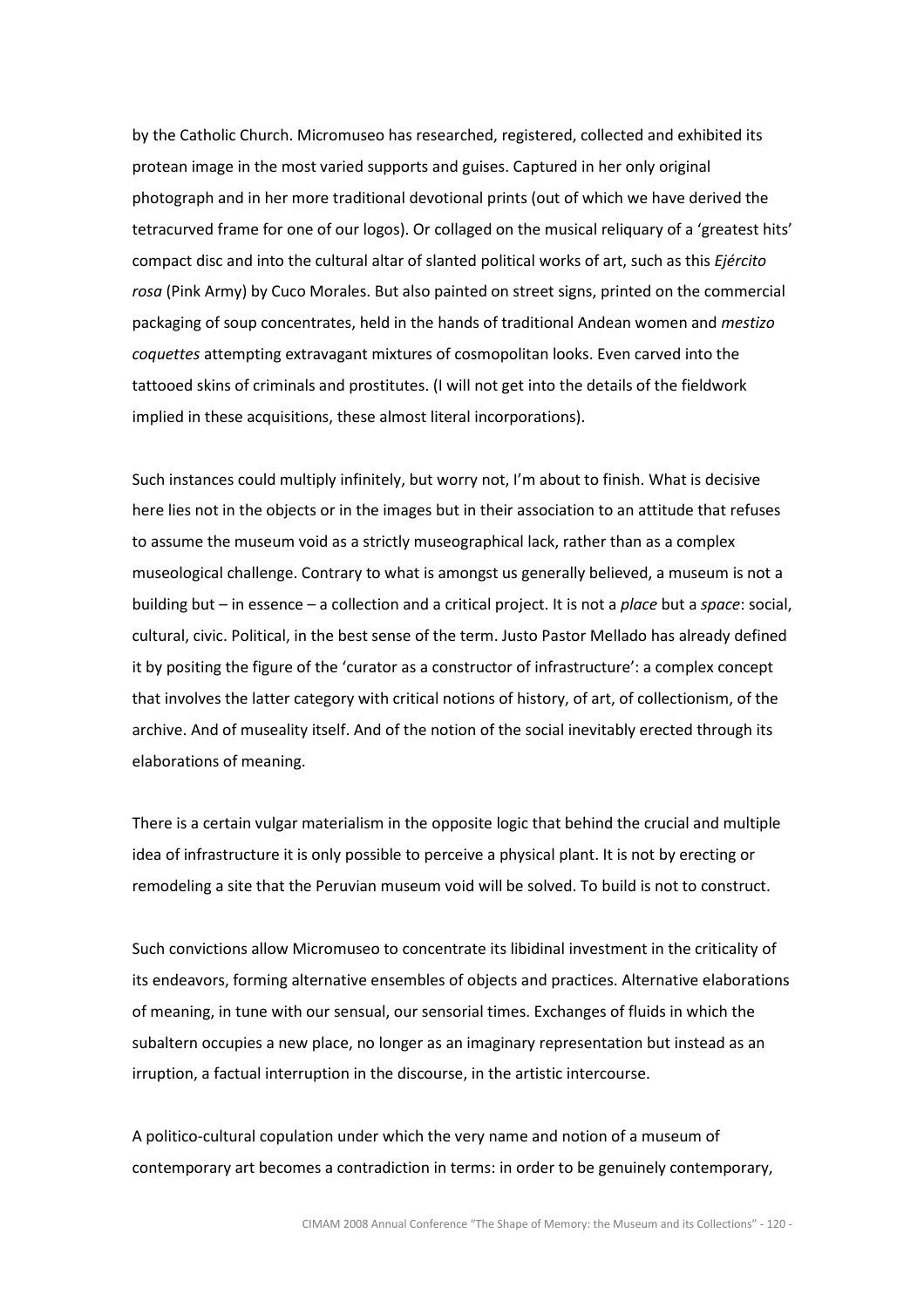the museum has to forsake any exclusive vocation for the artistic. Art today is but an additional ingredient of the overwhelming new visuality that rules all, and subverts everything. Even our erudite existences and gazes must now negotiate their ways and means, their very meanings, not with the lettered city, la ciudad letrada, as Ángel Rama posited barely a couple of decades ago, but with the iconic megalopolis, with the electronic cyber-sphere. And with the symbolic inertias of our many pasts, all truncated, and yet none quite cancelled.

The final attitude for final times is to fully, wholly, come to terms with our mestizo, mutant, cyborg bodies of culture – and flesh. And desire. The indispensable, inconceivable, exchange of fluids between Benjamin and Heidegger. Against the trituration of aura that awoke such illuminating obsession in the messianic Jew. Against the darkening of the world that the existentialist Nazi glimpsed in the flight of the gods, in the modern hollowing out of the earth.

Against the dazzling glare of commodity fetishism. Let difference shine.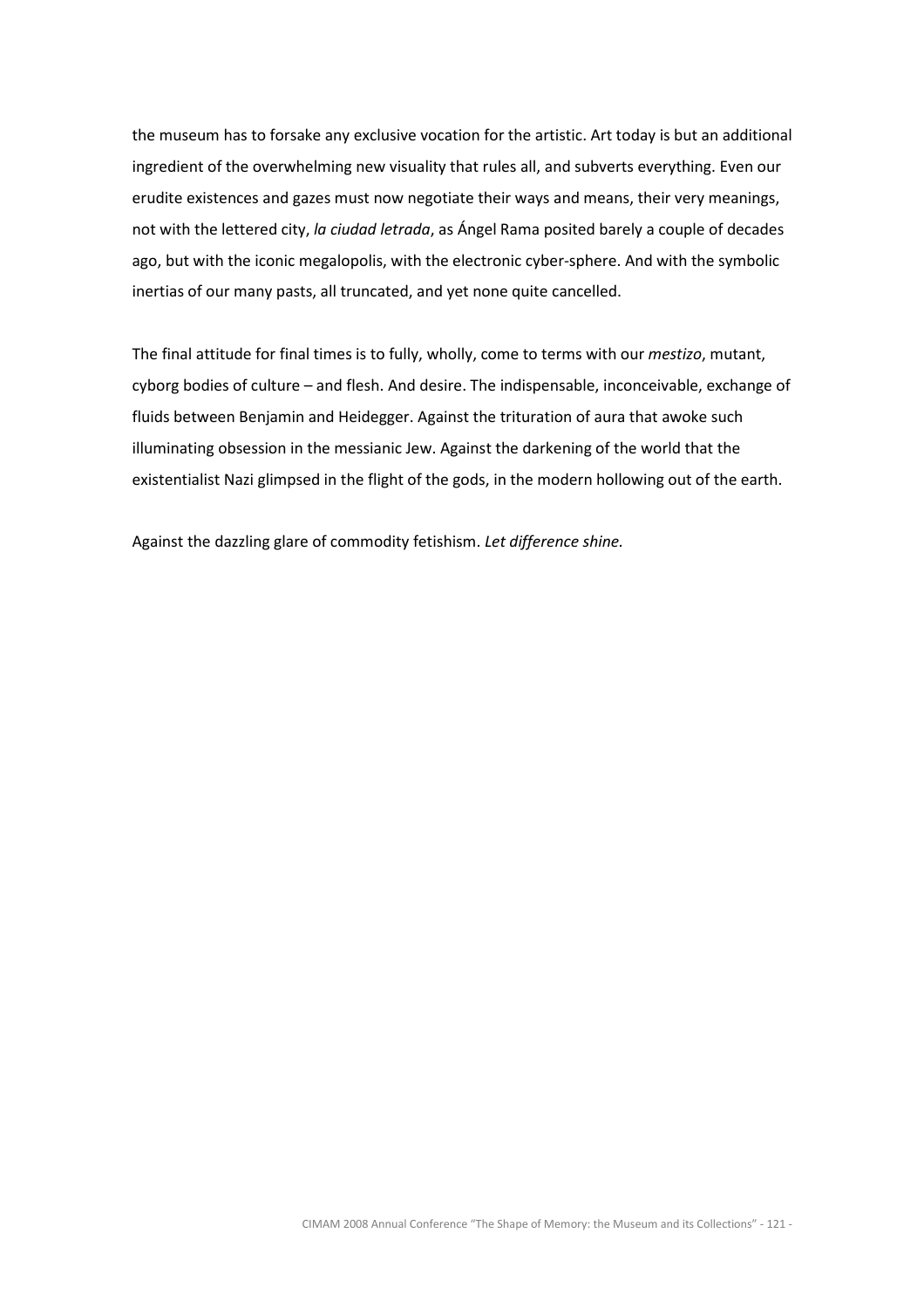### CONCLUSIONS AND CLOSING REMARKS

# Kathy Halbreich, Zdenka Badovinac, Melissa Chiu, Sabine Breitwieser, Christine Van Assche, Lars Nittve and Kasper König

Kathy Halbreich (KH). I am Kathy Halbreich, and some of you know me from my other life, which was at the Walker Art Center. Happily, I'm here today to tell you how thrilled I am, as a MoMA staff member, to try to summarize the very juicy conversations that have been going on for the last two days. I guess just on a personal note, I want to say CIMAM really is my favorite group, because the conversations are always spirited, muscular. And I think that the last two days have been extremely stimulating, and extremely well organized. So I want to thank the leadership of CIMAM, as well as Pilar, for bringing us all together in such a graceful fashion, and giving us so much to think about.

I have been assigned the moderator's role, but usually a moderator knows what she is going to moderate, and I have no idea, since I have only been in one workshop this afternoon. But what we thought we would do is take the next hour and in the first part I will ask each of my colleagues to report on the workshops, and then we'll try to have a conversation among ourselves, and then of course with you. I realize that you all have been very patient and probably are boiling over with questions and responses to the last couple of days. So we will definitely want to hear from you.

The good – or the bad – news is that the galleries will be open from four to five today here at MoMA, for those of you who didn't quite get up early enough in the morning or need a little bit more time. We'll try to complete our conversation to allow you to do what, when you are home, you don't get to do enough of, which is look at art. We'll get started. In no particular order other than the fact that Kasper asked me if he could go last, we will begin to tell you what we heard in the various workshops, so that we are all on the same page.

Zdenka Badovinac (ZB). I have to say it is a very difficult task actually, to summarize what we were talking about in our two workshops yesterday and today. First, I have to say that we had discussions, but it is very difficult to talk about the results, the conclusions, as we were not very productive in that sense, in terms of capitalistic terminology; but in terms of exchanging opinions, experiences, we were very productive. I was responsible for the group which yesterday discussed the question 'Are we proprietors or custodians?'. First, we recognize that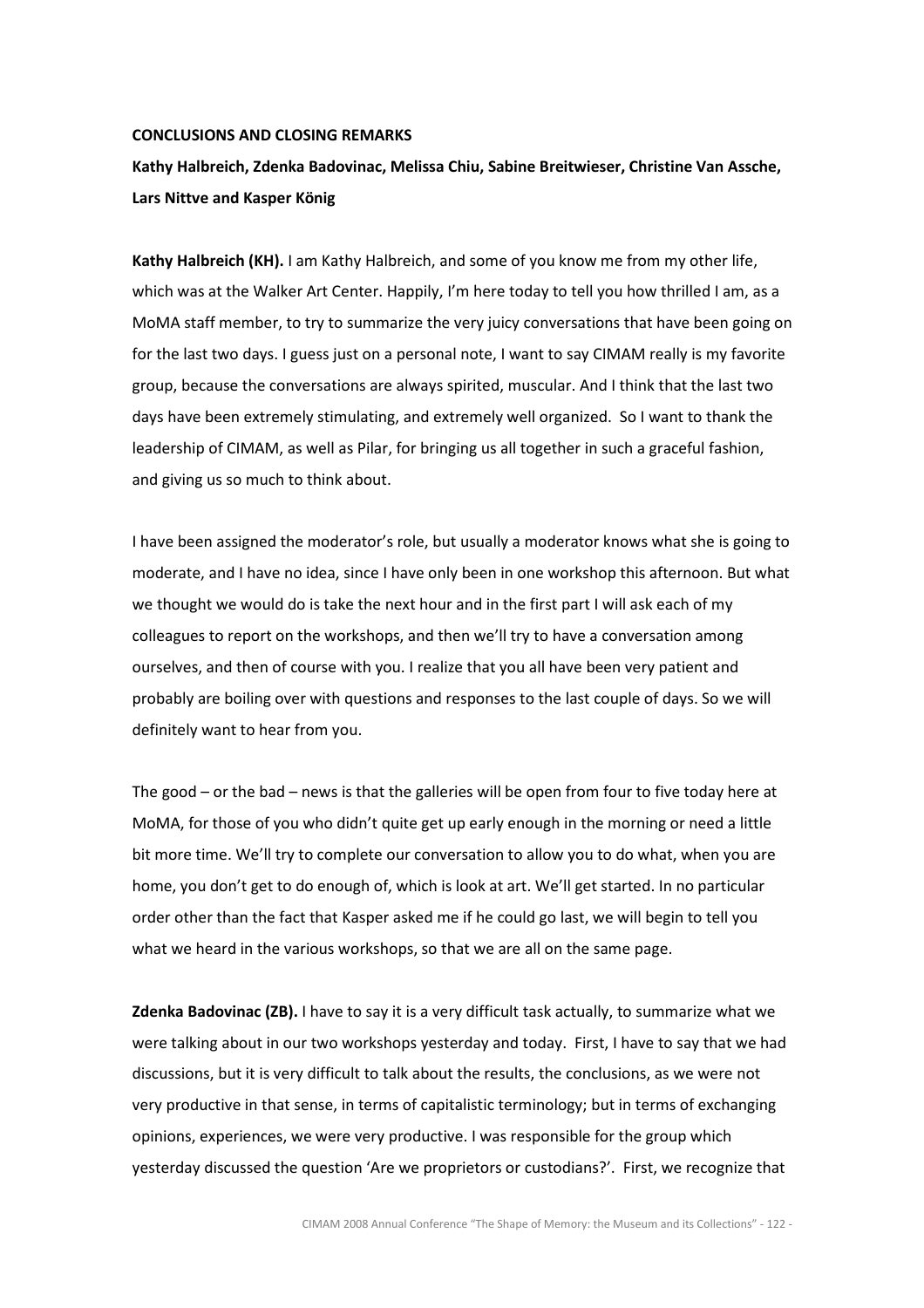already the terminology is very difficult, especially the term 'proprietor', because we are from different parts of the world. For me, in my first contact with Andrea Fraser, that was the first thing to be discussed, and later I recognized that my colleagues also had similar problems. As we come from very different contexts we try to find the similarities, similar issues, similar problems, and possible answers to them.

So I will try to shape, to structure, the conversation in two questions. First workshop: the question of various or even alternative ways of financing. We were exchanging experiences of private/public financing, and we discovered that there was no bad or good financing, that the best is actually to combine as many different sources of financing as possible. So there was the question of how free and autonomous we are in terms of different supporters and financiers. The more sources there are, the freer we are. This could be the conclusion of the first question.

Then we discussed visions, and possible collaborations in times of crisis. The question was, are we just the victims of the crisis, or can we also be active, the subjects of possible changes? So we discussed possible ways of collaboration between different institutions.

Also, regarding collaboration between individual professionals, we discussed the issue of sharing the collection, sharing the staff, sharing the commissioning of art works. There were very interesting… I was very surprised, I didn't know that the practice is actually so vivid already in these terms.

Today we have had so many interesting issues already. The discussion and the lectures were really inspiring, so I tried to propose to my group to discuss again three different terms, which I have found are common to all the lecturers today. So the first term was the question of contemporaneity, the living time in the museum, which I think all the lecturers today somehow touched on, and we find it very important to think that museums today are different from in 1929, when MoMA, for example, was established as a museum of living time. Of course we know that after a decade it became a museum of history, so of course it is not just a question of the art, but also a question of momentary balances – as Homi Bhabha said, responsibility and commitment to contemporary time. So it is not just about art, but it is also about responsibility to society. And there was also an interesting issue of informal histories. Françoise Vergès started it with the question of stories, oral stories, and then Homi Bhabha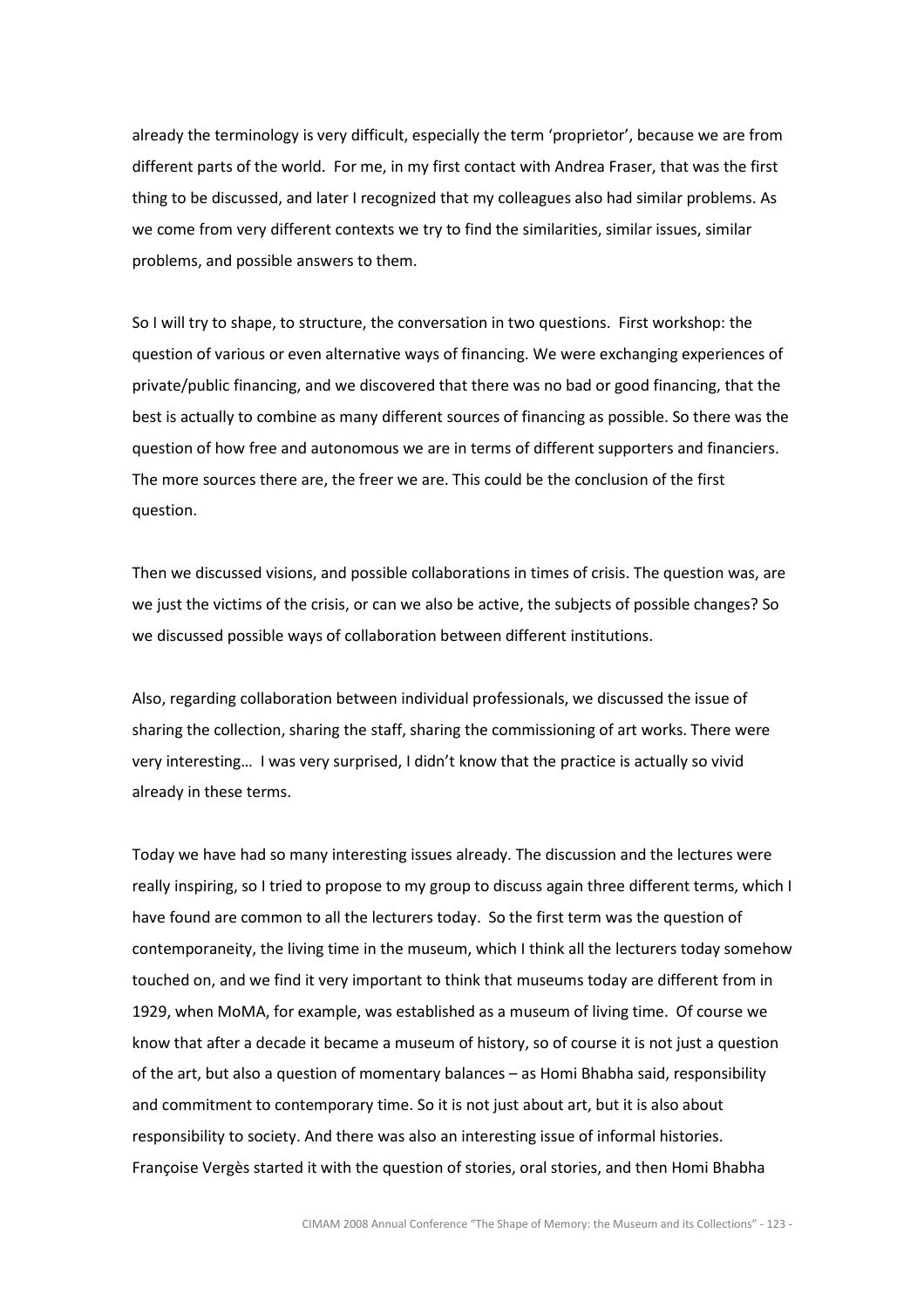touched on the issue of Indian intellectuals who fostered important movements, and these facts are not recorded anywhere in the official histories.

So the question was how museum professionals should be aware of the informal histories and how to consider, also, the display, in different contexts in terms of informal histories and how important they are. So we discussed different possible understandings of informal histories, from the artists doing the archives with fictive and real histories to, for example, the notion of the friendship, that art history could be the history of friendship. So, many different moments which maybe the professionals are not very aware of, and maybe it is very important.

KH. I was just going to ask you a question about... Did you discuss how actually to bring those histories into the galleries?

ZB. Yes, and there was also the third question we discussed, the form of the display; how to consider history, 'formal history', in relation to 'informal history' in terms of form, the form of display. Of course very diverse models of display are possible, as we saw of course in the last lecture of today, which was about the museum as an art project. So it inspired me to think that display in terms of art installation is something very temporary, something that reminds us of the temporary situation on a stage, maybe. So this could also be the comment that displays are not objective, are not fixed history, but we have to make this plurality of narratives through the displays.

KH. Thank you. Melissa?

Melissa Chiu (MC). Instead of addressing each session, I am going to go through some of the major issues we discussed in our session, because there were a lot of concerns that kept coming up. The first was the idea of the canon, including the related issue of language and translation – of how certain art works are translated and understood differently in different contexts. There was a strong consensus toward the idea of integrating different works from different cultures to provide a broader understanding of what we mean by visual culture today.

There was also discussion of different canons as they have evolved in different places. There is often an assumption that there is one canon, for example. One of the members of our group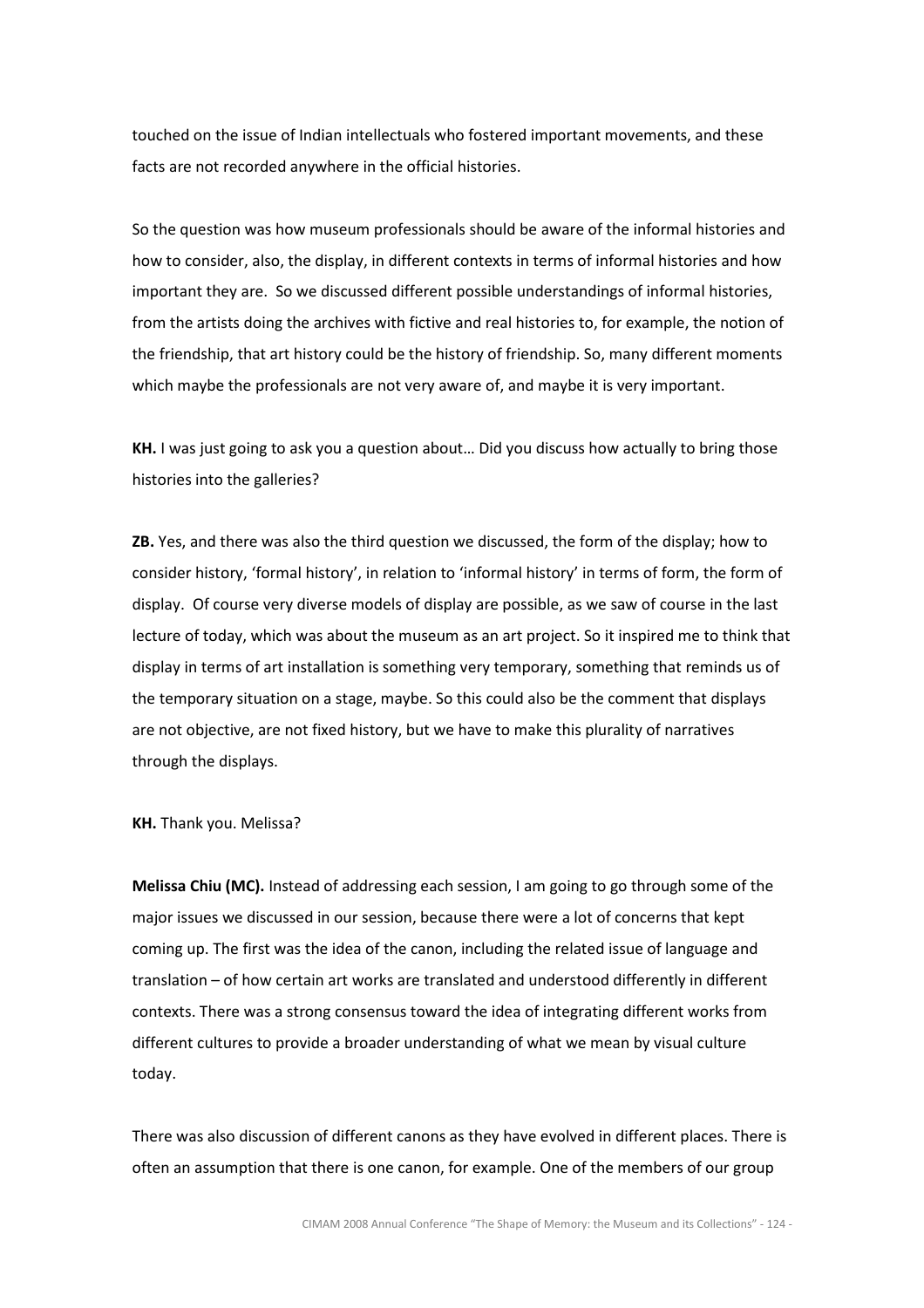talked about the Leeum Samsung Museum in Seoul, Korea, and how he as a European had enjoyed seeing an integrated arrangement of contemporary or modern Korean artists alongside their European and American counterparts. This is of course much easier to do with contemporary art than modern art, yet it represents the beginning of another sort of canon formation.

The other issue, on a more practical level, was that of loans. We discussed at length the issue of where loans and art works go – who decides, what the economies are in terms of being able to get access to important works for smaller museums. Above all, I think there was a sense that we should see loans as increasing our understanding of objects, so bringing in one important work from a major museum to complement other objects in some museums was thought to be of great importance. Which brings me to the issue of display, and one issue that came out of our discussion was how to address ephemeral material, especially that which was produced in the 1960s and 1970s. So there was an idea that perhaps witnesses of some of the more ephemeral events or performances and interviews with those witnesses could actually be brought more into museum displays, and the thought was that integrating this kind of research would be of great benefit. The works of artists involved in Fluxus and Gutai are examples.

Homi Bhabha's presentation prompted a lot of issues for our group. And I think that one of the benefits of his lecture today was this issue of the transitional moment that we might try to capture in exhibitions through a constellation of disparate objects. How do we best capture this in exhibitions? One of the last things we talked about was the re-hang of collection displays, not just here at the Modern but also at Tate and the Pompidou. There have been efforts in these areas to change the canonical arrangement of works as they tell the story of modern art through thematic rather than historical displays.

My final word would be that we had lots of questions for Gustavo. We wanted to know whether in fact he drove around in a bus (his Micromuseum), and how many exhibitions he had… it was a rather practical discussion, so Gustavo, I am sure that you will be approached by many members of our group. Thank you.

Sabine Breitwieser (SB). We actually started also discussing quite practical issues. My group was also interested in a sort of set of issues, practical issues or questions concerning museum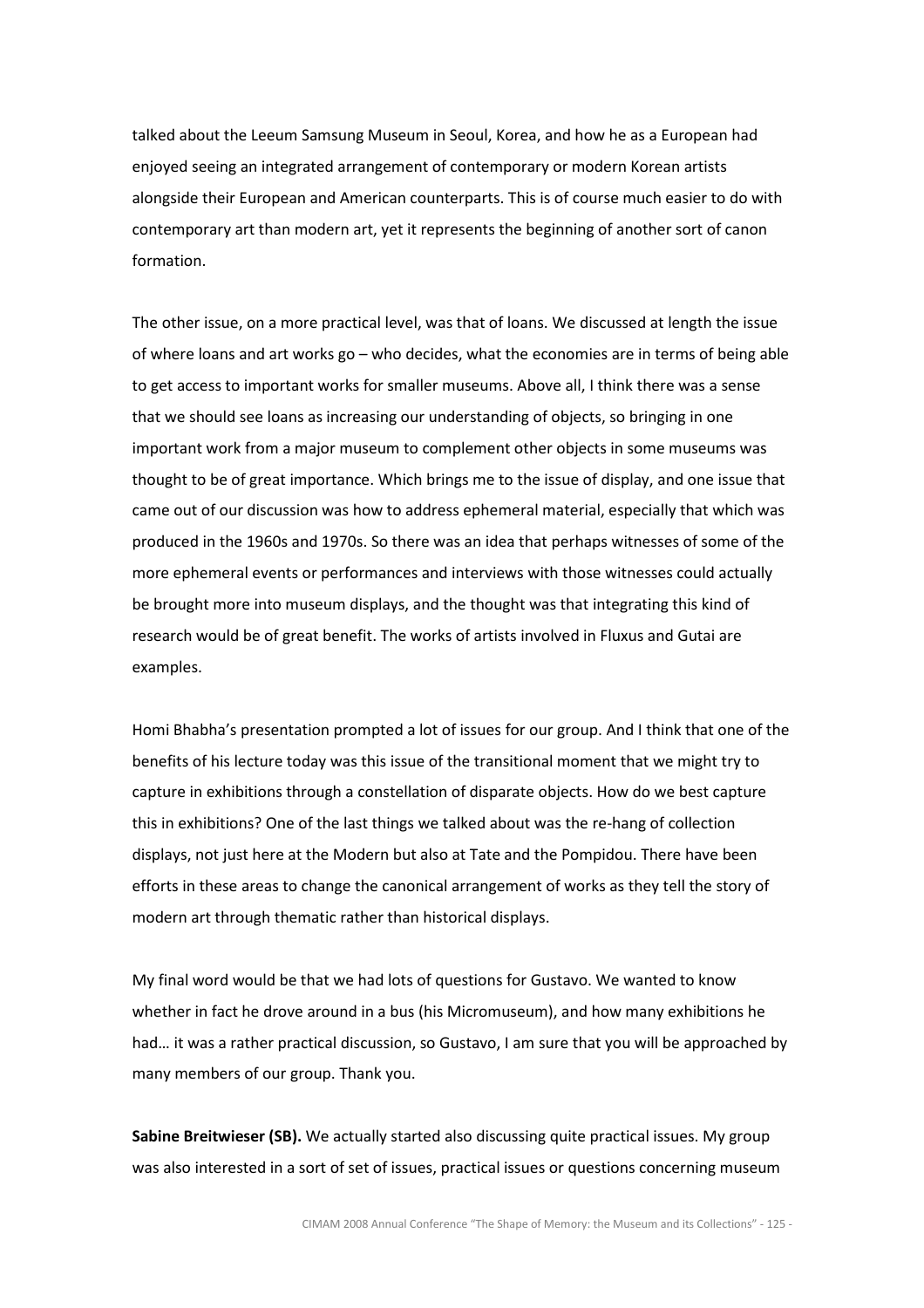management in some way. So the question of audiences came up – who was our audience, to whom do we turn, and how does this affect us. This is something which came up all the time. And of course the question of the management of knowledge, what is the appropriate way to do it. We were all very aware of the fact that each museum or institution is quite different, but there is still a lot to share – first of all that we are working to long-term goals. That turned out to be the subject, really. And then also the complex relationship with the market, as it turned out that there are quite different codes of practice in the US and in Europe. I learned from my US colleagues that it is quite common, in case of trouble with sponsors or possible donors, to refer to existing codes of the American Association of American Museums, which I have never heard of before in Austria or elsewhere in Europe.

KH. You mean because those codes don't exist?

SB. Well, for example, the director of the MACBA museum in Barcelona said he would probably lose most of his long-term loans if he practiced the same conditions as museums in America, as a matter of fact.

KH. Can you just go three sentences more on that?

SB. Well, obviously in the US it's the practice that you only agree to show a collection if it's promised as a gift.

KH. To an extent, yes.

Lars Nittve (LN). I thought that was the practice in Europe as well.

SB. Clearly not everywhere, in fact. So, there was an interest in setting up a code of ethics. Well today, of course, Homi Bhabha's presentation, and also Françoise's, had quite an impact. Again we were discussing the question of criteria and of canon, related to both center and periphery, and these contextualizations, how one looks at the center or starts deconstructing it. So probably, not being in New York, not being at MoMA, one sees the canon differently and deals with history in a different way. So this was an important point, as was the notion of the museum as a torpedo in motion, and the notion of time, of course. And the issue of simultaneity came up. So probably, and necessarily, this notion of the museum is not as linear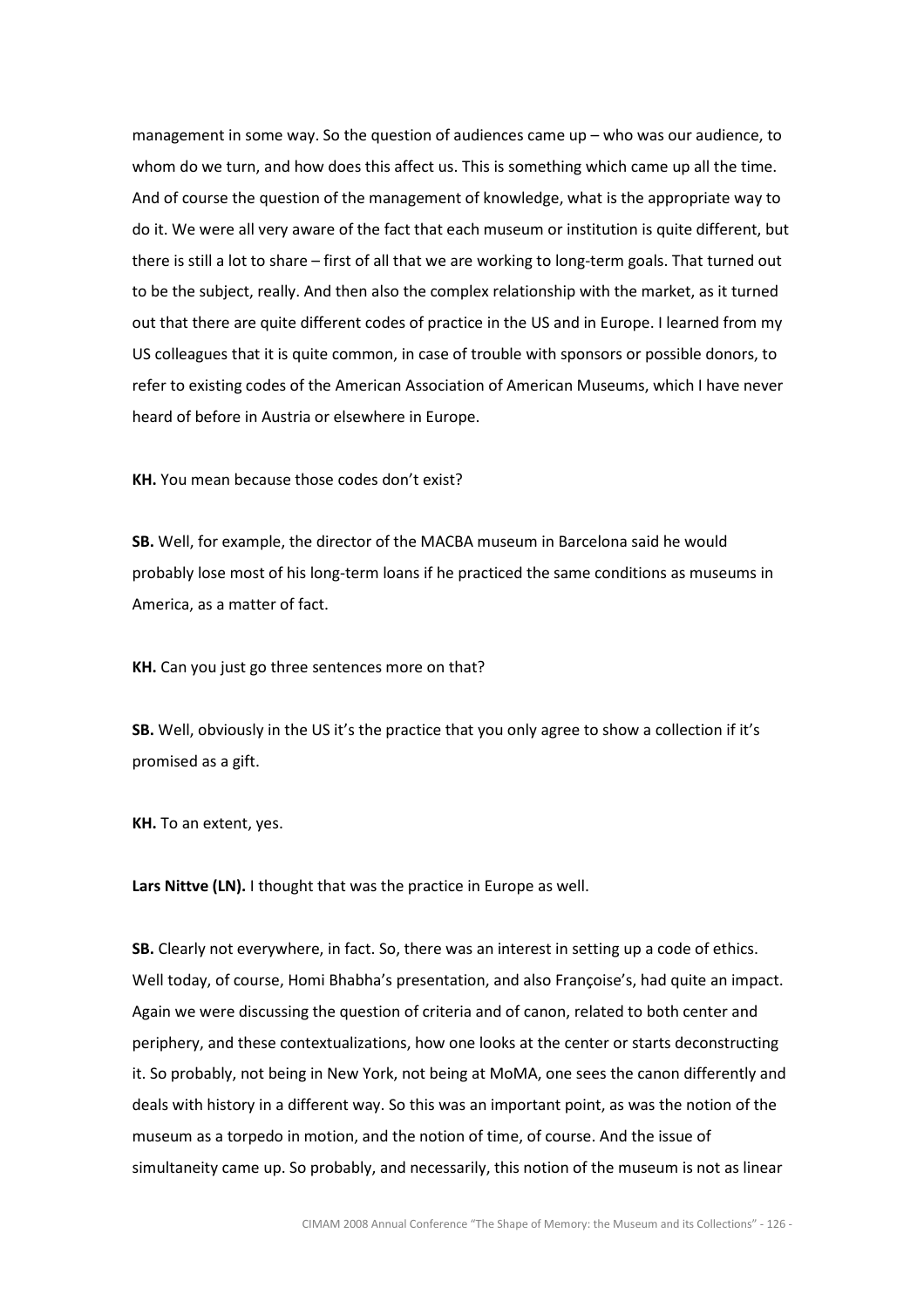as we sometimes envision it. But at the same time, there was also a need for clarity, so chronology makes some sense. Also that we are dealing ultimately with objects, relating to objects, which was another thing. Then another important discussion was the notion of the new and contemporaneity, and also the question of the transitionalism of the object, and how to construct the new.

KH. And were there any outcomes from that question?

SB. Well, the need to construct the new was a discussion about the fact that it is often an internal design, not coming from the outside, and another on the fact that it is often related to new media, and there's hardly anyone dealing with that in a very interesting way. So that's still a challenge, obviously.

KH. Maybe, but we want to come back to, circle back as… Are there different criteria applied to the new? Christine.

Christine Van Assche (CVA). Our group was composed of curators, directors and academics from very different parts of the world: different cultures, different economic and political institutions. So we had, of course, very different questions raised during these two afternoons. But if I may synthesize, I would say that there was one very practical point about transportation, transfers, loans... between different kinds of institutions, different kinds of countries. And we mentioned that there is another museum group called the Group Bizot, which deals with these more logistical questions, and that the conclusion of that group should be reported at the next CIMAM conference, or maybe on the website.

From a more theoretical point of view, we talked about a new model for museums of the 21st century. Are alternative models possible? Are those models going to be object-based? Are they going to be created more cheaply, of course, and probably with less travel? So that means we have to exchange more expertise, more research; we need a more collective intellectualexchange process, rather than an object-exchange process. So we also discussed the possibility of talking about these new models from different parts of the world at the next CIMAM conference.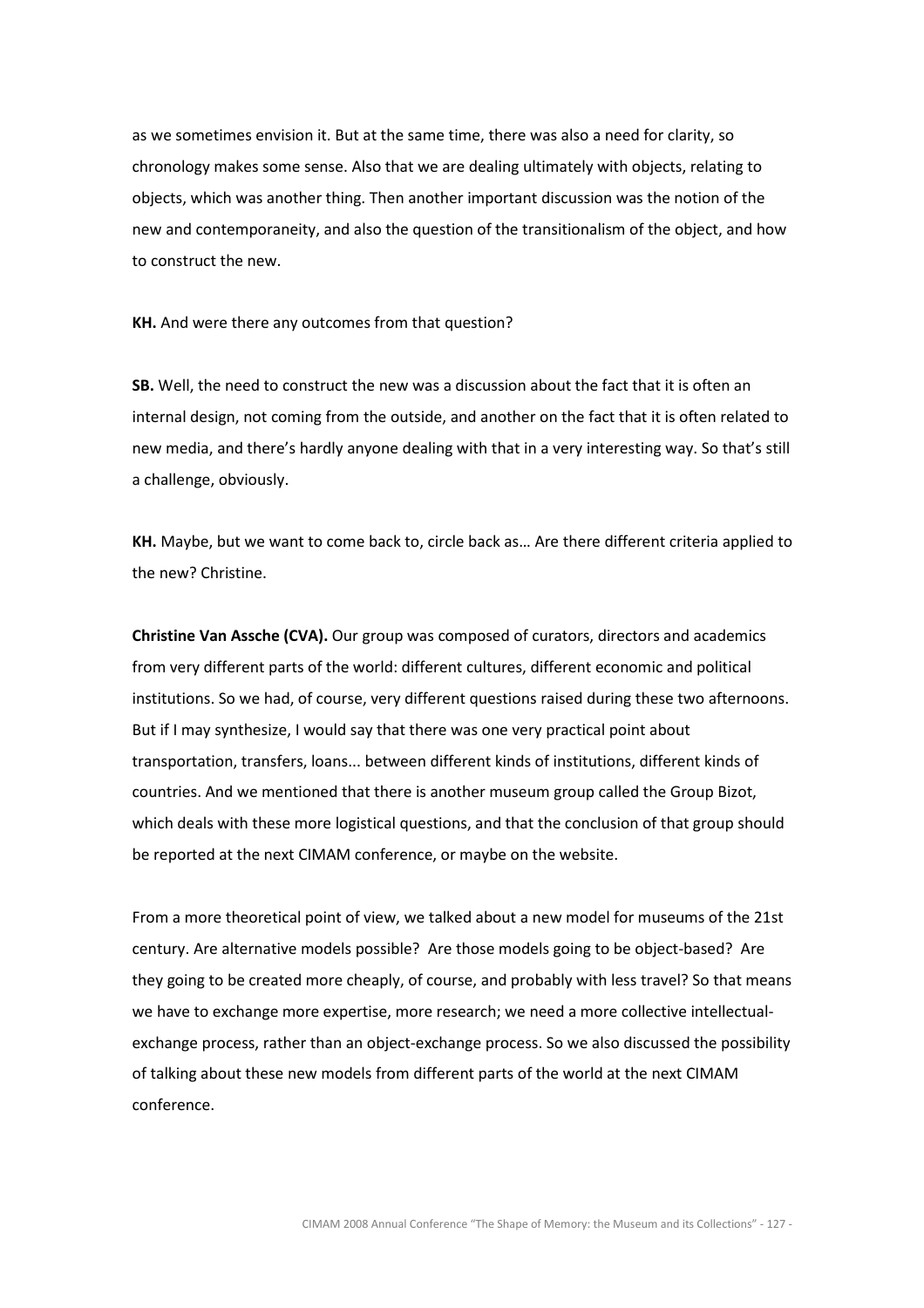KH. Since I was in Christine's group, let me just add another issue that is embedded in her summary, but let me clarify it, since I think it was actually directed at me, or at least at MoMA. The question is, if institutions such as Houston, MoMA and Tate – in other words, large, relatively secure institutions – accelerate their buying or acquiring in countries that are not as privileged economically, should there be some cash reciprocity to the countries in which we are doing our research and acquisitions? I think that's the clearest summary. Of course, it raises tons of questions, there was quite a… I guess I would call it a utopian drive toward a World Bank-like situation where great objects could be held in public trust and borrowed. And I think the question of patrimony is no longer lodged in Greek sculptures, but I think it's coming very much alive in work made… let's say from the 1950's on. So I would really encourage CIMAM to have a serious conversation about this. We just scratched the surface, I think. I'm not sure you can legislate, but that's my personal opinion. I do think that it would be very helpful for an organization such as this to come up with some guidelines. I frankly think that there are lots of currencies circulating, and it may not only be about cash exchange, but I do think that was a very hot topic.

Lars Nittve (LN). Group 6 was a wonderful - though shrinking - group, and I should thank all who participated. I think we had phenomenally good discussions, and it's worth noting that I heard some early criticism of the fact that we kept the same group the next day. But I think it turned out to be a really good thing, in that no one was shy, and everybody spoke more openly the second day. That was really good for the discussion, which was, to use your word, very muscular.

There was a very good discussion, and I think that you can say that yesterday I would have said it was an inconclusive discussion, and today I should say that it was a fundamentally inconclusive discussion. I think it turned out to be fundamentally inconclusive almost on principle, because we – like so many of the other groups – came from such different backgrounds, in terms of the character of the institution, its funding, and geography. We were from the USA, from Georgia, South Korea, Sweden, Japan, Denmark, etc; our backgrounds and our different institutions were so different that in a sense, we could all embrace issues about difference too, and the importance of maintaining and working in a creative way with the differences.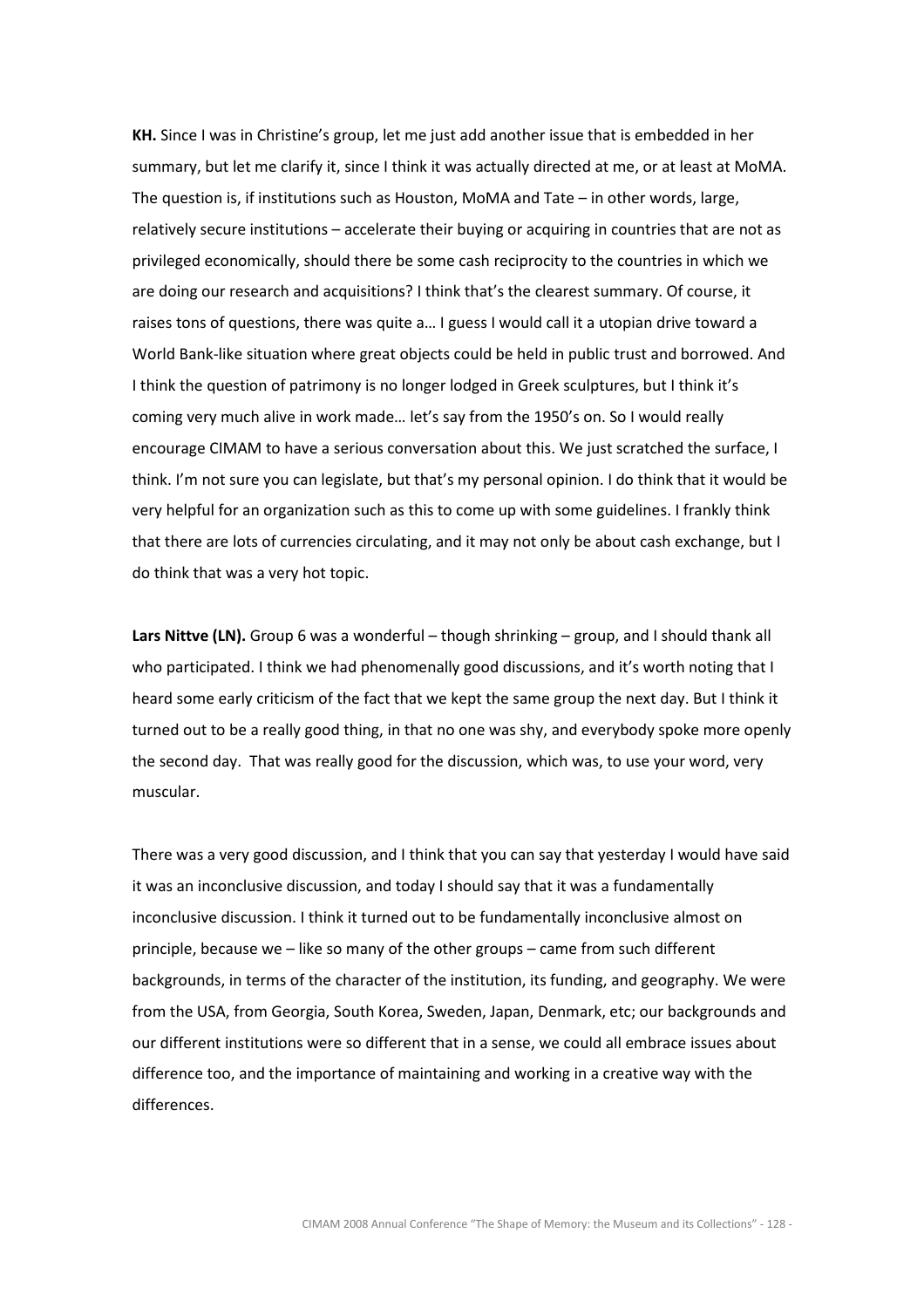We started out, quite interestingly, by talking a little about... my note says 'All are putting up a fight.' I think that was in the shadow of Benjamin Buchloh's talk yesterday, when there was this feeling of the downfall of the museums. I don't think we all agreed with… we certainly agreed with some parts of his description, but not with all. But many of us felt that it was implied that in this downfall we have also sold out, as individuals, as directors and curators, and I think that everybody wanted to state that that's not the case. Whatever the circumstances we are working in, we are actually putting up a fight. We're fighting against this downfall as individuals. So we don't want to be implicated in this, as individuals and professionals.

Otherwise, I think we touched on many of the subjects that have been mentioned here: issues of translatability, of course, all the questions about display types, ways of displaying a collection. The shift in history: the Tate and MoMA and the Centre Pompidou, Big Bang, rehangs were of course discussed, and what was, I think, a valuable phrase, the transitional ability of the museum's space, which Homi Bhabha talked about and we discussed too. But also about, if you actually have a big collection, the different ways of making that collection accessible, starting with Schaulager, to mention what we have done at the Moderna Museet, which is basically a jukebox for art, where the actual works appear in front of you with the help of a robot. It's an in-between space between the gallery space and hidden storage, called the Pontus Hultén Study Gallery.

But we also talked about different models for creating this third space, in a sense, for the collection. One thing we touched on – and it was inconclusive, probably also fundamentally – was the distinction between a public museum and a museum which has a public-service ethos. A public museum can basically do the same thing as the other type of museum, but they will still each transmit or create a different type of experience for the visitor. You can have educational programs, all these things, but there's something a museum has, when you get a feeling as a visitor that it is a public service museum, and it is that ethos. And we were trying to figure out what made that difference, so we talked about two examples that turned out to be Japanese, the Mori Art Museum and the museum in Kanazawa. Both are public museums, but probably the latter, you could say, is a public-service museum as well, which has that sort of ethos.

KH. Kasper. Maybe just two or three minutes.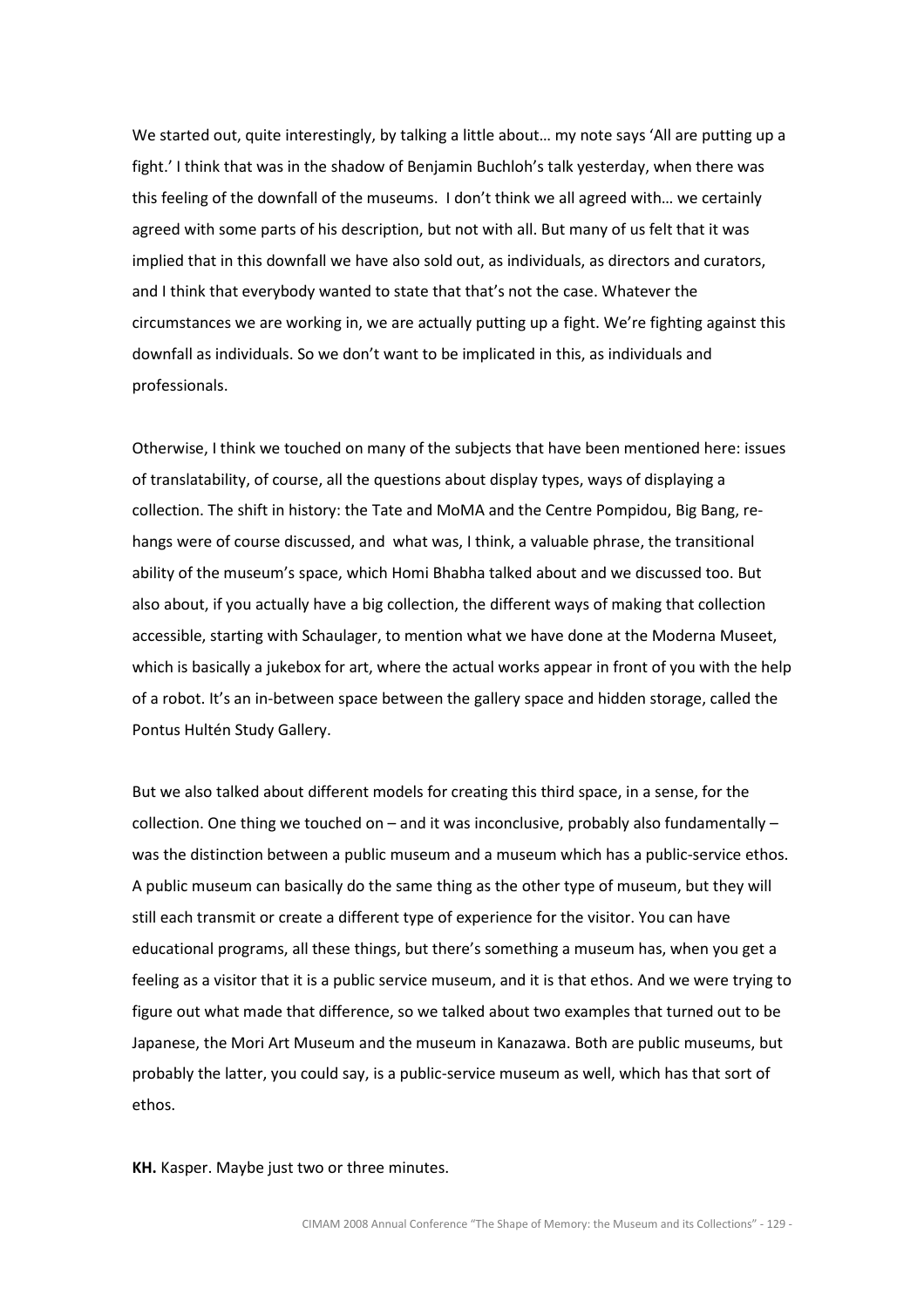Kasper König (KK). I was in group 3, and yesterday it was more like a group therapy, and today was a workshop. Yesterday it was sort of self-commiseration and candor; it was slow, but it dealt with the notion of crisis, with a certain sense of being surprised by the self-pity of some of the American colleagues having to deal with that crisis, and then having colleagues in the group who have experienced this situation all their professional careers.

Well, there's this kind of proverb from 1968 in Germany: 'Du hast keine Chance, nutze diese,' i.e. 'You have no chance; use it.'

Today, it became quite clear – at least within the group – that it is not enough to focus on the object, but it doesn't work without the object. But that object should be informed by some kind of intangible cultural heritage, which means complexity, and I feel that today we have learned a lot in terms of reflecting on what was going on yesterday. So the preface to it all is, can a civil society… And I remembered – I had to find out the title of the film, which was very close to this particular location – a film by John Cassavetes, Shadows, from 1959. It takes place in the garden of the Museum of Modern Art, and the key picture, the key symbol, is this extraordinary sculpture of Gaston Lachaise, a superwoman, an enormous sculpture with huge breasts. It hasn't been shown here for years, but this is personal, though it's the result of workshop talking about continuity and discontinuity… So a museum does have a function the way a film club does. Many of us were socialized through other attitudes, and ended up in the visual arts. This is the most important thing. I think we learned a lot from the consolation of yesterday and today that the civil society is our goal, in terms of making a contribution, so we also talked about the visitor, the public, to look at it from the point of view of the public. And there was an interesting experience from a colleague from Australia. There are particular experiences that cannot be generalized, but we can learn from them, because we have different experiences, but it makes it more interesting to deal with contradictions. That is basically…

KH. Does anybody who was in a workshop want to add something to the summary of their 'true leader'?

LN. Please do.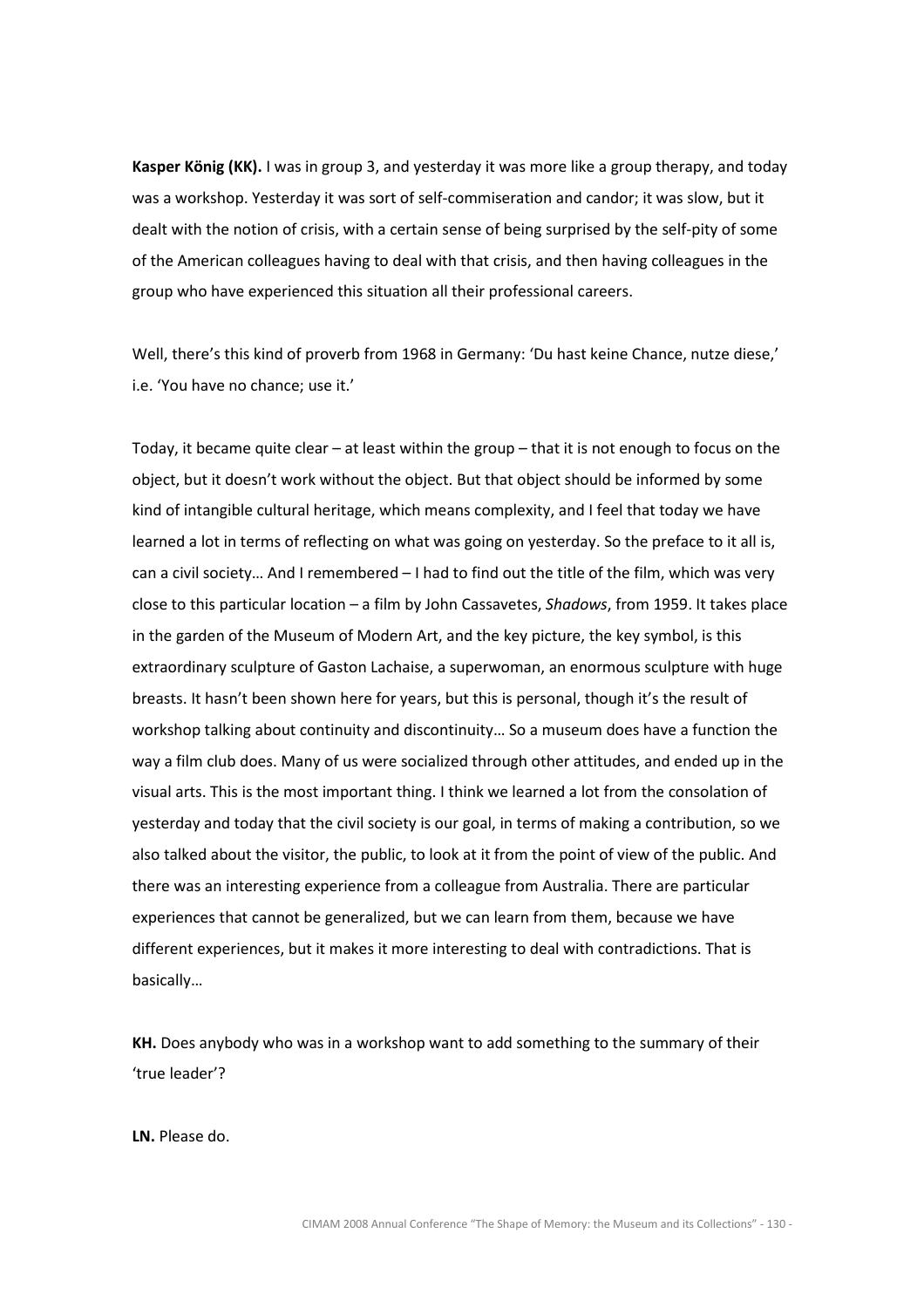KH. Let me pose a question to us all. One of the things that fascinated me about today, in the context of yesterday and tomorrow, was the remarkable presentations by Françoise and Gustavo, which actually reminded me of the urgency of what we do, as well as the agency of what we do: that we really are not in the business of decor, we really are in the business of human lives and the liberty to be expressive. So one of the things that I have been thinking about during the day has to do with something Kasper just mentioned, which is that I'm very aware many of us have worked in different institutions with fewer resources than the one I presently work in – some of us have worked in institutions with almost no real resources, and the two speakers this morning, two of the speakers who are a museum directors or 'chauffeurs', really led me to wonder what we can learn from our colleagues who come from economies of scarcity, as we all in varied degrees move into a scarcer economic climate. And this comes out of my sense of optimism, in a certain way. I think that we are at a moment where there is a recalibration of values, and I am very much aware that, for example, PS1, which I hope that we will increasingly think of as part of MoMA – as it is – started at precisely a time like this in the seventies. So I am very curious – because Gustavo really talked about artists – I am very curious what we all think; whether there is something to be learned from more and deeper conversations with colleagues who have nothing other than great passion, intellectual commitment, and knowledge.

God, I feel like I am talking to Minnesotans!

SB. I guess we all would like to be drivers, so to speak.

KK. Anyone who would like to answer the first question can pick a work by Picasso.

KH. Bernice.

Bernice Murphy (BM). Margit came up with a very interesting idea as we were walking upstairs, and she has her hand up, so I think she should speak.

Margit Rowell (MR). Listening to Françoise this morning, I brought it up in my group and Melissa mentioned it briefly. Françoise said something about when they had a sugar-cane display, people who came in and who had had an experience were recorded, and their testimonies were retransmitted into the display. And I said to myself, wouldn't it be great if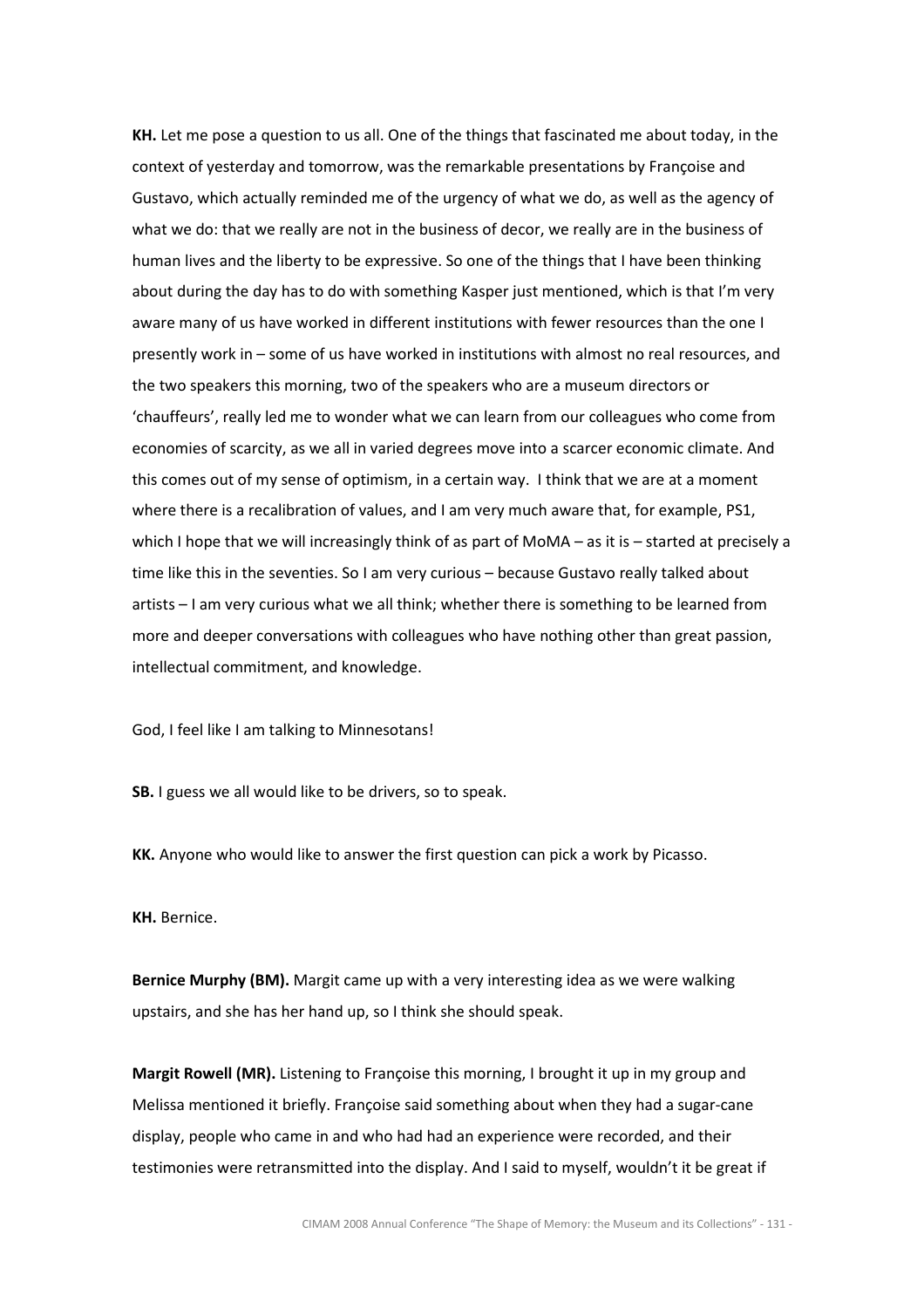somebody did a Robert Morris exhibition, because I know that Christophe, for instance, has worked a lot on Robert Morris, with films and performances and things, and if there were some of the living witnesses of those theater pieces, dance pieces, who could be recorded informally, and it could be put back into the exhibition spaces. In thinking a little further I was thinking that this is the kind of thing that we do; we go out and do interviews and print them in our sort of erudite catalogues that most of the visitors don't read. But if there were monitors somewhere in relation to the exhibition it would contextualize the work, and we would also save for our archives participants from those periods. So that was the idea that I got from Francoise's presentation.

KH. Françoise really questioned who gets to make the stories, how the stories get told. I think that is actually all of our businesses, so that was a very interesting set of questions she raised for us, as well as… I think she raised a question about expertise, and I wonder increasingly, as we are being asked to become more expert in things that we weren't born into, all of us, are we sure we are the right storytellers?

David.

David Elliot (DE). [inaudible] …that you weren't born knowing about contemporary art, and you can do it as easily with other cultures, if you want to, and are prepared to spend the time.

KH. In fact you have done remarkable work in a number of cultures. Can you tell us about when you went to Japan for the first time? How did you begin your research, and how long did it take you in post-war Japan until you got to make your exhibition?

DE. I worked with a Japanese researcher, of course, and she had been doing it as a field subject. It took two or three trips there, and we put the show together. I needed her expertise to do it and I learned from her – and from others as well, just as you do growing up. I think it's the openness of mind. If people are really open-minded and think there is no barrier, then there isn't.

KH. Did you ever find, when you were looking at artworks that were somewhat or entirely unfamiliar, that your first impression was wrong?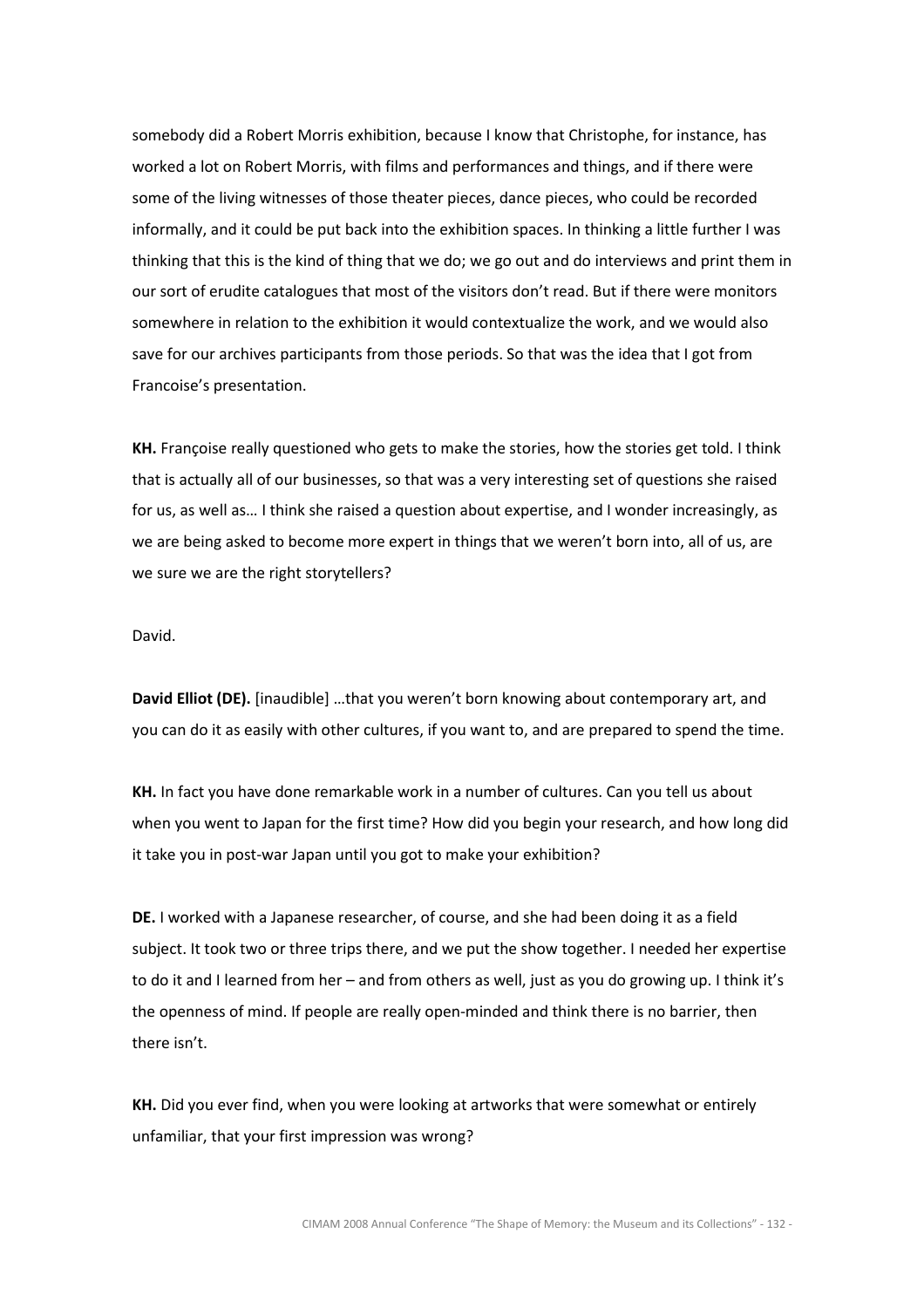DE. Yes, with Western works as well as with works not from my culture. Sure. I am wrong all the time. When I start being right then I know that I am wrong.

KH. I actually think that's an important ingredient.

DE. Openness of mind? Yes, absolutely.

Janne Gallen-Kallela-Sirén (JGKS). I'd like to comment on the economics of scarcity, because I think there are different kinds of economics of scarcity. New York used to be my home town, and now I live in Finland. New York also has a scarcity of space that a place like Finland doesn't.

So I think it has more to do with the economies of humility, really, than with the economies of scarcity, because you can have an advantage somewhere because you have a great old collection and lots of money, but elsewhere you have more mobility, because you don't have the weight of that monumental collection on you, and you can invent identities and even collections in a different way. But I think the problem arises that we have a certain inherited sense of hierarchy within the international constellation of the museum community. That is why I would advocate, as a New York Finn, the economy of humility as a substitute for the economy of scarcity.

Audience 1. A couple of things. One: in response again to what David said, in 1997 I had the good fortune to be working with Vishaka at the Asia Society, who decided to mount an exhibition of contemporary Chinese work. Of course I knew nothing about this. We put together a team which included Gao Minglu, who had been in China through the 1980's, come to the West and studied at Harvard, but was intricately located within those artists' network; a classic Chinese scholar, an American who was an expert on the Song Dynasty, traditional work – and me, whose primary experiences were post-war West. And we had the most fabulous, amazing conversations coming from the very different perspectives. I think we learned from each other, and our exhibition was the better because whenever we could reach consensus about the interest or value, the way it spoke to all three of us, we knew that we were on the right path.

I think those kinds of collaborations where we can bring each other together from our different points of view and learn from each other have an incredible value. From that, which I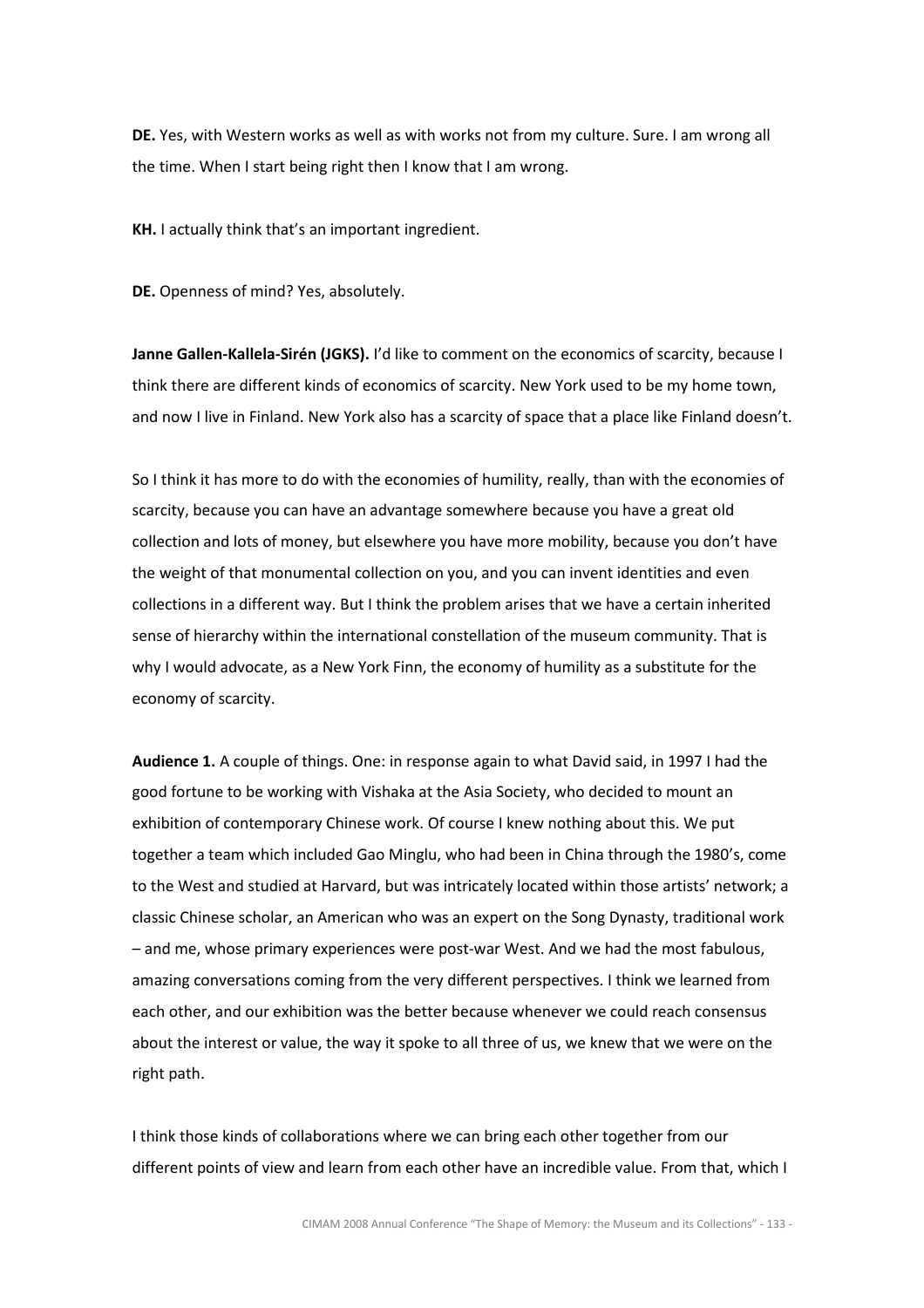was picking up a lot today, was the contingency of objects, that they moved through either time or space, and accrued different values and meanings as they continually changed their position, their relative positions, either physically or in relationship to other objects, or in relationship to our understanding of them. For me that was realizing again something I know, but it's wonderful to have it reaffirmed: that objects are constant in their motion, in their meaning, and in their kind of intellectual framework, the framework of ideas and understanding, and meanings and context that we bring to them constantly allows them to transform, and give in a different way.

 I have to say that this is my first CIMAM conference, and I'm very glad to learn from all the different perspectives that people bring to it.

KK. I would like to make a short reference to the question about economies from the colleague from Finland. I just realized that I made it too brief. When I mentioned the John Cassavetes film Shadows, which aroused huge controversy, because when Cassavetes made and presented it it was much lauded by, among others by Jonas Mekas of the Village Voice. People were very much in favor of films by independents – not against Hollywood, but independent of Hollywood – and then Cassavetes, who had overextended himself, cut a release. The company insisted that he re-edit it, that it was impossible to show the film, which had so much positive feedback, for various reasons; film reasons, but also because the story dealt with a multi-racial context. So, till then Cassavetes was always slighted by the film people, because he sold out. I have seen both versions, and the commercial version is still a grand film. I think this is what a museum also has to deal with all the time. We all want audiences. We want to keep the audience we have and acquire new audiences, and it's really interesting to make it available to everybody or nobody, but how far do you go and how do you do it? This is something where you cannot establish rules.

Many museums have had great times and gone under, and some have a chance to revitalize themselves. But I think that in future most contemporary museums – at least looking at it from the European point of view – are not going to survive on an inner spiritual momentum. Therefore today's session was really important. Not that we can get role models to be applicable to us, but we really can learn to be self-reflective and make sure that it is part of an evolutionary, social, understanding.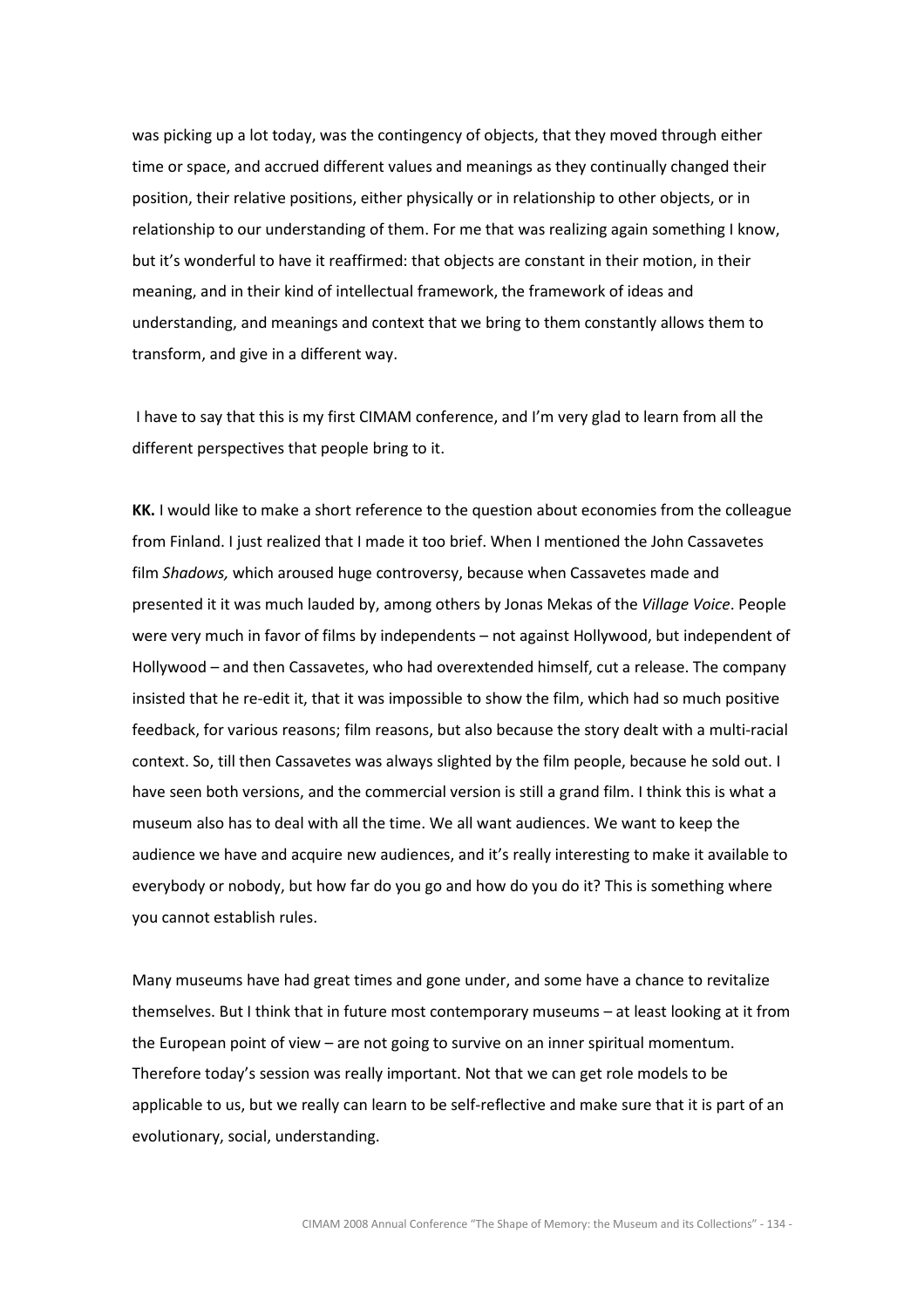For instance, even prisons are run privately because they are more profitable that way. And I think a museum is like a kindergarten or, negatively, a prison. It's part of society, and this civitas momentum we have to keep up. So, Buchloh made good points, but he was just so goddamn old-fashionedly moralistic about it. But he made wonderful points about the architecture. He could have shown it on television and millions of people would have understood what he was talking about.

KH. I'd like to hear if there are things you do in your institutions to make time for the kind of research that may be necessary to umbrella the complexity we're talking about. One of the things Jonathan said in my workshop was that so few of us have any time to think, which was how I felt too. But what I have tried to do in every institution I have worked in is to make it mandatory that we take some time to talk to each other and do research together.

Is this an interesting topic for anybody? Maybe it's something we should talk about in another meeting. We are all so driven to produce, that I wonder if pulling back a little from production would be a good thing.

Jonathan Fineberg (JF). I raised that point, so I will say something about it.

I came into the Philips in a peculiar way, because I really come from academia – I'm not really part of the regular board of trustees, and I found that helping the university to come in and build a research centre was like putting an extra leg on a body, because it was something that didn't exist before. It's been really fascinating to watch what happened, because we have a new director who has really embraced this. She now comes to all the programming community meetings of our research centre, and because she comes, the curators all come, so it is affecting the whole institution. We all take time, as a result, to have conversations about, you know, 'What kind of symposiums do you want to have?', 'What are the subjects?' And we get into really good conversations, and I think that director has had to say 'We are going to take a certain amount of time and we are going to have these conversations among the staff.' And the result has been very positive. Everybody's really enjoying doing it.

KH. Do you meet weekly?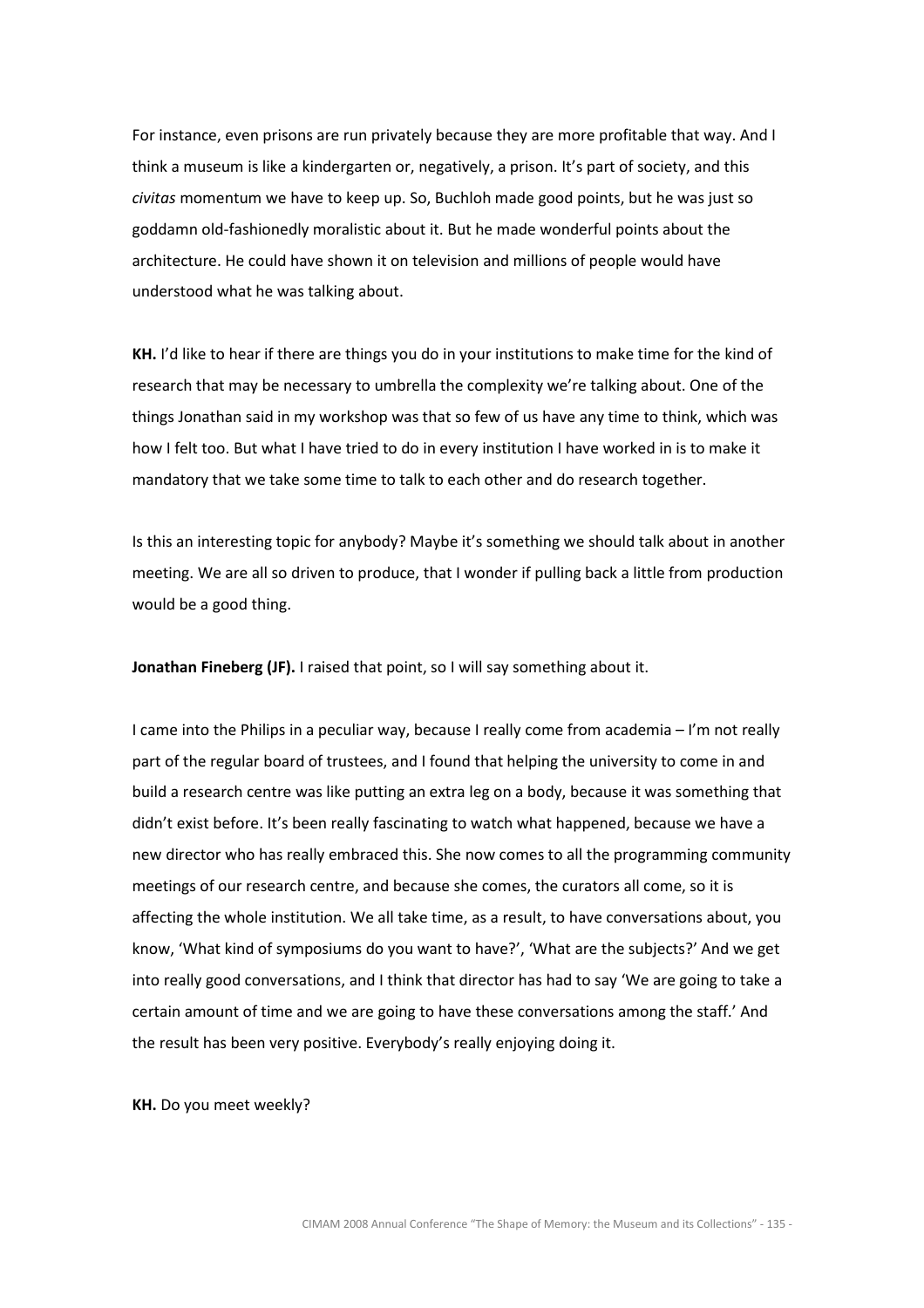JF. It varies. The program committee for the center itself meets irregularly, like once a month, sometimes even every two months. For other programs, something we did was try to get curators from Washington. One thing we discovered is that most curators from other institutions never talk to each other, let alone talking between institutions. We began by taking a topic; we would say 'The National Gallery has just done a Jasper Johns show, so let's all get together on Saturday morning at the Philips and talk about the Jasper Johns show.' Whenever people came from a variety of places, we had a really fabulous time. It was wonderful, and I think that it nurtured everybody's work.

#### KH. Bernice.

BM. This time I'll speak for myself. I am engaged in setting up a study centre as well, and I find that in engaging myself to set up a study centre for other people to be able to take time, I'm spending so much of my own time that I don't get to think very much about even that, just the process of executing it. And I have a question from a colleague who said 'Suppose another institution said "Suppose I collaborate with you on this. When do I get to do anything?"' and I think this is a really very interesting question. That ought to be taken up at a future meeting.

KH. Can you just expand on that a little? What would the issue be?

BM. The issue is that if you make a study centre, you spend a lot of time making a study centre for others to benefit from, and it's about your ideas, perhaps of what ought to be studied, but you never get to execute any of those ideas, because you never get the time yourself.

KH. I think that's called being a museum director

**BM.** Well, I'm not a museum director.

KH. You are leading a centre. I think that is one of the perils of leadership. You are providing a platform for others. What do you guys think?

LN. In a sense, aren't these questions we ask ourselves and our colleagues every day? It's one of the main battles in our lives. I think it's not just the pressure to produce, but actually the urge to produce and realize things that relatively soon meet an audience, so you see the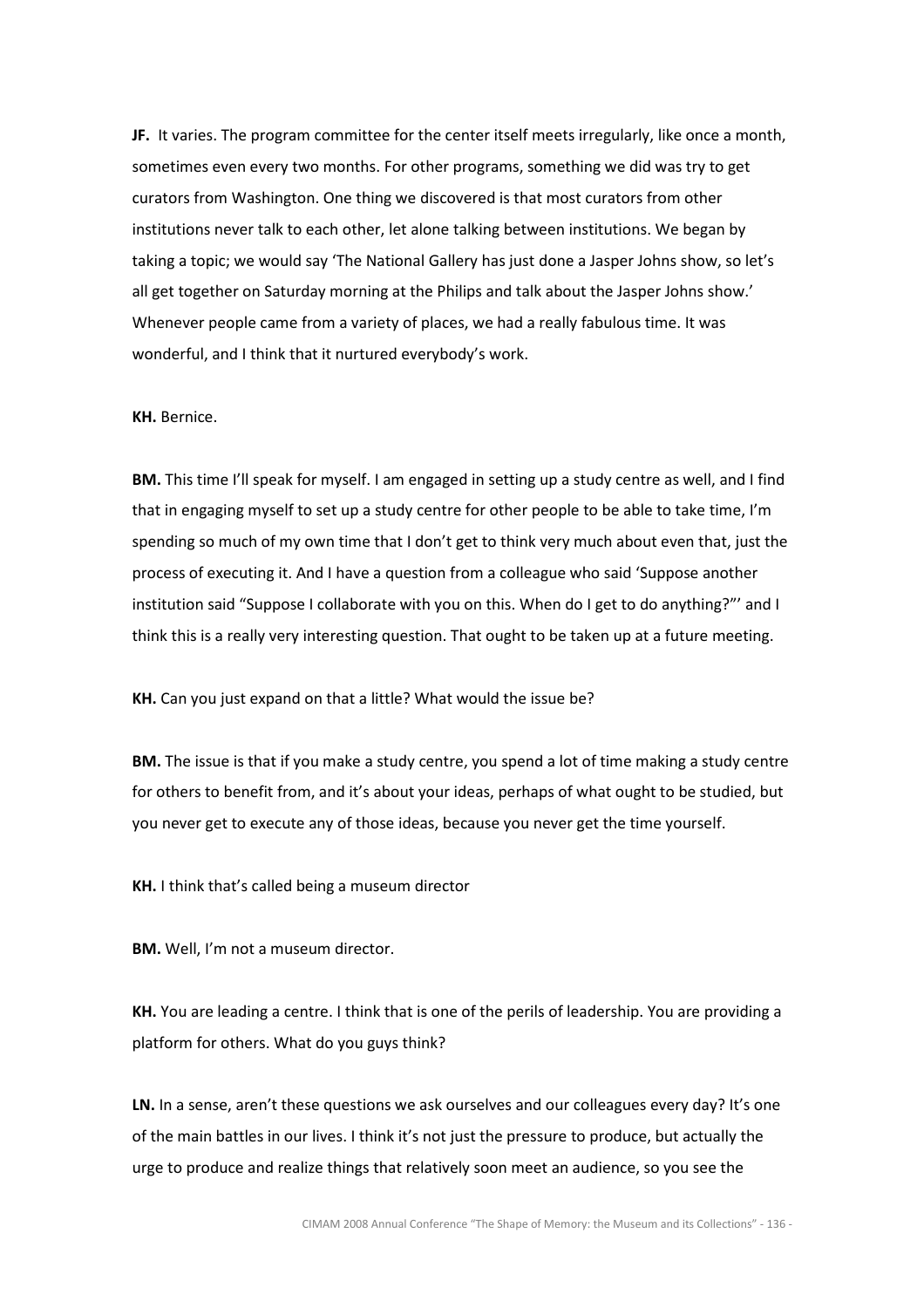results, and the conflict between that and having the time to think without a defined goal – to think and discuss more broadly without a defined goal.

I can't say that there is a definite solution to it, whether it's called a study centre or whether you meet on Saturdays. It's quite indicative that you met on Saturday morning, not on a weekday, to have these discussions and so forth. I think it says something about our daily lives, I would say. The solution is of course that we find ways of… How should I say this? I think there is pressure. No, I don't have the solution. I skip that. I am not going to speculate on the solution. I leave that to someone else, because I don't have it.

SB. I think it's also a great opportunity to have resources, to have an institution and to produce. And I think it is a real privilege also, being in the art world as a cultural producer, whatever you call it – curator, director. Whatever your role is, it depends also on the size of the institution, I guess. But I think it is a real privilege, to serve the public.

KK. Some advice I can give as an old hand: it's very important to be clear about what you don't do, because things do themselves, and then everything looks alike. Each of us gets every day a stack of glossy invitations, press releases, and sometimes we wonder what the hell we are doing. Do we want to add to all this machinery? It's pretty good for a museum to have connections; it's kind of local, and has a kind of global or universal momentum to say 'no'. It's hard, but it won't be hard for too long. The problem is that too many good subjects are being used for something and then they're burnt. There are too many mediocre one-shot kind of affairs. That shouldn't be a reason not to do something and focus on it. There was talk on Monday about over-extension, too many buildings and so on. So there should be more investment in software and not hardware. That's important.

Manuel Borja-Villel (MBV). I wanted to say something in answer to Bernice. I think it's important that we do not only talk among ourselves, do not have those meetings, only on Saturdays. We work Saturdays, Sundays, it doesn't matter, but I think that one of the issues of this conference is to whom the museums belong. I think we may not have it clear – probably we should discuss if they belong to the artists, if they belong to the public. But I have the feeling that in Europe the politicians are clear, and in the States the trustees are clear, that the museums belong to them. They think they own them.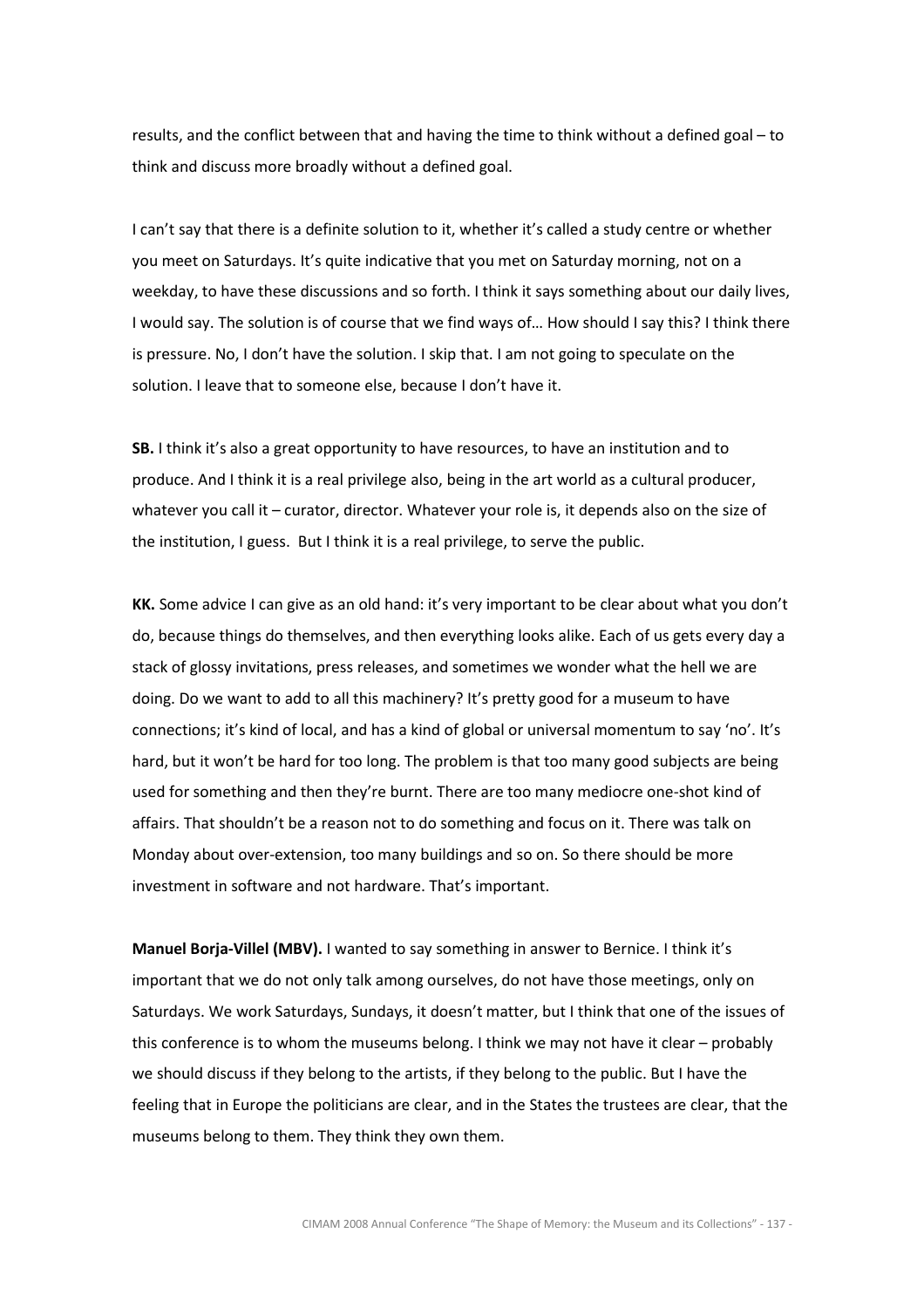KH. I'm not sure that's true.

MBV. What I think is important is that we talk to them. We need time for research; museums are places for knowledge, places for crowds. I was talking to somebody over lunch about an institution that used to have twelve visitors a week. That's not much, but why not? It has to be very clear. I think that's the goal of this sort of meeting.

KH. We also have to be clear as to how we measure our own quality and the kinds of values that we promulgate. I'll come back you, Jonathan.

JF. I just want to clarify two things. Someone said we did this once on a Saturday and it wasn't as good as the weekday one; people didn't want to take time off. But the other thing I wanted to say, coming from academia – everybody's busy all the time. Once in my faculty we said 'Every last Monday of the month we will get together for two hours and talk about some subject in modern art, no matter what else you are doing.' I know for myself, I'm very busy, I just can't take out these two hours, but then I get in there and have a wonderful time. I think you have to, we all have to, decide this is a priority; we have to take this time. This is not something on the side; we had to decide we were going to take some time. And that's part of the job too. A director has to give you that.

KH. At MoMA, we have two curators involving contemporary art from every department meeting every week, for two hours; usually Glenn is there, and I'm always there, and the conversations are miraculous. Sometimes we drag along, but it is an opportunity really to talk collectively about the collection, the installation of it, what we've been looking at, down to do we think that the word 'rupture' is an appropriate word in terms of guiding us towards a reinstallation. It's a very wide range of conversations, and usually there is an agenda beforehand that we try to stick to, so it is really fundamentally important that we all can read each other's minds. There is something miraculous about being in the same room.

DE. But, we say, isn't it incredible that we work in the same organization? Actually, we talk together, we talk together about things that we have in common. This isn't rocket science. For me, so much of what seems to be said is, 'Oh, but there are things that are outside the box, and if we want to talk about those we have to make special time.' I would say the box is wrong. Change the box. It's not the walls of the museum, it's actually the mindset, the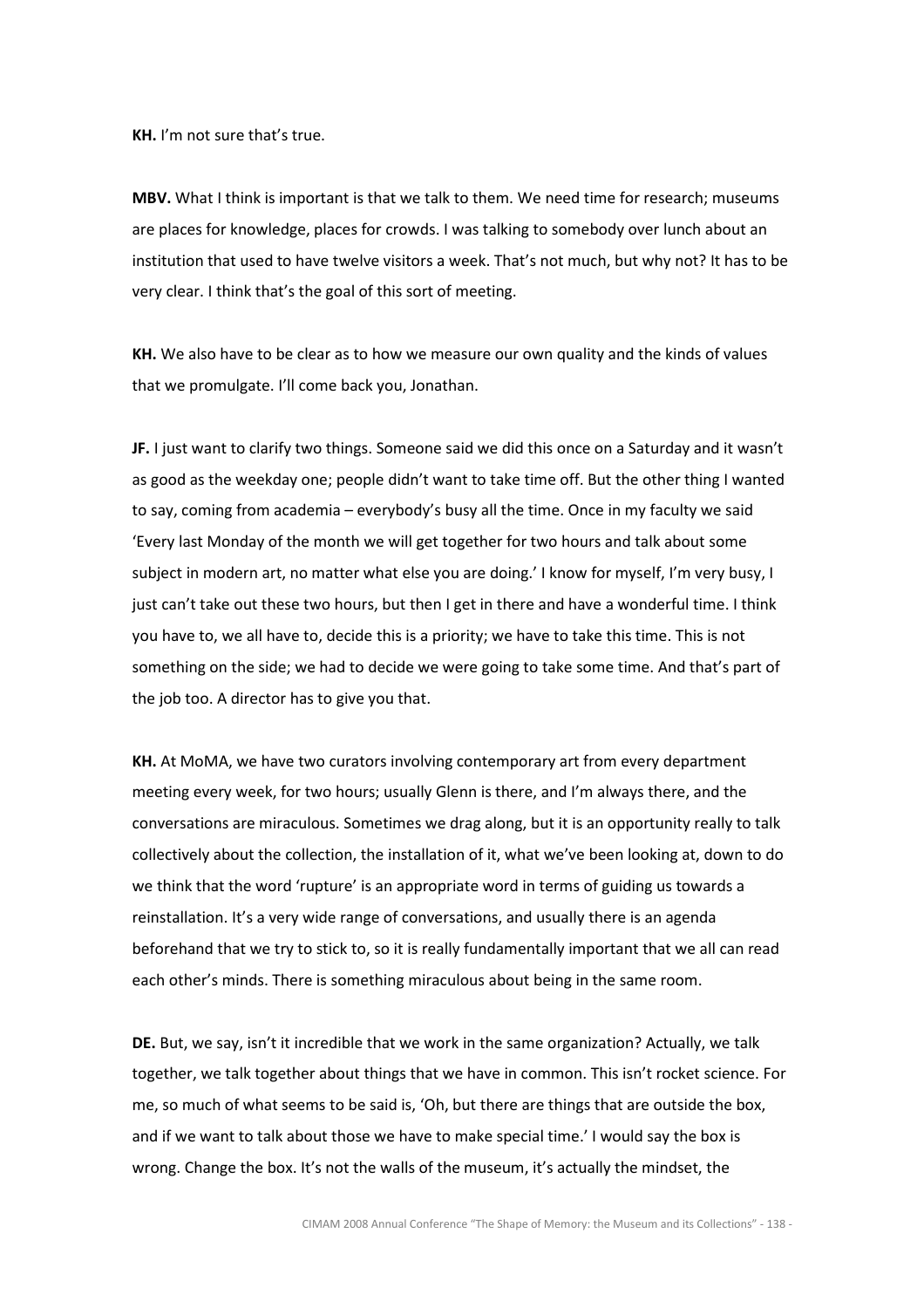educational system, it's the departments of the museum. Just really think how that would change and then you could have these conversations because they would happen naturally. But what you are describing – you're talking about stuff that we should be talking about anyway.

KH. What I am describing is what I heard from others, but that rarely happens. I was just encouraging it.

JF. We actually open to the public. There are people in the community who are interested in these conversations, and they show up.

Audience 2. I just wanted to underscore what Kathy said and what Jonathan said. I think that's when it starts from the top, when there is permission or a mandate from the top. But I think it's much harder when it starts from a kind of sense of urgency or malaise, when there is this general sense of 'I wish I could take a sabbatical to do all this', which I should be doing during my day.

And I think if there is some way to find that mandate from the top, permission, when it's not about research just for the next exhibition… I think that's sometimes the most frustrating part, you can carve the time if it's exhibition-based, but if it's just percolating an idea that may or may not lead to an exhibition, it's much harder to carve that kind of time. I think that's something that would be great to have come up at AAMD, and then percolate down. I think that curators would benefit tremendously from that.

JGKS. Just a comment on the expenditure of time, a small example of how time is carved out in my museum – the museum where I work presently, which is the Helsinki Arts Museum – for thinking about this. Basically, we cut from an exhibition schedule of twenty-three exhibitions annually down to seventeen, and the money is now being spent essentially on curators traveling around the world, because we don't have the greatest of historic collections in Finland. We've got nice collections, don't get me wrong, but they are not as monumental as elsewhere. So the curators are now traveling around the world as part of their work – not to act as couriers, though they do that as well, but just to travel.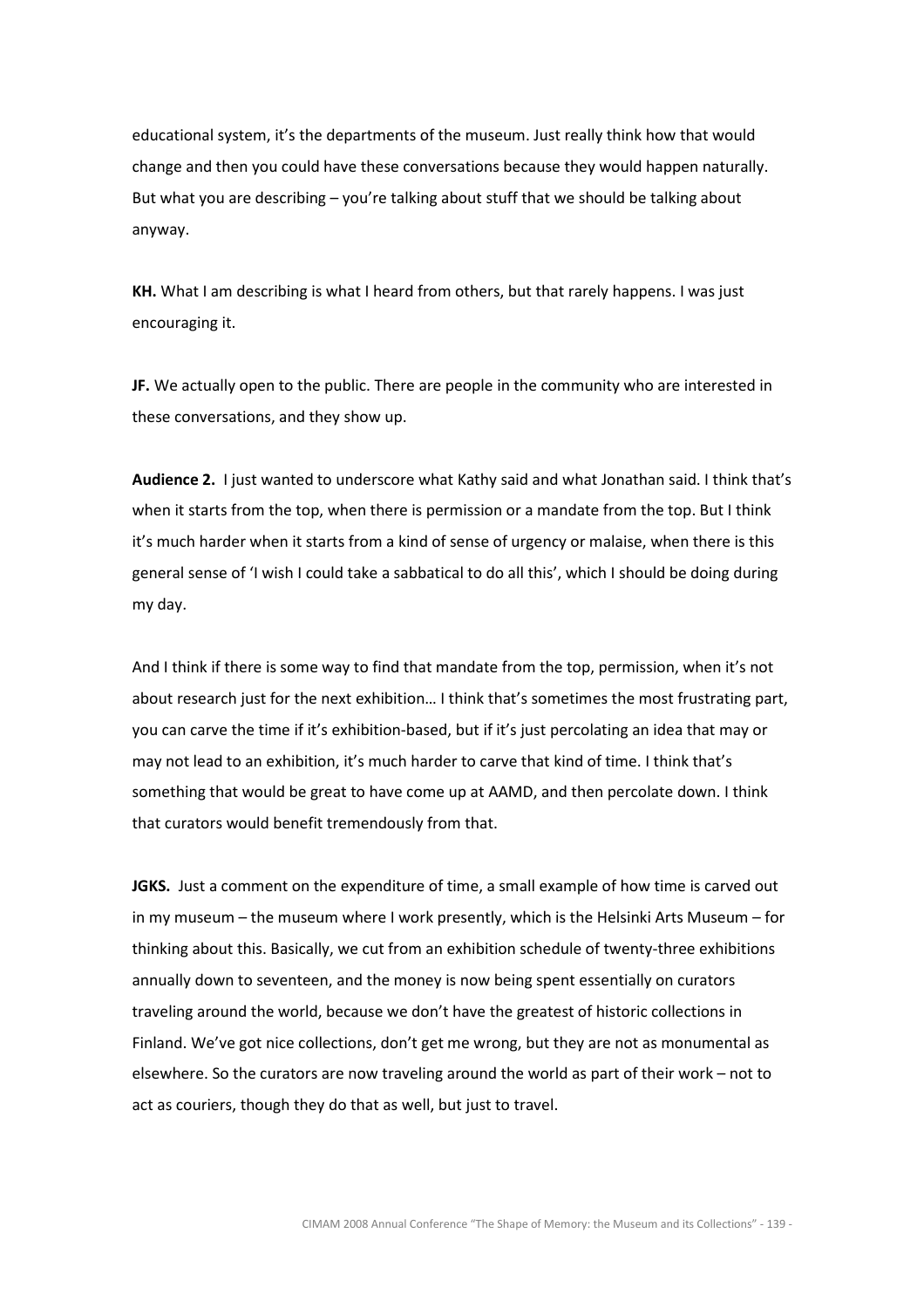KH. Let me ask you one thing; I think this is exactly what I was looking for. But how did you all feel when somebody said, okay, we're going from twenty-three to seventeen?

JGKS. Well, in Finland you can't get fired unless you commit a crime. And basically I just cut the exhibitions. As the director I just went to the board, which consisted of politicians and municipal politicians. They understood the justification for it, as long as the visitors were happy with our program, which they have been; even more so now, I think, because if the curators are happy, it makes for a happier public. If the curators are feeling like shit, it will make for a shitty sensation for the public, pardon my French.

KH. Have any of you had similar experiences to that one, in terms of really looking hard at the number of things you do? We always make this decision in times of scarcity as opposed to times of well-being. So actually, maybe it's the part that is not rocket science. Maybe it is the drive to do things, that is very, very strong, but I think some of us actually do more than our audience actually benefits from, so I'd begin to wonder whom we are doing it for, and I'd begin to wonder, if there is this drive for greater knowledge and research, why we are doing so much of some kind of things and so much less of other kind of things. I think that's a very interesting model for us.

A couple more comments. I'm conscious that we haven't heard from too many of our Asian colleagues this afternoon.

Victoria Lu (VL). It's just my personal opinion, but I notice that Asian curators, from Japan, Korea and Singapore, and now China, we all travel intensively all over the world. But I notice that our Western contemporary colleagues are not traveling as much as we do, and I want to know why.

KH. Anybody have a response to that?

LN. Well, at Panel 2 I heard two short answers: 'Less money', one said, and 'Less time', said another. I don't know whether either is true. I think there are other reasons, actually.